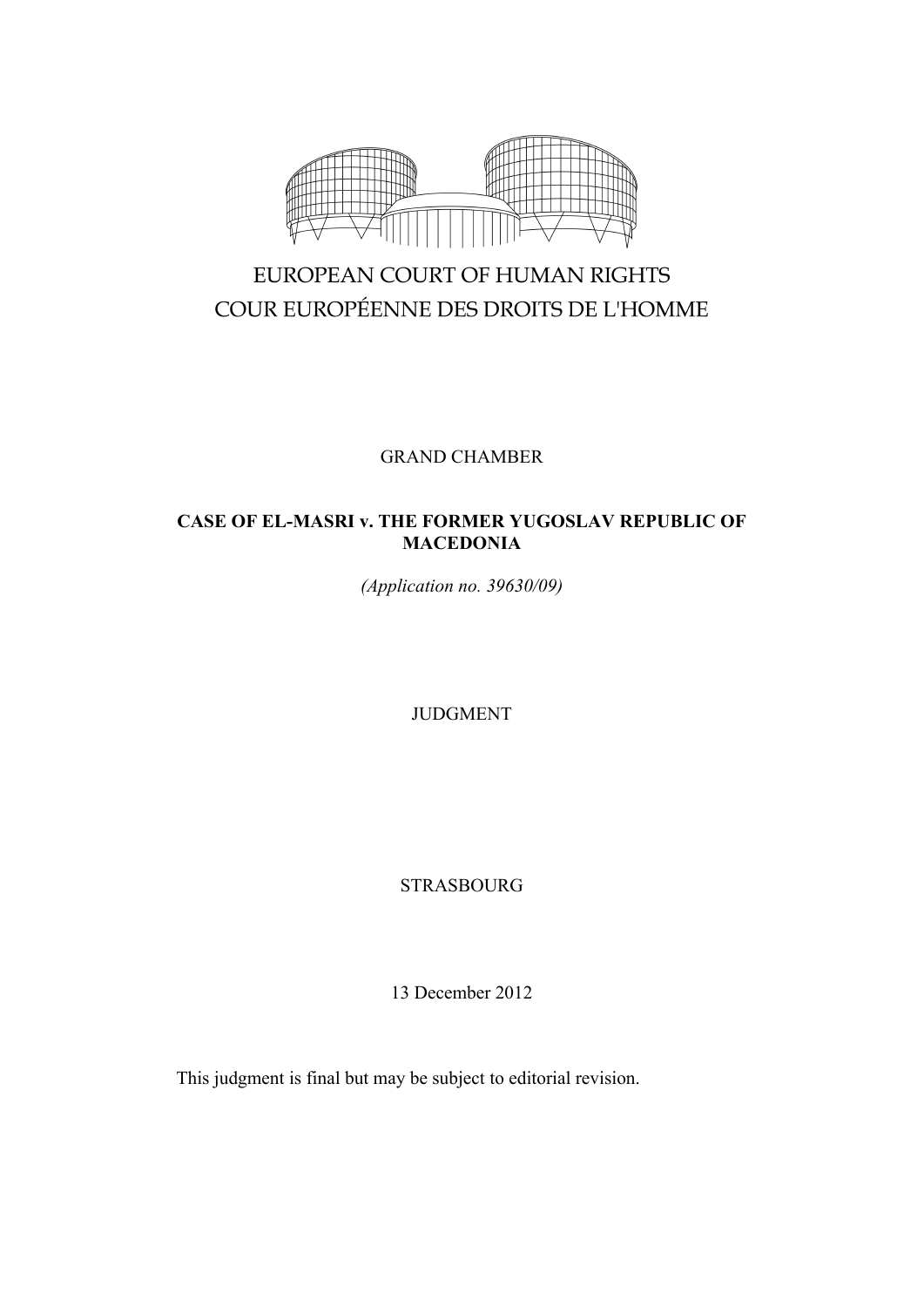# **TABLE OF CONTENTS**

| 1. Travel to the former Yugoslav Republic of Macedonia 3                    |  |
|-----------------------------------------------------------------------------|--|
|                                                                             |  |
|                                                                             |  |
| 4. Handover to a CIA "rendition" team at Skopje Airport 4                   |  |
|                                                                             |  |
|                                                                             |  |
|                                                                             |  |
|                                                                             |  |
| B. The position of the Government of the former Yugoslav Republic of        |  |
|                                                                             |  |
| 1. The position of the respondent Government as noted in the reports        |  |
|                                                                             |  |
| (a) Alleged secret detentions and unlawful inter-State transfers of         |  |
| detainees involving Council of Europe member States, Doc. 10957, 12         |  |
|                                                                             |  |
| (b) Council of Europe, Report by the Secretary General under                |  |
| Article 52 of the Convention on the question of secret detention and        |  |
| transport of detainees suspected of terrorist acts (SG/Inf (2006) 5, 28     |  |
|                                                                             |  |
| 2. The version of events submitted by the respondent Government in the      |  |
|                                                                             |  |
| C. International inquiries relating to the applicant's case12               |  |
| 1. Parliamentary Assembly of the Council of Europe – "the Marty"            |  |
|                                                                             |  |
| (b) Secret detentions and illegal transfers of detainees involving          |  |
| Council of Europe member States: second report, Doc. 11302 rev., 11         |  |
|                                                                             |  |
|                                                                             |  |
| 3. UN Human Rights Committee, Concluding Observations on the                |  |
| Former Yugoslav Republic of Macedonia, 3 April 2008, UN                     |  |
| Doc. CCPR/C/MKD/CO/2.                                                       |  |
| 4. The applicant's petition before the Inter-American Commission of         |  |
|                                                                             |  |
| D. Relevant proceedings before national authorities other than those of the |  |
|                                                                             |  |
|                                                                             |  |
| (a) Investigation by the German prosecuting authorities17                   |  |
|                                                                             |  |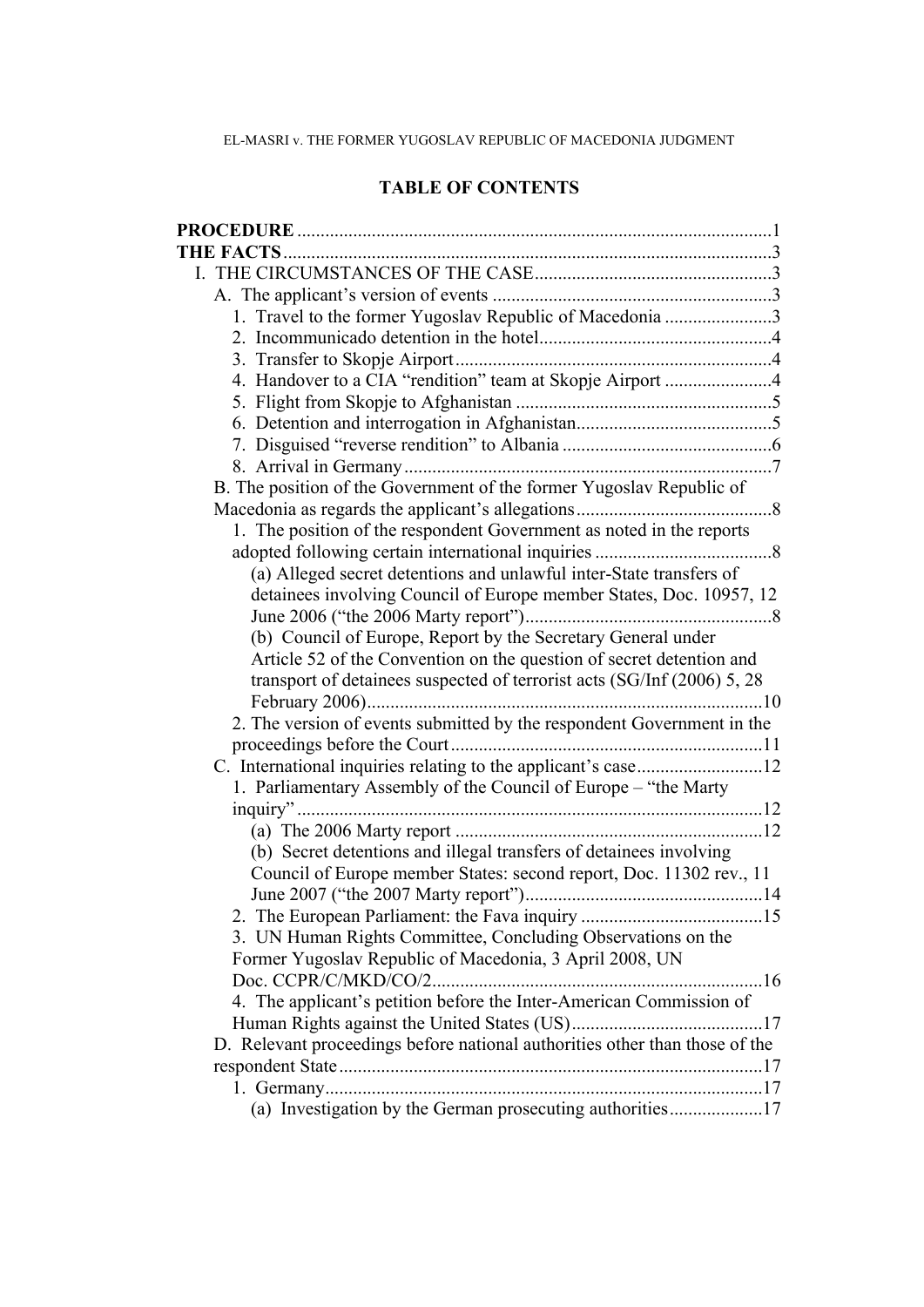| E. Proceedings taken in the former Yugoslav Republic of Macedonia         |     |
|---------------------------------------------------------------------------|-----|
| regarding the applicant's alleged arrest, confinement and ill-treatment19 |     |
| 1. Proceedings before the Department for Control and Professional         |     |
|                                                                           |     |
| 2. Criminal proceedings against unknown law-enforcement officials 20      |     |
|                                                                           |     |
|                                                                           |     |
|                                                                           |     |
| 2. Expert report on the applicant's case submitted by Mr J.G.S23          |     |
| 3. Declarations of the European Centre for Constitutional and Human       |     |
|                                                                           |     |
|                                                                           |     |
|                                                                           |     |
|                                                                           |     |
|                                                                           |     |
|                                                                           |     |
|                                                                           |     |
|                                                                           |     |
|                                                                           |     |
|                                                                           |     |
| C. Criminal Procedure Act of 1997 (Закон за кривичната постапка), as      |     |
|                                                                           |     |
|                                                                           |     |
| III. RELEVANT INTERNATIONAL LAW AND OTHER PUBLIC                          |     |
| <b>MATERIAL</b>                                                           |     |
|                                                                           |     |
| 1. Vienna Convention on Consular Relations, done in Vienna on             |     |
|                                                                           |     |
| Article 36                                                                | .27 |
| Communication and contact with nationals of the sending State 27          |     |
| 2. International Covenant on Civil and Political Rights (ICCPR)27         |     |
|                                                                           |     |
|                                                                           |     |
|                                                                           |     |
| 3. International Convention for the Protection of All Persons from        |     |
|                                                                           |     |
|                                                                           |     |
|                                                                           |     |
|                                                                           |     |
|                                                                           |     |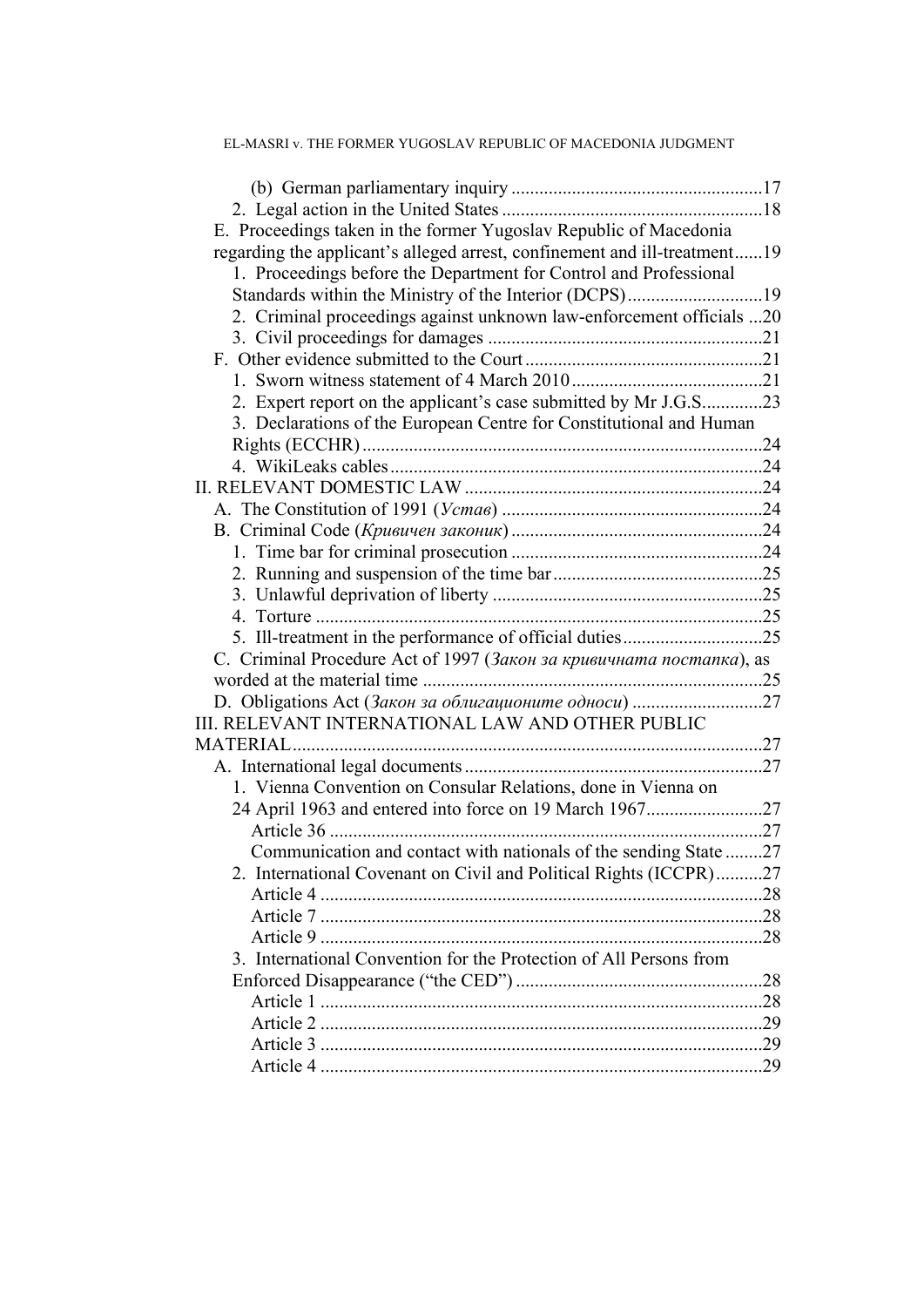| 4. UN High Commissioner for Human Rights, Manual on the Effective         |     |
|---------------------------------------------------------------------------|-----|
| Investigation and Documentation of Torture and Other Cruel, Inhuman or    |     |
| 29                                                                        |     |
| 5. International Law Commission, 2001 Articles on Responsibility of       |     |
|                                                                           |     |
|                                                                           |     |
| Excess of authority or contravention of instructions 29                   |     |
|                                                                           |     |
| Extension in time of the breach of an international obligation30          |     |
|                                                                           |     |
|                                                                           |     |
|                                                                           |     |
| Aid or assistance in the commission of an internationally wrongful act    |     |
|                                                                           |     |
| 6. UN General Assembly, Report of the Special Rapporteur of the           |     |
| Commission on Human Rights on the question of torture and other cruel,    |     |
| inhuman or degrading treatment or punishment, 2 July 2002 (A/57/173)      |     |
|                                                                           |     |
| 7. Parliamentary Assembly of the Council of Europe, Resolution 1433       |     |
| on lawfulness of detentions by the United States in Guantánamo Bay,       |     |
|                                                                           |     |
| 8. Parliamentary Assembly of the Council of Europe, Resolution 1463       |     |
| on enforced disappearances, adopted on 3 October 200531                   |     |
| 9. UN General Assembly Resolution 60/148 on Torture and Other Cruel,      |     |
| Inhuman or Degrading Treatment or Punishment, adopted on                  |     |
|                                                                           | .31 |
| 10. European Commission for Democracy through Law (Venice)                |     |
| Commission), Opinion on the international legal obligations of Council    |     |
| of Europe Member States in respect of secret detention facilities and     |     |
| inter-state transport of prisoners (no. 363/2005, 17 March 2006)32        |     |
| 11. Report of the UN Special Rapporteur on the Promotion and              |     |
| Protection of Human Rights and Fundamental Freedoms while                 |     |
| Countering Terrorism, A/HRC/10/3, 4 February 2009<br>32                   |     |
| 12. UN Human Rights Council, Resolutions 9/11 and 12/12: Right to the     |     |
|                                                                           |     |
| 13. Council of Europe, Guidelines of the Committee of Ministers of the    |     |
| Council of Europe on eradicating impunity for serious human rights        |     |
|                                                                           |     |
| B. Relevant case-law of foreign jurisdictions and international bodies 34 |     |
| 1. Court of Appeal of England and Wales (Civil Division), Abbasi and      |     |
| Another v. Secretary of State for Foreign and Commonwealth Affairs and    |     |
| Secretary of State for the Home Department, Case No: C/2002/0617A;        |     |
|                                                                           |     |
|                                                                           |     |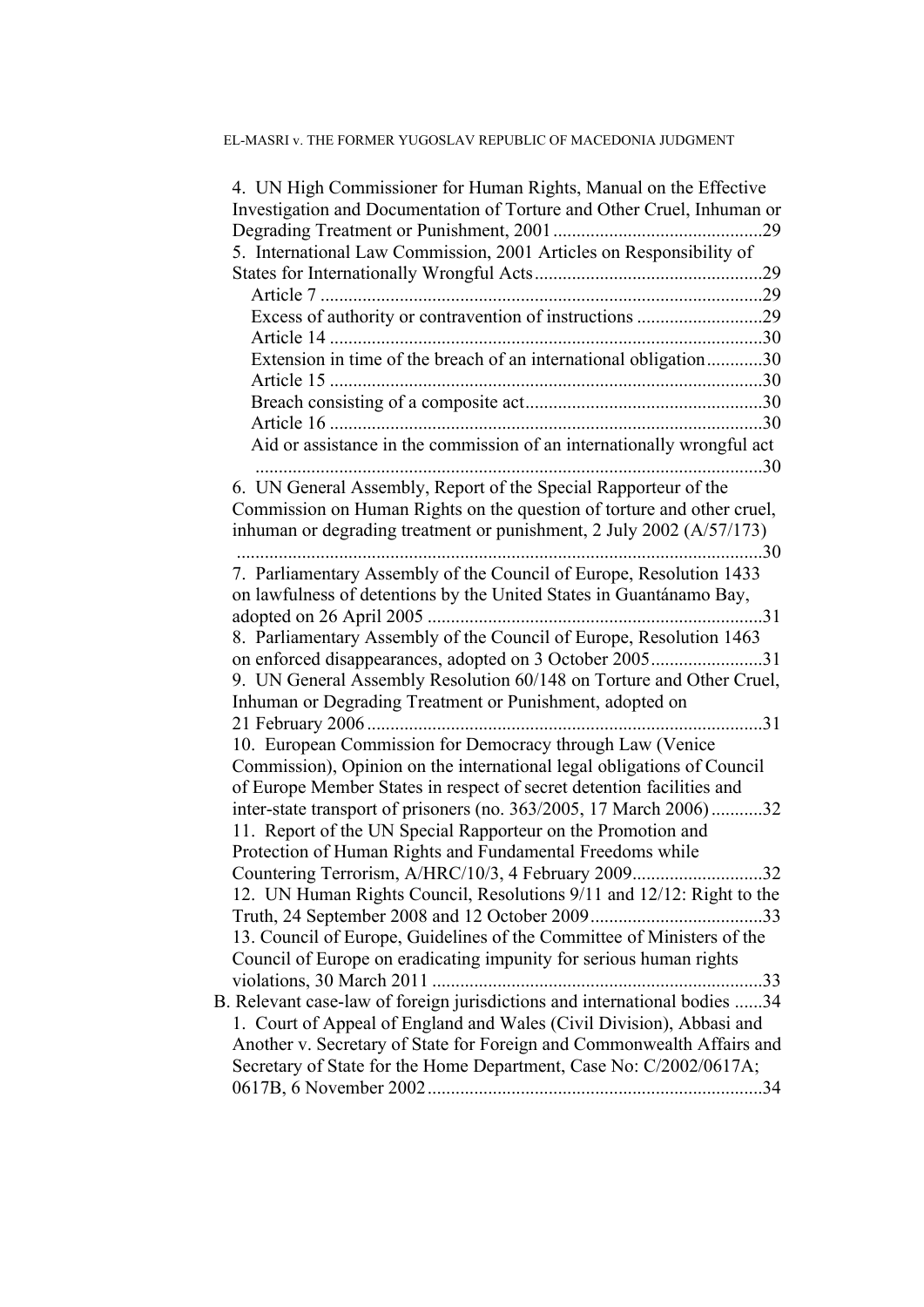| 2. United States Court of Appeals for the Ninth Circuit, Falen Gherebi v.<br>George Walker Bush; Donald H. Rumsfeld, D.C. No. CV-03-01267-         | 34  |
|----------------------------------------------------------------------------------------------------------------------------------------------------|-----|
| 3. UN Committee against Torture, Agiza v. Sweden, Communication<br>No 233/2003, UN Doc. CAT/C/34/D/233/2003 (2005), and UN Human                   |     |
| Rights Committee, Alzery v. Sweden, UN Doc.<br>CCPR/C/88/D/1416/2005 (2006)                                                                        | 35  |
| C. Public sources highlighting concerns as to human rights violations<br>allegedly occurring in US-run detention facilities in the aftermath of 11 |     |
|                                                                                                                                                    | 36  |
| 1. Relevant materials of international human-rights organisations 36                                                                               |     |
| (a) Statement of the UN High Commissioner for Human Rights on<br>detention of Taliban and Al-Qaeda prisoners at the US Base in                     |     |
|                                                                                                                                                    |     |
| (b) Amnesty International, Memorandum to the US Government on<br>the rights of people in US custody in Afghanistan and Guantánamo                  |     |
| Bay, April 2002.                                                                                                                                   | .36 |
| (c) Human Rights Watch, "United States, Presumption of Guilt:                                                                                      |     |
| Human Rights Abuses of Post-September 11 Detainees", Vol. 14, No.                                                                                  |     |
| 4 (G), August 2002                                                                                                                                 |     |
| (d) Human Rights Watch, "United States: Reports of Torture of Al-                                                                                  |     |
|                                                                                                                                                    |     |
| (e) International Helsinki Federation for Human Rights, "Anti-                                                                                     |     |
| terrorism Measures, Security and Human Rights: Developments in                                                                                     |     |
| Europe, Central Asia and North America in the Aftermath of                                                                                         |     |
|                                                                                                                                                    |     |
| (f) Amnesty International Report 2003 – United States of America, 28                                                                               | 37  |
| (g) Amnesty International, "Unlawful detention of six men from                                                                                     |     |
| Bosnia-Herzegovina in Guantánamo Bay", 29 May 2003 38                                                                                              |     |
| (h) Amnesty International, "United States of America, The threat of a                                                                              |     |
| bad example: Undermining international standards as 'war on terror'                                                                                |     |
| detentions continue", 18 August 2003                                                                                                               | 38  |
| (i) Amnesty International, "Incommunicado detention/Fear of ill-                                                                                   |     |
|                                                                                                                                                    |     |
| (j) International Committee of the Red Cross, United States: ICRC                                                                                  |     |
| President urges progress on detention-related issues, news release                                                                                 |     |
|                                                                                                                                                    |     |
| (k) UN Working Group on Arbitrary Detention, Opinion No.                                                                                           |     |
| 29/2006, Mr Ibn al-Shaykh al-Libi and 25 other persons v. United                                                                                   |     |
| States of America, UN Doc. A/HRC/4/40/Add.1 at 103 (2006) 39                                                                                       |     |
|                                                                                                                                                    |     |
|                                                                                                                                                    |     |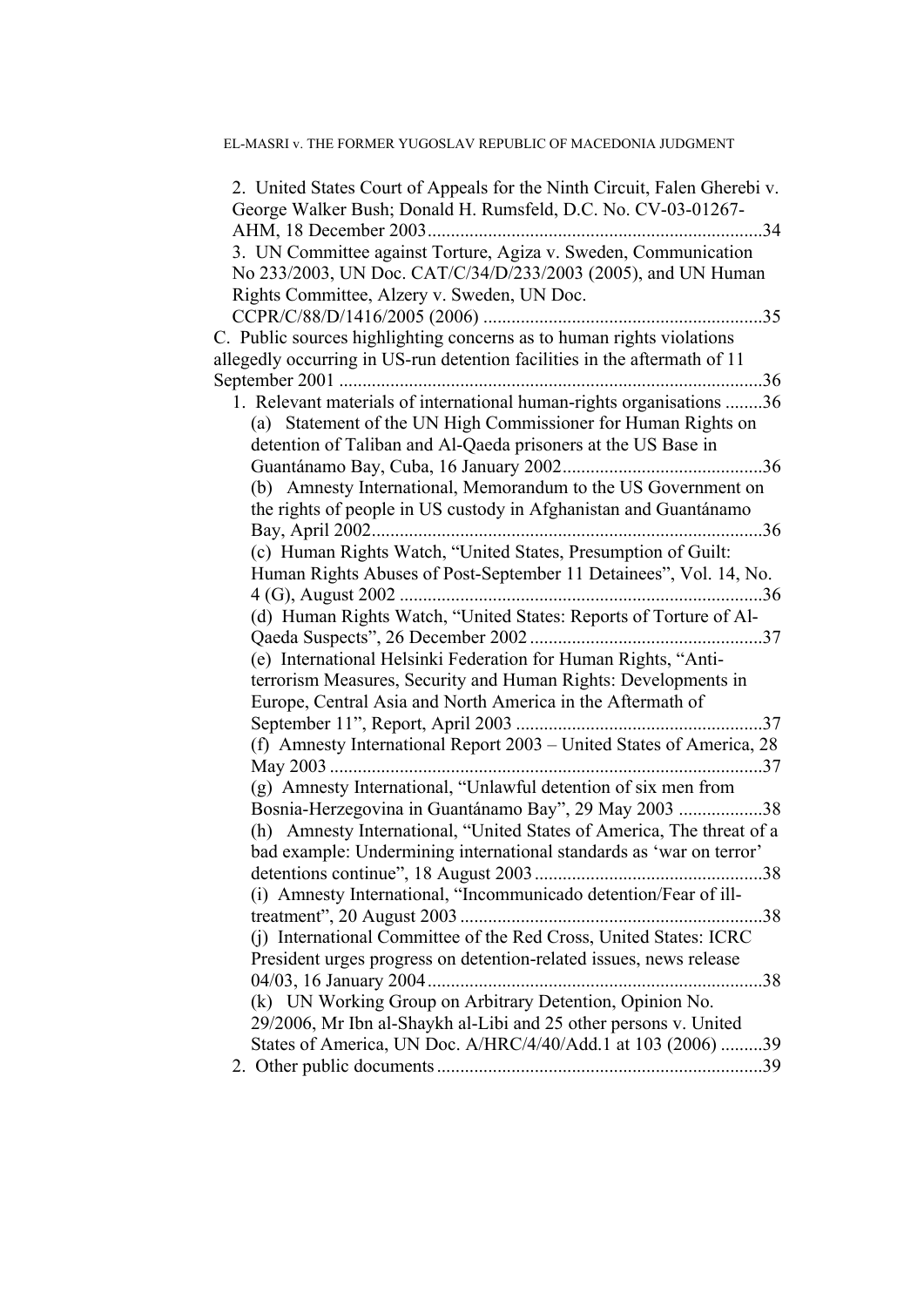| Central Intelligence Agency, "Memo to the Department of Justice           |  |
|---------------------------------------------------------------------------|--|
| Command Centre-Background Paper on CIA's combined use of                  |  |
|                                                                           |  |
|                                                                           |  |
|                                                                           |  |
| THE GOVERNMENT'S PRELIMINARY OBJECTION OF NON-                            |  |
|                                                                           |  |
|                                                                           |  |
|                                                                           |  |
|                                                                           |  |
|                                                                           |  |
| 1. General principles established in the Court's case-law 43              |  |
| 2. Application of the above principles in the present case44              |  |
| (a) Whether a criminal complaint was a remedy to be used by the           |  |
|                                                                           |  |
| (b) The starting point of the six-month time-limit46                      |  |
|                                                                           |  |
| II. THE COURT'S ASSESSMENT OF THE EVIDENCE AND                            |  |
|                                                                           |  |
|                                                                           |  |
|                                                                           |  |
|                                                                           |  |
|                                                                           |  |
| III. ALLEGED VIOLATION OF ARTICLE 3 OF THE CONVENTION52                   |  |
|                                                                           |  |
|                                                                           |  |
|                                                                           |  |
|                                                                           |  |
| 1. The UN High Commissioner for Human Rights (UNHCHR)53                   |  |
|                                                                           |  |
|                                                                           |  |
| 4. Joint submissions by Amnesty International (AI) and the International  |  |
|                                                                           |  |
|                                                                           |  |
|                                                                           |  |
|                                                                           |  |
| (a) Procedural aspect of Article 3: lack of an effective investigation.56 |  |
|                                                                           |  |
| (ii) Application of the above principles in the present case57            |  |
|                                                                           |  |
|                                                                           |  |
|                                                                           |  |
|                                                                           |  |
|                                                                           |  |
|                                                                           |  |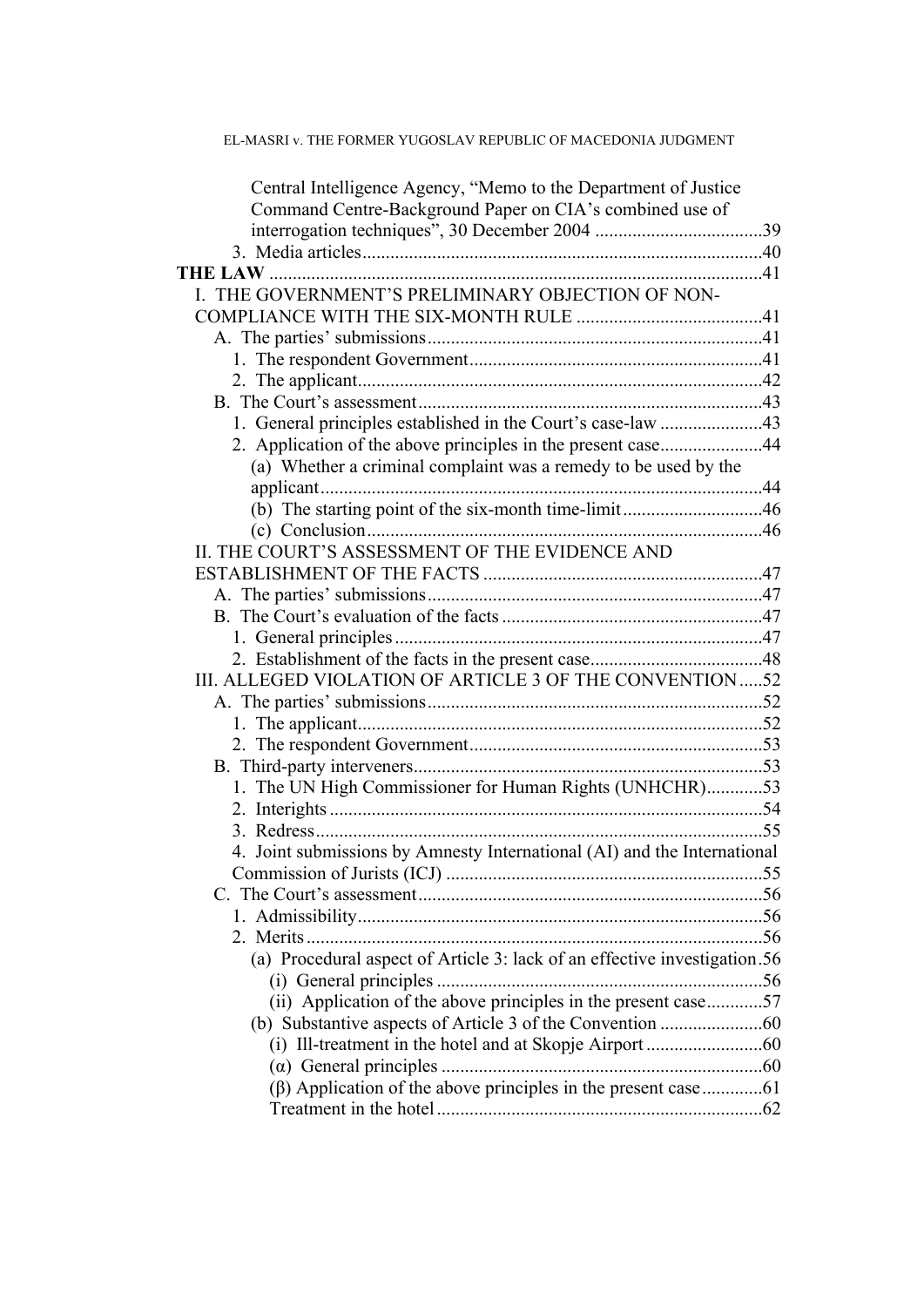| IV. ALLEGED VIOLATION OF ARTICLE 5 OF THE CONVENTION67                  |  |
|-------------------------------------------------------------------------|--|
|                                                                         |  |
|                                                                         |  |
|                                                                         |  |
|                                                                         |  |
|                                                                         |  |
|                                                                         |  |
|                                                                         |  |
|                                                                         |  |
|                                                                         |  |
|                                                                         |  |
| (iv) Procedural aspect of Article 5: lack of an effective investigation |  |
|                                                                         |  |
| V. ALLEGED VIOLATION OF ARTICLE 8 OF THE CONVENTION73                   |  |
|                                                                         |  |
|                                                                         |  |
|                                                                         |  |
|                                                                         |  |
| VI. ALLEGED VIOLATION OF ARTICLE 13 OF THE CONVENTION74                 |  |
|                                                                         |  |
|                                                                         |  |
|                                                                         |  |
|                                                                         |  |
| (a) General principles established in the Court's case-law75            |  |
| (b) Application of the above principles in the present case 76          |  |
| II. OTHER ALLEGED VIOLATIONS OF THE CONVENTION77                        |  |
| VIII. APPLICATION OF ARTICLE 41 OF THE CONVENTION 78                    |  |
|                                                                         |  |
|                                                                         |  |
|                                                                         |  |
|                                                                         |  |
| JOINT CONCURRING OPINION OF JUDGES TULKENS, SPIELMANN,                  |  |
|                                                                         |  |
| JOINT CONCURRING OPINION OF JUDGES CASADEVALL AND LÓPEZ                 |  |
|                                                                         |  |
|                                                                         |  |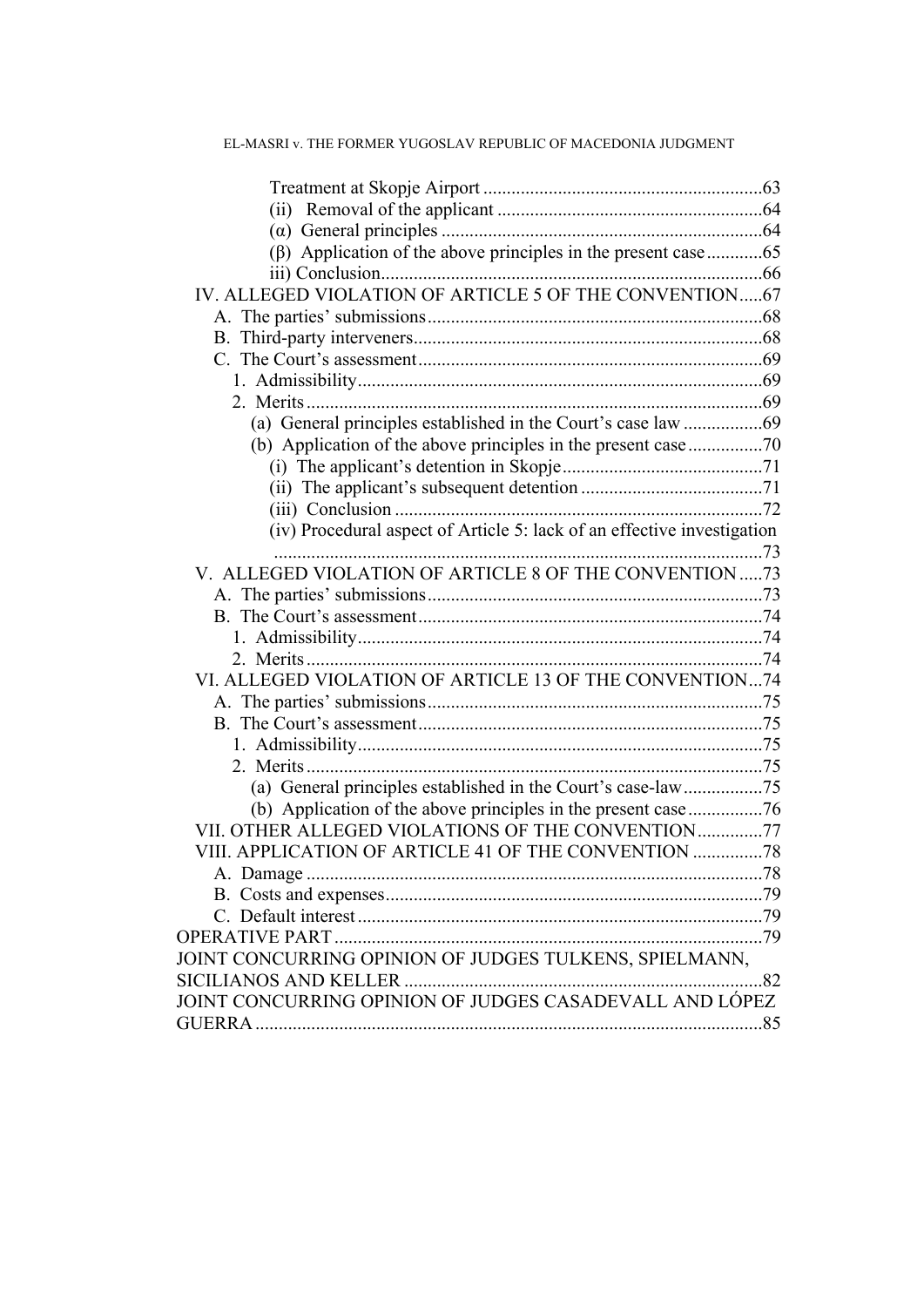# **In the case of El-Masri v. the former Yugoslav Republic of Macedonia,**

The European Court of Human Rights (Grand Chamber), sitting as a Committee composed of:

Nicolas Bratza, *President,* Françoise Tulkens, Josep Casadevall, Dean Spielmann, Nina Vajić, Peer Lorenzen, Karel Jungwiert, Isabelle Berro-Lefèvre, Khanlar Hajiyev, Luis López Guerra, Ledi Bianku, Işıl Karakaş, Vincent A. de Gaetano, Julia Laffranque, Linos-Alexandre Sicilianos, Erik Møse, Helen Keller, *judges,* and Michael O'Boyle, *Deputy Registrar,* Having deliberated in private on 16 May and 24 October 2012,

Delivers the following judgment, which was adopted on the last-mentioned date:

# PROCEDURE

1. The case originated in an application (no. 39630/09) against the former Yugoslav Republic of Macedonia lodged with the Court under Article 34 of the Convention for the Protection of Human Rights and Fundamental Freedoms ("the Convention") by a German national, Mr Khaled El-Masri ("the applicant"), on 20 July 2009.

2. The applicant was represented by Mr J.A. Goldston, Mr D. Pavli and Mr R. Skilbeck, from the Open Society Justice Initiative ("OSJI") New York Office, and Mr F. Medarski, a Macedonian lawyer. The Macedonian Government ("the Government") were represented by their Agent, Mr K. Bogdanov.

3. The applicant alleged, in particular, that he had been subjected to a secret rendition operation, namely that agents of the respondent State had arrested him, held him incommunicado, questioned and ill-treated him, and handed him over at Skopje Airport to CIA agents who had transferred him,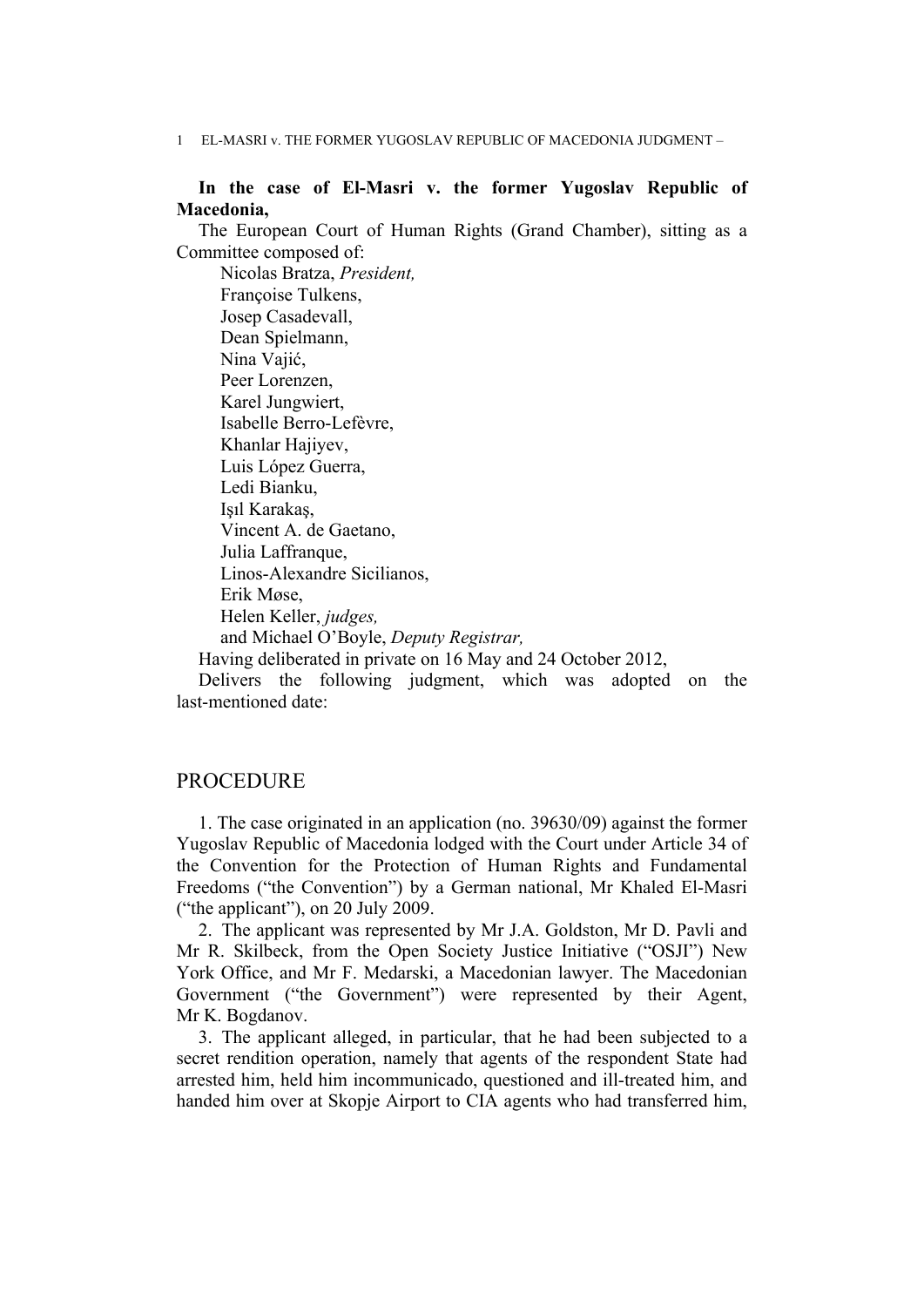on a special CIA-operated flight, to a CIA-run secret detention facility in Afghanistan, where he had been ill-treated for over four months. The alleged ordeal lasted between 31 December 2003 and 29 May 2004, when the applicant returned to Germany.

4. The application was allocated initially to the Fifth Section of the Court (Rule 52 § 1 of the Rules of Court). On 1 February 2011 the Court changed the composition of its Sections (Rule  $25 \t S$  1) and this case was assigned to the newly composed First Section (Rule 52 § 1).

5. On 28 September 2010 the applicant's complaints under Articles 3, 5, 8 and 13 of the Convention were communicated to the Government.

6. The German Government, who had been informed of their right to intervene in the proceedings, under Article 36 § 1 of the Convention, gave no indication that they wished to do so.

7. Mirjana Lazarova Trajkovska, the judge elected in respect of the former Yugoslav Republic of Macedonia, withdrew from sitting in the case (Rule 28). The respondent Government accordingly appointed Peer Lorenzen, the judge elected in respect of Denmark, to sit in her place (Article 26 § 4 of the Convention and Rule 29 § 1).

8. On 24 January 2011 a Chamber of the First Section, composed of the following judges: Nina Vajić, Peer Lorenzen, Elisabeth Steiner, Khanlar Hajiyev, Julia Laffranque, Linos-Alexandre Sicilianos and Erik Møse, assisted by Søren Nielsen, Section Registrar, relinquished jurisdiction in favour of the Grand Chamber, none of the parties having objected to relinquishment (Article 30 of the Convention and Rule 72).

9. The composition of the Grand Chamber was determined according to the provisions of Article 26 §§ 4 and 5 of the Convention and Rule 24.

10. The applicant and the Government each filed written observations. In addition, third-party comments were received from the United Nations High Commissioner for Human Rights, Interights, Redress, the International Commission of Jurists and Amnesty International, which had been given leave by the President to intervene in the written procedure (Article 36 § 2 of the Convention and Rule 44 § 2).

11. The Court decided to dispense with an oral examination of Mr H.K., a witness proposed by the applicant.

12. A hearing took place in public in the Human Rights Building, Strasbourg, on 16 May 2012 (Rule 59 § 3).

13. There appeared before the Court:

| (a) for the Government                    |                   |
|-------------------------------------------|-------------------|
| Mr K. BOGDANOV,                           | Agent,            |
| Ms D. DJONOVA, Ministry of Justice,       |                   |
| Ms V. STANOJEVSKA, Ministry of Justice,   |                   |
| Ms N. JOSIFOVA, Ministry of the Interior, | <i>Advisers</i> ; |
|                                           |                   |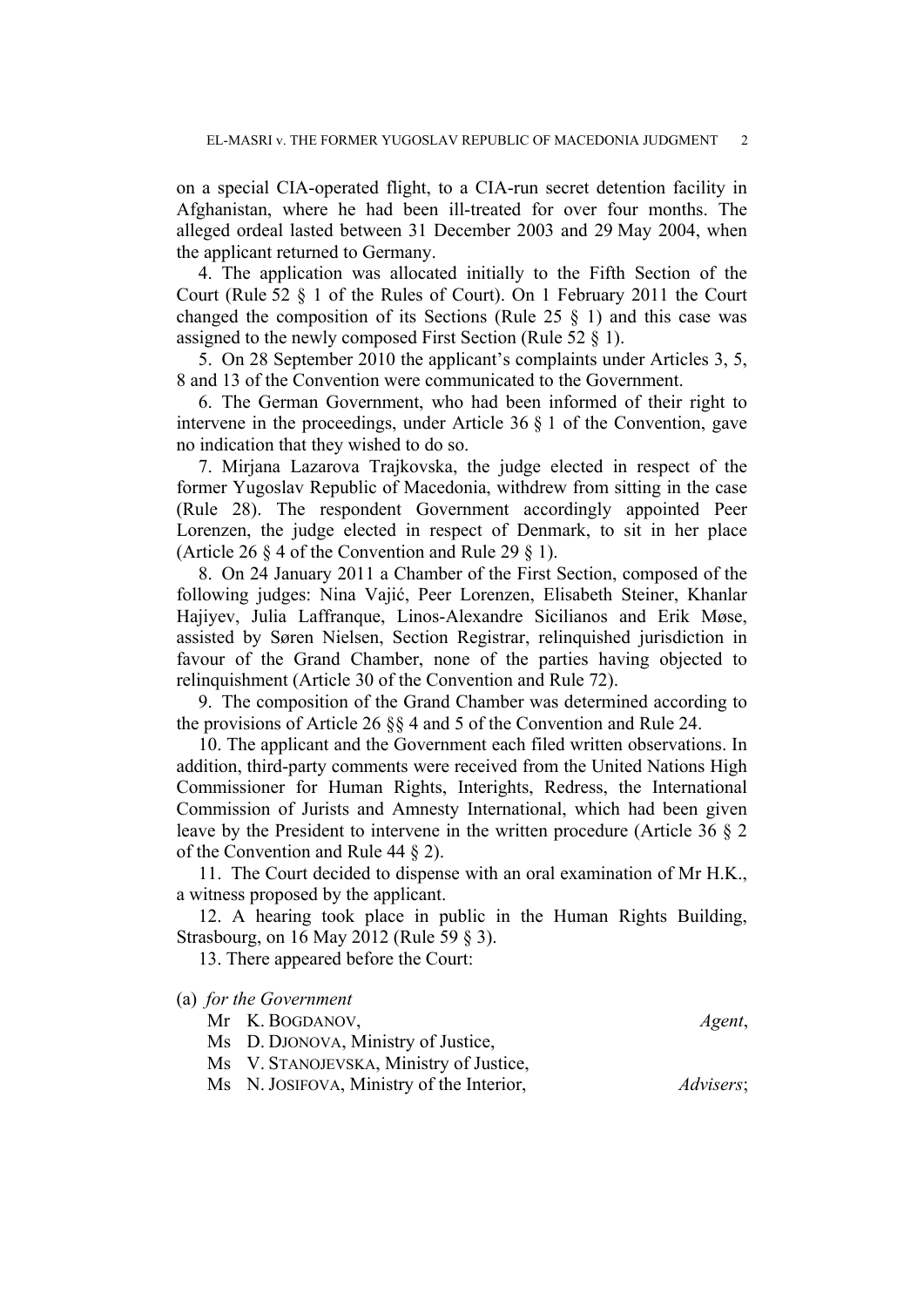# (b) *for the applicant*

- Mr J.A. GOLDSTON, Executive Director, Open Society Justice Initiative,
- Mr D. PAVLI, *Counsel,*

Mr R. SKILBECK, Mr F. MEDARSKI, *Advisers*.

14. The Court heard addresses by Mr Bogdanov, Mr Goldston and Mr Pavli, and also their replies to questions put by its members.

# THE FACTS

# I. THE CIRCUMSTANCES OF THE CASE

15. The applicant was born in 1963 and lives in Senden, Germany.

### **A. The applicant's version of events**

16. In the application, the applicant referred to his declaration made on 6 April 2006 for the purpose of the proceedings before the US District Court for the Eastern District of Virginia (see paragraphs 62 and 63 below).

### *1. Travel to the former Yugoslav Republic of Macedonia*

17. On 31 December 2003 the applicant boarded a bus in Ulm, Germany, with a view to visiting Skopje in order, as he stated, "to take a short vacation and some time off from a stressful home environment". At around 3 p.m. he arrived at the Serbian/Macedonian border crossing at Tabanovce. A suspicion arose as to the validity of his recently issued German passport. A border official checked his passport and asked him about the purpose of his trip and the length and location of his intended stay. A Macedonian entry stamp dated 31 December 2003 was affixed to his passport. On that occasion, his personal belongings were searched and he was questioned about possible ties with several Islamic organisations and groups. The interrogation ended at 10 p.m. Accompanied by men in civilian clothes who were armed, he was driven to a hotel, which later research indicated was the Skopski Merak hotel in Skopje ("the hotel"). Upon his return to Germany, the applicant recognised, through photographs available on the hotel's website, the hotel building, the room where allegedly he had been held and one of the waiters who had served him food during his detention in the hotel.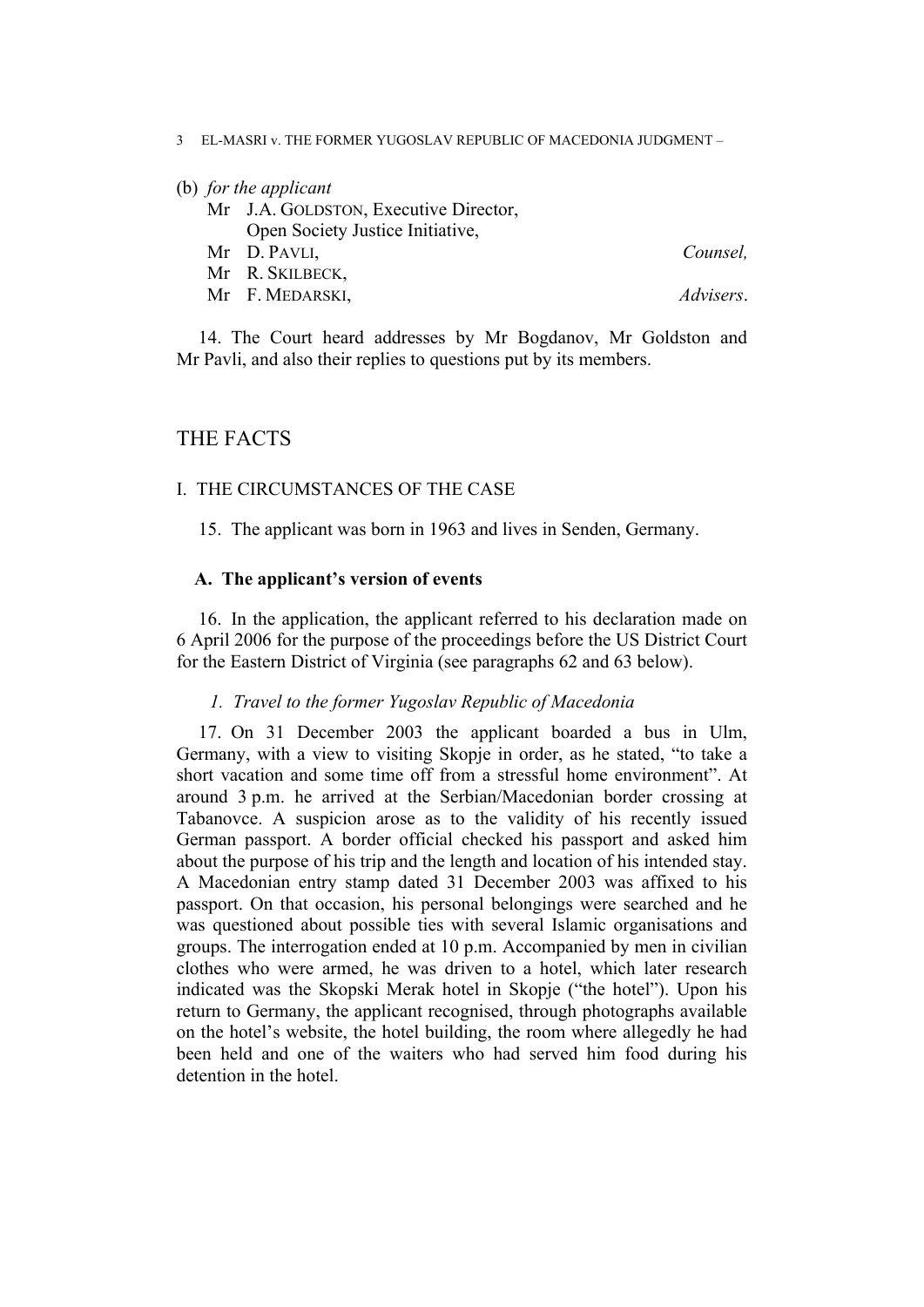### *2. Incommunicado detention in the hotel*

18. The applicant was taken to a room on the top floor of the hotel. During his detention at the hotel, he was watched by a team of nine men, who changed shift every six hours. Three of them were with him at all times, even when he was sleeping. He was interrogated repeatedly throughout the course of his detention. He was questioned in English despite his limited proficiency in that language. His requests to contact the German embassy were refused. On one occasion, when he stated that he intended to leave, a gun was pointed at his head and he was threatened with being shot. After seven days of confinement, another official arrived and offered him a deal, namely that he would be sent back to Germany in return for a confession that he was a member of Al-Qaeda.

19. On the thirteenth day of his confinement, the applicant commenced a hunger strike to protest against his continued unlawful detention. He did not eat for the remaining ten days of his detention in the former Yugoslav Republic of Macedonia. A week after he had commenced his hunger strike, he was told that he would soon be transferred by air back to Germany.

# *3. Transfer to Skopje Airport*

20. On 23 January 2004 at around 8 p.m., the applicant was filmed by a video camera and instructed to say that he had been treated well, that he had not been harmed in any way and that he would shortly be flown back to Germany. Handcuffed and blindfolded, he was put in a car and taken to Skopje Airport.

# *4. Handover to a CIA "rendition" team at Skopje Airport*

21. Upon arrival, still handcuffed and blindfolded, he was initially placed in a chair, where he sat for one and a half hours. He was told that he would be taken into a room for a medical examination before being transferred to Germany. Then, two people violently pulled his arms back. On that occasion he was beaten severely from all sides. His clothes were sliced from his body with scissors or a knife. His underwear was forcibly removed. He was thrown to the floor, his hands were pulled back and a boot was placed on his back. He then felt a firm object being forced into his anus. As stated by the applicant's lawyers at the public hearing of 16 May 2012, of all the acts perpetrated against the applicant that had been the most degrading and shameful. According to the applicant, a suppository was forcibly administered on that occasion. He was then pulled from the floor and dragged to a corner of the room, where his feet were tied together. His blindfold was removed. A flash went off and temporarily blinded him. When he recovered his sight, he saw seven or eight men dressed in black and wearing black ski masks. One of the men placed him in a nappy. He was then dressed in a dark blue short-sleeved tracksuit. A bag was placed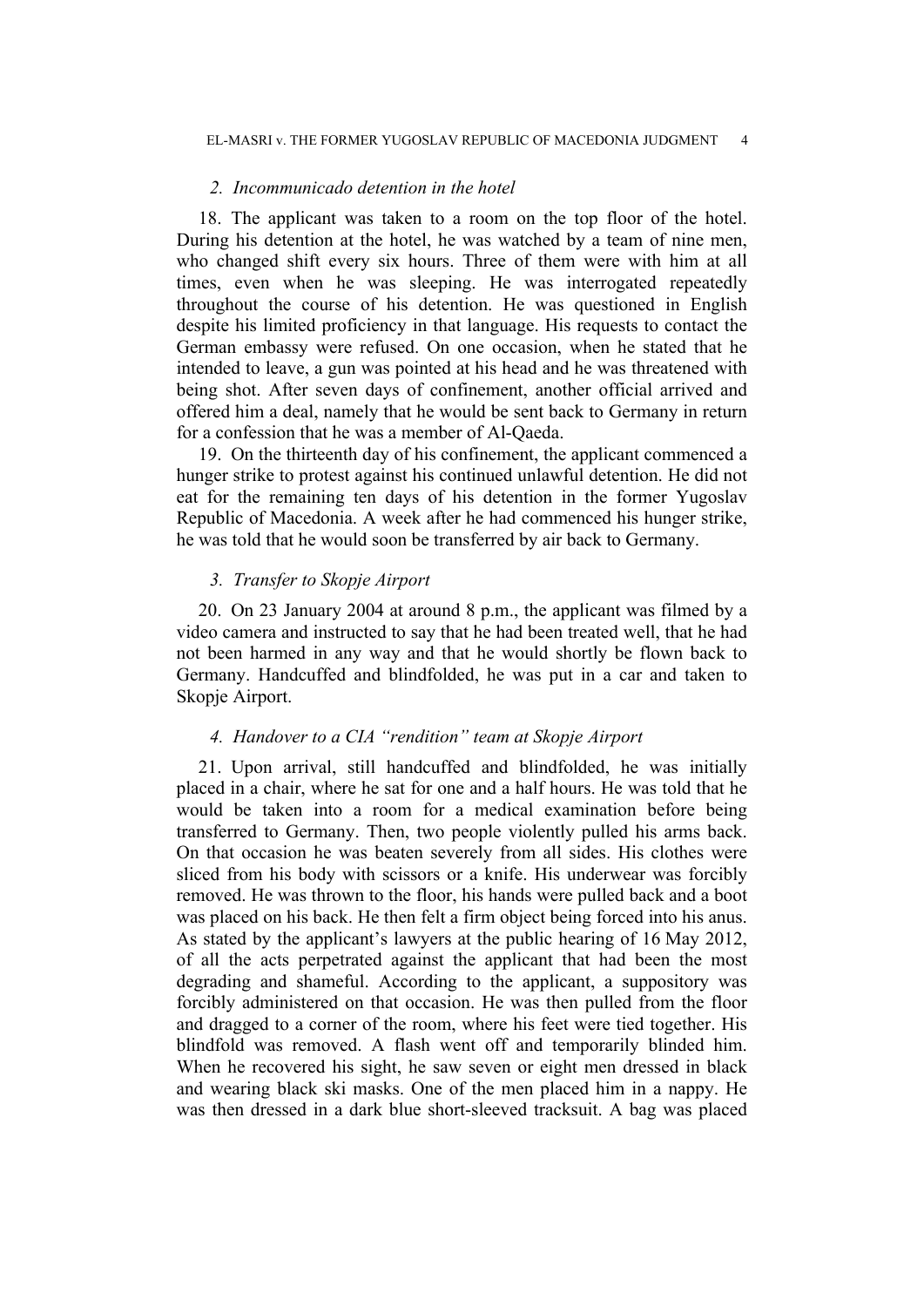over his head and a belt was put on him with chains attached to his wrists and ankles. The men put earmuffs and eye pads on him and blindfolded and hooded him. They bent him over, forcing his head down, and quickly marched him to a waiting aircraft, with the shackles cutting into his ankles. The aircraft was surrounded by armed Macedonian security guards. He had difficulty breathing because of the bag that covered his head. Once inside the aircraft, he was thrown to the floor face down and his legs and arms were spread-eagled and secured to the sides of the aircraft. During the flight he received two injections. An anaesthetic was also administered over his nose. He was mostly unconscious during the flight. A Macedonian exit stamp dated 23 January 2004 was affixed to the applicant's passport.

22. According to the applicant, his pre-flight treatment at Skopje Airport, "most likely at the hands of the special CIA [United States Central Intelligence Agency] rendition team", was remarkably consistent with a recently disclosed CIA document describing the protocol for the so-called "capture shock" treatment (see paragraph 124 below).

# *5. Flight from Skopje to Afghanistan*

23. Upon landing, the applicant disembarked. It was warmer outside than it had been in the former Yugoslav Republic of Macedonia, which was sufficient for him to conclude that he had not been returned to Germany. He deduced later that he was in Afghanistan and that he had been flown via Baghdad.

# *6. Detention and interrogation in Afghanistan*

24. After landing in Afghanistan, the applicant was driven for about ten minutes, then dragged from the vehicle, slammed into the walls of a room, thrown to the floor, kicked and beaten. His head and neck were specifically targeted and stepped upon. He was left in a small, dirty, dark concrete cell. When he adjusted his eyes to the light, he saw that the walls were covered in Arabic, Urdu and Farsi handwriting. The cell did not contain a bed. Although it was cold, he had been provided with only one dirty, militarystyle blanket and some old, torn clothes bundled into a thin pillow. Through a window at the top of the cell, he saw the red, setting sun. Later he understood that he had been transferred to a CIA-run facility which media reports have identified as the "Salt Pit", a brick factory north of the Kabul business district that was used by the CIA for detention and interrogation of some high-level terror suspects.

25. During his confinement, he was interrogated on three or four occasions, each time by the same man, who spoke Arabic with a south Lebanese accent, and each time at night. His interrogations were accompanied by threats, insults, pushing and shouting. His repeated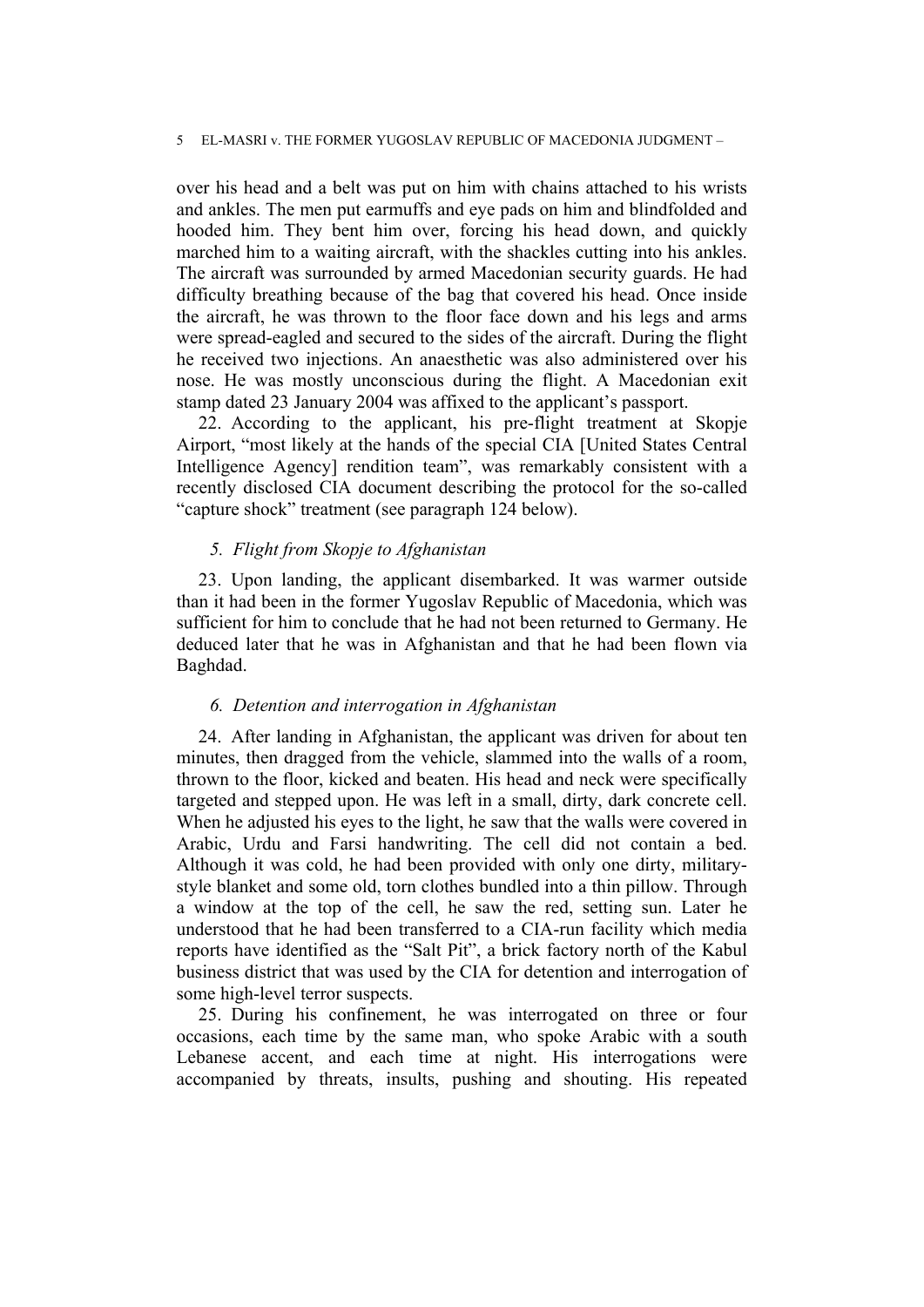requests to meet with a representative of the German Government were ignored.

26. In March 2004 the applicant, together with several other inmates with whom he communicated through cell walls, commenced a hunger strike to protest about their continued confinement without charge. As a consequence of the conditions of his confinement and his hunger strike, the applicant's health deteriorated on a daily basis. He received no medical treatment during this time, although he had requested it on several occasions.

27. On 10 April 2004, the thirty-seventh day of his hunger strike, hooded men entered his cell, pulled him from his bed and bound his hands and feet. They dragged him into the interrogation room, sat him on a chair and tied him to it. A feeding tube was then forced through his nose to his stomach and a liquid was poured through it. After this procedure, the applicant was given some canned food, as well as some books to read.

28. Following his force-feeding, the applicant became extremely ill and suffered very severe pain. A doctor visited his cell in the middle of the night and administered medication, but he remained bedridden for several days. Around that time, the applicant felt what he believed to be a minor earthquake. In this connection, the applicant submitted the "List of significant earthquakes of the world in 2004", issued by the US Geological Survey (USGS) on 6 October 2005. According to this document, there was one earthquake on 5 April 2004 in the Hindu-Kush Region, Afghanistan.

29. On 16 May 2004 the applicant was visited by a German speaker who identified himself only as "Sam". The latter visited the applicant three more times prior to his release.

30. On 21 May 2004 the applicant began his second hunger strike.

### *7. Disguised "reverse rendition" to Albania*

31. On 28 May 2004 the applicant, blindfolded and handcuffed, was led out of his cell and locked in what seemed to be a shipping container until he heard the sound of an aircraft arriving. On that occasion, he was handed the suitcase that had been taken from him in Skopje. He was told to change back into the clothes he had worn upon his arrival in the former Yugoslav Republic of Macedonia and was given two new T-shirts, one of which he put on. He was then taken to the waiting aircraft, wearing a blindfold and earmuffs, and was chained to his seat there. "Sam" accompanied him on the aircraft. He said that the plane would land in a European country other than Germany, but that the applicant would eventually continue on to Germany.

32. When the aircraft landed, the applicant, still blindfolded, was placed in the back seat of a vehicle. He was not told where he was. He was driven in the vehicle up and down mountains, on paved and unpaved roads. The applicant was aware of men getting out of the car and then of men getting in. All of the men had Slavic-sounding accents, but said very little.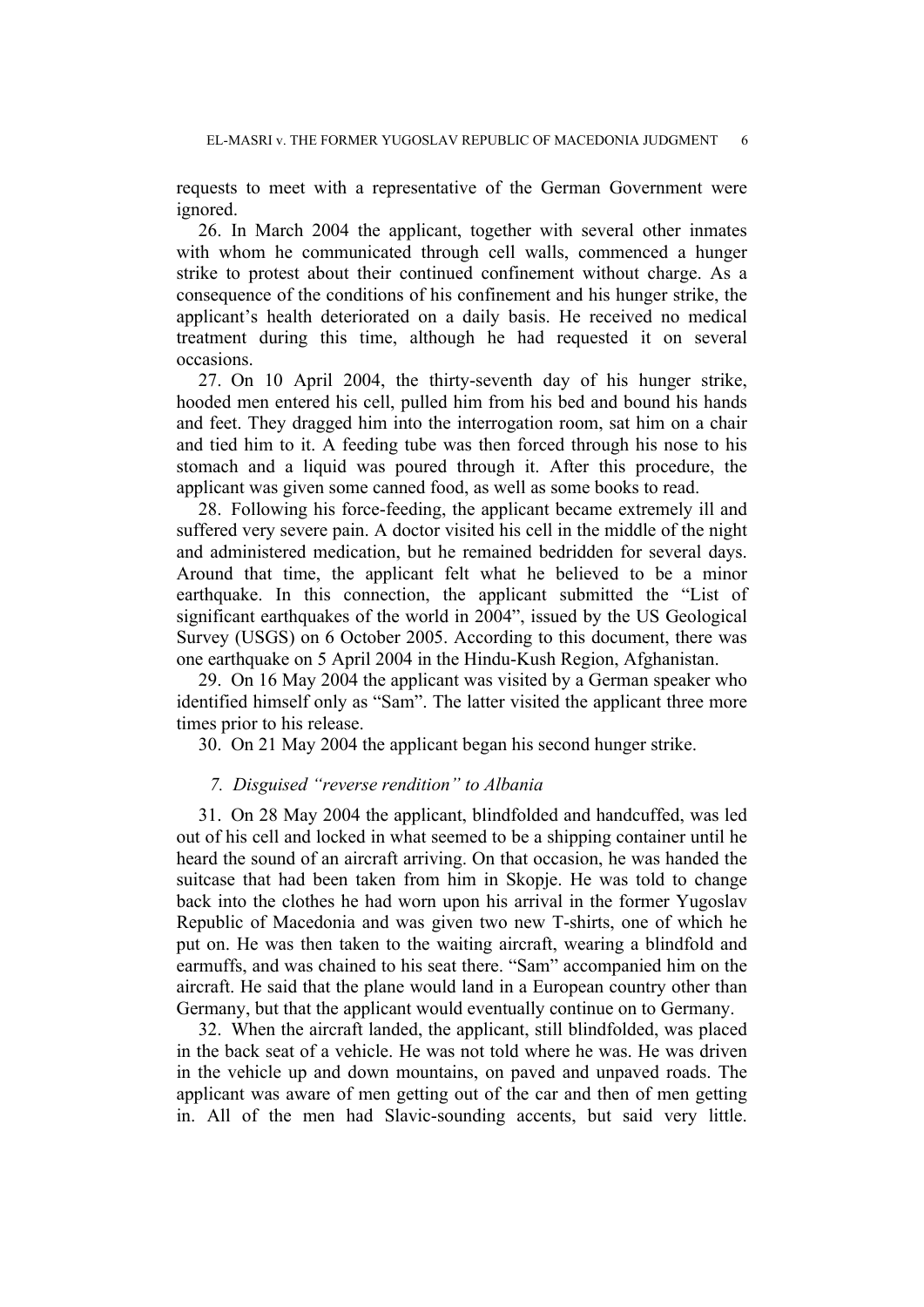Eventually, the vehicle was brought to a halt. He was taken from the car and his blindfold was removed. His captors gave him his belongings and passport, removed his handcuffs and directed him to walk down the path without turning back. It was dark and the road was deserted. He believed he would be shot in the back and left to die. He rounded a corner and came across three armed men. They immediately asked for his passport. They saw that his German passport had no visa in it and asked him why he was in Albania without legal permission. He replied that he had no idea where he was. He was told that he was near the Albanian borders with the former Yugoslav Republic of Macedonia and Serbia. The men led him to a small building with an Albanian flag and he was presented to a superior officer. The officer observed the applicant's long hair and long beard and told him that he looked like a terrorist. He was then driven to the Mother Teresa Airport in Tirana. He was guided through customs and immigration control without inspection and put on a plane to Frankfurt, Germany. An Albanian exit stamp was affixed to the applicant's passport.

# *8. Arrival in Germany*

33. On 29 May 2004 at 8.40 a.m. the applicant arrived at Frankfurt International Airport. He was about eighteen kilograms lighter than when he had left Germany, his hair was long and unkempt and he had not shaved since his arrival in the former Yugoslav Republic of Macedonia. Immediately after arrival in Germany, the applicant met Mr M. Gnjidić, a lawyer practising in Ulm.

34. In his written submissions, the applicant stated that he had not undergone any medical examination apart from the isotope analysis of his hair follicles (see paragraphs 56 and 57 below). At the public hearing, the applicant's lawyers specified that the results of some medical examinations carried out upon his return to Germany had been submitted by the German public prosecutor to the European Parliament's Fava inquiry (see paragraphs 47-51 below). However, those results had not been submitted to the Court since they had not been conclusive as to the presence of any physical injury, given the long time that had elapsed since the incident at Skopje Airport. Furthermore, the applicant stated that he had been subjected to sophisticated interrogation techniques and methods, which had been specifically designed not to leave any evidence of physical ill-treatment.

35. The 2007 Marty report (see paragraph 46 below) noted that the applicant had asked for treatment at the treatment centre for torture victims in Neu-Ulm shortly after his return to Germany in 2004. However, it took until 2006 for Mr Gnjidić to obtain the required health-insurance funding agreement to start a course of limited treatment (seventy hours) at the centre, which had been considered insufficient both by Mr Gnjidić and by the therapist herself (see paragraph 296 of the 2007 Marty report).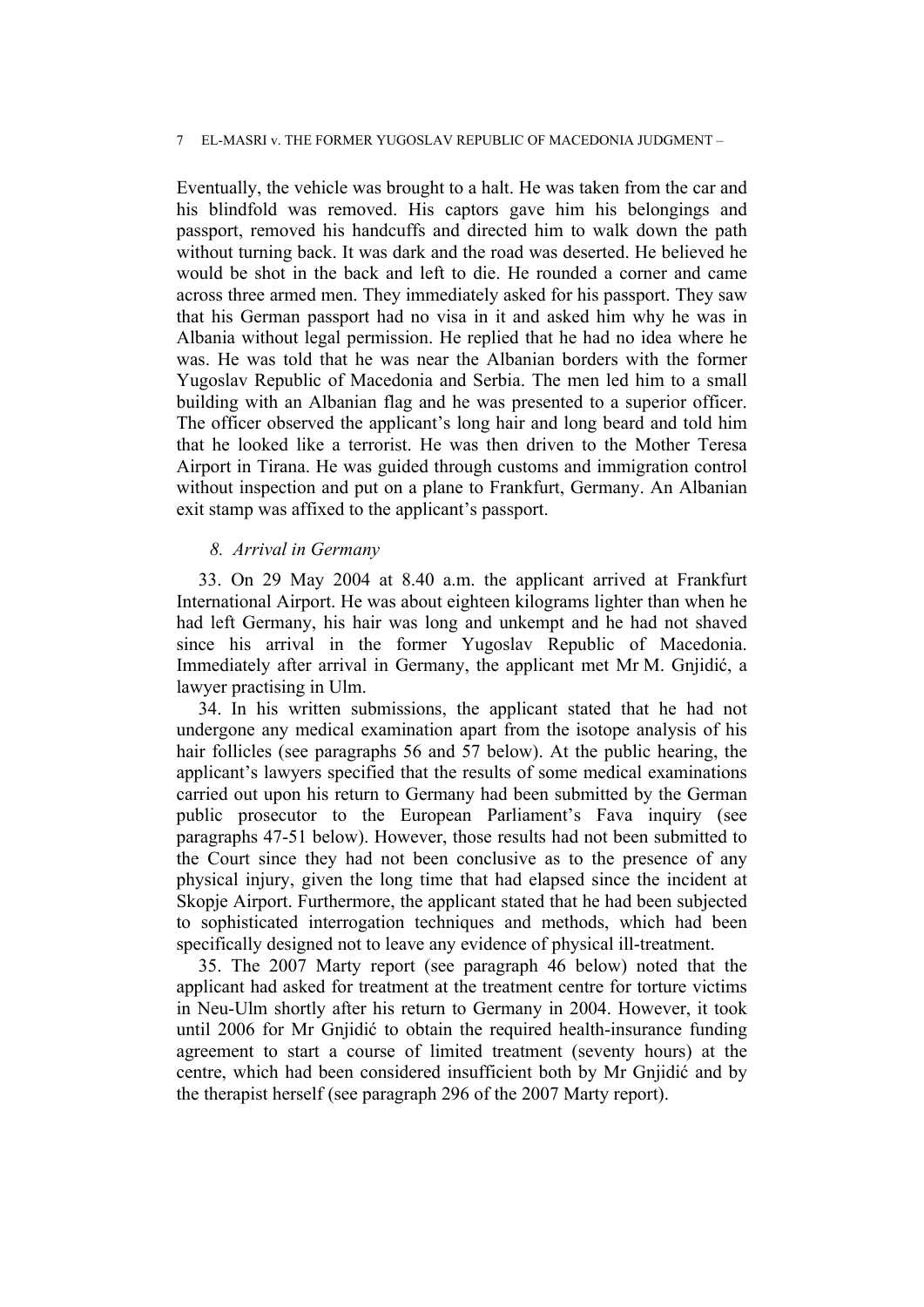36. The applicant also submitted a written statement of 5 January 2009 by Dr Katherine Porterfield, a senior psychologist at the Bellevue/NYU Program for Survivors of Torture, in which she had confirmed that the applicant had suffered from post-traumatic stress disorder and depression "most likely caused by his experience of capture and extensive maltreatment and abuse". Dr Porterfield's opinion was based on several phone calls and two follow-up discussions with the applicant. She also advised him to visit a clinician in his community with the requisite expertise to help him. The applicant did not comply with that instruction.

# **B. The position of the Government of the former Yugoslav Republic of Macedonia as regards the applicant's allegations**

*1. The position of the respondent Government as noted in the reports adopted following certain international inquiries*

# *(a) Alleged secret detentions and unlawful inter-State transfers of detainees involving Council of Europe member States, Doc. 10957, 12 June 2006 ("the 2006 Marty report")*

37. On 13 December 2005 the President of the Parliamentary Assembly of the Council of Europe asked the Assembly's Committee on Legal Affairs and Human Rights to investigate allegations of "extraordinary renditions" in Europe. Senator Dick Marty of Switzerland was appointed as special rapporteur. On 12 June 2006 the Assembly published the 2006 Marty report. It set out, on the basis of meetings that took place between 27 and 29 April 2006, the position of the Macedonian authorities regarding the applicant's case. It stated, *inter alia*:

### "**3.1.3.1. The position of the authorities**

106. The 'official line' of the Macedonian Government was first contained in a letter from the Minister of Interior [name], to the Ambassador of the European Commission [his name] dated 27 December 2005. In its simplest form, it essentially contains four items of information '*according to police records*': first, Mr El-Masri arrived by bus at the Macedonian border crossing of Tabanovce at 4 pm on 31 December 2003; second, he was interviewed by '*authorised police officials*' who suspected '*possession of a falsified travel document*'; third, approximately five hours later, Mr El-Masri '*was allowed entrance*' into Macedonia, apparently freely; and fourth, on 23 January 2004, he left Macedonia over the border crossing of Blace into Kosovo ...

108. The President of the Republic [name] set out a firm stance in the very first meeting with the European Parliament delegation, providing a strong disincentive to any official who may have wished to break ranks by expressing an independent viewpoint: '*Up to this moment, I would like to assure you that I have not come across any reason not to believe the official position of our Ministry of Interior. I have no additional comments or facts, from any side, to convince me that what has been established in the official report of our Ministry is not the truth.*'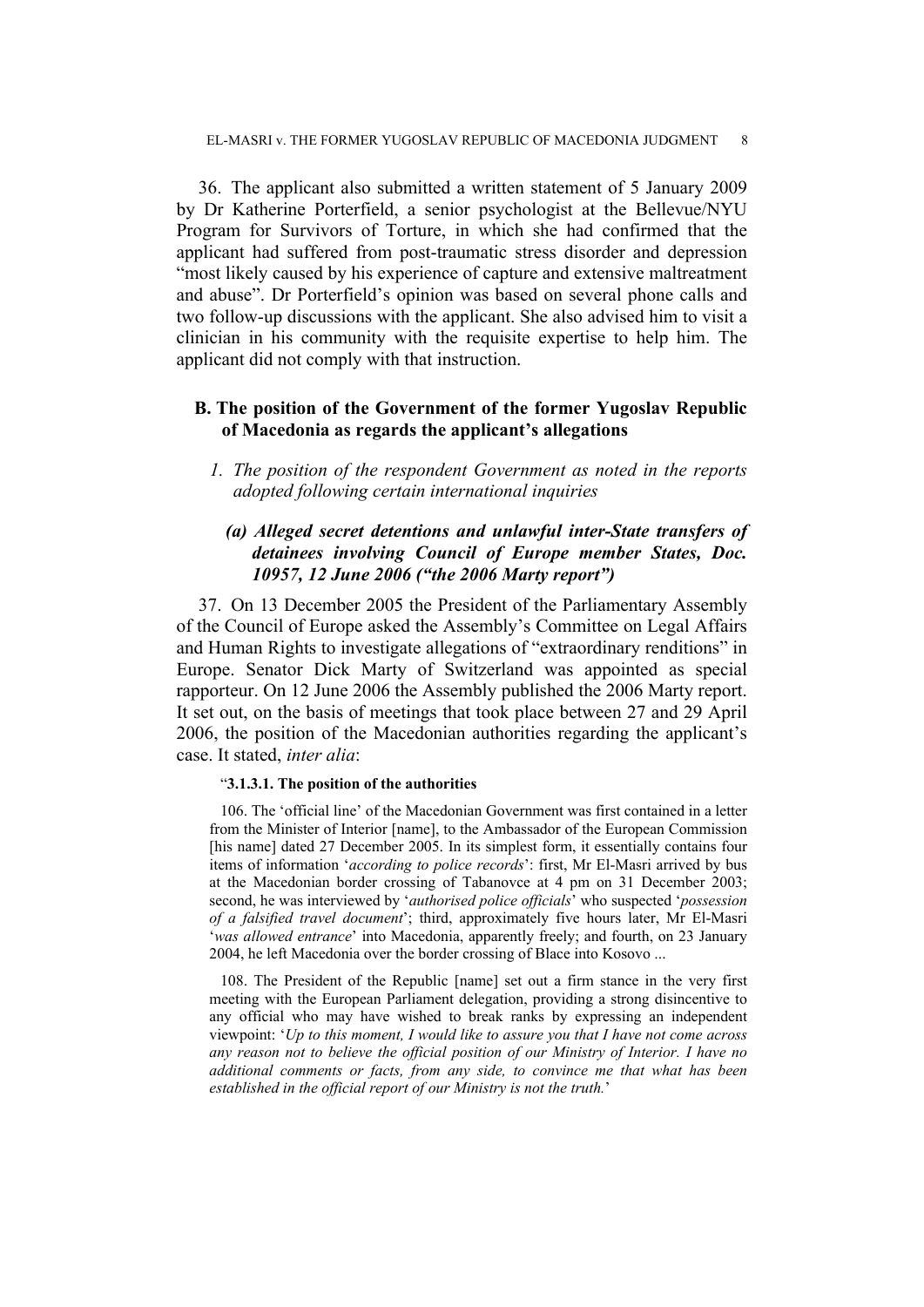109. On Friday 28 April the official position was presented in far greater detail during a meeting with [name] who was Head of the UBK, Macedonia's main intelligence service, at the time of the El-Masri case. [He] stated that the UBK's 'Department for Control and Professional Standards' had undertaken an investigation into the case and traced official records of all Mr El-Masri's contact with the Macedonian authorities. The further details as presented by [the Head of the UBK] are summarized as follows:

Mr El-Masri arrived on the Macedonian border on 31 December 2003, New Year's Eve. The Ministry of Interior had intensified security for the festive period and was operating a higher state of alert around the possible criminal activity. In line with these more intense activities, bus passengers were being subjected to a thorough security check, including an examination of their identity documents.

Upon examining Mr El-Masri's passport, the Macedonian border police developed certain suspicions and decided to '*detain him*'. In order not to make the other passengers wait at the border, the bus was at this point allowed to continue its journey.

The objective of holding Mr El-Masri was to conduct an interview with him, which (according to [the Head of the UBK]) was carried out in accordance with all applicable European standards. Members of the UBK, the security and counterintelligence service, are present at all border points in Macedonia as part of what is described as 'Integrated Border Management and Security'. UBK officials participated in the interview of Mr El-Masri. The officials enquired into Mr El-Masri's reasons for travelling into the country, where he intended to stay and whether he was carrying sufficient amounts of money. [The Head of the UBK] explained: 'I think these were all standard questions that are asked in the context of such a routine procedure – I don't think I need to go into further details'.

At the same time, Macedonian officials undertook a preliminary visual examination of Mr El-Masri's travel documents. They suspected that the passport might be faked or forged – noting in particular that Mr El-Masri was born in Kuwait, yet claimed to possess German citizenship.

A further passport check was carried out against an Interpol database. The border point at Tabanovce is not linked to Interpol's network, so the information had to be transmitted to Skopje, from where an electronic request was made to the central Interpol database in Lyon. A UBK official in the Analytical Department apparently made this request using an electronic code, so the Macedonian authorities can produce no record of it. Mr El-Masri was made to wait on the border point while the Interpol search was carried out.

When it was established that there existed no Interpol warrant against Mr El-Masri and no further grounds on which to hold him, he was released. He then left the border point at Tabanovce, although Macedonian officials were not able to describe how. Asked directly about this point in a separate meeting, the Minister of Interior [name] said: '*we're not able to tell you exactly what happened to him after he was released because it is not in our interest; after the person leaves the border crossing, we're not in a position to know how he travelled further*'.

The Ministry of Interior subsequently established ... that Mr El-Masri had stayed at a hotel in Skopje called the 'Skopski Merak'. Mr El-Masri is said to have checked in on the evening of 31 December 2003 and registered in the Guest Book. He stayed for 23 nights, including daily breakfast, and checked out on 23 January 2004.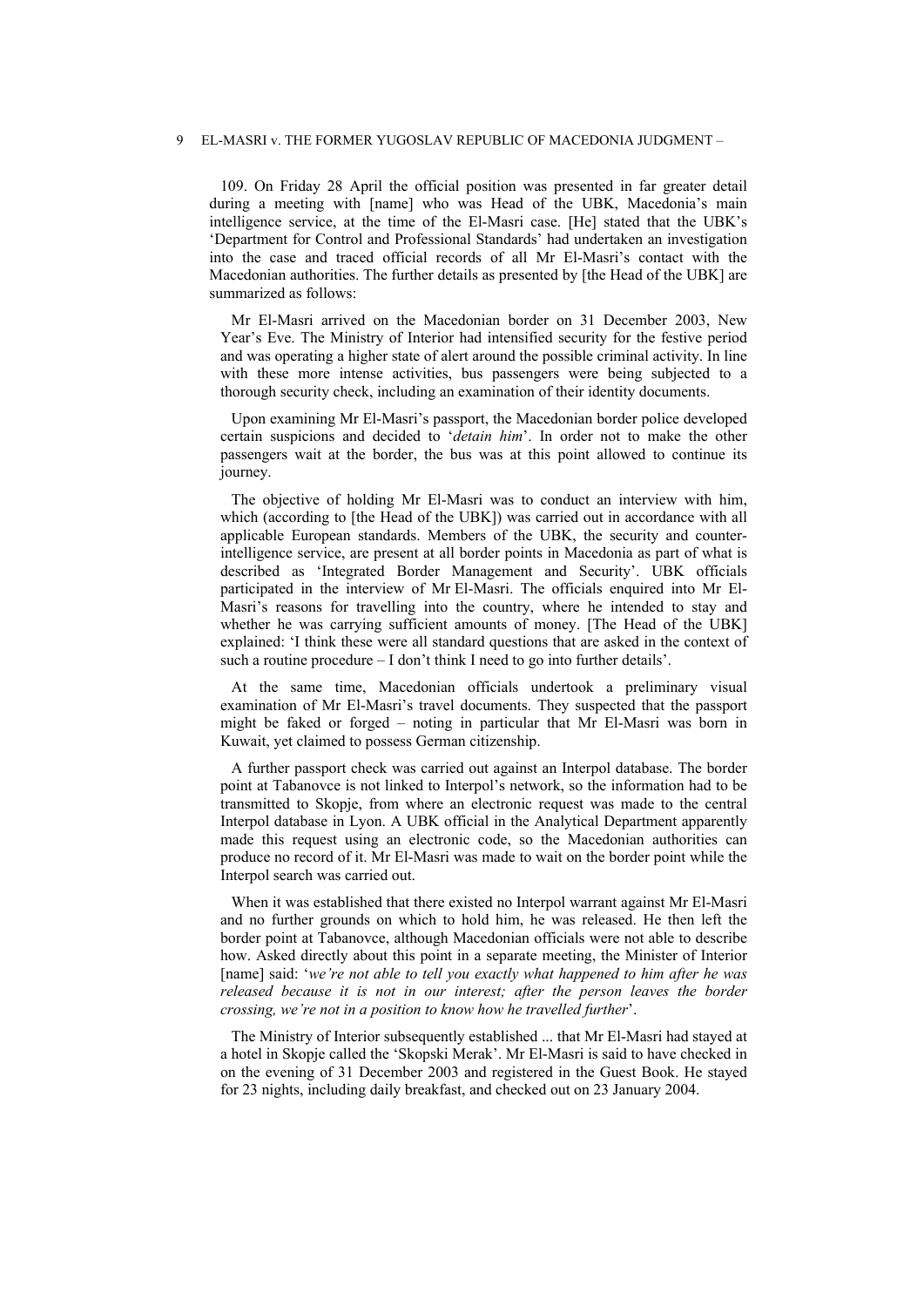The Ministry then conducted a further check on all border crossings and discovered that on the same day, 23 January 2004, in the evening, Mr El-Masri left the territory of Macedonia over the border crossing at Blace, into the territory of Kosovo. When asked whether Mr El-Masri had received a stamp to indicate his departure by this means, [the Head of the UBK] answered: '*Normally there should be a stamp on the passport as you cross the border out of Macedonia, but I can't be sure. UNMIK [United Nations Administration Mission in Kosovo] is also present on the Kosovo border and is in charge of the protocol on that side ... My UBK colleague has just informed me that he has crossed the border at Blace twice in recent times and didn't receive a stamp on either occasion.*'

116. What is not said in the official version is the fact that the Macedonian UBK routinely consults with the CIA on such matters (which, on a certain level, is quite comprehensible and logical). According to confidential information we received (of which we know the source), a full description of Mr El-Masri was transmitted to the CIA via its Bureau Chief in Skopje for an analysis ... did the person in question have contact with terrorist movements, in particular with Al Qaida? Based on the intelligence material about Khaled El-Masri in its possession – the content of which is not known to us – the CIA answered in the affirmative. The UBK, as the local partner organisation, was requested to assist in securing and detaining Mr El-Masri until he could be handed over to the CIA for transfer."

...

# *(b) Council of Europe, Report by the Secretary General under Article 52 of the Convention on the question of secret detention and transport of detainees suspected of terrorist acts (SG/Inf (2006) 5, 28 February 2006)*

38. On 21 November 2005 the Secretary General of the Council of Europe invoked the procedure under Article 52 of the Convention with regard to reports of European collusion in secret rendition flights. Member States were required to provide a report on the controls provided in their internal law over acts by foreign agents in their jurisdiction, on legal safeguards to prevent unacknowledged deprivation of liberty, on legal and investigative responses to alleged infringements of Convention rights and on whether public officials who had allegedly been involved in acts or omissions leading to such deprivation of liberty of detainees had been or were being investigated.

39. On 17 February and 3 April 2006 the respondent Government replied to this request. In the latter submission, the respondent Government stated their position as regards the applicant's case. They stated, *inter alia*:

"... As far as the case of Mr Khaled El-Masri is concerned, we would like to inform you that this case was examined by the Ministry of Internal Affairs, and the information about it was sent to the representatives of the European Commission in the Republic of Macedonia, to the Director for Western Balkans in the DG [Directorate General] Enlargement of the European Commission in Brussels and to members of the European Parliament as early as June 2005. ... [T]he Ministry of Internal Affairs of the Republic of Macedonia informs that, based on the police records on entry and exit at the state border of the Republic of Macedonia, Mr Khaled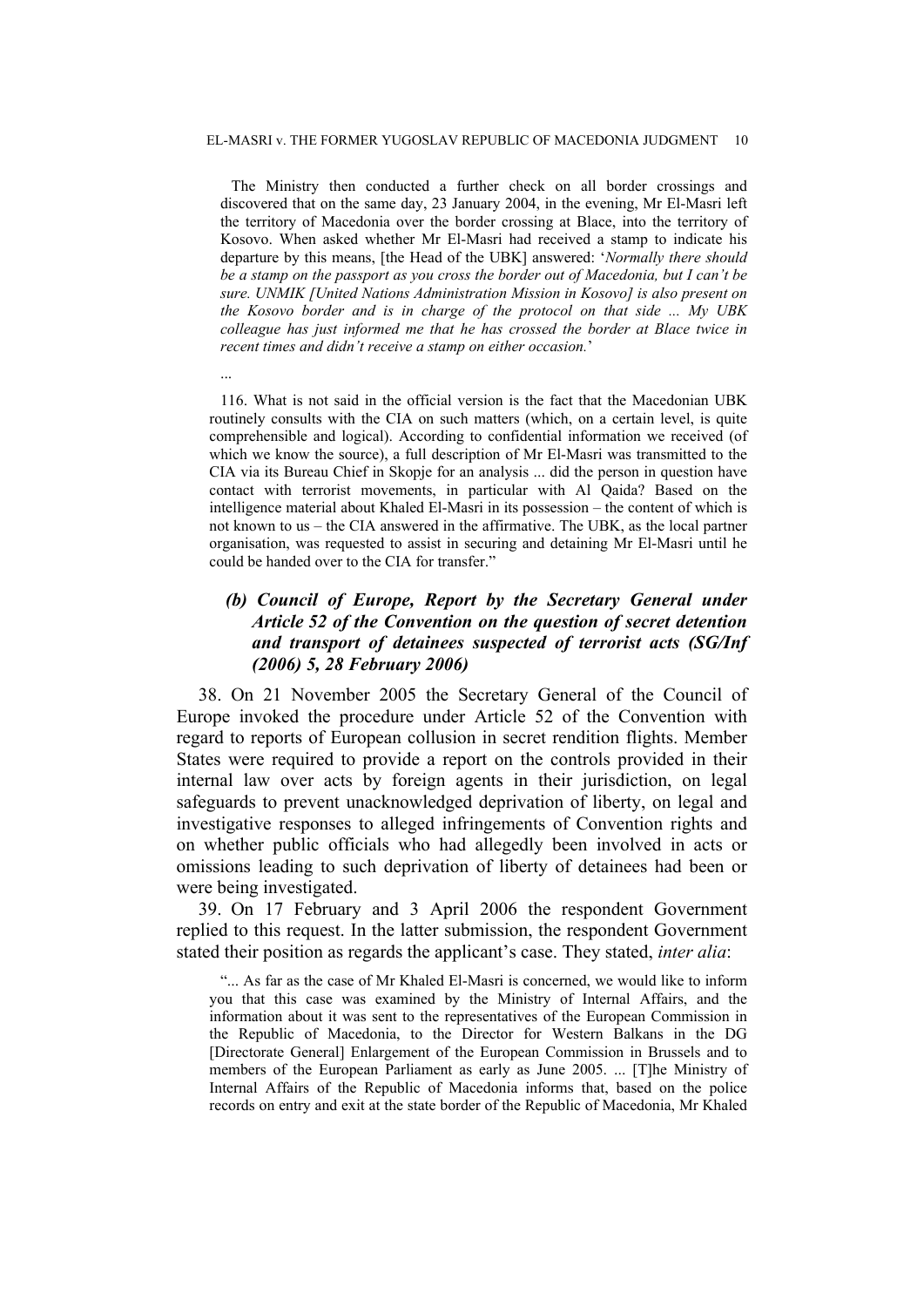El-Masri arrived, by bus, at the Tabanovce border crossing from the State Union of Serbia and Montenegro on 31 December 2003 at 4 p.m. presenting a German passport. Suspecting possession of a forged travel document, the competent police officers checked the document and interviewed Mr Khaled El-Masri at the border crossing. A check in the Interpol records was also carried out which showed that no international arrest warrant had been issued for Mr El-Masri. Mr Khaled El-Masri was allowed to enter the Republic of Macedonia on 31 December 2003 at 8.57 p.m. According to the police records, Mr Khaled El-Masri left the Republic of Macedonia on 23 January 2004 at the Blace border crossing to the State Union of Serbia and Montenegro (on the Kosovo section)."

# *2. The version of events submitted by the respondent Government in the proceedings before the Court*

40. The Government confirmed their version of events as outlined above (see paragraphs 37 and 39 above). They denied that the applicant had been detained and ill-treated by State agents in the hotel, that he had been handed over to CIA agents, and that the latter had ill-treated him at Skopje Airport and transferred him to a CIA-run prison in Afghanistan. In their submission, the applicant had freely entered, stayed in and left the territory of the respondent State. The only contact with State agents had occurred on 31 December 2003, on the occasion of his entry into the respondent State, when inquiries had been undertaken regarding the validity of his passport. There had been no other contact with State agents during his entire stay in the respondent State. The inquiries by the Ministry of the Interior demonstrated that the applicant had stayed in the respondent State by his own choice and free will between 31 December 2003 and 23 January 2004, when he had freely left the State through the Blace border crossing.

41. In support of their argument, they submitted a copy of the following documents: extracts from the official border-crossing records for Tabanovce and Blace; an extract from the hotel guest book in which the applicant had been registered as a guest occupying room number 11 between 31 December 2003 and 22 January 2004, and two letters of February 2006 in which the hotel's manager, firstly, had communicated to the Ministry of the Interior the names of six persons who had been on duty in the hotel at the relevant time and, secondly, had denied that any person had ever stayed in the hotel involuntarily. It was further specified that the person whose photograph was on the hotel's website (see paragraph 17 above) was Mr Z.G., who could be found in the hotel. They also produced a letter of 3 February 2006 in which the Macedonian Ministry of Transport/Civil Aviation Administration had informed the Ministry of the Interior that on 23 January 2004 a Boeing 737 aircraft flying from Palma, registered as flight no. N313P, had been given permission to land at Skopje Airport, that the same aircraft had received permission (at 10.30 p.m.) to take off on the same day to Kabul and that at 2.25 a.m. on 24 January 2004, permission had been given for that aircraft to fly to Baghdad**.** Furthermore, the Government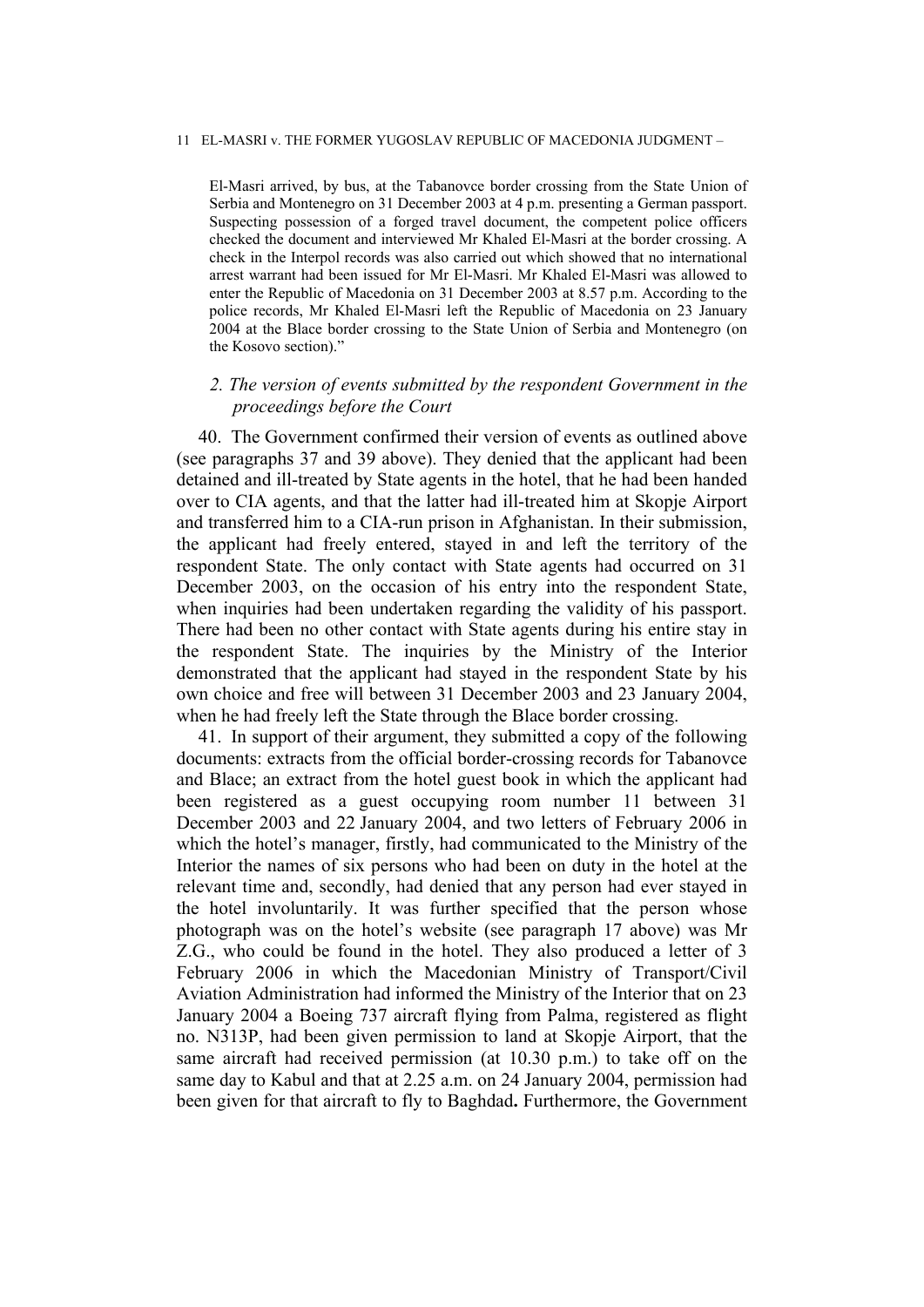filed a copy of the applicant's hotel bills which, according to them, he had paid in cash. Lastly, they provided a copy of a police record of the applicant's apprehension at the Tabanovce border crossing on 31 December 2003. As specified in the record, the applicant had been held between 4.30 p.m. and 9.30 p.m. The record does not state the reasons for his apprehension, but it contains an incomplete handwritten note that he was apprehended on the basis of "tel. no. 9106 of 8 December 2003".

# **C. International inquiries relating to the applicant's case**

42. There have been a number of international inquiries into allegations of "extraordinary renditions" in Europe and the involvement of European Governments. The reports have referred to the applicant's case.

*1. Parliamentary Assembly of the Council of Europe – "the Marty inquiry"*

### *(a) The 2006 Marty report*

### 43. The 2006 Marty report **(see paragraph 37 above)** stated, *inter alia*:

#### "**A. Draft resolution**

...

7. The facts and information gathered to date, along with new factual patterns in the process of being uncovered, indicate that the key elements of this 'spider's web' have notably included: a worldwide network of secret detentions on CIA 'black sites' and in military or naval installations; the CIA's programme of 'renditions', under which terrorist suspects are flown between States on civilian aircraft, outside of the scope of any legal protections, often to be handed over to States who customarily resort to degrading treatment and torture; and the use of military airbases and aircraft to transport detainees as human cargo to Guantanamo Bay in Cuba or to other detention centres ...

11. Attempts to expose the true nature and extent of these unlawful operations have invariably faced obstruction or dismissal, from the United States and its European partners alike. The authorities of most Council of Europe member States have denied their participation, in many cases without actually having carried out any inquiries or serious investigations ...

#### **C. Explanatory memorandum**

...

#### **2.7.1. CIA methodology – how a detainee is treated during a rendition**

... Collectively, the cases in the report testify to the existence of an established *modus operandi* of rendition, put into practice by an elite, highly-trained and highlydisciplined group of CIA agents ...

### **11. Conclusion**

287. Whilst hard evidence, at least according to the strict meaning of the word, is still not forthcoming, a number of coherent and converging elements indicate that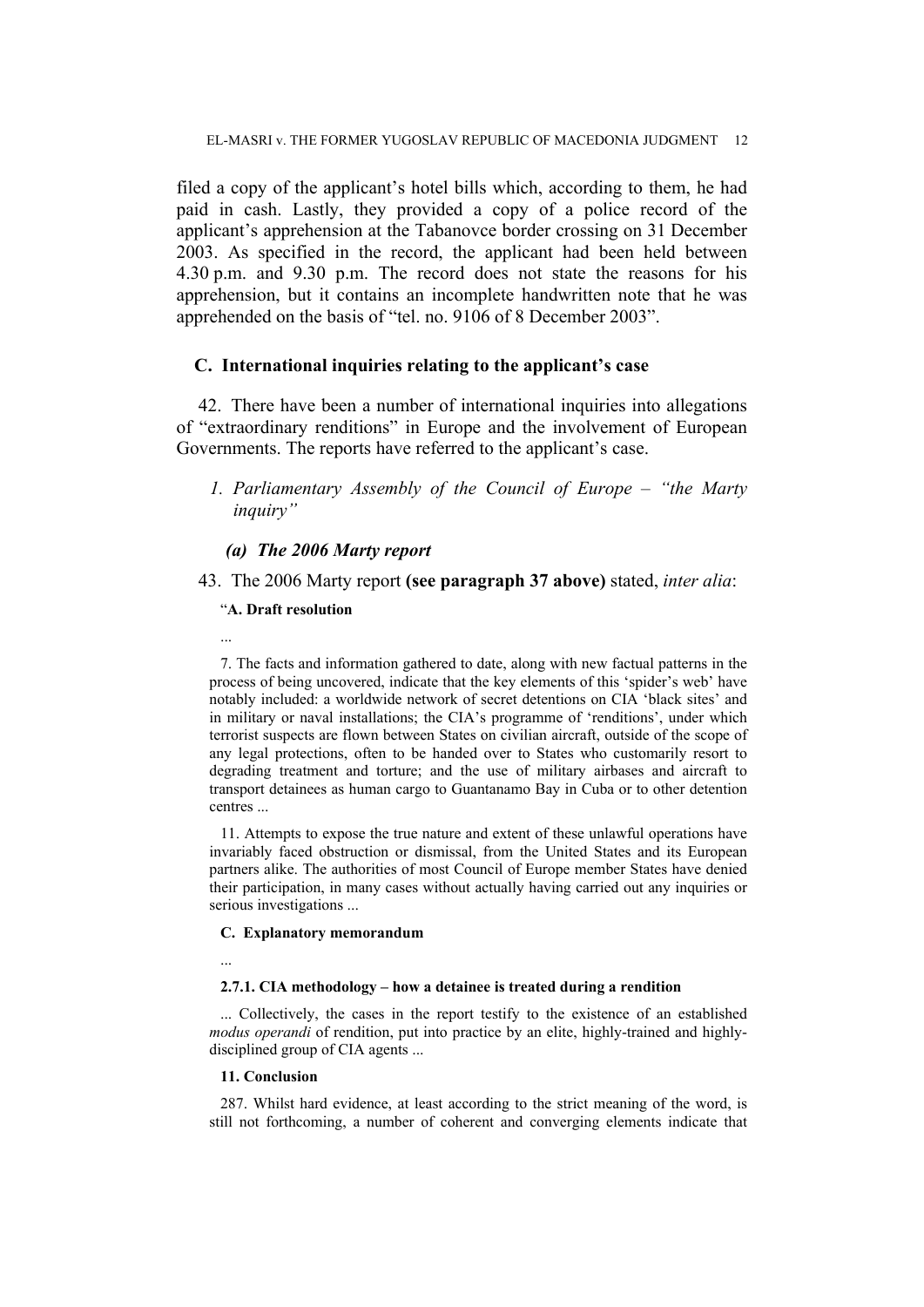secret detention centres have indeed existed and unlawful inter-state transfers have taken place in Europe...."

44. Skopie Airport was categorised in the 2006 Marty report as a "oneoff pick-up point", that is, a point from which one detainee or one group of detainees was picked up for rendition or unlawful transfer, but not as part of a systemic occurrence.

45. As to the applicant's case, the 2006 Marty report stated, *inter alia*:

#### "**3. Specific examples of documented renditions**

#### **3.1. Khaled El-Masri**

92. We spoke for many hours with Khaled El-Masri, who also testified publicly before the Temporary Committee of the European Parliament, and we find credible his account of detention in Macedonia and Afghanistan for nearly five months.

...

#### **3.1.2. Elements of corroboration for Mr El-Masri's account**

102. Mr El-Masri's account is borne out by numerous items of evidence, some of which cannot yet be made public because they have been declared secret, or because they are covered by the confidentiality of the investigation underway in the office of the Munich prosecuting authorities following Mr El-Masri's complaint of abduction.

103. The items already in the public domain are cited in the afore-mentioned memorandum submitted to the Virginia court in which Mr El-Masri lodged his complaint:

• Passport stamps confirming Mr El-Masri's entry to and exit from Macedonia, as well as exit from Albania, on the dates in question;

• Scientific testing of Mr El-Masri's hair follicles, conducted pursuant to a German criminal investigation, that is consistent with Mr El-Masri's account that he spent time in a South-Asian country and was deprived of food for an extended period of time;

• Other physical evidence, including Mr El-Masri's passport, the two t-shirts he was given by his American captors on departing from Afghanistan, his boarding pass from Tirana to Frankfurt, and a number of keys that Mr El-Masri possessed during his ordeal, all of which have been turned over to German prosecutors;

• Aviation logs confirming that a Boeing business jet owned and operated by defendants in this case [a US-based corporation, Premier Executive Transportation Services, Inc., and operated by another US-based corporation, Aero Contractors Limited], then registered by the FAA [US Federal Aviation Administration] as N313P, took off from Palma, Majorca, Spain on January 23, 2004; landed at the Skopje Airport at 8:51 p.m. that evening; and left Skopje more than three hours later, flying to Baghdad and then on to Kabul, the Afghan capital [a database of aircraft movements, compiled on the basis of information obtained from various sources, was attached to the 2006 Marty report];

• Witness accounts from other passengers on the bus from Germany to Macedonia, which confirm Mr El-Masri's account of his detention at the border;

• Photographs of the hotel in Skopje where Mr El-Masri was detained for 23 days, from which Mr El-Masri has identified both his actual room and a staff member who served him food;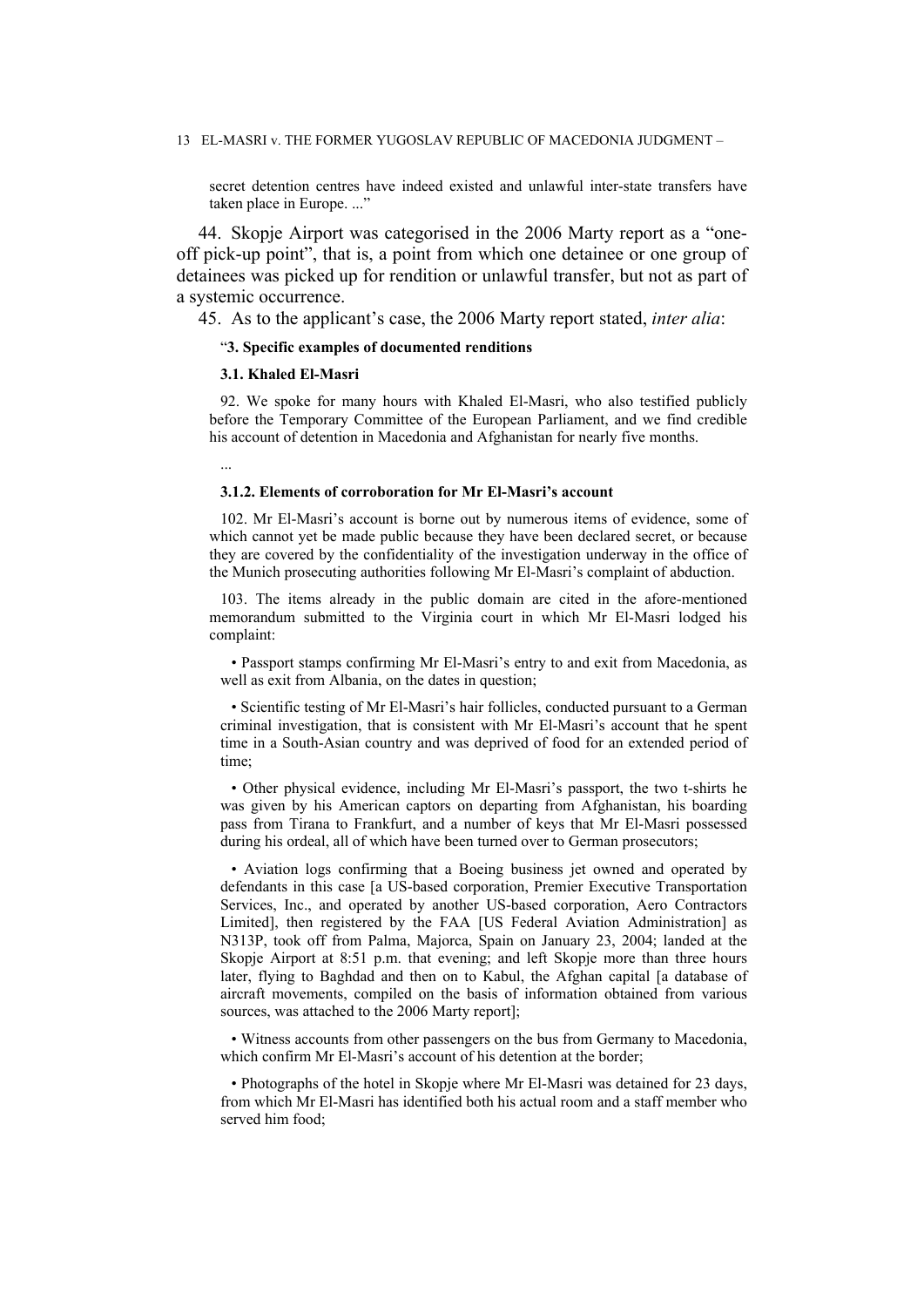• Geological records that confirm Mr El-Masri's recollection of minor earthquakes during his detention in Afghanistan;

• Evidence of the identity of 'Sam', whom Mr El-Masri has positively identified from photographs and a police line-up, and who media reports confirm is a German intelligence officer with links to foreign intelligence services;

• Sketches that Mr El-Masri drew of the layout of the Afghan prison, which were immediately recognizable to another rendition victim who was detained by the U.S. in Afghanistan;

• Photographs taken immediately upon Mr El-Masri's return to Germany that are consistent with his account of weight loss and unkempt grooming.

113. One could, with sufficient application, begin to tease out discrepancies in the official line. For example, the Ministry of Interior stated that '*the hotel owner should have the record of Mr El-Masri's bill*', while the hotel owner responded to several inquiries, by telephone and in person, by saying that the record had been handed over to the Ministry of Interior.

...

...

125. All these factual elements indicate that the CIA carried out a 'rendition' of Khaled El-Masri. The plane in question had finished transferring another detainee just two days earlier and the plane was still on the same 'rendition circuit'. The plane and its crew had spent the interim period at Palma de Mallorca, a popular CIA staging point. The physical and moral degradation to which Mr El-Masri was subjected before being forced aboard the plane in Macedonia corresponds with the CIA's systematic 'rendition methodology' described earlier in this report. The destination of the flight carrying Mr El-Masri, Kabul, forms a hub of CIA secret detentions in our graphic representation of the 'spider's web'.

...

127. It is worth repeating that the analysis of all facts concerning this case points in favour of the credibility of El-Masri. Everything points in the direction that he was the victim of abduction and ill-treatment amounting to torture within the meaning of the term established by the case-law of the United Nations Committee against Torture ..."

# *(b) Secret detentions and illegal transfers of detainees involving Council of Europe member States: second report, Doc. 11302 rev., 11 June 2007 ("the 2007 Marty report")*

46. In his report of 11 June 2007 Senator Marty stated, *inter alia*:

"5. Some European governments have obstructed the search for the truth and are continuing to do so by invoking the concept of 'state secrets'. Secrecy is invoked so as not to provide explanations to parliamentary bodies or to prevent judicial authorities from establishing the facts and prosecuting those guilty of offences ... The same approach led the authorities of 'the former Yugoslav Republic of Macedonia' to hide the truth and give an obviously false account of the actions of its own national agencies and the CIA in carrying out the secret detention and rendition of Khaled El-Masri.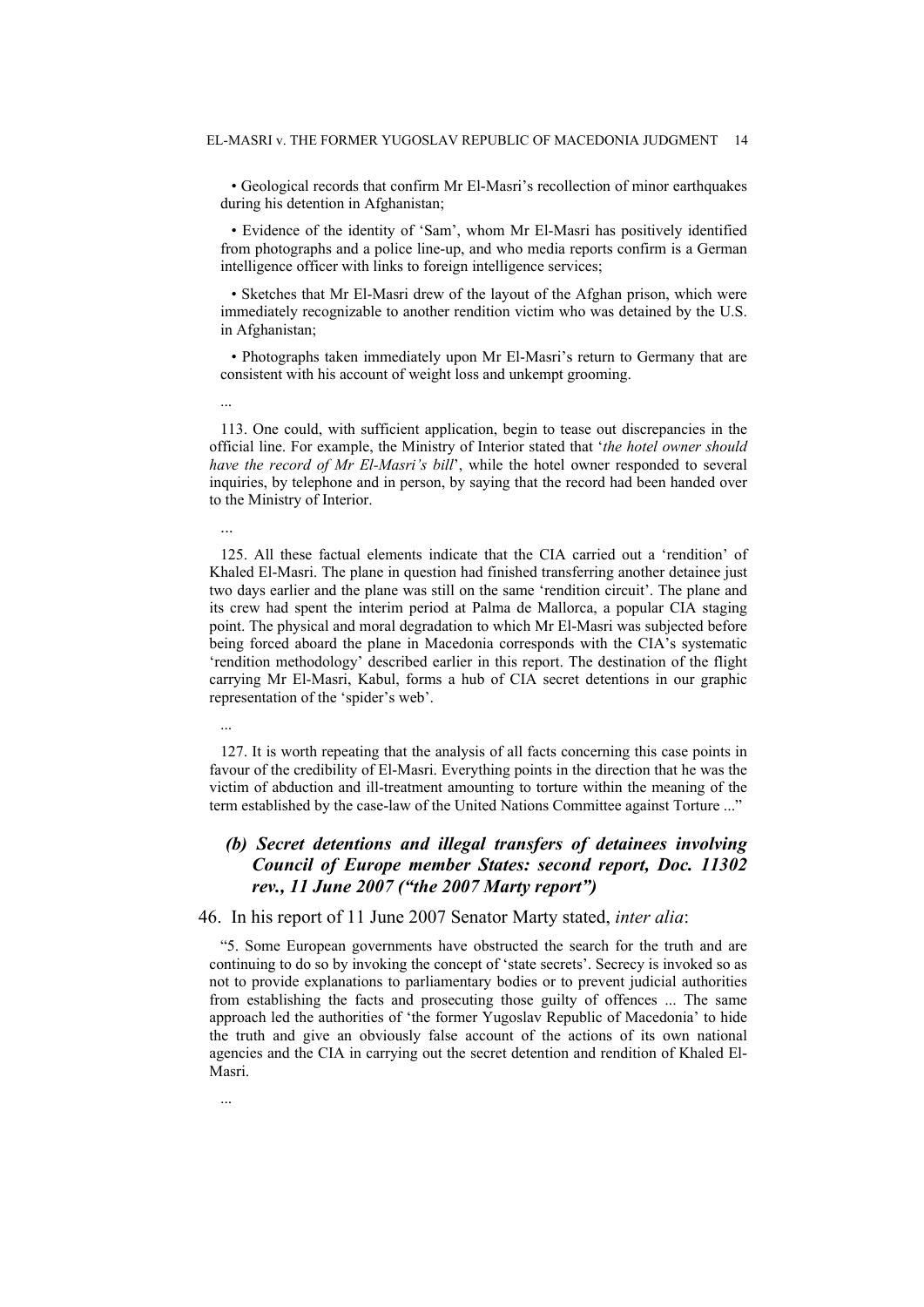273. We believe we have now managed to retrace in detail Mr El-Masri's odyssey and to shed light on his return to Europe: if we, with neither the powers nor resources, were able to do so, why were the competent authorities unable to manage it? There is only one possible explanation: they are not interested in seeing the truth come out.

275. ... We were able to prove the involvement of the CIA in Mr El-Masri's transfer to Afghanistan by linking the flight that carried him there – on the aircraft N313P, flying from Skopje ('the former Yugoslav Republic of Macedonia') to Baghdad (Iraq) to Kabul (Afghanistan) on 24 January 2004 – to another known CIA detainee transfer on the same plane two days earlier, thus establishing the first 'rendition circuit'. ...

276. Upon Mr El-Masri's arrival in Afghanistan, he was taken to a CIA secret detention facility near Kabul and held in a 'small, filthy, concrete cell' for a period of over four months. During this period the CIA discovered that no charges could be brought against him and that his passport was genuine, but inexplicably kept Mr El-Masri in his squalid, solitary confinement for several weeks thereafter.

...

...

279. Today I think I am in a position to reconstruct the circumstances of Mr El-Masri's return from Afghanistan: he was flown out of Kabul on 28 May 2004 on board a CIA-chartered Gulfstream aircraft with the tail number N982RK to a military airbase in Albania called [Bezat-Kuçova] Aerodrome.

...

314. The 'official version' of Mr El-Masri's involuntary stay in 'the former Yugoslav Republic of Macedonia' has definitely become utterly untenable ..."

#### *2. The European Parliament: the Fava inquiry*

47. On 18 January 2006 the European Parliament set up a Temporary Committee on Extraordinary Rendition and appointed Mr Claudio Fava as rapporteur with a mandate to investigate the alleged existence of CIA prisons in Europe. The Fava inquiry held 130 meetings and sent delegations to the former Yugoslav Republic of Macedonia, the United States, Germany, the United Kingdom, Romania, Poland and Portugal.

48. It identified at least 1,245 flights operated by the CIA in European airspace between the end of 2001 and 2005. During its visit to the former Yugoslav Republic of Macedonia, the inquiry met with high-ranking officials.

49. On 6 July 2006 the European Parliament adopted a Resolution on the alleged use of European countries by the CIA for the transportation and illegal detention of prisoners (2006/2027(INI)), P6\_TA (2006)0316), which stated, *inter alia*:

"19. [The European Parliament] condemns the abduction by the CIA of the German national, Khaled el Masri, who was held in Afghanistan from January to May 2004 and subjected to degrading and inhuman treatment; notes further the suspicion – not yet allayed – that Khaled el Masri was illegally held before that date, from 31 December 2003 to 23 January 2004, in the Former Yugoslav Republic of Macedonia and that he was transported from there to Afghanistan on 23-24 January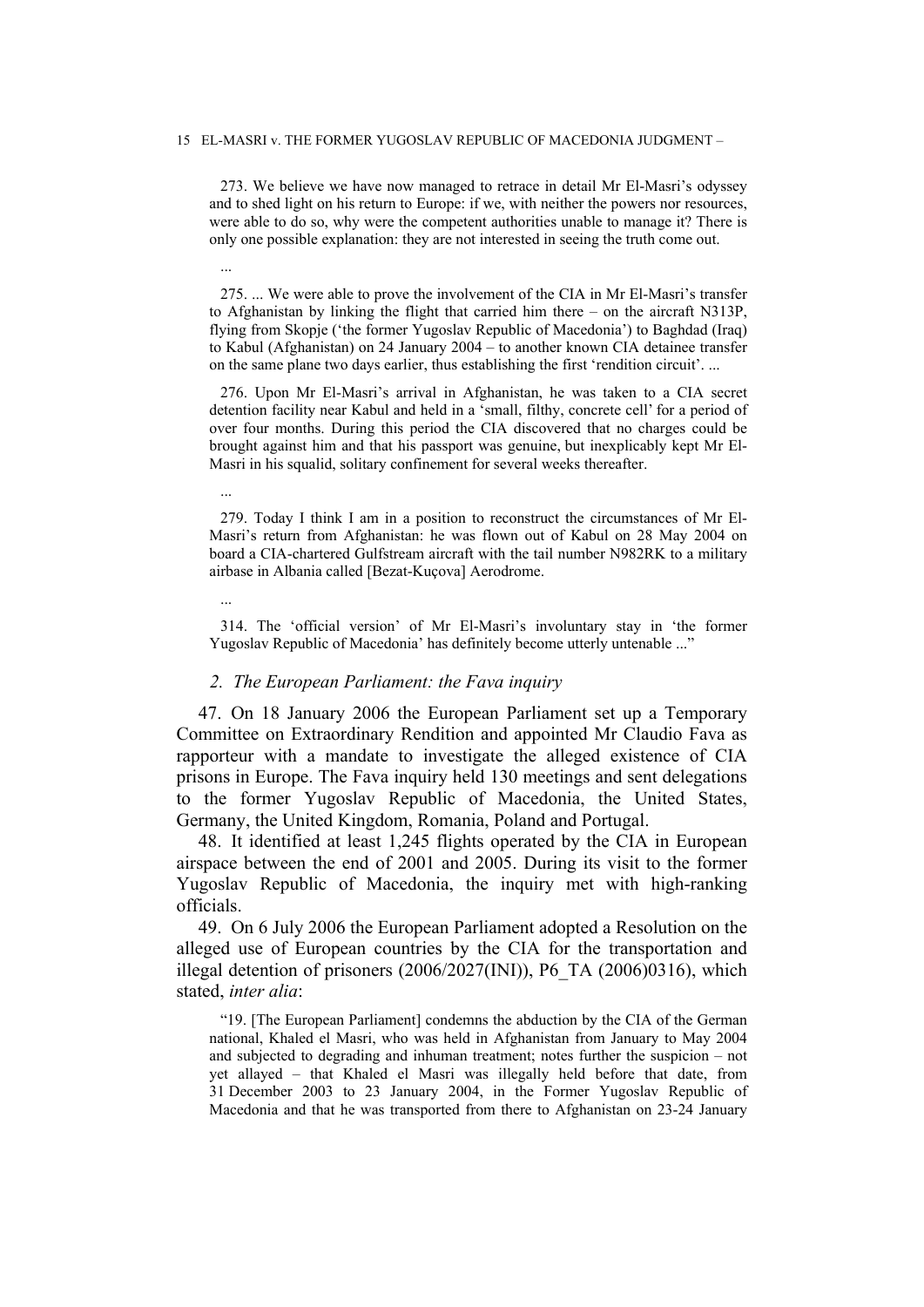2004; considers the measures that the Former Yugoslav Republic of Macedonia claims to have taken to investigate the matter to be inadequate ...

42. Condemns the fact that the German national, Khalid El-Masri, was held illegally in Afghanistan for more than four months in 2004; deplores the reluctance of the authorities of the Former Yugoslav Republic of Macedonia to confirm that El-Masri was in Skopje and was probably being held there before his rendition to Afghanistan by CIA agents ..."

50. On 30 January 2007 the final Report on the alleged use of European countries by the CIA for the transportation and illegal detention of prisoners (2006/2200 (INI)), doc. A6-0020/2007) was published. Noting the lack of thorough investigation by the respondent State, the report stated, *inter alia*:

"136. [The European Parliament] condemns the extraordinary rendition of the German citizen Khaled El-Masri, abducted at the border-crossing Tabanovce in the Former Yugoslav Republic of Macedonia on 31 December 2003, illegally held in Skopje from 31 December 2003 to 23 January 2004 and then transported to Afghanistan on 23-24 January 2004, where he was held until May 2004 and subjected to degrading and inhuman treatment;

...

138. Fully endorses the preliminary findings of Munich Public Prosecutor Martin Hofmann that there is no evidence on the basis of which to refute Khaled El-Masri's version of events;"

51. The report also emphasised that "the concept of 'secret detention facility' includes not only prisons, but also places where somebody is held *incommunicado*, such as private apartments, police stations or hotel rooms, as in the case of Khaled El-Masri in Skopje".

# *3. UN Human Rights Committee, Concluding Observations on the Former Yugoslav Republic of Macedonia, 3 April 2008, UN Doc. ССРR/С/МKD/СO/2*

52. In the course of the periodic review of the respondent State's compliance with the International Covenant on Civil and Political Rights conducted by the United Nations (UN) Human Rights Committee during its March-April 2008 session, the latter "noted the investigation undertaken by the State party and its denial of any involvement in the [applicant's] rendition notwithstanding the highly detailed allegations as well as the concerns [raised by the Marty and Fava inquiries]". The UN Human Rights Committee made the following recommendation:

"14. ... the State party should consider undertaking a new and comprehensive investigation of the allegations made by Mr Khaled El-Masri. The investigation should take account of all available evidence and seek the cooperation of Mr El-Masri himself ..."

53. This recommendation was supported by the Commissioner for Human Rights of the Council of Europe in his report published on 11 September 2008 (Council of Europe Commissioner for Human Rights,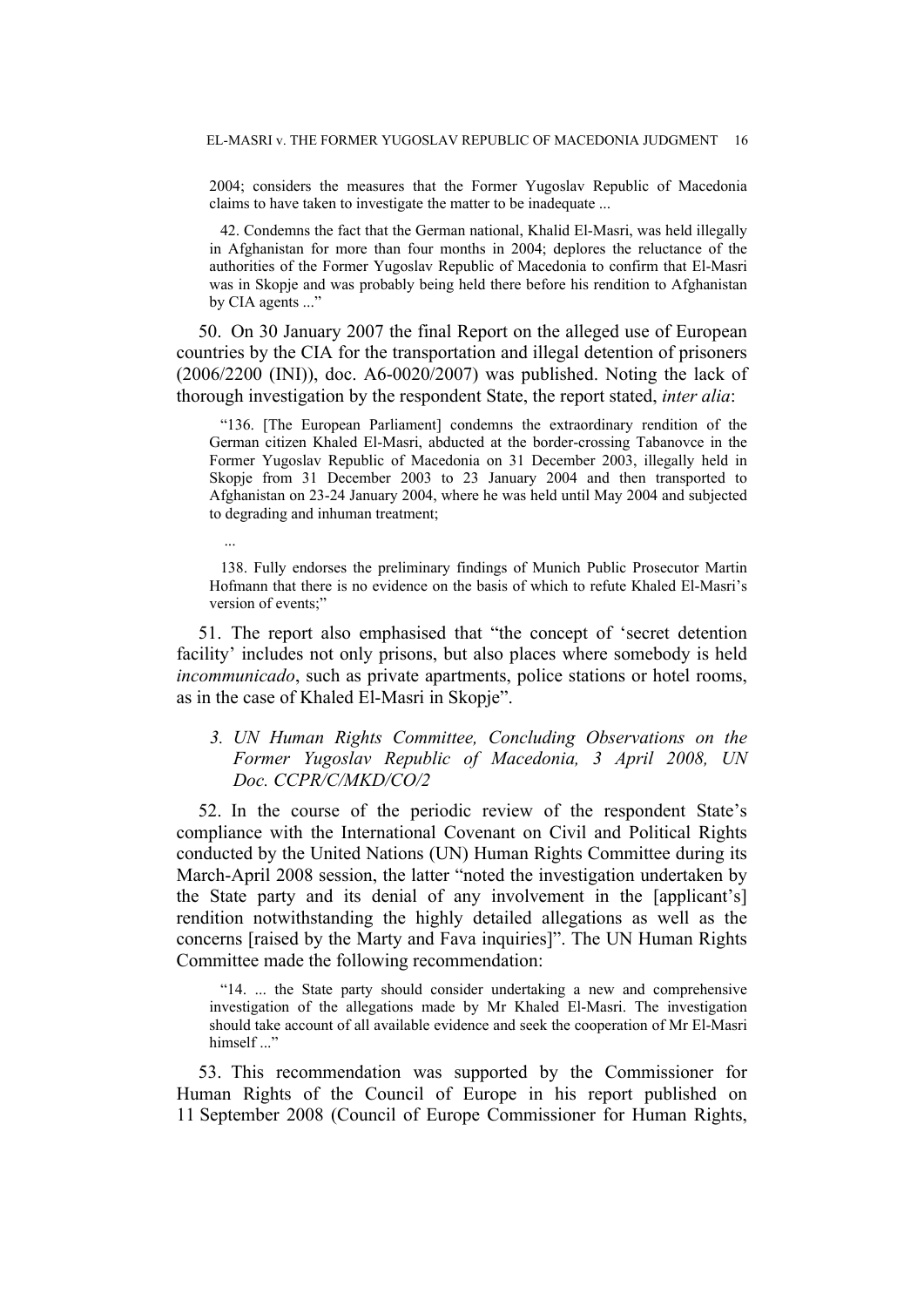Thomas Hammarberg, "Report on visit to the former Yugoslav Republic of Macedonia, 25-29 February 2008").

# *4. The applicant's petition before the Inter-American Commission of Human Rights against the United States (US)*

54. On 9 April 2008 the applicant filed a petition with the Inter-American Commission on Human Rights. On 23 August 2009 the Commission transmitted the petition to the US Government for comments. No further information has been provided in respect of these proceedings.

# **D. Relevant proceedings before national authorities other than those of the respondent State**

### *1. Germany*

# *(a) Investigation by the German prosecuting authorities*

55. On an unspecified date in 2004 the Munich public prosecutor's office opened an investigation into the applicant's allegations that he had been unlawfully abducted, detained, physically and psychologically abused and interrogated in the former Yugoslav Republic of Macedonia and Afghanistan. According to the applicant, a number of investigative steps were taken, including an examination of eyewitnesses who confirmed that the applicant had travelled to the former Yugoslav Republic of Macedonia by bus at the end of 2003 and that he had been detained shortly after entering that State.

56. Furthermore, a radioactive isotope analysis of the applicant's hair was carried out. An expert report of 17 January 2005 stated, *inter alia*:

"... it is very likely that the changes observed in the enclosed isotopic signatures [of the applicant's hair] indeed correspond to [the applicant's] statements ..."

57. According to the First Committee of Inquiry of the German *Bundestag* (see below), the radioisotope analysis also confirmed that the applicant had undergone two hunger strikes.

58. On 31 January 2007 the Munich public prosecutor issued arrest warrants for thirteen CIA agents on account of their involvement in the applicant's alleged rendition. The names of the people sought were not made public. The identities of the CIA agents were allegedly given to the German prosecutor by the Spanish authorities, which had uncovered them in the course of their investigation into the use of Spanish airports by the CIA.

# *(b) German parliamentary inquiry*

59. On 7 April 2006 the German *Bundestag* (Federal Parliament) appointed the First Committee of Inquiry of the Sixteenth Legislative Period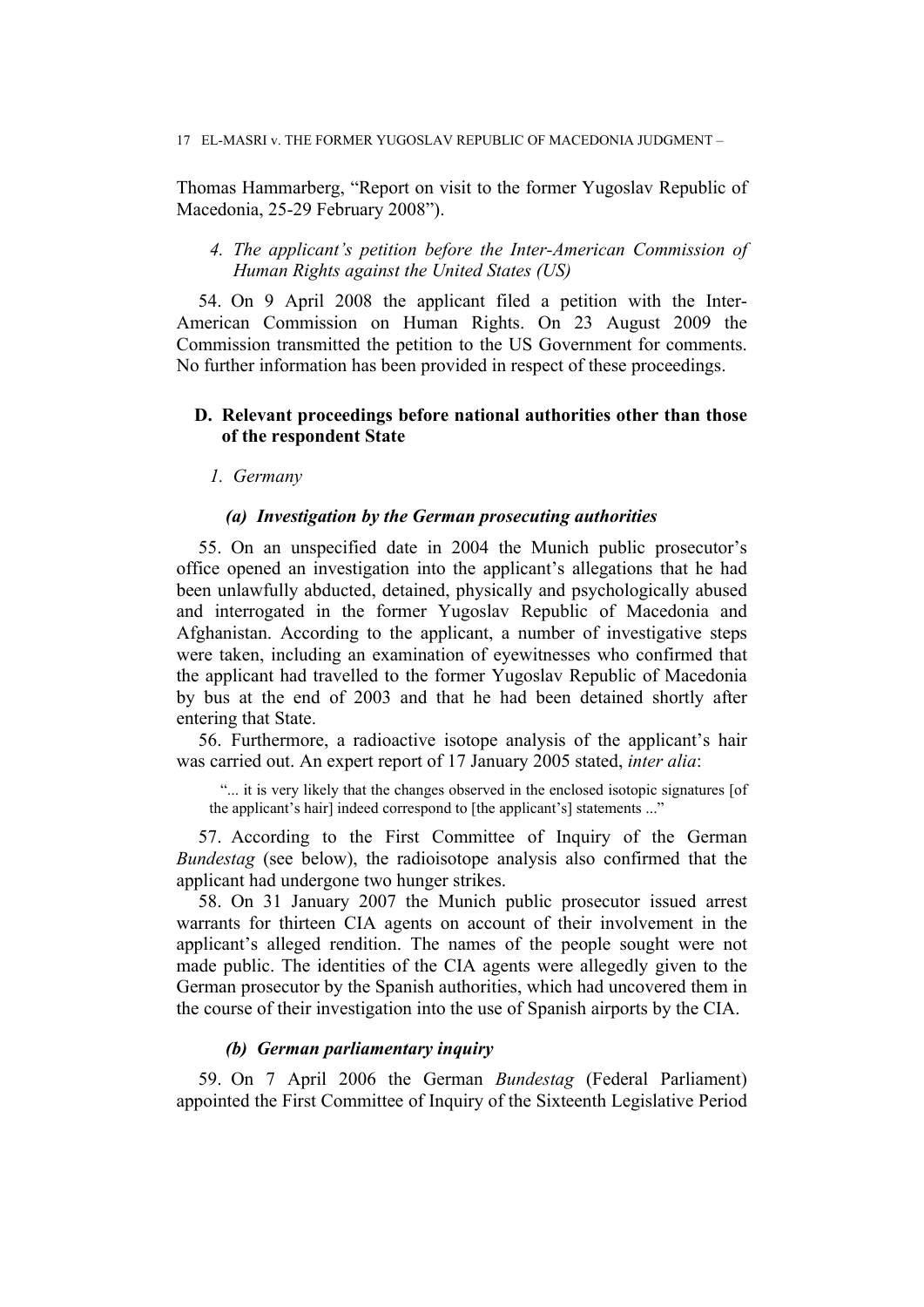("the Committee of Inquiry") to review the activities of the secret services. Over a period of investigation of three years, the Committee of Inquiry held a total of 124 sessions, seven areas of investigation were addressed and a total of 141 witnesses were heard, including the applicant. The findings of the Committee of Inquiry were made public on 18 June 2009.

60. The Committee of Inquiry's report, which runs altogether to 1,430 pages, stated, *inter alia*:

"... Khaled El-Masri's report on his imprisonment in Macedonia and in Afghanistan is credible as to the core facts of his detention in Macedonia and his transfer to Afghanistan, as well as his confinement there by United States forces. Doubts remain, however, about some specific aspects of his account.

The police investigations conducted by Swabian law-enforcement authorities and supported by the BKA [*Bundeskriminalamt –* German Federal Criminal Police] reaffirm Mr El-Masri's account. His trip to Macedonia on 31 December 2003 was corroborated by witnesses. El-Masri's account of the transfer from Macedonia to Afghanistan by United States forces is consistent with subsequent reports from other victims of the excesses of the 'war on terror' by the United States government at the time. The recorded movement of an American Boeing 737 of the presumed CIA airline 'Aero-Contractors' that flew from Majorca to Skopje on 23 January 2004 and continued on to Kabul, matches the temporal information that Mr El-Masri provided on the duration of his confinement at a Macedonian hotel ...

All this supports the Committee's profound doubts about the official Macedonian version of the events ... The Macedonian Government continue to deny his detention at the hotel and his transfer to Afghanistan, calling this a defamatory media campaign. This official account of the events by Macedonia is clearly incorrect. Rather, it must be concluded that convincing evidence exists for El-Masri's account of the course of his arrest and transfer outside the country ..." (p. 353)

61. According to the report, doubts remained about the actual purpose of the applicant's trip to Skopje and significant discrepancies were noted in his statements concerning his questioning in the former Yugoslav Republic of Macedonia and Afghanistan, in particular his suspicion as to the German background of "Sam".

### *2. Legal action in the United States*

62. On 6 December 2005 the American Civil Liberties Union (ACLU) filed a claim on behalf of the applicant in the United States District Court for the Eastern District of Virginia against a number of defendants including the former CIA director George Tenet and certain unknown CIA agents. The claim alleged that the applicant had been deprived of his liberty in the absence of legal process and included a claim under the Alien Tort Statute (ATS) for violations of international legal norms prohibiting prolonged arbitrary detention and cruel, inhuman or degrading treatment.

63. In May 2006 the District Court dismissed the applicant's claim, finding that the US Government had validly asserted the State secrets privilege. The District Court held that the State's interest in preserving State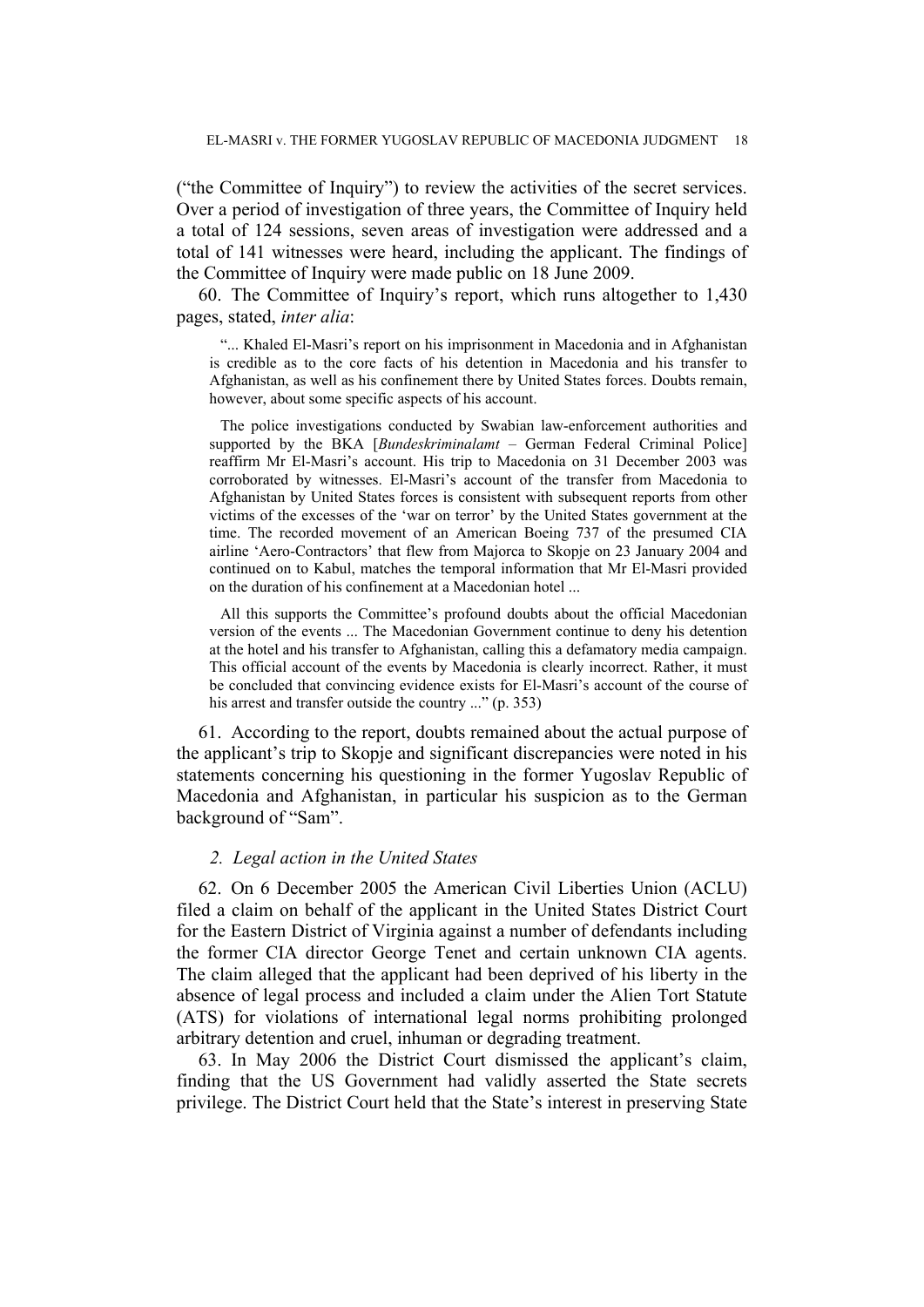secrets outweighed the applicant's individual interest in justice. That decision was confirmed on appeal by the United States Court of Appeals for the Fourth Circuit. In October 2007 the Supreme Court refused to review the case.

# **E. Proceedings taken in the former Yugoslav Republic of Macedonia regarding the applicant's alleged arrest, confinement and illtreatment**

# *1. Proceedings before the Department for Control and Professional Standards within the Ministry of the Interior (DCPS)*

64. In 2005 an internal inquiry was carried out into the applicant's claims by the DCPS within the Ministry of the Interior. The applicant was not invited to produce any evidence before the DCPS, nor was he informed of the outcome of the investigation. The results of this inquiry were not communicated to him, but to the representatives of the European Union in the respondent State (see paragraph 39 above).

65. After having been given notice of the instant case, the Government submitted a copy of two reports issued on 20 March 2006 and 10 April 2008 by the DCPS. Both reports were drawn up at the request of the Public Prosecutor's Department of Organised Crime and Corruption, which had acted on two separate legal assistance requests, dated 9 May 2005 and 13 November 2007 respectively, from the Munich public prosecutor investigating the applicant's criminal complaint in Germany. These reports reiterated the Government's version of events as described above. They specified that the applicant, after having arrived at the Tabanovce border crossing on 31 December 2003, had been held between 4.30 p.m. and 9.30 p.m. in the official border premises and interviewed by the Macedonian police in connection with the alleged possession of a forged passport. After he had been released, he had stayed in the hotel, occupying room number 11. He had paid the hotel bill and had left the respondent State, as a pedestrian, at 6.20 p.m. on 23 January 2004 at the Blace border crossing. It was further specified that the then Head of the UBK, which had operated within the Ministry of the Interior, had never been rewarded by any foreign agency, including the CIA. It was concluded that no one, including the applicant, had ever been held in the hotel and interrogated by agents of the Ministry of the Interior.

66. In the course of these inquiries, the Ministry of the Interior submitted to the Macedonian public prosecutor the documents indicated above (see paragraph 41 above).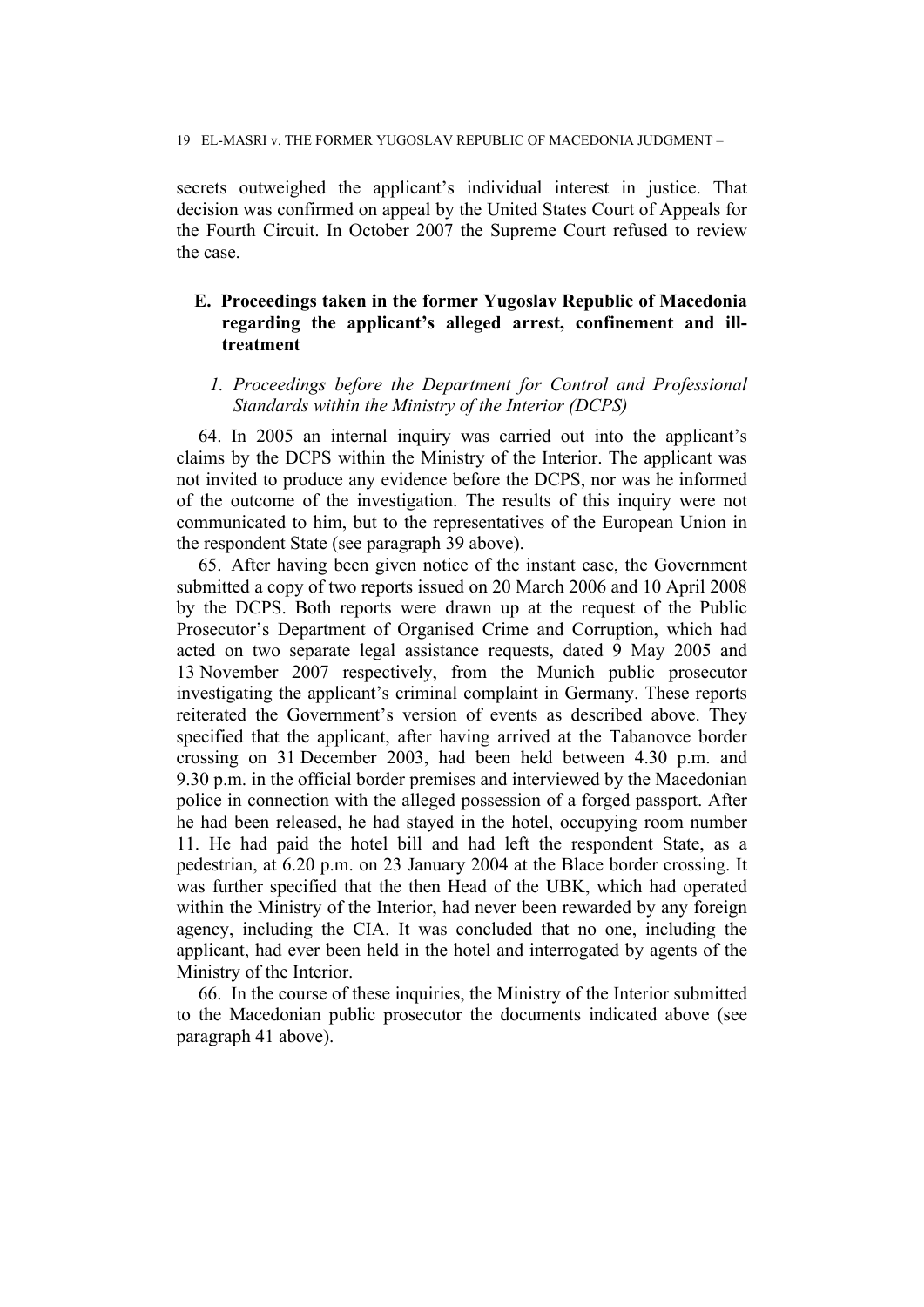### *2. Criminal proceedings against unknown law-enforcement officials*

67. On 6 October 2008 the applicant, through his legal representative Mr F. Medarski, lodged a criminal complaint with the Skopje public prosecutor's office against unidentified law-enforcement officials on account of his unlawful detention and abduction, offences punishable under Article 140 of the Criminal Code. The complaint also alleged the crime of torture or other inhuman or degrading treatment or punishment, punishable under Articles 142 and 143 of the Criminal Code. In support of his complaint, the applicant submitted a copy of his affidavit prepared for the purposes of his lawsuit in the United States and produced the following evidence: a copy of his passport; relevant extracts from the 2006 and 2007 Marty reports and the Fava inquiry; a copy of the aviation logs; a letter from the Skopje Airport authorities issued on 18 June 2008 (in reply to the applicant's request for information) attesting that on 23 January 2004 a Boeing 737 aircraft registered by the FAA as N313P had landed at Skopje Airport without any passengers and that it had taken off on 24 January 2004 carrying only one passenger; a translated version of the expert report on the applicant's hair; and sketches of the hotel room where the applicant had allegedly been detained. The photograph of the waiter who had allegedly served the applicant with food was not included in the submission to the public prosecutor because "the applicant had been unable to preserve a copy at the relevant time and the photograph was no longer available on the hotel's website". The applicant further complained that, while being held at the Tabanovce border crossing and in the Skopski Merak hotel, he had been denied the right to contact his family, a lawyer of his own choosing or a representative of the German Embassy.

68. On 13 October 2008 the public prosecutor requested the Ministry of the Interior to investigate the applicant's allegations, and in particular to provide concrete information regarding the events at the Tabanovce bordercrossing point, the hotel and Skopje Airport in order to establish the truth.

69. On 7 November 2008 the DCPS confirmed its previous findings and reiterated that all documents had already been submitted to the public prosecutor's office (see paragraphs 41 and 65 above).

70. On 18 December 2008 the public prosecutor rejected the applicant's criminal complaint as unsubstantiated. Relying on the information submitted by the DCPS, the public prosecutor found no evidence that unidentified officials had committed the alleged crimes. According to the applicant, he was notified of that decision on 22 November 2010.

71. The Government confirmed that during the investigation the public prosecutor had not taken oral evidence from the applicant and the personnel working in the hotel at the relevant time. Furthermore, no steps had been taken to establish the purpose of the landing of the aircraft mentioned in the letter issued by Skopje Airport authorities on 18 June 2008 and attached to the applicant's criminal complaint (see paragraph 67 above). In the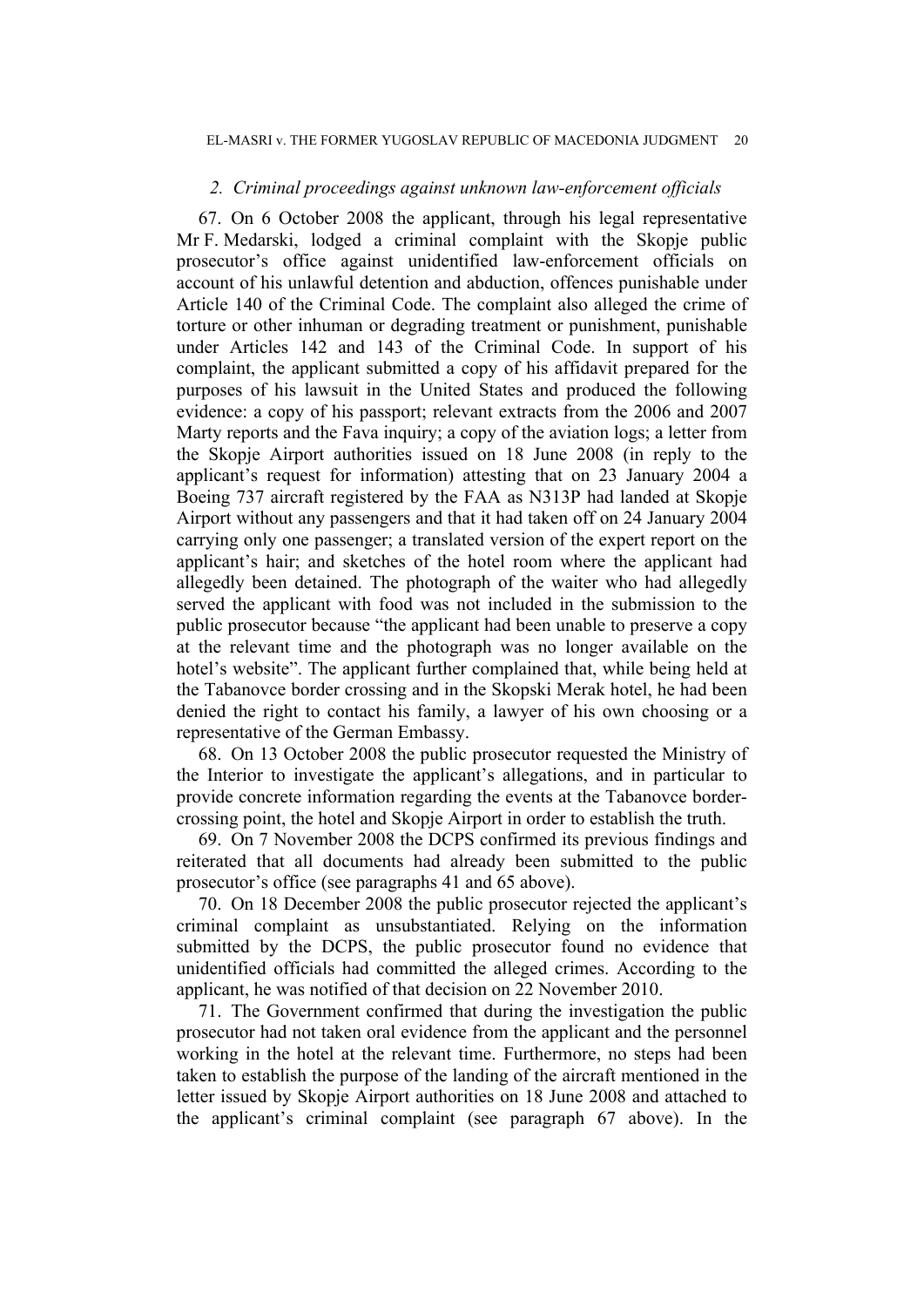Government's view, this was because the inquiries made by the Ministry of the Interior had rebutted the applicant's implausible allegations. Furthermore, during the 2006 inquiries the Ministry had already interviewed the persons working in the hotel at the time (see paragraphs 41 and 65 above). They had produced consistent evidence. However, there had been no record of those interviews.

# *3. Civil proceedings for damages*

72. On 24 January 2009 Mr F. Medarski, on behalf of the applicant, brought a civil action for damages against the State and the Ministry of the Interior in relation to his alleged unlawful abduction and ill-treatment. The claim was based on sections 141 and 157 of the Obligations Act (see paragraphs 91 and 92 below). The applicant claimed 3 million Macedonian denars (equivalent to approximately 49,000 euros) in respect of the nonpecuniary damage resulting from his physical and mental pain and the fear that he would be killed during his detention. He reiterated his complaints that he had been denied the right to establish any contact with the outside world. The fact that his family had no information about his fate and whereabouts had added to his mental suffering. That had amounted to a separate violation of his family life under Article 8 of the Convention. He further argued that such actions by State agents amounted to a violation of Articles 3, 5 and 8 of the Convention. Besides the evidence submitted in his criminal complaint (see paragraph 67 above), the applicant requested that the civil courts hear oral evidence from him and that a psychological examination be carried out.

73. The Government informed the Court that sixteen hearings had so far been scheduled before the Skopje Court of First Instance. Many adjournments had been ordered owing to the absence of the applicant, who was imprisoned in Germany in relation to another offence. The case is still pending before the first-instance court.

# **F. Other evidence submitted to the Court**

" ...

### *1. Sworn witness statement of 4 March 2010*

74. Mr H.K., who was the Macedonian Minister of the Interior between November 2002 and May 2004 and the Prime Minister between June and November 2004, gave a written statement, certified by a notary public on 4 March 2010, in which he stated, *inter alia*:

<sup>5.</sup> I can affirm that it was during my tenure as Minister of the Interior, in December 2003 and January 2004, that Macedonian agents belonging to the UBK, acting under my authority as Minister and under the direct supervision of the then UBK Director,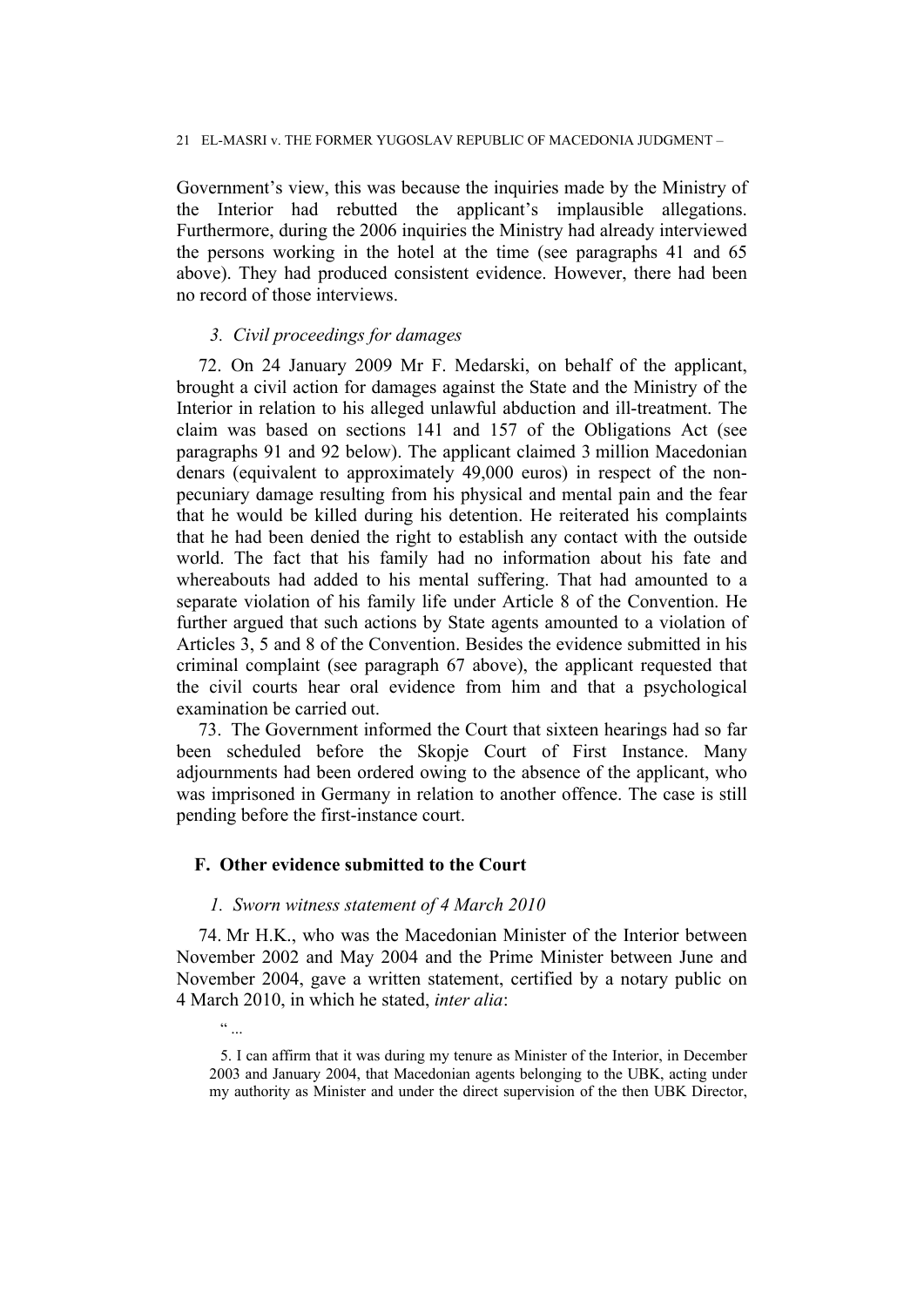were engaged in detaining a man who was travelling with a German passport under the name of Khaled El-Masri.

6. Mr El-Masri attempted to enter Macedonia on a bus from Germany on 31 December 2003. Macedonian police officials stopped him at the Tabanovce border crossing with Serbia. He was taken off the bus and held at the border crossing because the police suspected that his identity might be fraudulent.

7. Our UBK liaisons told their United States intelligence partners about Mr El-Masri's arrival and were told that this man was suspected of involvement in Islamic terrorism. Macedonia received a valid international warrant from the US bearing Mr El-Masri's name and an official request to detain this man.

8. Acting in compliance with the US request, the Macedonian Government agreed to hold Mr El-Masri until he could be handed over to the US authorities for further interrogation. As Minister of the Interior I was kept informed of the UBK's actions and authorised them from the very beginning, although I was not involved at the operational level. I also liaised with our US counterparts on behalf of the Macedonian Government.

9. Mr El-Masri was held for a certain period in a location in Skopje, secretly and without incident, under the constant supervision of UBK agents.

10. Mr El-Masri was not regarded as a threat to Macedonia and held no intelligence value for Macedonia's purposes. If the decision had been ours alone, we would have released him. However, we acted faithfully on the warrant of our US counterparts, who indicated that they would send an aircraft and a team of CIA agents to Macedonia to take custody of Mr El-Masri and fly him out of the country. As time passed I indicated to our US counterparts that Macedonia would have to release Mr El-Masri if this rendition could not take place quickly.

11. Ultimately, some time in 23 January 2004, Mr El-Masri was handed over to the custody of a CIA 'rendition team' at Skopje Airport and was flown out of Macedonia on a CIA-operated aircraft.

12. The entire operation was thoroughly documented on the Macedonian side by UBK personnel in the Ministry of the Interior. This documentation was kept securely and ought to be available in the Ministry's files. I cannot state exactly what the files contain but I know that the relevant materials were not destroyed while I was the Minister of the Interior.

13. Some days after Mr El-Masri had been flown out of the country I received a final report on the operation through the appropriate line of reporting in the Ministry of the Interior. In my recollection, the final report indicated that Macedonia had adhered exactly to the terms of a legitimate international warrant regarding Mr El-Masri. Macedonia acted according to its domestic laws and procedures regulating the activities of the Ministry of the Interior.

14. Macedonia's status as a reliable partner in global counterterrorism was strengthened by the way we carried out this operation. Our US partners expressed great appreciation for Macedonia's handling of the matter.

15. I am aware that the US authorities ultimately released Mr El-Masri, without charge, after several further months of detention. I understand that Mr El-Masri's situation resulted from a mistake. I maintain that if any mistake was made in Mr El-Masri's case, it was not Macedonia's mistake, and I do not believe there was any intentional wrongdoing on the part of the Macedonian authorities.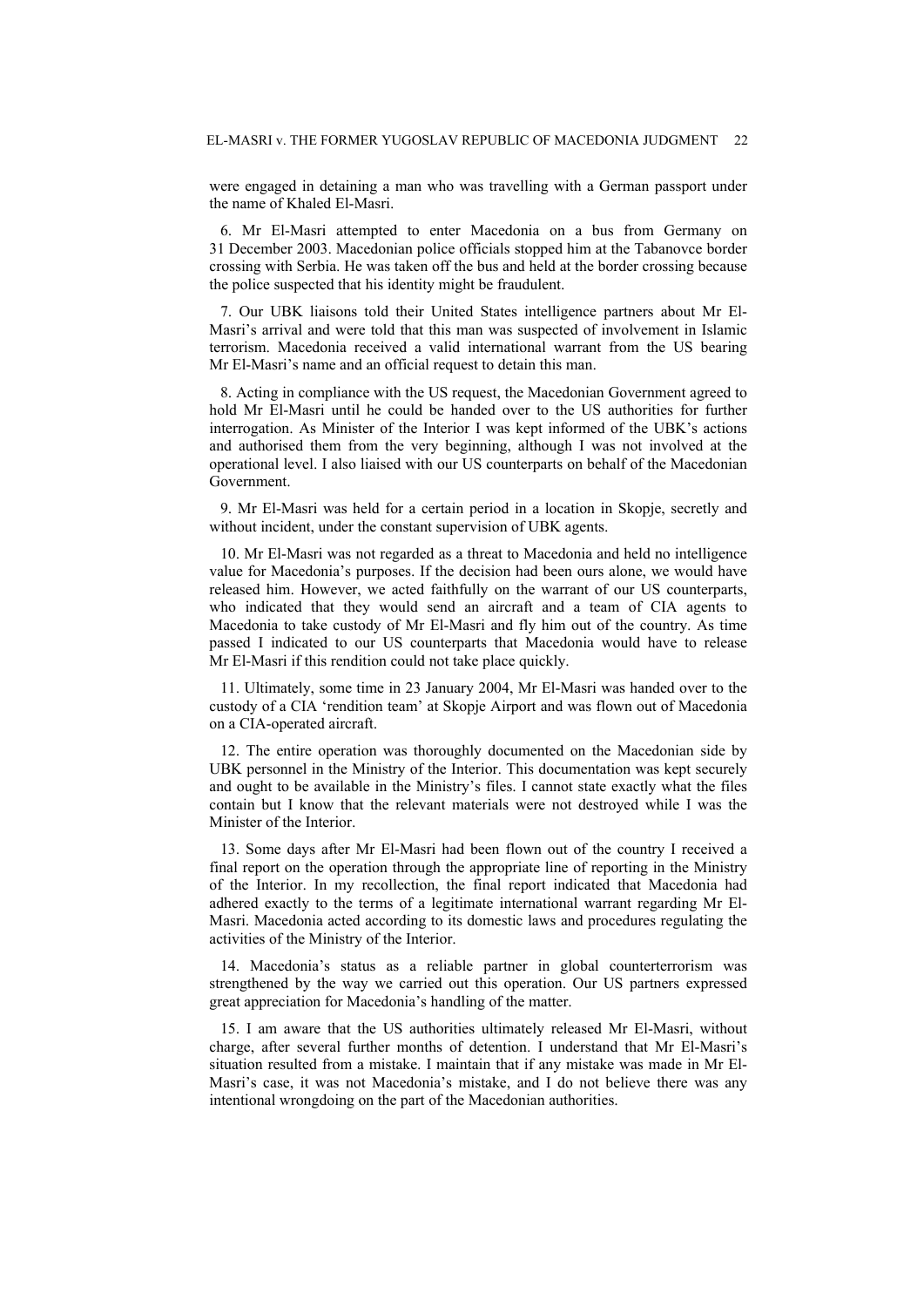16. I am aware that Mr El-Masri has now taken his case to the European Court of Human Rights in Strasbourg. My statement is expressly and solely for the purposes of this Court's deliberations on the application of Mr El-Masri, and may not be used in the pursuit of any investigations against individuals.

18. I solemnly declare upon my honour and conscience that the evidence contained in this statement is the truth, the whole truth and nothing but this truth. "

# *2. Expert report on the applicant's case submitted by Mr J.G.S.*

...

75. Mr J.G.S. is a citizen of the United Kingdom. He works as a lawyer and investigator. Appointed as an adviser to Senator Dick Marty in the context of the Marty inquiry and a member of the Fava inquiry, he took part in fact-finding missions in the respondent State, attended meetings with the highest-level officials and contacted sources close to the Government and the intelligence services. He further discussed the applicant's case with other relevant domestic and foreign Government officials and nongovernmental representatives. He also interviewed the applicant on several occasions in 2006, as well as other witnesses. At the OSJI's request, on 28 March 2011 he submitted an expert report running to sixty-two pages in which he detailed the factual findings of his investigations into the applicant's case. The report was based on a "considerable amount of original testimonial, documentary and other physical evidence related to the applicant's case", most of which was obtained from people who had requested anonymity given the confidential and sensitive nature of the matter. According to the expert, "the Government has classified as 'Top Secret' all the documentation in its files that might help to shed light on the case" (see paragraph 21 of the report). He made repeated site visits of the Tabanovce border crossing, the hotel and Skopje Airport and interviewed "witnesses and other sources who participated in or experienced the[se] events at first hand". In the report, the expert gave detailed information about: the applicant's arrival in the respondent State, the chronological sequence of events at the Tabanovce border crossing and the actions taken by the Macedonian border officials with respect to the applicant, the UBK's deployment to Tabanovce and the on-site interrogation of the applicant, the UBK's liaison with the CIA and the landing, route and timing of a CIAoperated flight which had been used for the applicant's transfer from Skopje Airport. As noted in the report, after the arrival of the UBK agents at the Tabanovce border crossing, "the Macedonian authorities took meticulous and wide-ranging measures ... to conceal from scrutiny anything out of the ordinary – including deviations from Macedonian law and procedures – that might happen to Mr El-Masri while held in Macedonian custody. I have been struck by the attention to detail I have learned about on the part of the Macedonian authorities, as they sought to cover up or interfere with almost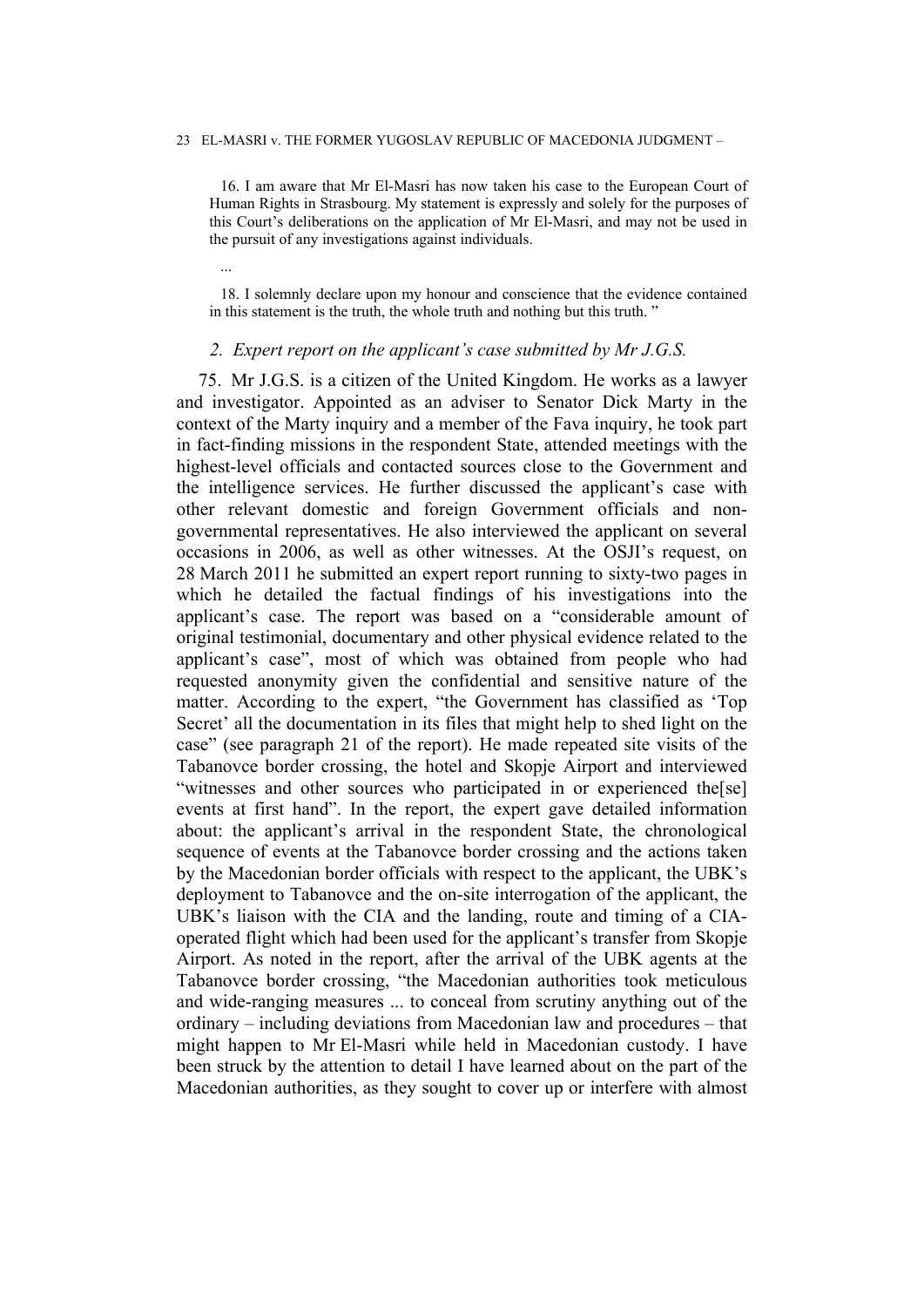every avenue of independent investigation into the truth of what happened" (see paragraph 141 of the report).

# *3. Declarations of the European Centre for Constitutional and Human Rights (ECCHR)*

76. The applicant submitted two reports containing the ECCHR's observations on the report of the First Committee of Inquiry of the German *Bundestag* (see paragraphs 59-61 above), cables sent by the US Embassy (see paragraph 77 below) and the arrest warrants issued by the Munich public prosecutor's office (see paragraph 58 above).

# *4. WikiLeaks cables*

77. The applicant submitted several diplomatic cables in which the US diplomatic missions in the respondent State, Germany and Spain had reported to the US Secretary of State about the applicant's case and/or the alleged CIA flights and the investigations in Germany and Spain (cable 06SKOPJE105, issued 2 February 2006; cable 06SKOPJE118, issued on 6 February 2006; cable 07BERLIN242, issued on 6 February 2006; cable 06MADRID1490, issued on 9 June 2006; and cable 06MADRID3104, issued on 28 December 2006). These cables were released by WikiLeaks (described by the BBC on 7 December 2010 as "a whistle-blowing website") in 2010.

### II. RELEVANT DOMESTIC LAW

# **The Constitution of 1991 (***Устав***)**

78. Under Article 12 §§ 1, 2 and 4 of the Constitution, the right to liberty is irrevocable. No one may be deprived of his liberty except by a court decision and in the cases and under a procedure prescribed by law. Everyone detained must be brought immediately, and in any event no later than twenty-four hours from the detention, before a court that must decide on the lawfulness of the detention without any delay.

# **B. Criminal Code (***Кривичен законик***)**

# *1. Time bar for criminal prosecution*

79. Pursuant to Article 107 § 1 (4) of the Criminal Code, prosecution of offences subject to a prison sentence of more than three years becomes statute-barred five years after the offence was committed.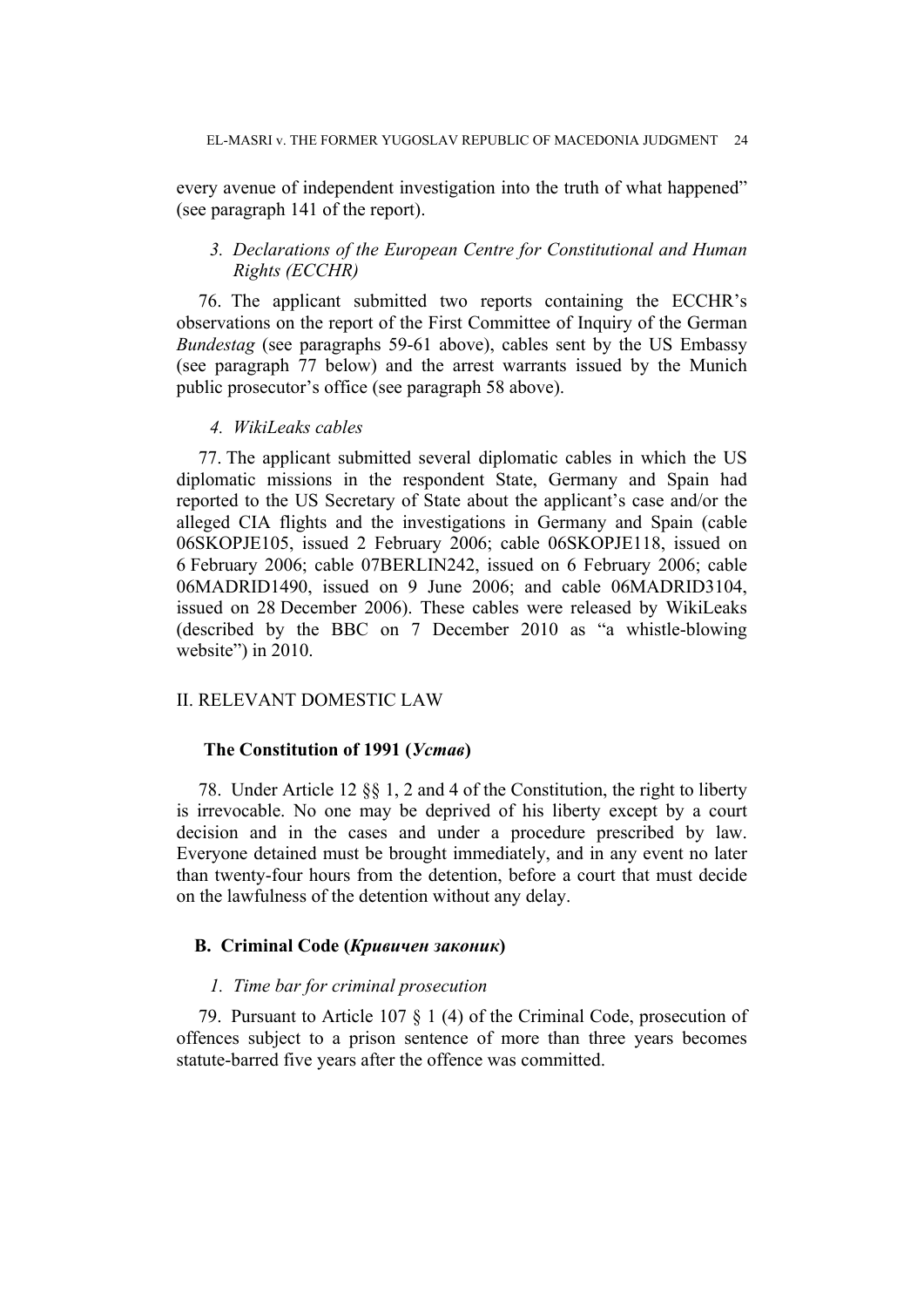### *2. Running and suspension of the time bar*

80. Under Article 108 § 3, any procedural step taken with a view to prosecuting the perpetrator interrupts the running of the time bar.

# *3. Unlawful deprivation of liberty*

81. Article 140 of the Criminal Code provides that a person who unlawfully detains, holds in custody or otherwise restricts another's freedom of movement is to be fined or punished by a term of imprisonment of one year. An official who unlawfully deprives another of his or her liberty is to be punished by a term of imprisonment of six months to five years.

# *4. Torture*

82. Article 142 of the Criminal Code punishes acts of torture, providing for a prison term of three months to five years.

# *5. Ill-treatment in the performance of official duties*

83. Article 143 of the Criminal Code provides that a person who, in the performance of his or her official duties, mistreats, intimidates, insults or generally treats another in such a manner that his or her human dignity or personality is humiliated is to be punished by a term of imprisonment of six months to five years.

# **C. Criminal Procedure Act of 1997 (***Закон за кривичната постапка***), as worded at the material time**

84. Section 3 of the Act provided that anyone who was summoned, arrested or detained had to be informed promptly, in a language which he or she understood, of the reasons for the summons, arrest or detention and of his or her statutory rights. He or she could not be forced to make a statement. A suspect, that is, a person accused of an offence, had to be clearly informed from the outset of his or her right to remain silent, to consult with a lawyer, to have a lawyer of his or her choice present during questioning, and to inform a third party of his or her detention. A detainee should be brought promptly or, at the latest, twenty-four hours after the detention, before a judge who would decide on the lawfulness of the detention.

85. Section 16 of the Act provided that criminal proceedings must be instituted at the request of an authorised prosecutor. In cases involving offences subject to prosecution by the State *proprio motu* or on an application by the victim, the authorised prosecutor was the public prosecutor, whereas in cases involving offences subject to merely private charges, the authorised prosecutor was the private prosecutor. If the public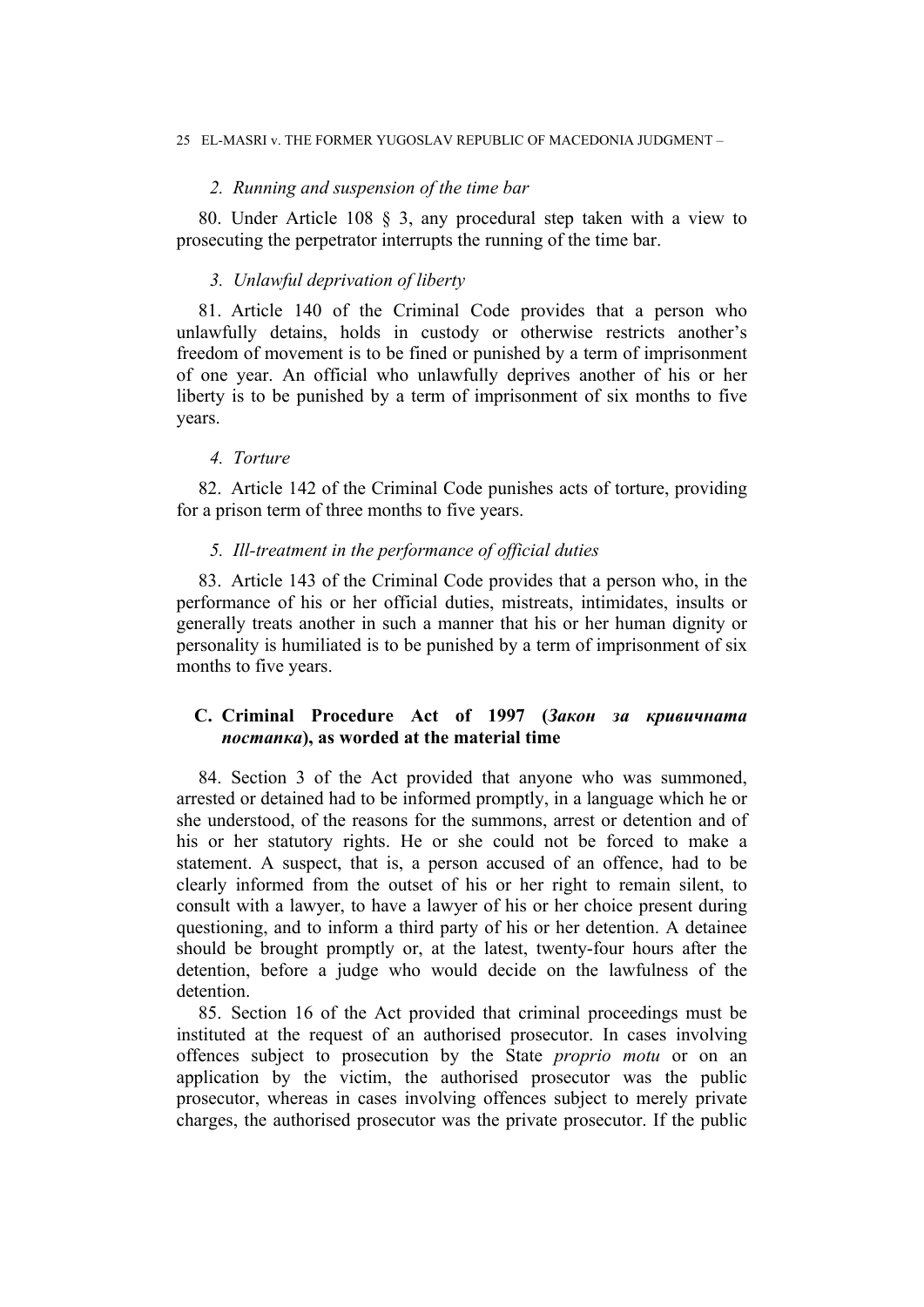prosecutor found no grounds for the institution or continuation of criminal proceedings, his or her role could be assumed by the victim, acting as a subsidiary prosecutor under the conditions specified in the Act.

86. Section 56(1), (2) and (4) provided, *inter alia*, that where the public prosecutor found that there were no grounds for prosecuting an offence subject to State prosecution, he or she was to notify the victim of that decision within eight days. The public prosecutor also had to inform the victim that the latter could conduct the prosecution. The victim could take over the prosecution within eight days from the receipt of the prosecutor's notification. A victim who was not informed of the public prosecutor's decision could make a written application to the competent court to take over the prosecution within three months after the prosecutor rejected his or her complaint.

87. Under section 144, the public prosecutor was to reject a criminal complaint if, *inter alia*, there were no grounds to conclude that a crime had been committed. The public prosecutor had to notify the victim of the rejection and the reasons within eight days (section 56). An amendment to that provision, enacted in October 2004, specified that the public prosecutor should submit a copy of the decision rejecting the criminal complaint in which the victim was to be advised that he or she had the right to take over the prosecution within eight days. Where there was insufficient evidence or a complaint had been lodged against an unknown perpetrator, the public prosecutor would seek information from the Ministry of the Interior. The public prosecutor could also seek information from the complainant or any other person who could contribute to establishing the facts.

88. Section 184 specified the grounds for pre-trial detention.

89. Under section 185, pre-trial detention was ordered by an investigating judge. The person detained could appeal against that order within twenty-four hours before a three-judge panel, which was required to determine the appeal within forty-eight hours.

90. Section 188(2) provided that officials of the Ministry of the Interior could arrest, without a court order, anyone suspected of committing an offence prosecutable by automatic operation of the law. The arrested person had to be brought promptly before an investigating judge. In accordance with section 188(3) and as an exception to the general rule, Ministry officials could detain a person if it was necessary to determine his or her identity, to verify his or her alibi or if there were other grounds requiring the collection of information to enable proceedings to be brought against a third party. Subsection (4) required the arrested person to be given the information referred to in section 3 of the Act. Section 188(6) provided that detention pursuant to section 188(3) could not exceed twenty-four hours. The Ministry official was required either to release the arrested person or to proceed in accordance with section 188(2).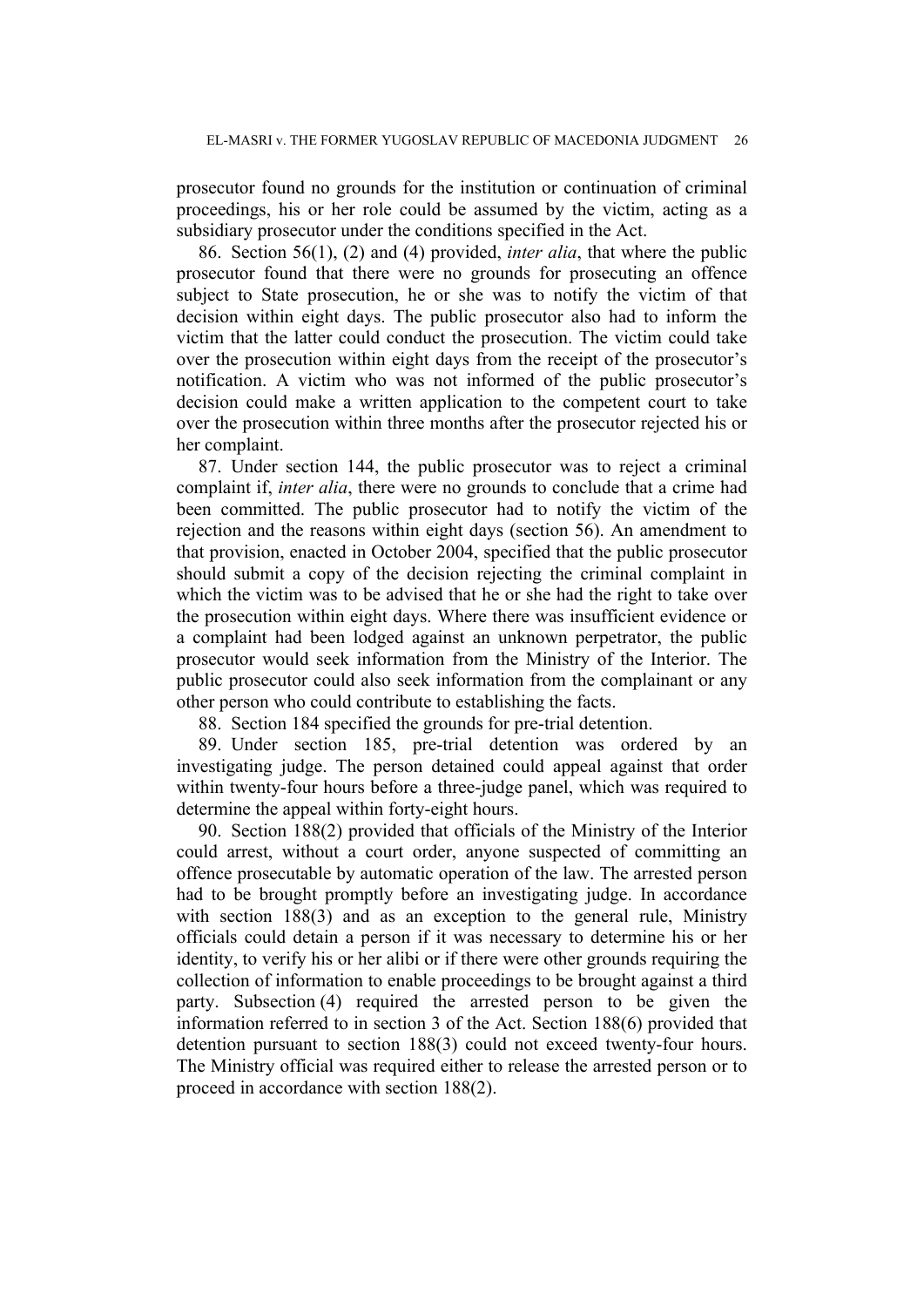### **D. Obligations Act (***Закон за облигационите односи***)**

91. Section 141 of the Obligations Act defines different grounds for claiming civil compensation.

92. Under section 157, an employer is liable for damage caused by an employee in the performance of his or her duties or in relation to them. The victim can claim compensation directly from the employee if the damage was caused intentionally. The employer may seek reimbursement from the employee of the compensation awarded to the victim if the employee caused the damage intentionally or negligently.

# III. RELEVANT INTERNATIONAL LAW AND OTHER PUBLIC MATERIAL

### **A. International legal documents**

*1. Vienna Convention on Consular Relations, done in Vienna on 24 April 1963 and entered into force on 19 March 1967*

93. The relevant part of Article 36 of the Vienna Convention on Consular Relations reads as follows:

# *Article 36*

### *Communication and contact with nationals of the sending State*

"1. With a view to facilitating the exercise of consular functions relating to nationals of the sending State:

...

(b) if he so requests, the competent authorities of the receiving State shall, without delay, inform the consular post of the sending State if, within its consular district, a national of that State is arrested or committed to prison or to custody pending trial or is detained in any other manner. Any communication addressed to the consular post by the person arrested, in prison, custody or detention shall be forwarded by the said authorities without delay. The said authorities shall inform the person concerned without delay of his rights under this subparagraph ..."

### *2. International Covenant on Civil and Political Rights (ICCPR)*

94. The relevant provisions of the ICCPR, which was adopted on 16 December 1966 and entered into force on 23 March 1976, read as follows: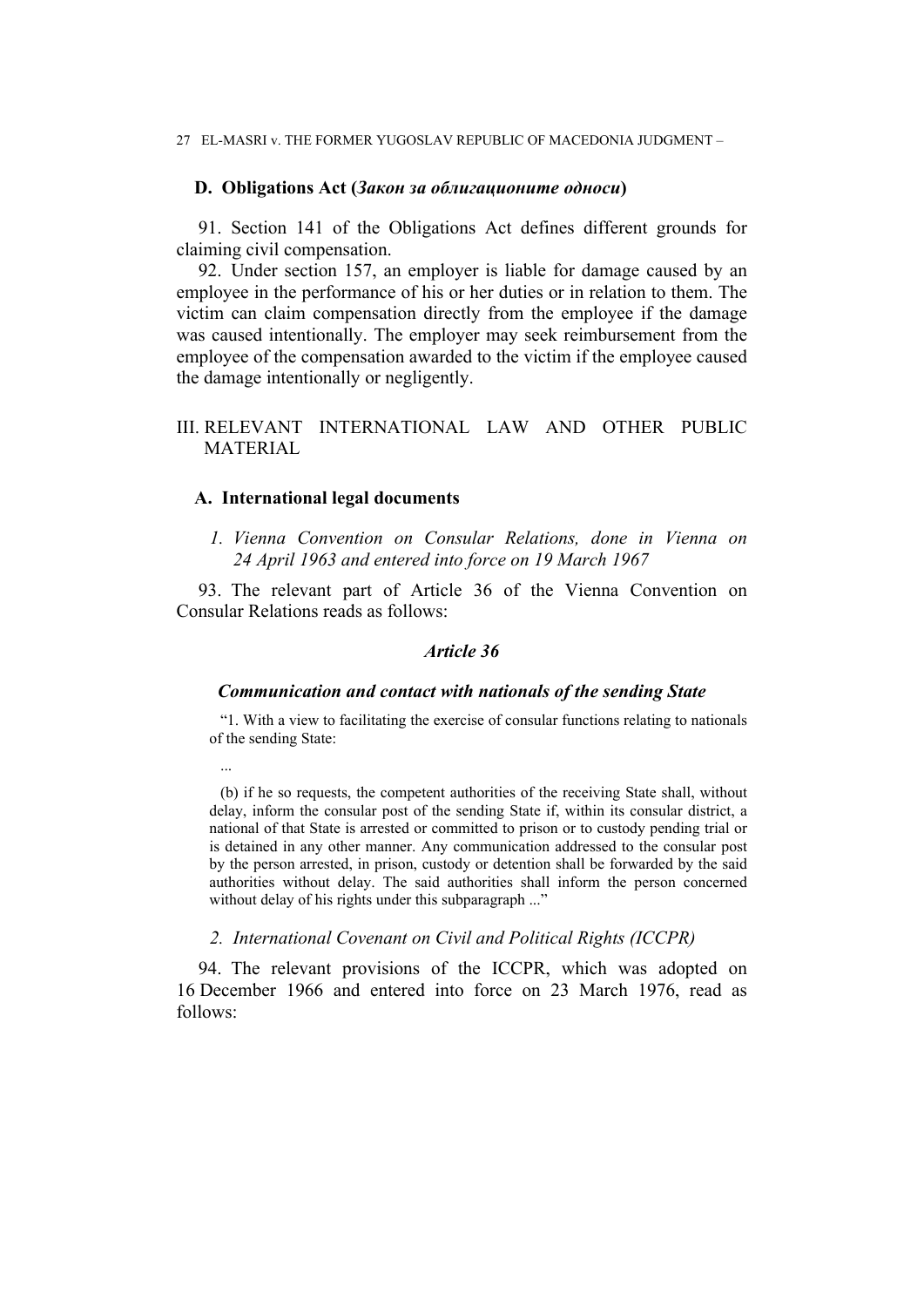# *Article 4*

 $\ddot{\cdot}$ 

2. No derogation from articles 6, 7, 8 (paragraphs I and 2), 11, 15, 16 and 18 may be made under this provision.

..."

# *Article 7*

"No one shall be subjected to torture or to cruel, inhuman or degrading treatment or punishment. In particular, no one shall be subjected without his free consent to medical or scientific experimentation."

### *Article 9*

"1. Everyone has the right to liberty and security of person. No one shall be subjected to arbitrary arrest or detention. No one shall be deprived of his liberty except on such grounds and in accordance with such procedure as are established by law.

2. Anyone who is arrested shall be informed, at the time of arrest, of the reasons for his arrest and shall be promptly informed of any charges against him.

3. Anyone arrested or detained on a criminal charge shall be brought promptly before a judge or other officer authorized by law to exercise judicial power and shall be entitled to trial within a reasonable time or to release. It shall not be the general rule that persons awaiting trial shall be detained in custody, but release may be subject to guarantees to appear for trial, at any other stage of the judicial proceedings, and, should occasion arise, for execution of the judgement.

4. Anyone who is deprived of his liberty by arrest or detention shall be entitled to take proceedings before a court, in order that that court may decide without delay on the lawfulness of his detention and order his release if the detention is not lawful.

5. Anyone who has been the victim of unlawful arrest or detention shall have an enforceable right to compensation."

# *3. International Convention for the Protection of All Persons from Enforced Disappearance ("the CED")*

95. The relevant provisions of the CED, which was adopted on 20 December 2006 and entered into force on 23 December 2010 and has been signed but not ratified by the respondent State, read as follows:

# *Article 1*

"1. No one shall be subjected to enforced disappearance.

2. No exceptional circumstances whatsoever, whether a state of war or a threat of war, internal political instability or any other public emergency, may be invoked as a justification for enforced disappearance."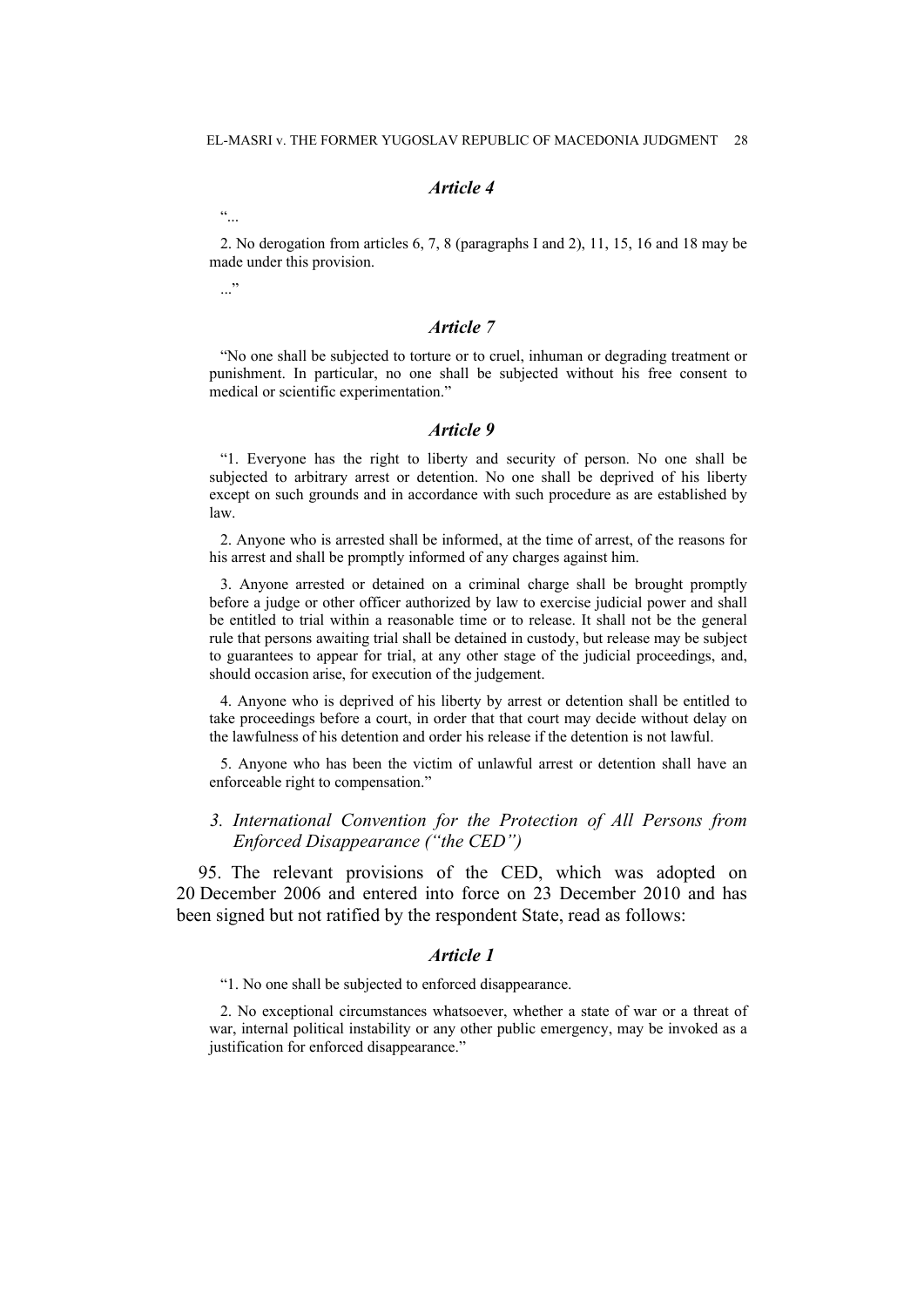# *Article 2*

"For the purposes of this Convention, 'enforced disappearance' is considered to be the arrest, detention, abduction or any other form of deprivation of liberty by agents of the State or by persons or groups of persons acting with the authorisation, support or acquiescence of the State, followed by a refusal to acknowledge the deprivation of liberty or by concealment of the fate or whereabouts of the disappeared person, which place such a person outside the protection of the law."

### *Article 3*

"Each State Party shall take appropriate measures to investigate acts defined in article 2 committed by persons or groups of persons acting without the authorisation, support or acquiescence of the State and to bring those responsible to justice."

### *Article 4*

"Each State Party shall take the necessary measures to ensure that enforced disappearance constitutes an offence under its criminal law."

- *4. UN High Commissioner for Human Rights, Manual on the Effective Investigation and Documentation of Torture and Other Cruel, Inhuman or Degrading Treatment or Punishment, 2001*
- 96. The relevant passage of this manual reads as follows:

"80. Alleged victims of torture or ill-treatment and their legal representatives must be informed of, and have access to, any hearing as well as to all information relevant to the investigation and must be entitled to present other evidence."

*5. International Law Commission, 2001 Articles on Responsibility of States for Internationally Wrongful Acts*

97. The relevant parts of the Articles, adopted on 3 August 2001 (*Yearbook of the International Law Commission*, 2001, vol. II), read as follows:

# *Article 7*

### *Excess of authority or contravention of instructions*

"The conduct of an organ of a State or of a person or entity empowered to exercise elements of the governmental authority shall be considered an act of the State under international law if the organ, person or entity acts in that capacity, even if it exceeds its authority or contravenes instructions.

..."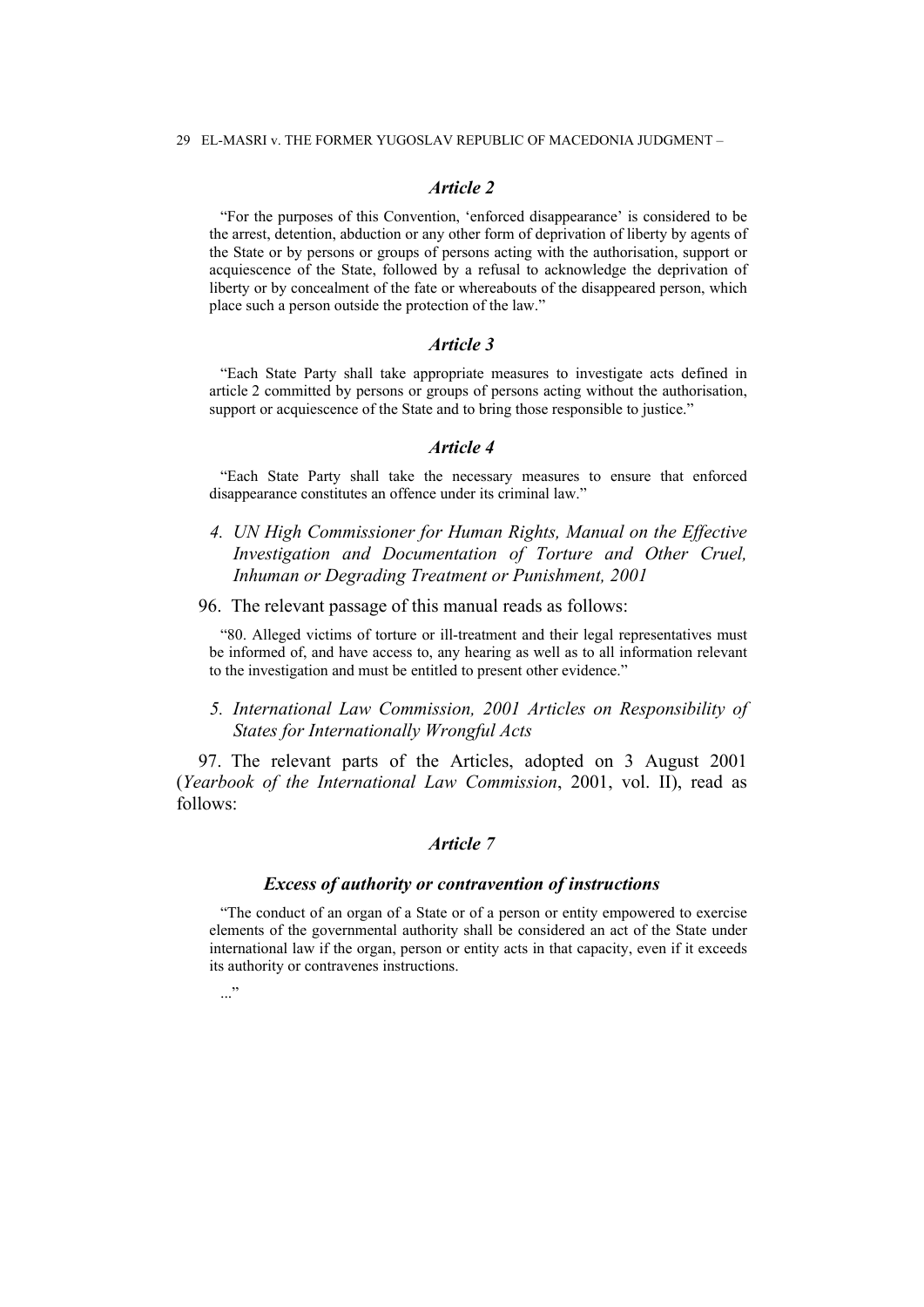## *Article 14*

### *Extension in time of the breach of an international obligation*

"1. The breach of an international obligation by an act of a State not having a continuing character occurs at the moment when the act is performed, even if its effects continue.

2. The breach of an international obligation by an act of a State having a continuing character extends over the entire period during which the act continues and remains not in conformity with the international obligation.

3. The breach of an international obligation requiring a State to prevent a given event occurs when the event occurs and extends over the entire period during which the event continues and remains not in conformity with that obligation."

## *Article 15*

#### *Breach consisting of a composite act*

"1. The breach of an international obligation by a State through a series of actions or omissions defined in aggregate as wrongful occurs when the action or omission occurs which, taken with the other actions or omissions, is sufficient to constitute the wrongful act.

2. In such a case, the breach extends over the entire period starting with the first of the actions or omissions of the series and lasts for as long as these actions or omissions are repeated and remain not in conformity with the international obligation."

## *Article 16*

### *Aid or assistance in the commission of an internationally wrongful act*

"A State which aids or assists another State in the commission of an internationally wrongful act by the latter is internationally responsible for doing so if:

(*a*) that State does so with knowledge of the circumstances of the internationally wrongful act; and

(*b*) the act would be internationally wrongful if committed by that State."

*6. UN General Assembly, Report of the Special Rapporteur of the Commission on Human Rights on the question of torture and other cruel, inhuman or degrading treatment or punishment, 2 July 2002 (A/57/173)*

### 98. The relevant passage of this report reads as follows:

"35. Finally, the Special Rapporteur would like to appeal to all States to ensure that in all appropriate circumstances the persons they intend to extradite, under terrorist or other charges, will not be surrendered unless the Government of the receiving country has provided an unequivocal guarantee to the extraditing authorities that the persons concerned will not be subjected to torture or any other forms of ill-treatment upon return, and that a system to monitor the treatment of the persons in question has been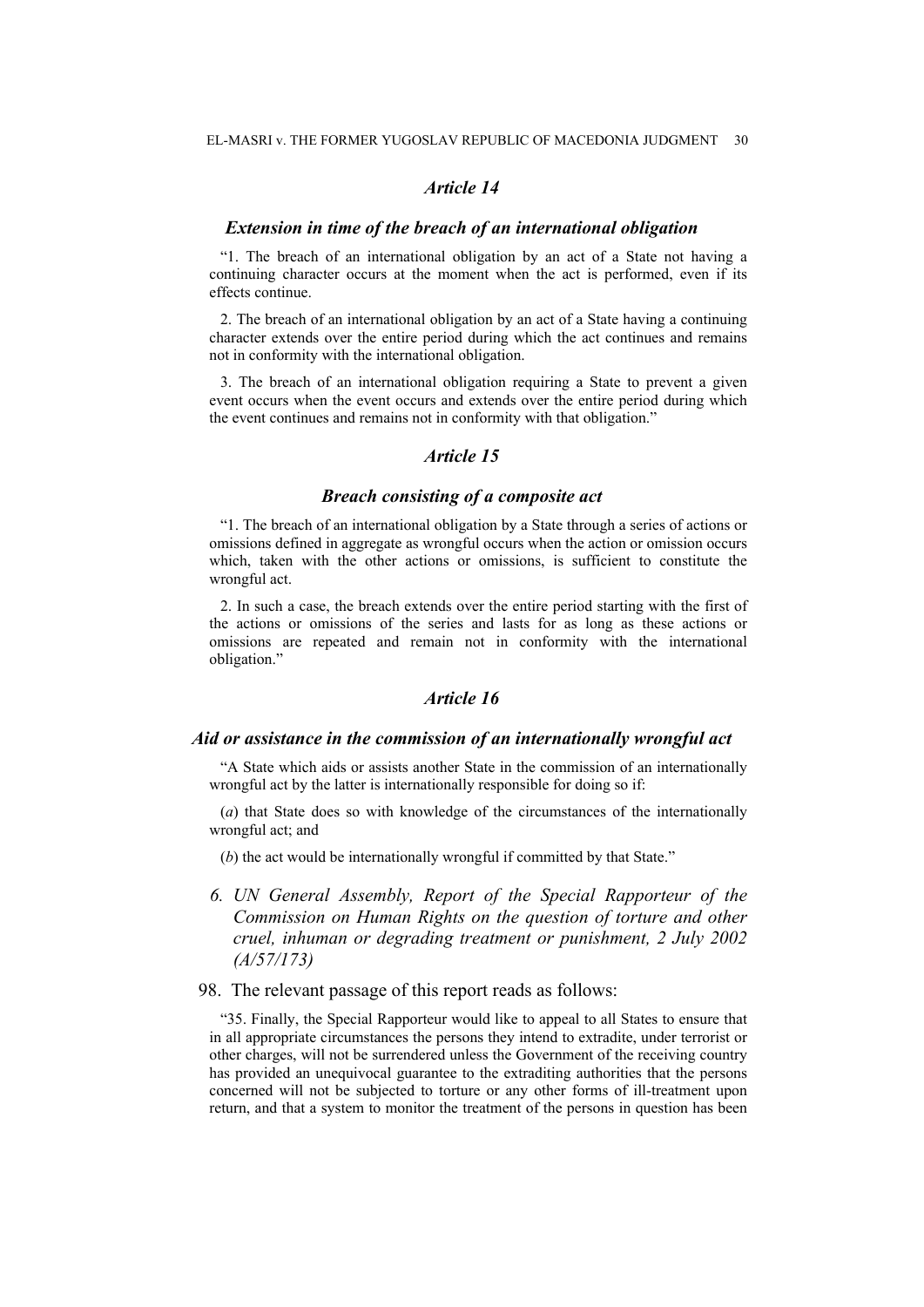put into place with a view to ensuring that they are treated with full respect for their human dignity ..."

# *7. Parliamentary Assembly of the Council of Europe, Resolution 1433 on lawfulness of detentions by the United States in Guantánamo Bay, adopted on 26 April 2005*

## 99. The relevant parts of this Resolution read as follows:

"7. On the basis of an extensive review of legal and factual material from these and other reliable sources, the Assembly concludes that the circumstances surrounding detentions by the United States at Guantánamo Bay show unlawfulness and inconsistency with the rule of law, on the following grounds:

...

vii. the United States has, by practising 'rendition' (removal of persons to other countries, without judicial supervision, for purposes such as interrogation or detention), allowed detainees to be subjected to torture and to cruel, inhuman or degrading treatment, in violation of the prohibition on *non-refoulement*."

## *8. Parliamentary Assembly of the Council of Europe, Resolution 1463 on enforced disappearances, adopted on 3 October 2005*

#### 100. The relevant parts of this Resolution read as follows:

"1. 'Enforced disappearances' entail a deprivation of liberty, refusal to acknowledge the deprivation of liberty or concealment of the fate and the whereabouts of the disappeared person and the placing of the person outside the protection of the law.

2. The Parliamentary Assembly unequivocally condemns enforced disappearance as a very serious human rights violation on a par with torture and murder, and it is concerned that this humanitarian scourge has not yet been eradicated, even in Europe ..."

# *9. UN General Assembly Resolution 60/148 on Torture and Other Cruel, Inhuman or Degrading Treatment or Punishment, adopted on 21 February 2006*

101. The UN General Assembly's Resolution 60/148 reads as follows, in so far as relevant:

"The General Assembly

...

11. *Reminds* all States that prolonged *incommunicado* detention or detention in secret places may facilitate the perpetration of torture and other cruel, inhuman or degrading treatment or punishment and can in itself constitute a form of such treatment, and urges all States to respect the safeguards concerning the liberty, security and dignity of the person."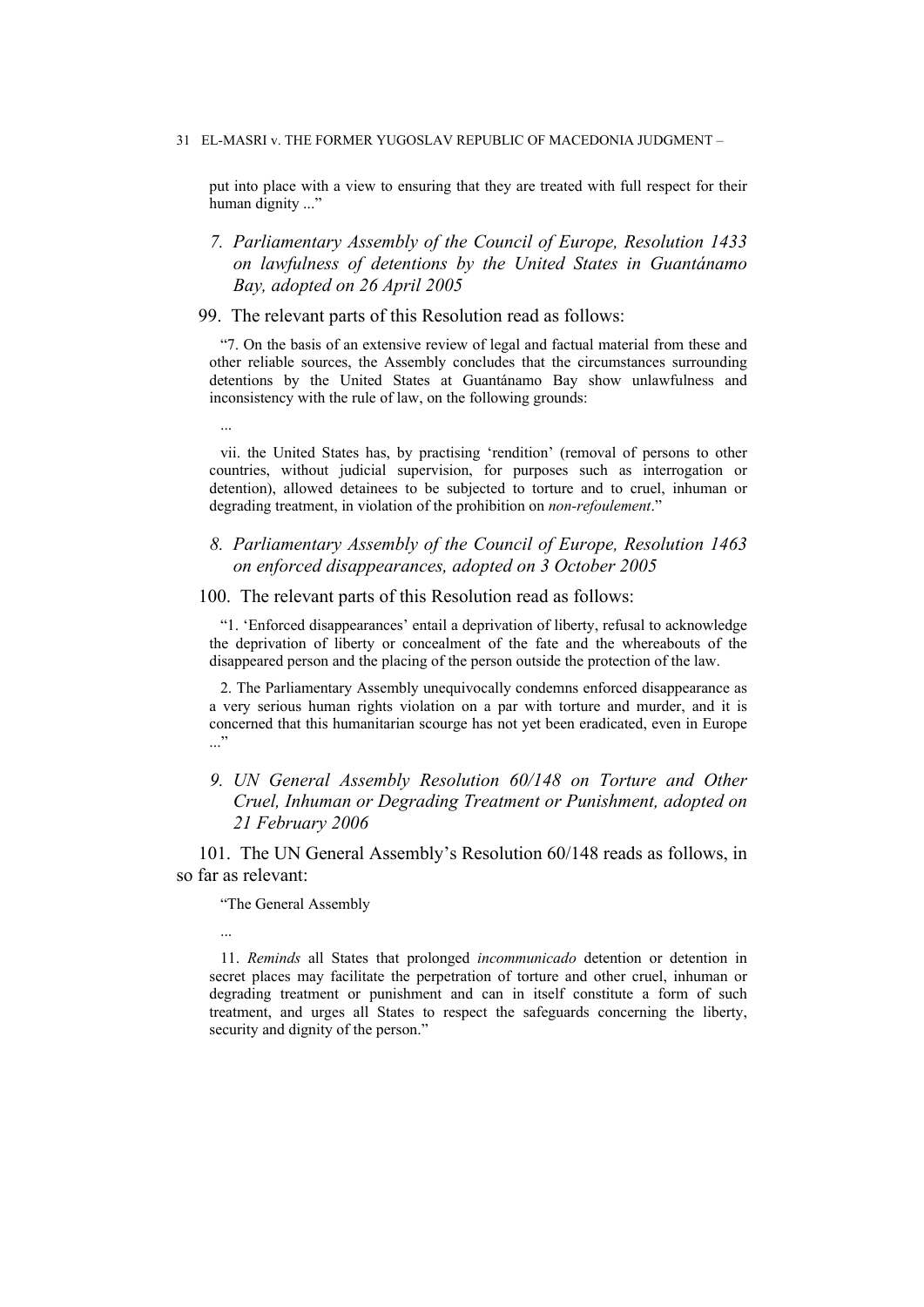# *10. European Commission for Democracy through Law (Venice Commission), Opinion on the international legal obligations of Council of Europe Member States in respect of secret detention facilities and inter-state transport of prisoners (no. 363/2005, 17 March 2006)*

102. The relevant parts of the Venice Commission's Opinion read as follows:

"30. As regards the terminology used to refer to irregular transfer and detention of prisoners, the Venice Commission notes that the public debate frequently uses the term 'rendition'. This is not a term used in international law. The term refers to one State obtaining custody over a person suspected of involvement in serious crime (e.g. terrorism) in the territory of another State and/or the transfer of such a person to custody in the first State's territory, or a place subject to its jurisdiction, or to a third State. 'Rendition' is thus a general term referring more to the result – obtaining of custody over a suspected person – rather than the means. Whether a particular 'rendition' is lawful will depend upon the laws of the States concerned and on the applicable rules of international law, in particular human rights law. Thus, even if a particular 'rendition' is in accordance with the national law of one of the States involved (which may not forbid or even regulate extraterritorial activities of state organs), it may still be unlawful under the national law of the other State(s). Moreover, a 'rendition' may be contrary to customary international law and treaty or customary obligations undertaken by the participating State(s) under human rights law and/or international humanitarian law.

31. The term 'extraordinary rendition' appears to be used when there is little or no doubt that the obtaining of custody over a person is not in accordance with the existing legal procedures applying in the State where the person was situated at the time.

...

...

159. As regards inter-state transfers of prisoners

f) There are only four legal ways for Council of Europe member States to transfer a prisoner to foreign authorities: deportation, extradition, transit and transfer of sentenced persons for the purpose of their serving the sentence in another country. Extradition and deportation proceedings must be defined by the applicable law, and the prisoners must be provided appropriate legal guarantees and access to competent authorities. The prohibition to extradite or deport to a country where there exists a risk of torture or ill-treatment must be respected."

# *11. Report of the UN Special Rapporteur on the Promotion and Protection of Human Rights and Fundamental Freedoms while Countering Terrorism, A/HRC/10/3, 4 February 2009*

### 103. In this report the Special Rapporteur noted the following:

"38. ... the Special Rapporteur is concerned about situations where persons are detained for a long period of time for the sole purpose of intelligence-gathering or on broad grounds in the name of prevention. These situations constitute arbitrary deprivation of liberty. The existence of grounds for continued detention should be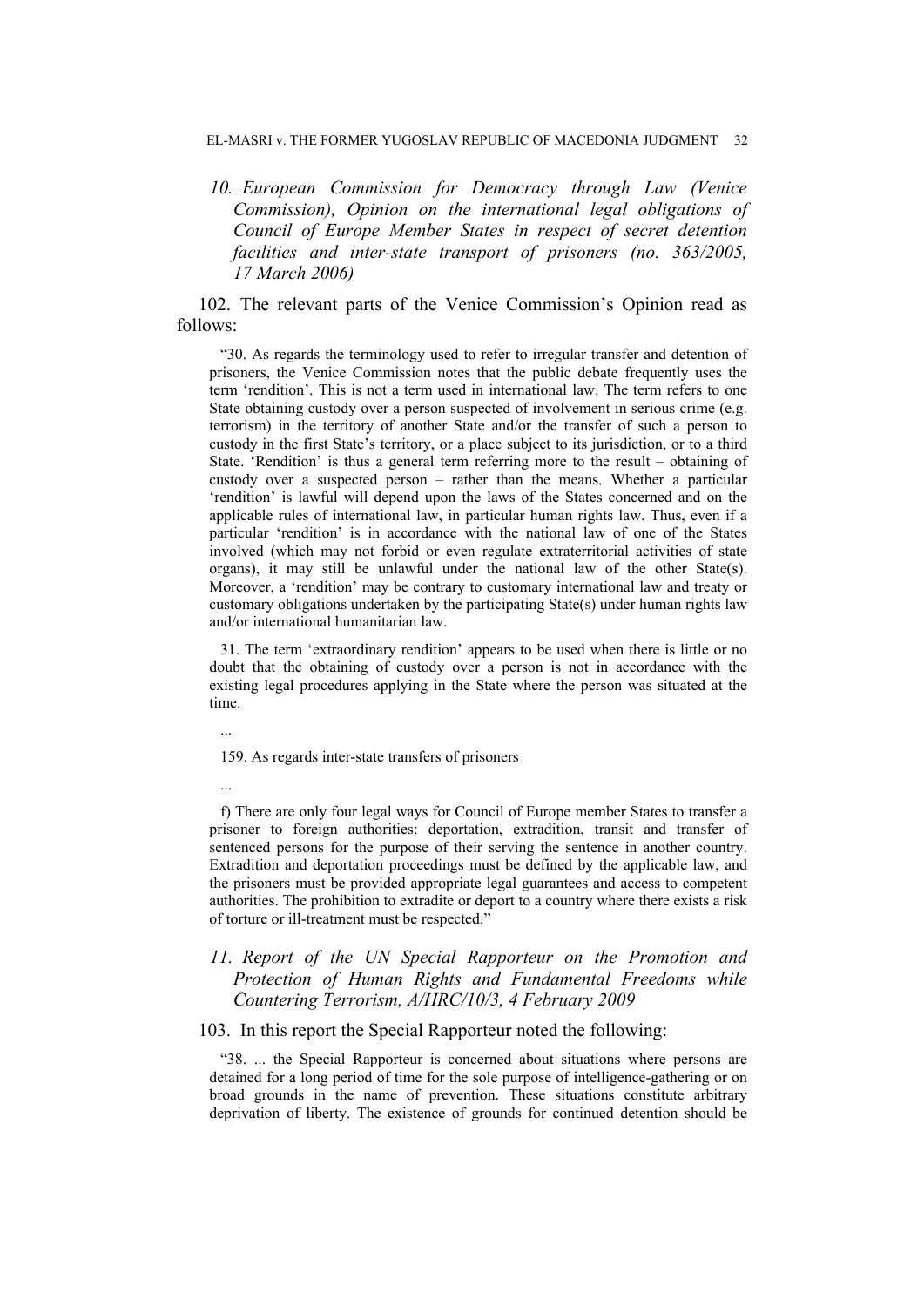determined by an independent and impartial court. Without delay, the continued detention of such a person triggers a duty for the authorities to establish whether criminal suspicions can be confirmed and, if this is the case, to bring charges against the suspect and to put him on trial ...

51. The Special Rapporteur remains deeply troubled that the United States has created a comprehensive system of extraordinary renditions, prolonged and secret detention, and practices that violate the prohibition against torture and other forms of ill-treatment. This system required an international web of exchange of information and has created a corrupted body of information which was shared systematically with partners in the war on terror through intelligence cooperation, thereby corrupting the institutional culture of the legal and institutional systems of recipient States.

...

60. The human rights obligations of States, in particular the obligation to ensure an effective remedy, require that such legal provisions must not lead to a priori dismissal of investigations, or prevent disclosure of wrongdoing, in particular when there are reports of international crimes or gross human rights violations. The blanket invocation of State secrets privilege with reference to complete policies, such as the United States secret detention, interrogation and rendition programme or third-party intelligence (under the policy of 'originator control') prevents effective investigation and renders the right to a remedy illusory. This is incompatible with Article 2 of the International Covenant on Civil and Political Rights. It could also amount to a violation of the obligation of States to provide judicial assistance to investigations that deal with gross human rights violations and serious violations of international humanitarian law."

# *12. UN Human Rights Council, Resolutions 9/11 and 12/12: Right to the Truth, 24 September 2008 and 12 October 2009*

## 104. The relevant parts of the above Resolutions read as follows:

"... recognised the right of the victims of gross violations of human rights and the right of their relatives to the truth about the events that have taken place, including the identification of the perpetrators of the facts that gave rise to such violations ..."

# *13. Council of Europe, Guidelines of the Committee of Ministers of the Council of Europe on eradicating impunity for serious human rights violations, 30 March 2011*

105. The Guidelines address the problem of impunity in respect of acts or omissions that amount to serious human rights violations. They cover States' obligations under the Convention to take positive action in respect not only of their agents, but also in respect of non-state actors. According to the Guidelines, "impunity is caused or facilitated notably by the lack of diligent reaction of institutions or State agents to serious human rights violations. States are to combat impunity as a matter of justice for the victims, as a deterrent with respect to future human rights violations and in order to uphold the rule of law and public trust in the justice system". They provide *inter alia* for the general measures that States should undertake in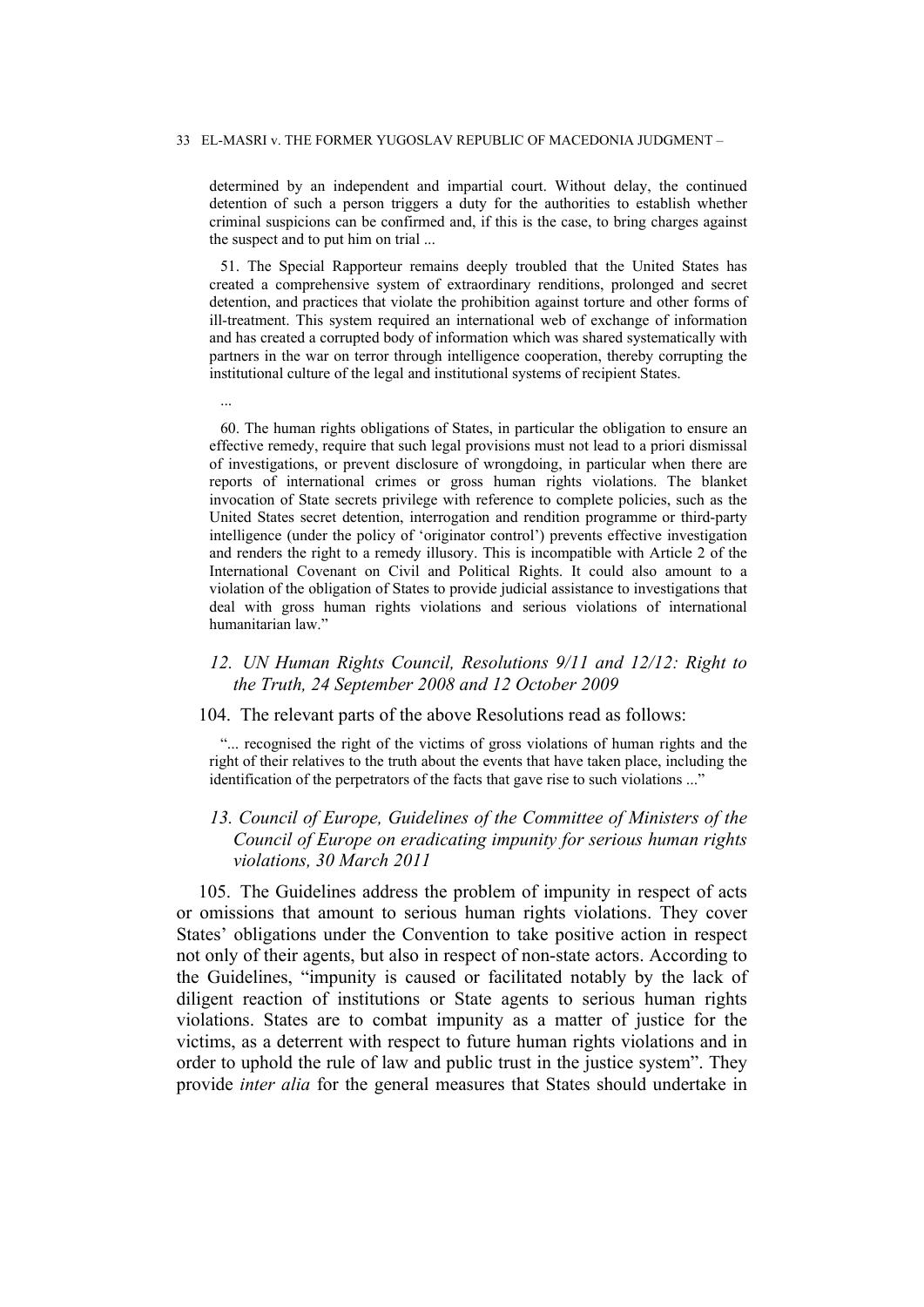order to prevent impunity, the duty to investigate, as well as the adequate guarantees for persons deprived of their liberty.

## **B. Relevant case-law of foreign jurisdictions and international bodies**

*1. Court of Appeal of England and Wales (Civil Division),* Abbasi and Another v. Secretary of State for Foreign and Commonwealth Affairs and Secretary of State for the Home Department*, Case No: C/2002/0617A; 0617B, 6 November 2002*

106. This case concerned Mr Feroz Ali Abbasi, a British national who had been captured by US forces in Afghanistan and transported in January 2002 to Guantánamo Bay in Cuba. He had been held captive without access to a court or any other form of tribunal or to a lawyer. He contended that the right not to be arbitrarily detained had been infringed. The court found that Mr Abbasi's detention in Guantánamo, which it referred to as "a legal black-hole", had been arbitrary "in apparent contravention of fundamental principles recognised by both [English and American] jurisdictions and by international law".

*2. United States Court of Appeals for the Ninth Circuit,* Falen Gherebi v. George Walker Bush; Donald H. Rumsfeld*, D.C. No. CV-03- 01267-AHM, 18 December 2003*

107. On 18 December 2003, in a case involving a Libyan man (Mr Gherebi) held as an "enemy combatant" at Guantánamo, the US Court of Appeals described what the US Government had argued before it:

"under the government's theory, it is free to imprison Gherebi indefinitely along with hundreds of other citizens of foreign countries, friendly nations among them, and to do with Gherebi and these detainees as it will, when it pleases, without any compliance with any rule of law of any kind, without permitting him to consult counsel, and without acknowledging any judicial forum in which its actions may be challenged. Indeed, at oral argument, the government advised us that its position would be the same even if the claims were that it was engaging in acts of torture or that it was summarily executing the detainees. To our knowledge, prior to the current detention of prisoners at Guantanamo, the U.S. government has never before asserted such a grave and startling proposition. Accordingly, we view Guantanamo as unique not only because the United States' territorial relationship with the Base is without parallel today, but also because it is the first time that the government has announced such an extraordinary set of principles – a position so extreme that it raises the gravest concerns under both American and international law."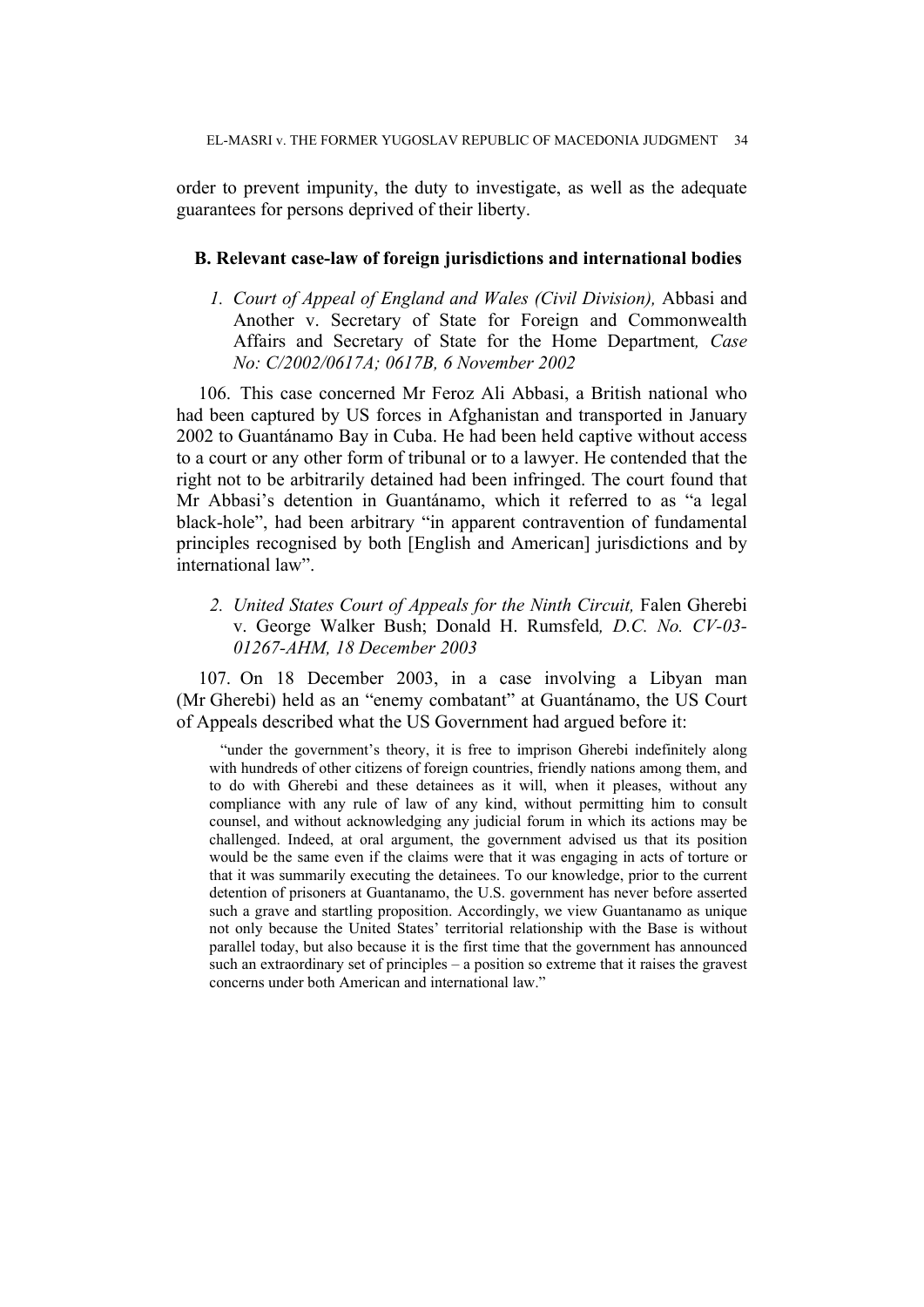# *3. UN Committee against Torture,* Agiza v. Sweden*, Communication No 233/2003, UN Doc. CAT/C/34/D/233/2003 (2005), and UN Human Rights Committee,* Alzery v. Sweden*, UN Doc. CCPR/C/88/D/1416/2005 (2006)*

108. Both these cases were discussed in the 2006 Marty report (see paragraphs 150-161 of the report), the most relevant parts of which read as follows:

"153. In short, the facts occurred in the following manner: on 18 December 2001, Mr Agiza and Mr Alzery, Egyptian citizens seeking asylum in Sweden, were the subject of a decision dismissing the asylum application and ordering their deportation on grounds of security, taken in the framework of a special procedure at ministerial level. In order to ensure that this decision could be executed that same day, the Swedish authorities accepted an American offer to place at their disposal an aircraft which enjoyed special over flight authorisations. Following their arrest by the Swedish police, the two men were taken to Bromma Airport where they were subjected, with Swedish agreement, to a 'security check' by hooded American agents.

154. The account of this '*check*' is especially interesting, as it corresponds in detail to the account given independently by other victims of 'rendition', including Mr El-Masri. The procedure adopted by the American team, described in this case by the Swedish police officers present at the scene, was evidently well rehearsed: the agents communicated with each other by gestures, not words. Acting very quickly, the agents cut Agiza's and Alzery's clothes off them using scissors, dressed them in tracksuits, examined every bodily aperture and hair minutely, handcuffed them and shackled their feet, and walked them to the aircraft barefoot.

...

157. Prior to deportation of the two men to Egypt, Sweden sought and obtained diplomatic assurances that they would not be subjected to treatment contrary to the anti-torture convention, would have fair trials and would not be subjected to the death penalty. The 'assurances' were even backed up by a monitoring mechanism, regular visits by the Swedish Ambassador and participation by Swedish observers at the trial"

109. The relevant United Nations committees found Sweden responsible under Article 7 of the ICCPR, concluding that the treatment to which Mr Alzery had been subjected at Bromma Airport had been imputable to the State party and had amounted to a violation of Article 7 of the Covenant; that Sweden had breached its obligations to carry out a prompt, independent and impartial investigation into the events at Bromma Airport; and that the prohibition of *refoulement*, set out in that Article, had been breached in respect of both Mr Agiza and Mr Alzery.

110. *USA Today* reported that the Swedish Government had paid USD 450,000 to Mr Alzery in compensation for his deportation. The same amount had been agreed to be paid to Mr Agiza ("Sweden compensates Egyptian ex-terror suspect", *USA Today*, 19 September 2008).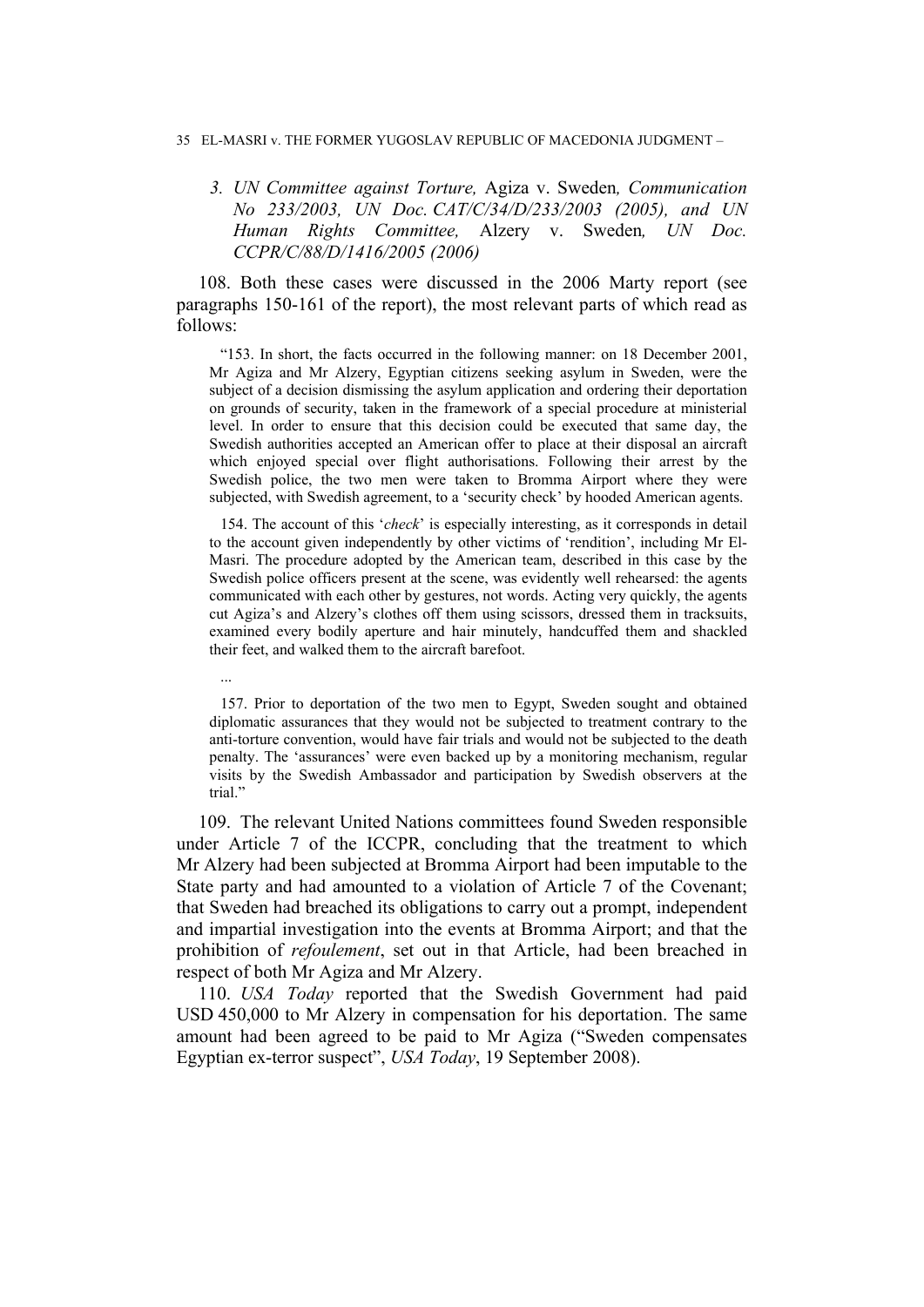# **C. Public sources highlighting concerns as to human rights violations allegedly occurring in US-run detention facilities in the aftermath of 11 September 2001**

111. The applicant and third-party interveners submitted a considerable number of articles, reports and opinions of international, foreign and national bodies, non-governmental organisations and media, which raised concerns about alleged unlawful secret detentions and ill-treatment in USrun detention centres in Guantánamo Bay and Afghanistan. A summary of the most relevant sources is given below.

## *1. Relevant materials of international human-rights organisations*

# *(a) Statement of the UN High Commissioner for Human Rights on detention of Taliban and Al-Qaeda prisoners at the US Base in Guantánamo Bay, Cuba, 16 January 2002*

### 112. The UN High Commissioner for Human Rights stated as follows:

"All persons detained in this context are entitled to the protection of international human rights law and humanitarian law, in particular the relevant provisions of the International Covenant on Civil and Political Rights (ICCPR) and the Geneva Conventions of 1949. The legal status of the detainees and their entitlement to prisoner-of-war (POW) status, if disputed, must be determined by a competent tribunal, in accordance with the provisions of Article 5 of the Third Geneva Convention. All detainees must at all times be treated humanely, consistent with the provisions of the ICCPR and the Third Geneva Convention."

# *(b) Amnesty International, Memorandum to the US Government on the rights of people in US custody in Afghanistan and Guantánamo Bay, April 2002*

113. In this memorandum, Amnesty International expressed its concerns that the US Government had transferred and held people in conditions that might amount to cruel, inhuman or degrading treatment and that violated other minimum standards relating to detention, and had refused to grant people in its custody access to legal counsel and to the courts in order to challenge the lawfulness of their detention.

# *(c) Human Rights Watch, "United States, Presumption of Guilt: Human Rights Abuses of Post-September 11 Detainees", Vol. 14, No. 4 (G), August 2002*

## 114. This report included the following passage:

"... the fight against terrorism launched by the United States after September 11 did not include a vigorous affirmation of those freedoms. Instead, the country has witnessed a persistent, deliberate, and unwarranted erosion of basic rights ... Most of those directly affected have been non-U.S. citizens ... the Department of Justice has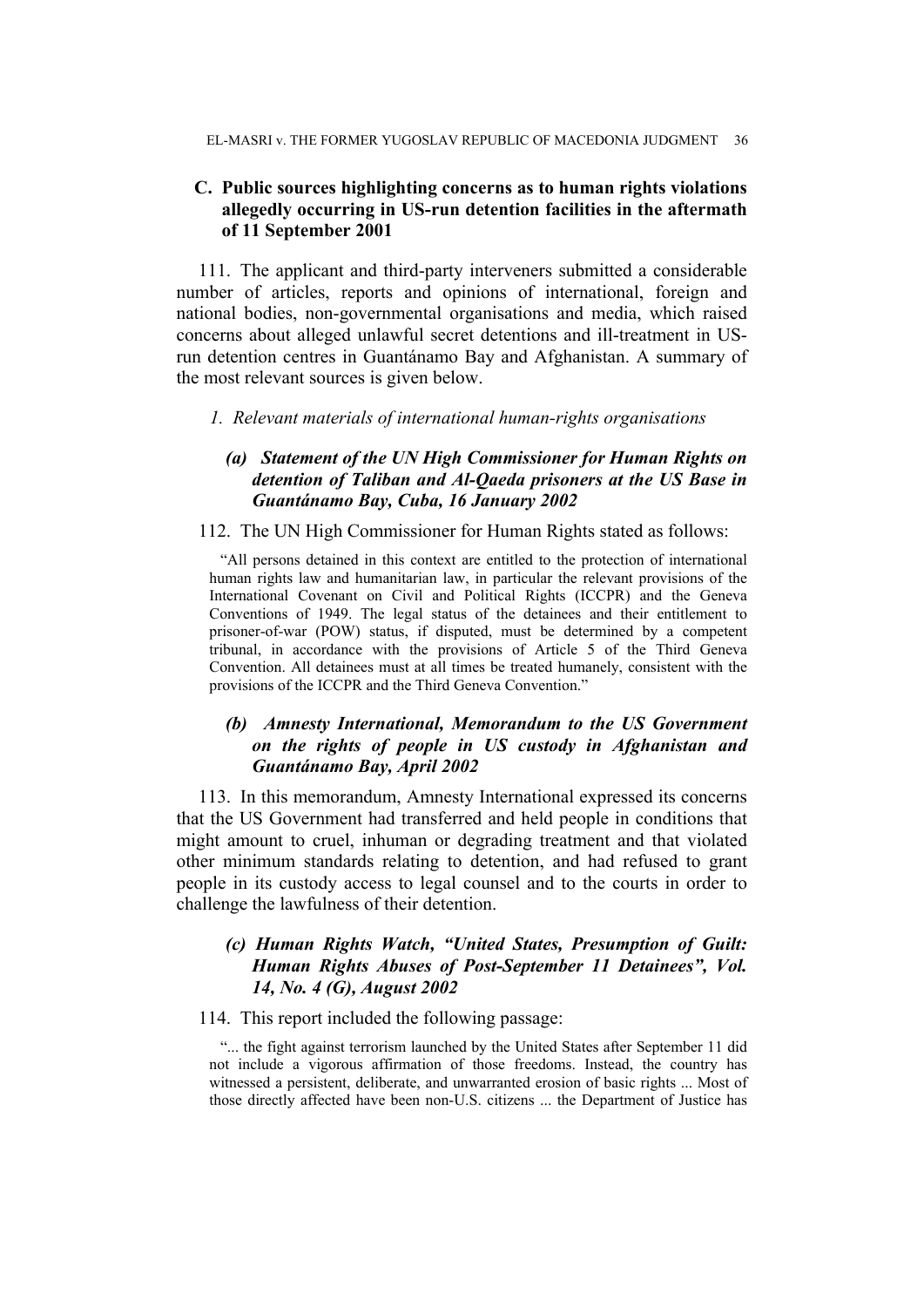subjected them to arbitrary detention, violated due process in legal proceedings against them, and run roughshod over the presumption of innocence."

# *(d) Human Rights Watch, "United States: Reports of Torture of Al-Qaeda Suspects", 26 December 2002*

115. This report referred to the *Washington Post*'s article: "U.S. Decries Abuse but Defends Interrogations" which described "how persons held in the CIA interrogation center at Bagram air base in Afghanistan were being subject to "stress and duress" techniques, including "standing or kneeling for hours" and being "held in awkward, painful positions".

116. It further stated:

"The Convention against Torture, which the United States has ratified, specifically prohibits torture and mistreatment, as well as sending detainees to countries where such practices are likely to occur."

# *(e) International Helsinki Federation for Human Rights, "Antiterrorism Measures, Security and Human Rights: Developments in Europe, Central Asia and North America in the Aftermath of September 11", Report, April 2003*

### 117. The relevant passage of this report read as follows:

"Many 'special interest' detainees have been held in solitary confinement or housed with convicted prisoners, with restrictions on communications with family, friends and lawyers, and have had inadequate access to facilities for exercise and for religious observance, including facilities to comply with dietary requirements. Some told human rights groups they were denied medical treatment and beaten by guards and inmates."

## *(f) Amnesty International Report 2003 – United States of America, 28 May 2003*

118. This report discussed the transfer of detainees to Guantánamo, Cuba in 2002, the conditions of their transfer ("prisoners were handcuffed, shackled, made to wear mittens, surgical masks and ear muffs, and were effectively blindfolded by the use of taped-over ski goggles") and the conditions of detention ("they were held without charge or trial or access to courts, lawyers or relatives"). It further stated:

"A number of suspected members of *al-Qa'ida* reported to have been taken into US custody continued to be held in undisclosed locations. The US government failed to provide clarification on the whereabouts and legal status of those detained, or to provide them with their rights under international law, including the right to inform their families of their place of detention and the right of access to outside representatives. An unknown number of detainees originally in US custody were allegedly transferred to third countries, a situation which raised concern that the suspects might face torture during interrogation."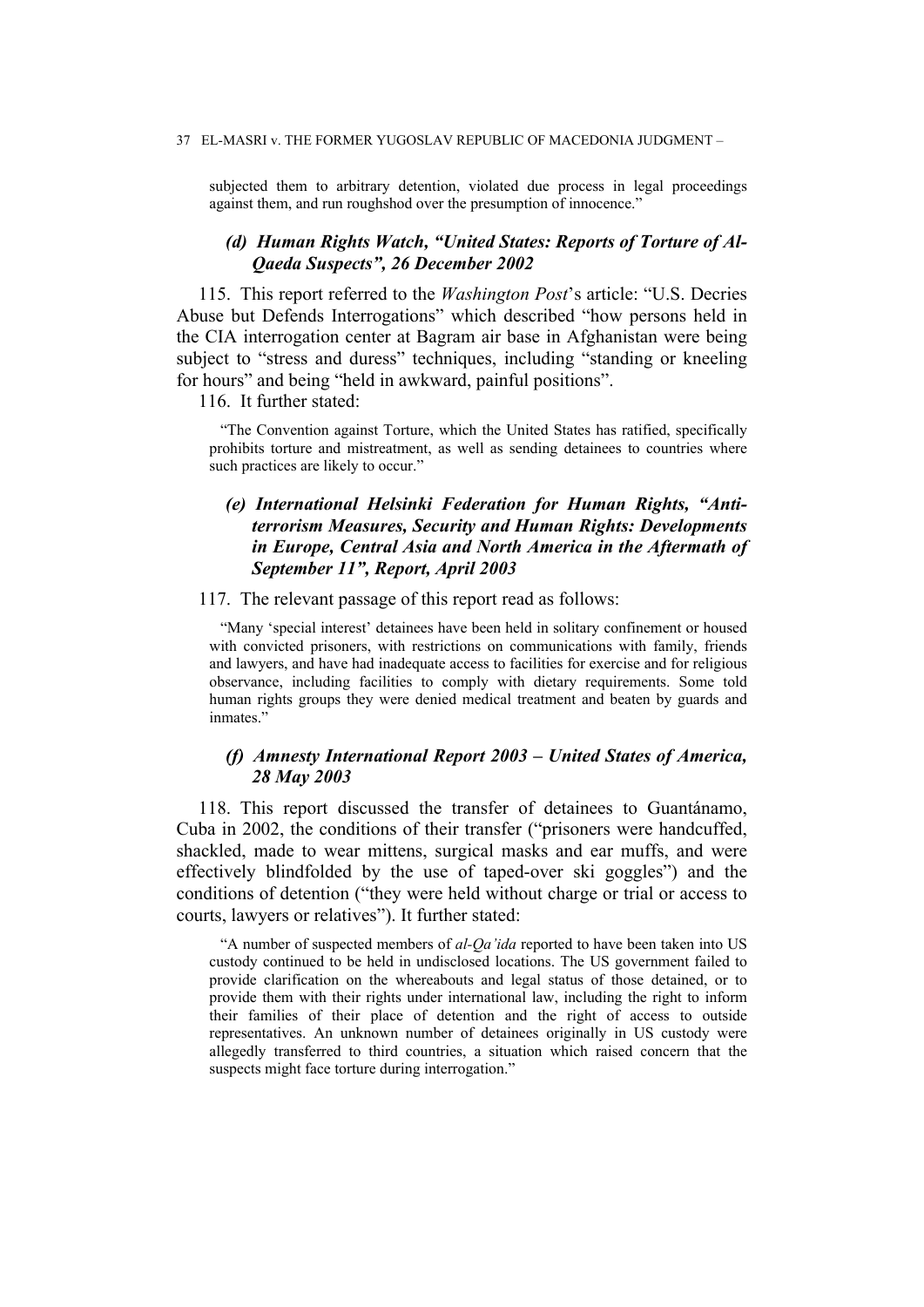## *(g) Amnesty International, "Unlawful detention of six men from Bosnia-Herzegovina in Guantánamo Bay", 29 May 2003*

119. Amnesty International reported on the transfer of six Algerian men, by Bosnian Federation police, from Sarajevo Prison into US custody in Camp X-Ray, located in Guantánamo Bay, Cuba. It expressed its concerns that they had been arbitrarily detained in violation of their rights under the International Covenant on Civil and Political Rights. It also referred to the decision of the Human Rights Chamber of Bosnia and Herzegovina in which the latter had found that the transfer had been in violation of Article 5 of the Convention, Article 1 of Protocol No. 7 and Article 1 of Protocol No. 6.

# *(h) Amnesty International, "United States of America, The threat of a bad example: Undermining international standards as 'war on terror' detentions continue", 18 August 2003*

### 120. The relevant passage of this report read as follows:

"Detainees have been held incommunicado in US bases in Afghanistan. Allegations of ill-treatment have emerged. Others have been held incommunicado in US custody in undisclosed locations elsewhere in the world, and the US has also instigated or involved itself in 'irregular renditions', US parlance for informal transfers of detainees between the USA and other countries which bypass extradition or other human rights protections."

# *(i) Amnesty International, "Incommunicado detention/Fear of illtreatment", 20 August 2003*

### 121. The relevant passage of this report read as follows:

"Amnesty International is concerned that the detention of suspects in undisclosed locations without access to legal representation or to family members and the 'rendering' of suspects between countries without any formal human rights protections is in violation of the right to a fair trial, places them at risk of ill-treatment and undermines the rule of law."

# *(j) International Committee of the Red Cross, United States: ICRC President urges progress on detention-related issues, news release 04/03, 16 January 2004*

### 122. The ICRC expressed its position as follows:

"Beyond Guantanamo, the ICRC is increasingly concerned about the fate of an unknown number of people captured as part of the so-called global war on terror and held in undisclosed locations. Mr Kellenberger echoed previous official requests from the ICRC for information on these detainees and for eventual access to them, as an important humanitarian priority and as a logical continuation of the organization's current detention work in Guantanamo and Afghanistan."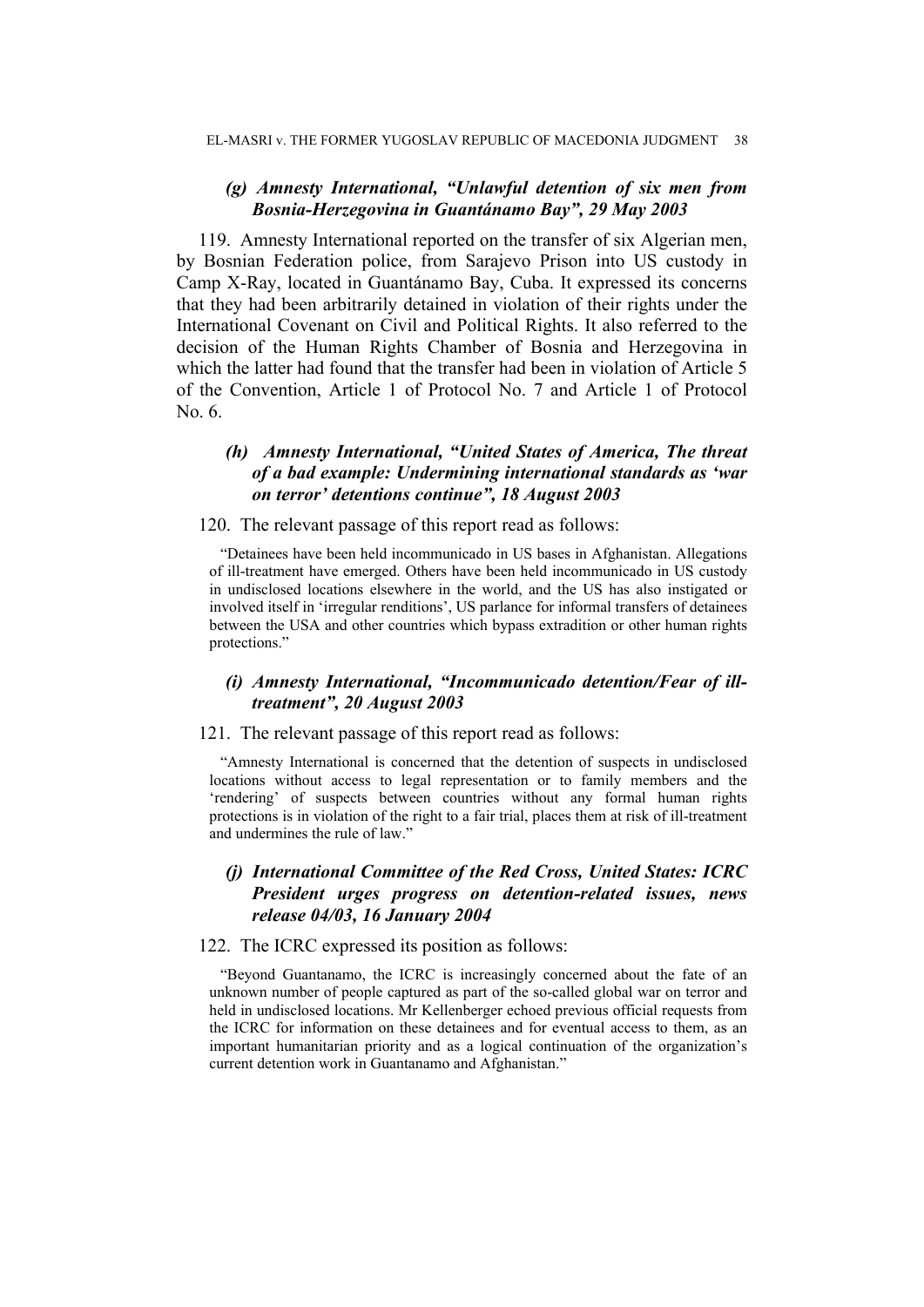# *(k) UN Working Group on Arbitrary Detention, Opinion No. 29/2006,* **Mr Ibn al-Shaykh al-Libi and 25 other persons v. United States of America***, UN Doc. A/HRC/4/40/Add.1 at 103 (2006)*

123. The UN Working Group found that the detention of the persons concerned, held in facilities run by the United States secret services or transferred, often by secretly run flights, to detention centres in countries with which the United States authorities cooperated in their fight against international terrorism, fell outside all national and international legal regimes pertaining to the safeguards against arbitrary detention. In addition, it found that the secrecy surrounding the detention and inter-State transfer of suspected terrorists could expose the persons affected to torture, forced disappearance and extrajudicial killing.

## *2. Other public documents*

# *Central Intelligence Agency, "Memo to the Department of Justice Command Centre-Background Paper on CIA's combined use of interrogation techniques", 30 December 2004*

124. The applicant submitted to the Court the above-mentioned CIA memo, parts of which are no longer classified. The document "focuses on the topic of combined use of interrogation techniques, [the purpose of which] is to persuade High-Value Detainees to provide threat information and terrorist intelligence in a timely manner ... Effective interrogation is based on the concept of using both physical and psychological pressures in a comprehensive, systematic and cumulative manner to influence HVD behaviour, to overcome a detainee's resistance posture. The goal of interrogation is to create a state of learned helplessness and dependence ... The interrogation process could be broken into three separate phases: Initial conditions, transition to interrogation and interrogation". As described in the memo, the "Initial conditions" phase concerned "capture shock", "rendition" and "reception at Black Site". It reads, *inter alia*:

"Capture ... contribute to the physical and psychological condition of the HVD prior to the start of interrogation ...

#### 1) Rendition

... A medical examination is conducted prior to the flight. During the flight, the detainee is securely shackled and is deprived of sight and sound through the use of blindfolds, earmuffs, and hoods ..."

125. The "Interrogation" phase included descriptions of "Detention conditions", "Conditioning Techniques" and "Corrective Techniques".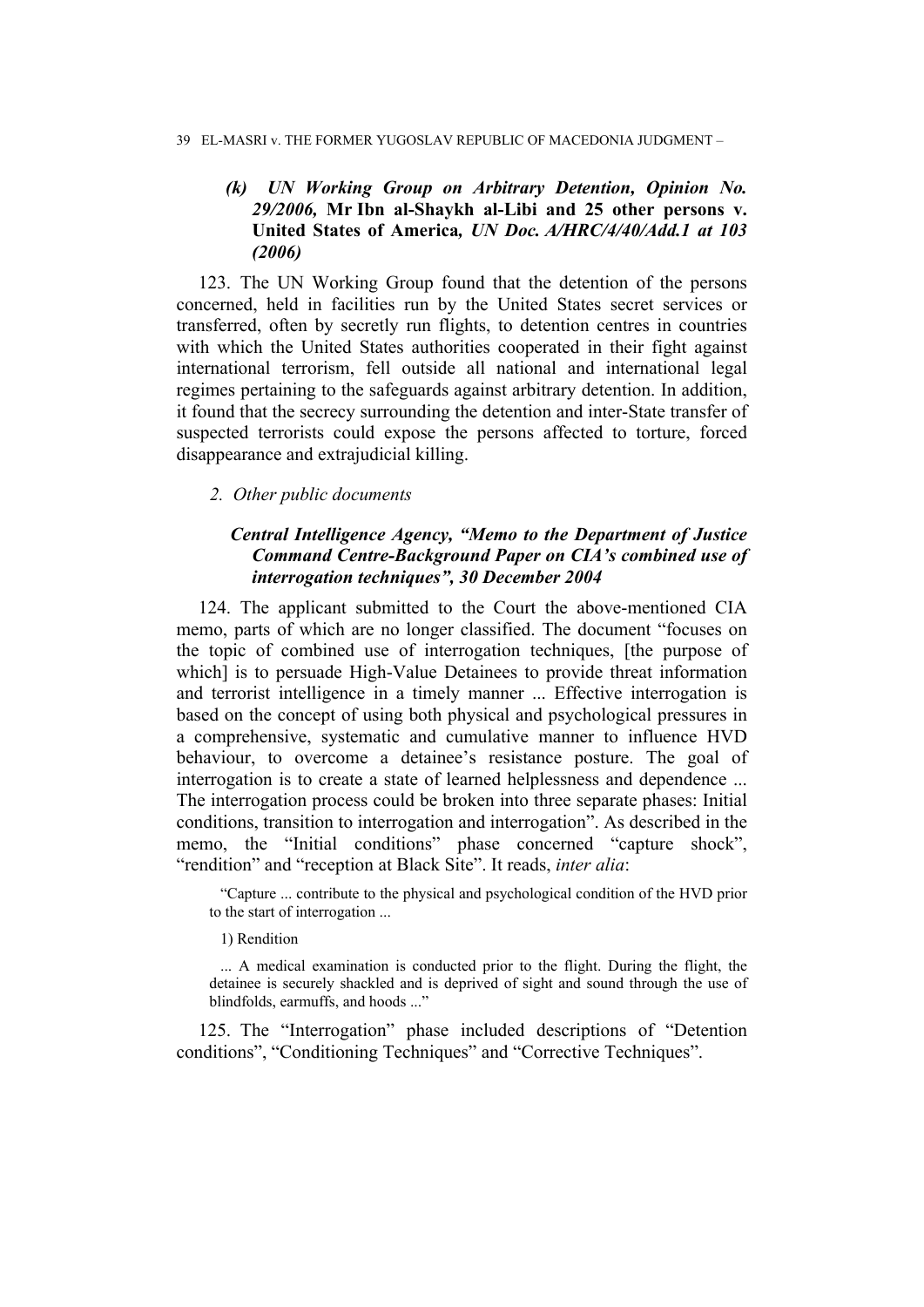## *3. Media articles*

126. The applicant further submitted copies of numerous articles published in Macedonian newspapers. The most relevant are cited below:

(1) "Hunger Strike of the Taliban in Guantánamo", 4 March 2002; "Secret Agreement with Serious Shortcomings", 5 June 2003; "Four Frenchmen in Guantánamo under Torture", 16 October 2003; "In Guantánamo Torture is Performed", 27 November 2003; and "Prisoners without Charges or Rights", 12 January 2004 (all published in the newspaper *Utrinski Vesnik*); and

(2) "CIA Tortures Captured Islamists in Afghanistan", 27 December 2002; "USA Forgets about Human Rights in the course of the Antiterrorism Campaign", 16 January 2003; "Oblivion for 140 Prisoners of Guantánamo", 2 December 2003 (all published in the newspaper *Dnevnik*).

127. He also provided copies of articles published in US newspapers, which reported on "stress and duress" techniques employed by the US in interrogating detainees at the US air base at Bagram in Afghanistan ("Army Probing Deaths of 2 Afghan Prisoners", *Washington Post*, 5 March 2003 and "Questioning Terror Suspects in a Dark and Surreal World", *New York Times*, 9 March 2003). Other articles from US and British newspapers reported on the rendition to US custody of individuals suspected of terroristrelated activities prior to January 2004 ("A CIA-Backed Team Used Brutal Means to Crack Terror Cell", *Wall Street Journal*, 20 November 2001; "U.S. Behind Secret Transfer of Terror Suspects", *Washington Post*, 11 March 2002; "Chretien Protests Deportation of Canadian: Prime Minister Calls U.S. Treatment of Terror Suspect 'Completely Unacceptable'", *Washington Post*, 6 November 2003; "The Invisible", *The Independent*, 26 June 2003; and "Missing Presumed Guilty: where terror suspects are being held", *The Independent*, 26 June 2003.

128. The applicant submitted articles in which journalists reported that the US Ambassador in Germany at the time had informed the German authorities in May 2004 that the CIA had wrongly imprisoned the applicant. They further reported that German Chancellor Angela Merkel had stated that the US Secretary of State Condoleezza Rice had admitted to her, in a private discussion, that the US had mistakenly abducted and detained the applicant. According to those articles, US representatives had declined to discuss anything about the case with reporters ("Wrongful Imprisonment: Anatomy of a CIA Mistake", The Washington Post, 4 December 2005; "German Man Sues CIA on claims of torture, El-Masri seeks damages after mistaken-identity 'rendition' case, *NBC News,* 6 December 2005; "Merkel Government stands by Masri mistake comments", *Washington Post*, 7 December 2005; and "Germany Weighs if it Played Role in Seizure by U.S.", *The New York Times*, 21 February 2006). The latter article made reference to an interview with Mr H.K. in which he stated: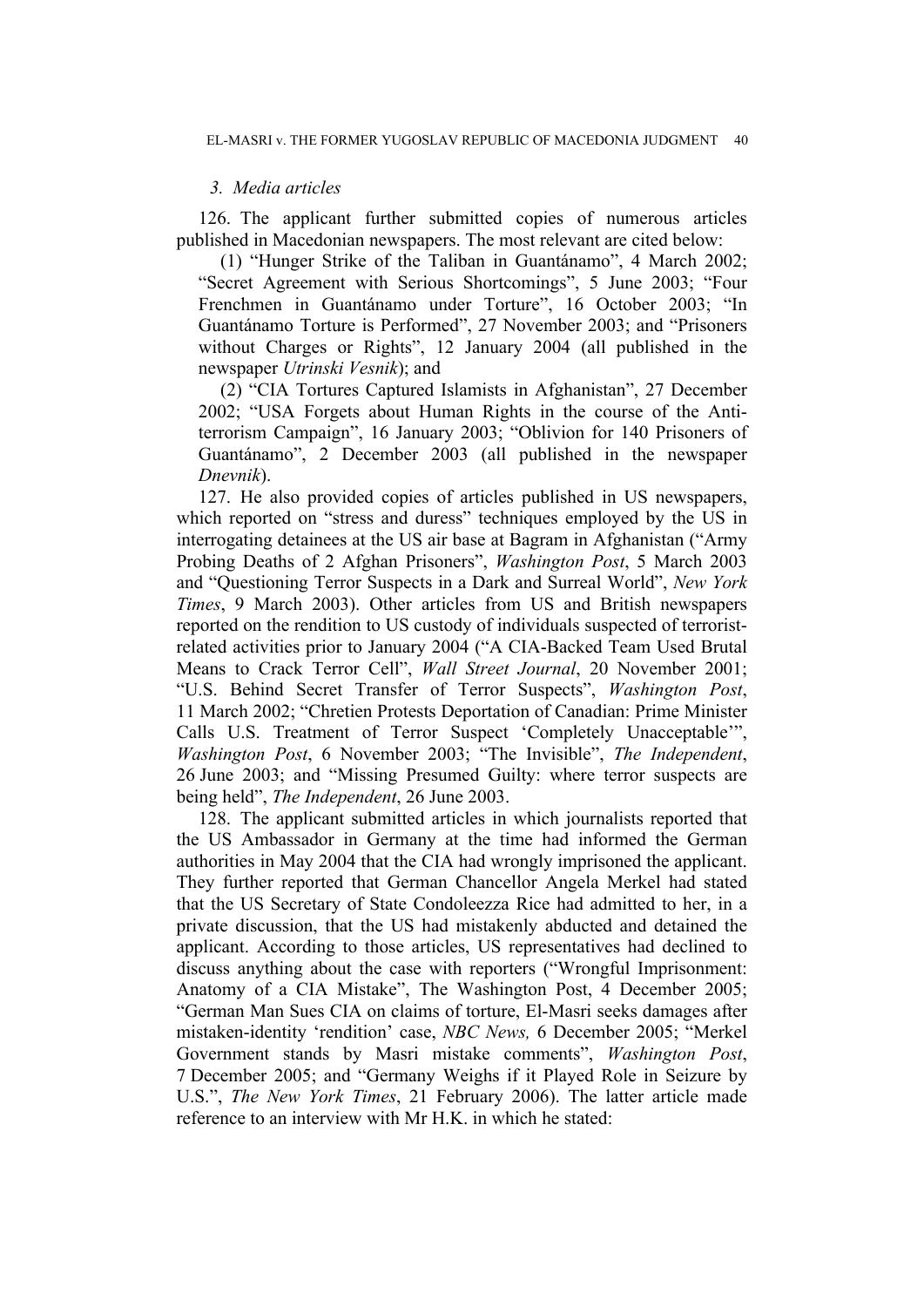"There is nothing the Ministry has done illegally. The man is alive and back home with his family. Somebody made a mistake. That somebody is not Macedonia."

129. Lastly, in 2007, the Canadian Broadcasting Corporation (CBC) reported that the Canadian Prime Minister was to announce a settlement of 10,000,000 United States dollars (USD) and issue a formal apology to a Mr Arar, a Canadian citizen born in Syria, who had been arrested in 2002 by US authorities at New York JFK Airport and deported to Syria. The Prime Minister had already acknowledged that Mr Arar had suffered a "tremendous injustice" (CBC, "Ottawa reaches \$10M settlement with Arar", 25 January 2007). In 2010 *The Guardian* published an article about the alleged role of the United Kingdom (UK) in the rendition of suspects in which it was announced that former UK detainees in Guantánamo Bay might receive a very large payout from the UK government, in some cases at least one million pounds sterling (*The Guardian*, "Torture and terrorism: Paying a high price", 17 November 2010).

# THE LAW

# I. THE GOVERNMENT'S PRELIMINARY OBJECTION OF NON-COMPLIANCE WITH THE SIX-MONTH RULE

# **A. The parties' submissions**

### *1. The respondent Government*

130. The Government objected that the applicant had failed to comply with the six-month rule. They argued that he had applied to the domestic prosecuting authorities over four and a half years after the events complained of (the Government cited *Bayram and Yıldırım v. Turkey* (dec.), no. 38587/97, ECHR 2002-III; *Artyomov v. Russia*, no. 14146/02, §§ 113-118, 27 May 2010; and *Nasirkhayeva v. Russia* (dec.), no. 1721/07, 31 May 2011). Between May 2004 and October 2008 the applicant had remained totally passive and displayed no initiative in informing the Macedonian law-enforcement authorities about the alleged events. Instead, he had pursued remedies in other jurisdictions. Furthermore, he ought to have known long before October 2008 that any criminal investigation in the respondent State would have been ineffective. In this connection they referred to the absence of any contact between him and the law-enforcement authorities of the respondent State, as well as the absence of State prosecution *proprio motu*, despite the fact that the prosecuting authorities had already been alerted about his case by their German counterparts. The last inquiries at international and national level, which had ended in January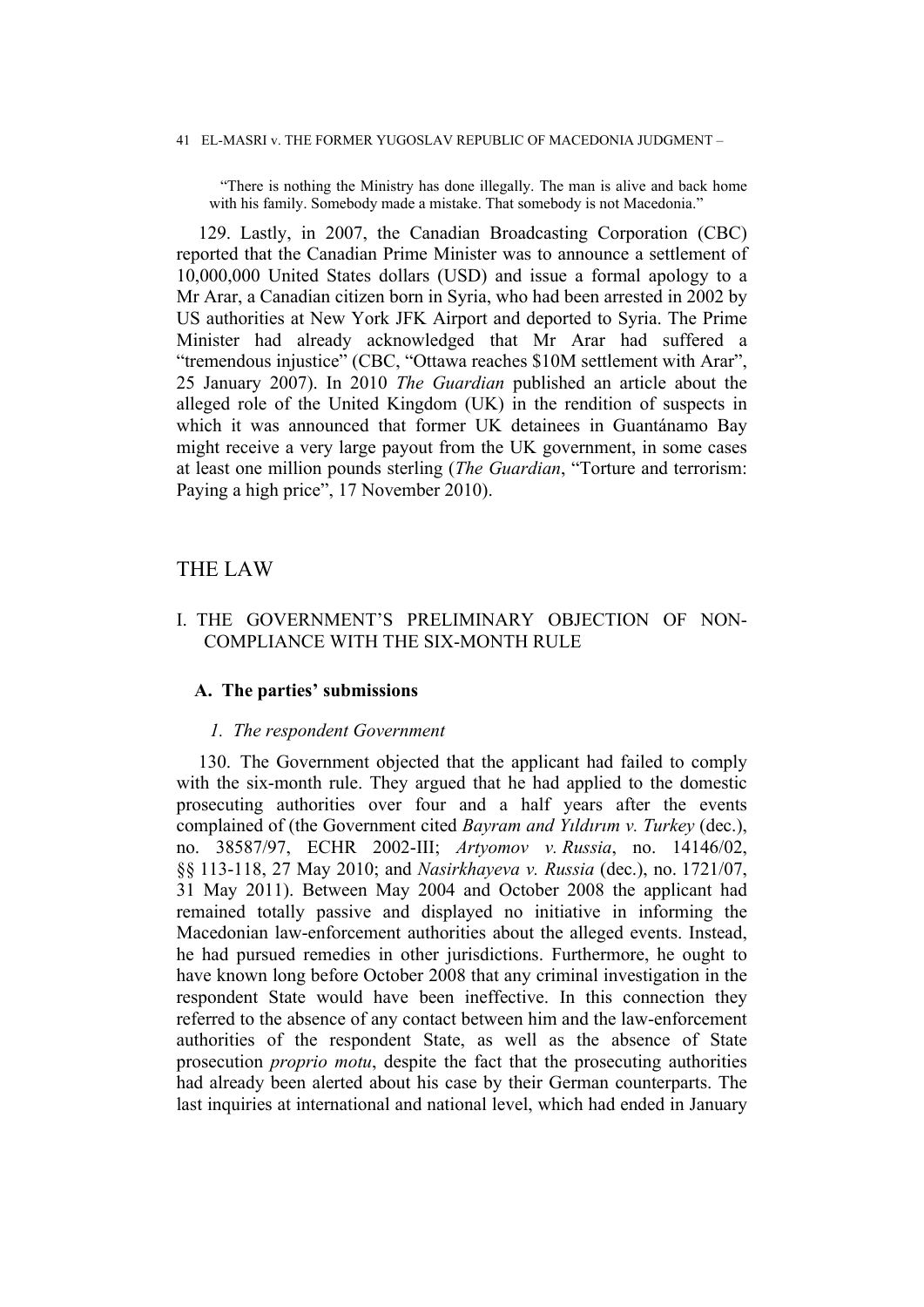2007, long before the applicant had submitted his criminal complaint in October 2008, had not led to any finding of fact which would have been of relevance to that complaint. His criminal complaint had not contained any new evidence capable of reviving the State's duty to investigate 'his allegations.

131. Lastly, they argued that the applicant had not been diligent in pursuing the domestic avenues of redress. His lack of diligence was evident because he had taken no initiative in informing himself about the progress made in the investigation (the Government cited *Bulut and Yavuz v. Turkey* (dec.), no. 73065/01, 28 May 2002). Moreover, he had failed to communicate Mr H.K.'s statement to the domestic authorities and to seek the institution of criminal proceedings by the public prosecutor. Had the applicant requested the prosecution of an identified perpetrator, he would have been allowed to take over the prosecution as a subsidiary complainant if the public prosecutor dismissed his complaint. He had had no such opportunity in the present case, given that his criminal complaint of October 2008 had been filed against an unidentified perpetrator. Furthermore, the applicant could not have challenged the decision dismissing his complaint.

## *2. The applicant*

132. The applicant submitted in reply that the respondent State had a positive obligation under the Convention to carry out an investigation of its own motion. The internal investigation undertaken by the Ministry of the Interior (see paragraphs 64-66 above) could not be regarded as effective and independent within the meaning of Articles 3 and 13 of the Convention. Moreover, he had had no possibility of knowing about that inquiry, given the failure of the authorities to contact him or make their inquiry public. From the moment he had returned to Germany in late May 2004 he had actively sought to obtain sufficient evidence to build an "arguable case" to present to the national prosecuting authorities. The period of four and a half years between his release and the filing of the criminal complaint in October 2008 had not been excessive. On the contrary, that time had been entirely reasonable, considering that this was a complex case of disappearance, involving international intelligence cooperation, in which the US and Macedonian Governments had agreed to cover up the existence of a secret, multinational criminal enterprise. Accordingly, he had acted diligently and in compliance with the Court's practice. He had sought in timely fashion to initiate a criminal investigation, but the authorities had not responded expeditiously and instead had secretly rejected his complaint. He had further sought in vain information from the public prosecutor about the progress of the investigation. The public prosecutor had not notified him of her decision rejecting the complaint until 22 November 2010, fourteen months after his application had been lodged with the Court. Since the criminal complaint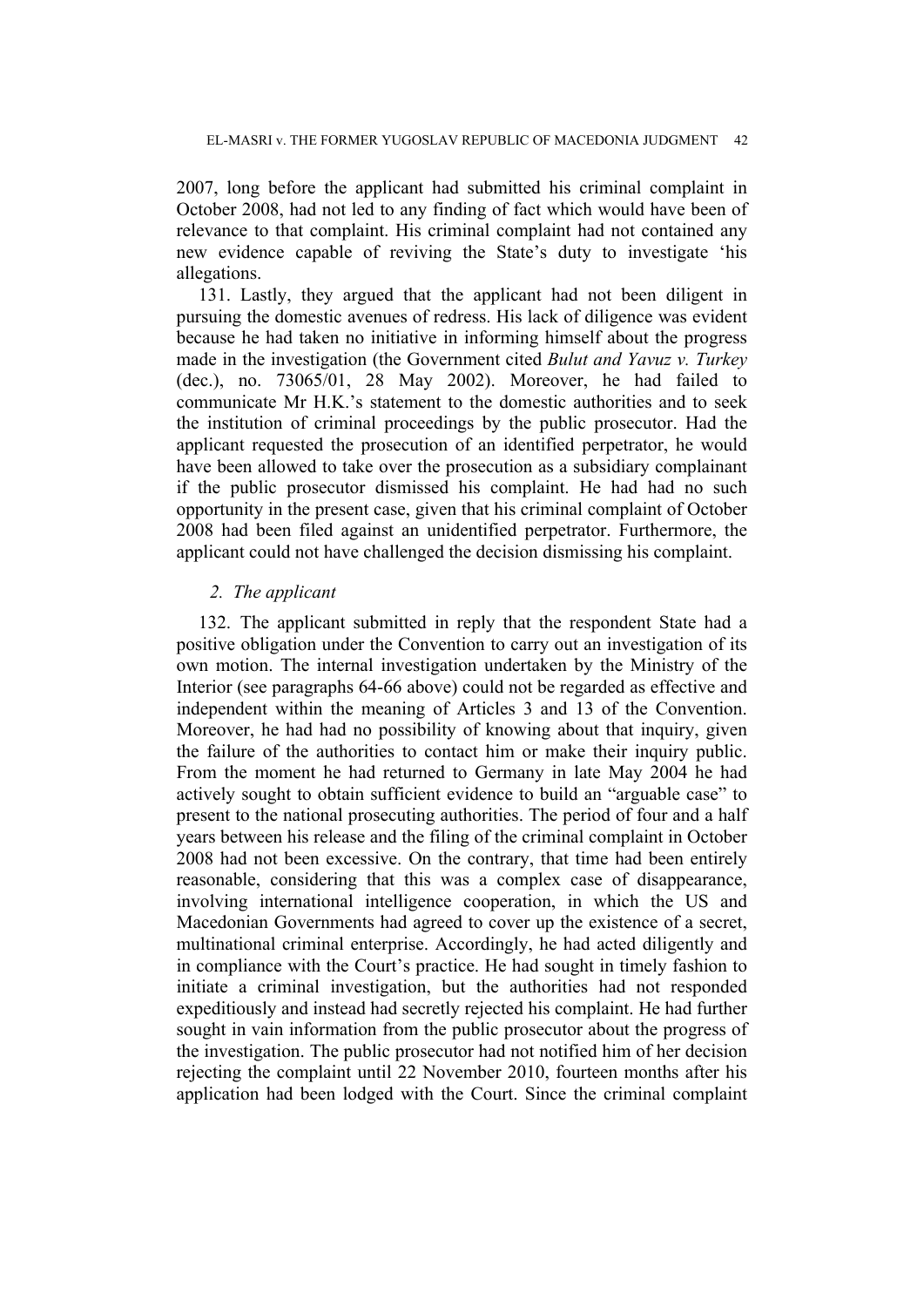had been lodged against an unidentified perpetrator, he had been prevented from initiating a private prosecution.

133. The applicant submitted in conclusion that he had accordingly complied with the six-month time-limit, which had started to run on 23 January 2009, the date when the prosecution of the alleged offences had, according to him, become time-barred.

## **B. The Court's assessment**

### *1. General principles established in the Court's case-law*

134. The Court reiterates that the Convention is an instrument for the protection of human rights and that it is of crucial importance that it is interpreted and applied in a manner that renders these rights practical and effective, not theoretical and illusory. This concerns not only the interpretation of substantive provisions of the Convention, but also procedural provisions; it impacts on the obligations imposed on respondent Governments, but also has effects on the position of applicants. Where time is of the essence in resolving the issues in a case, there is a burden on the applicant to ensure that his or her claims are raised before the Court with the necessary expedition to ensure that they may be properly, and fairly, resolved (see *Varnava and Others v. Turkey* [GC], nos. 16064/90, 16065/90, 16066/90, 16068/90, 16069/90, 16070/90, 16071/90, 16072/90 and 16073/90, § 160, ECHR 2009...).

135. The object of the six-month time-limit under Article 35 § 1 is to promote legal certainty, by ensuring that cases raising issues under the Convention are dealt with in a reasonable time and that past decisions are not continually open to challenge. It marks out the temporal limits of supervision carried out by the organs of the Convention and signals to both individuals and State authorities the period beyond which such supervision is no longer possible (see *Sabri Güneş v. Turkey* [GC], no. 27396/06, §§ 39 and 40, 29 June 2012, and *Walker v. the United Kingdom* (dec.), no. 34979/97, ECHR 2000-I).

136. As a rule, the six-month period runs from the date of the final decision in the process of exhaustion of domestic remedies. Where it is clear from the outset, however, that no effective remedy is available to the applicant, the period runs from the date of the acts or measures complained of, or from the date of knowledge of such acts or their effect on or prejudice to the applicant (see *Dennis and Others v. the United Kingdom* (dec.), no. 76573/01, 2 July 2002). Where an applicant avails himself of an apparently existing remedy and only subsequently becomes aware of circumstances which render the remedy ineffective, it may be appropriate for the purposes of Article 35 § 1 to take the start of the six-month period from the date when the applicant first became or ought to have become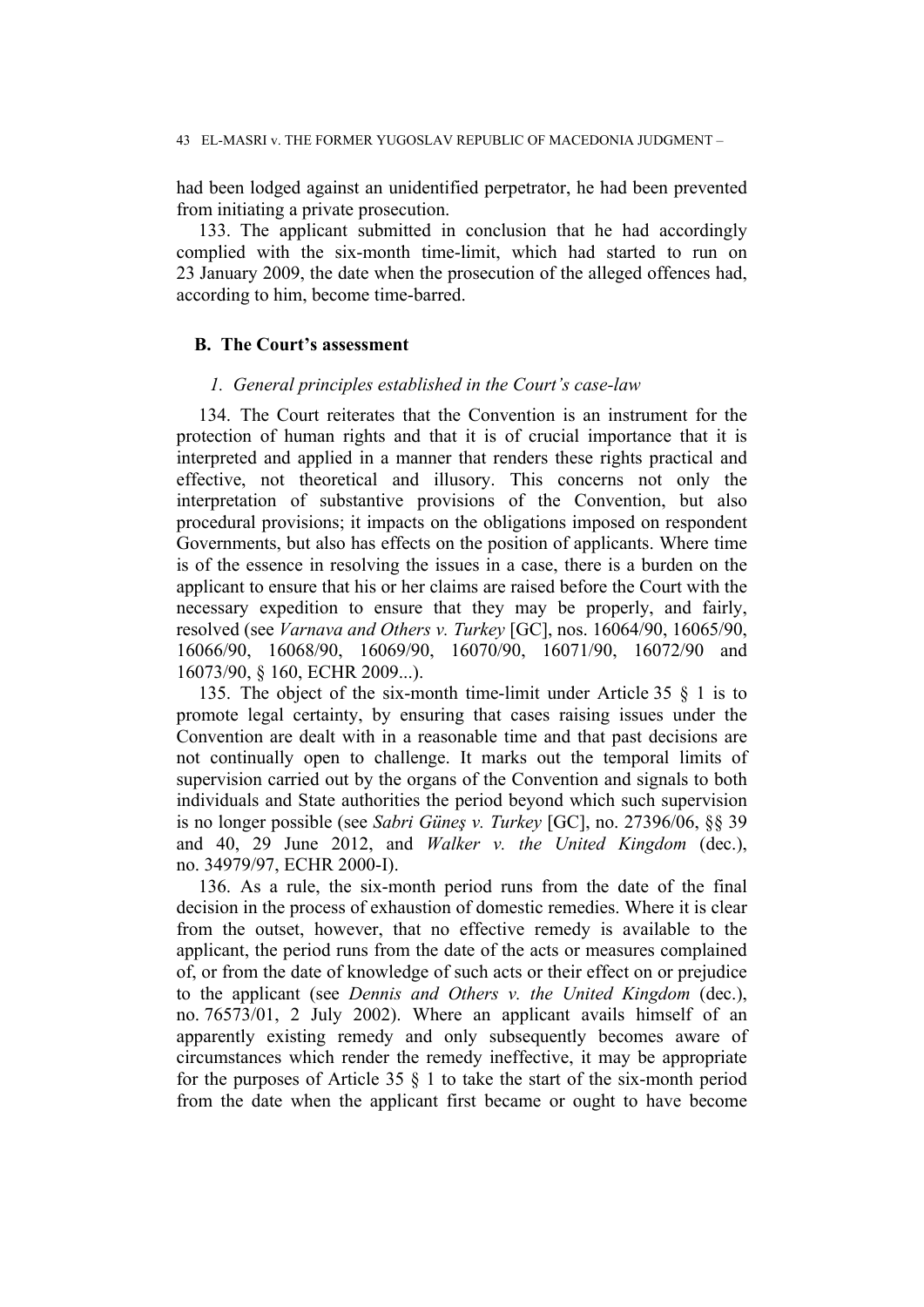aware of those circumstances (see *Paul and Audrey Edwards v. the United Kingdom* (dec.), no. 46477/99, 4 June 2001).

## *2. Application of the above principles in the present case*

137. The Court observes that the Government's objection that the application was out of time was twofold: firstly, that the applicant's criminal complaint was submitted to the domestic authorities too late and secondly, that the complaint had been an ineffective remedy. In this connection they suggested that the six-month time-limit should be regarded as having started to run when the applicant first became or ought to have become aware of the circumstances which rendered the available domestic remedies ineffective.

138. In order to answer the Government's admissibility objection, the Court must assess whether, in the particular circumstances of the present case, a criminal complaint was an effective remedy to be used by the applicant in order to seek redress for his Convention grievances. The answer to that question will be determinative for the calculation of the six-month time-limit.

# *(a) Whether a criminal complaint was a remedy to be used by the applicant*

139. The Court reiterates that the determination of whether the applicant in a given case has complied with the admissibility criteria will depend on the circumstances of the case and other factors, such as the diligence and interest displayed by the applicant, as well as the adequacy of the domestic investigation (see *Abuyeva and Others v. Russia*, no. 27065/05, § 174, 2 December 2010).

140. The Court notes that it has already found in cases against the respondent State that a criminal complaint is an effective remedy which should be used, in principle, in cases of alleged violations of Article 3 of the Convention (see *Jasar v. the former Yugoslav Republic of Macedonia*, no. 69908/01, 15 February 2007; *Trajkoski v. the former Yugoslav Republic of Macedonia*, no. 13191/02, 7 February 2008; *Dzeladinov and Others v. the former Yugoslav Republic of Macedonia*, no. 13252/02, 10 April 2008; and *Sulejmanov v. the former Yugoslav Republic of Macedonia*, no. 69875/01, 24 April 2008). It sees no reasons that could justify departing from this principle, all the more so, in the circumstances of the present case, where allegations of inhuman treatment and unlawful deprivation of liberty purportedly are the result of a secret operation carried out without any legal basis. If the actions of the State agents involved have been illegal and arbitrary, it is for the prosecuting authorities of the respondent State to identify and punish the perpetrators. Alerting the public prosecutor's office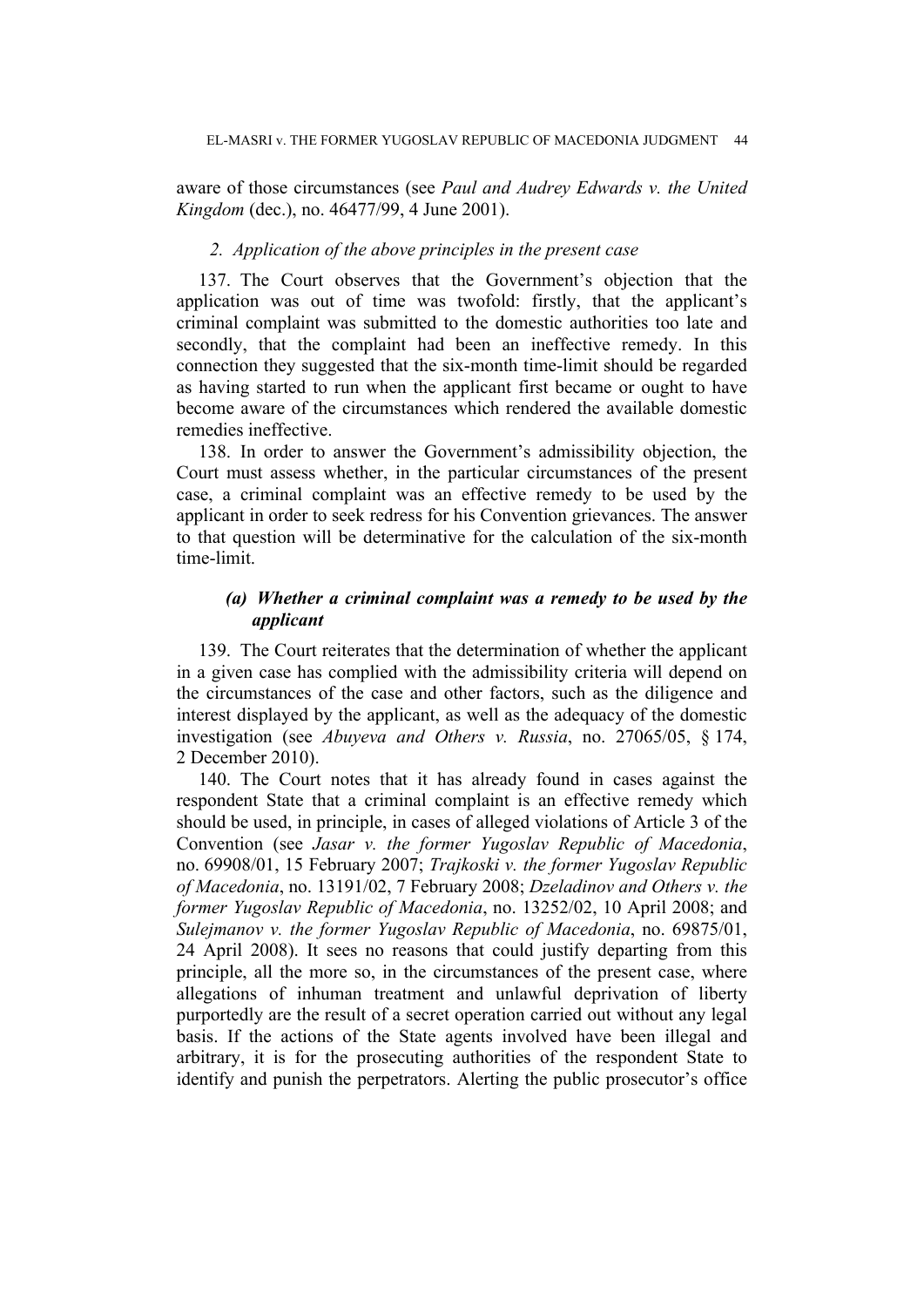about these actions must be seen as an entirely logical step on the part of the victim.

141. The Court considers that it could not have been reasonably presumed that, when it was introduced in October 2008, a criminal complaint was a clearly ineffective remedy. There were merely some doubts about its effectiveness, and the applicant was required, under Article 35 § 1 of the Convention, to attempt it before submitting his application to the Court. It would be unreasonable to expect the applicant to bring his complaints to the Court before his position in connection with the matter had been finally settled at domestic level in line with the principle of subsidiarity, according to which it is best for the facts of cases to be investigated and issues to be resolved in so far as possible at the domestic level. It is in the interests of the applicant, and the effectiveness of the Convention system, that the domestic authorities, who are best placed to do so, act to put right any alleged breaches of the Convention (see *Varnava and Others*, cited above, § 164).

142. It is true that a considerable time elapsed between 29 May 2004, the date of the applicant's return to Germany, and the filing of his criminal complaint on 6 October 2008. No other legal action in the respondent State was taken by the applicant prior to that date. In accounting for this delay, the applicant gave an explanation which cannot in itself be considered unreasonable. His case concerned allegations of "extraordinary rendition", which included allegations of abduction, incommunicado detention and illtreatment. According to the 2006 Marty report, the authorities of most Council of Europe member States have denied allegations of their participation in rendition operations (see paragraph 43 above). Such policy of obstruction was reaffirmed in the 2007 Marty report (see paragraph 46 above). Given the sensitivity of the matter and the concealment noted above, it was reasonable for the applicant to wait for developments that could have resolved crucial factual or legal issues. Indeed, the inquiries under way in the years prior to October 2008 revealed relevant elements that shed additional light on the applicant's allegations and constituted a more solid background for his criminal claim. Given the complexity of the case and the nature of the alleged human rights violations at stake, it is understandable that the applicant decided to pursue domestic remedies only when he had some corroborative material available to him.

143. In any event, the criminal complaint was brought before the prosecution of the alleged offences' became time-barred (see paragraph 79 above). It was rejected for lack of evidence and not for non-compliance with the admissibility criteria. It does not appear, therefore, that the delay in bringing the complaint rendered it inadmissible, ineffective or otherwise incapable of remedying the situation complained of. On the contrary, by bringing his claim when some corroborative evidence was available at the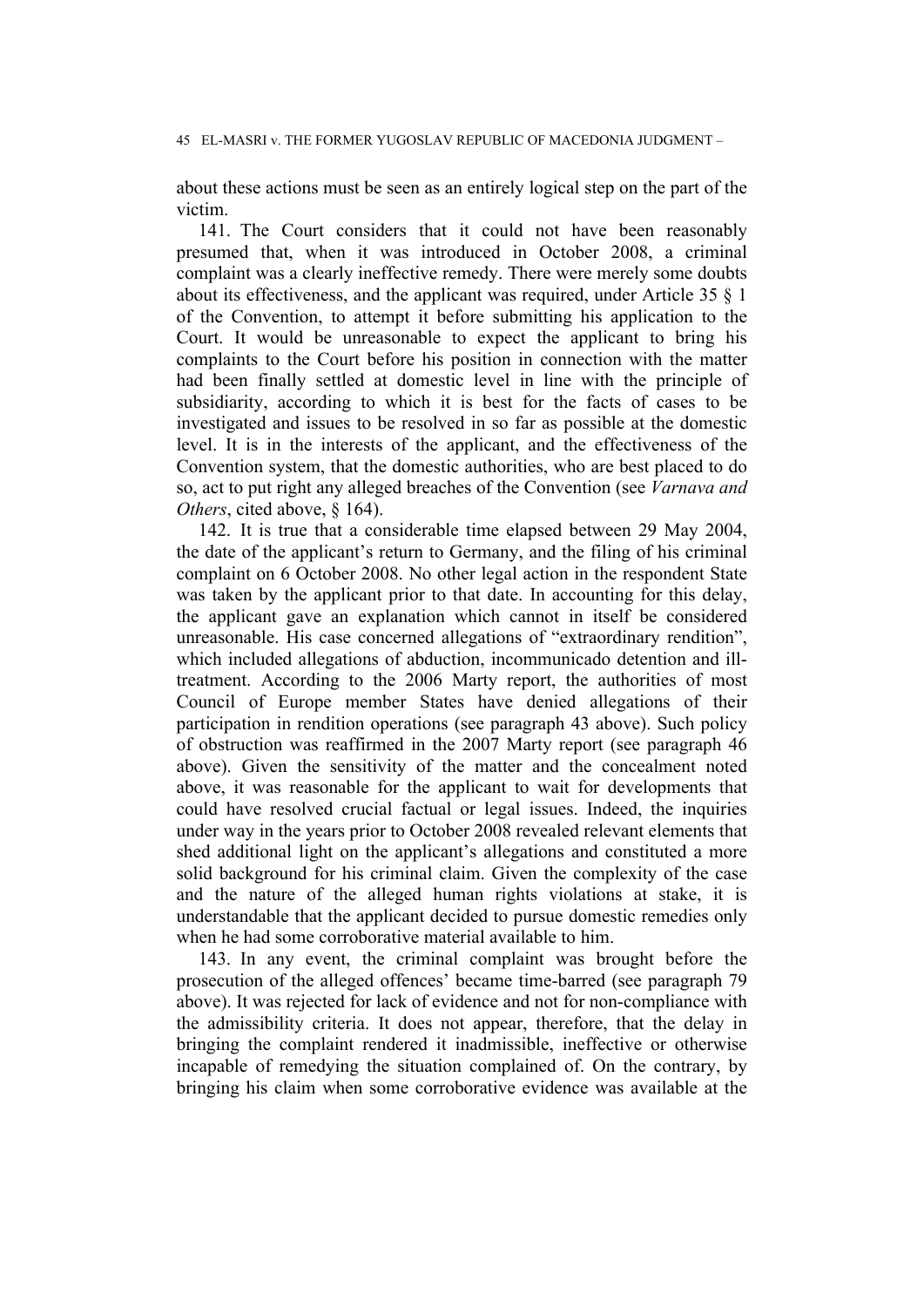international level, the applicant furnished the Macedonian judicial authorities with more solid reasons to look further into his allegations.

144. It follows from the above that a criminal complaint was a remedy that had to be used by the applicant in the circumstances.

### *(b) The starting point of the six-month time-limit*

145. It thus remains to be determined when the final decision on his criminal complaint became known to the applicant. This date would mark the starting point of the six-month time-limit.

146. The Court observes that little more than two months elapsed between the submission of the criminal complaint and the decision to reject it. This time, in the Court's view, cannot be regarded, in the circumstances of the case, so long as to require the applicant to enquire about the steps taken during that period by the domestic authorities. As submitted by the applicant, his further requests for information about the progress made in the investigation were to no avail (see paragraph 132 above).

147. The public prosecutor rejected the applicant's criminal complaint on 18 December 2008. According to the applicant, that decision was not brought to his attention until 22 November 2010, despite the fact that the applicable procedural law placed the prosecuting authorities under an obligation to notify victims of their decision to dismiss a complaint within eight days (see paragraphs 86 and 87 above). The Government have not alleged that this requirement was complied with. Therefore, the starting point of the six-month time-limit cannot be fixed at 18 December 2008, the date of the public prosecutor's decision, but at the date on which the applicant subsequently learned about that decision. In the circumstances of the present case, it is not necessary to ascertain the truthfulness of the applicant's statement about the service of the decision since the Government have not demonstrated that the applicant received an official notification of the decision or otherwise learned about it before 20 January 2009, that is, six months before he lodged his application with the Court.

### *(c) Conclusion*

148. In the light of the above, the Court considers that the applicant has complied with the six-month rule under Article 35 § 1 of the Convention and that the Government's objection that the application is out of time must accordingly be dismissed.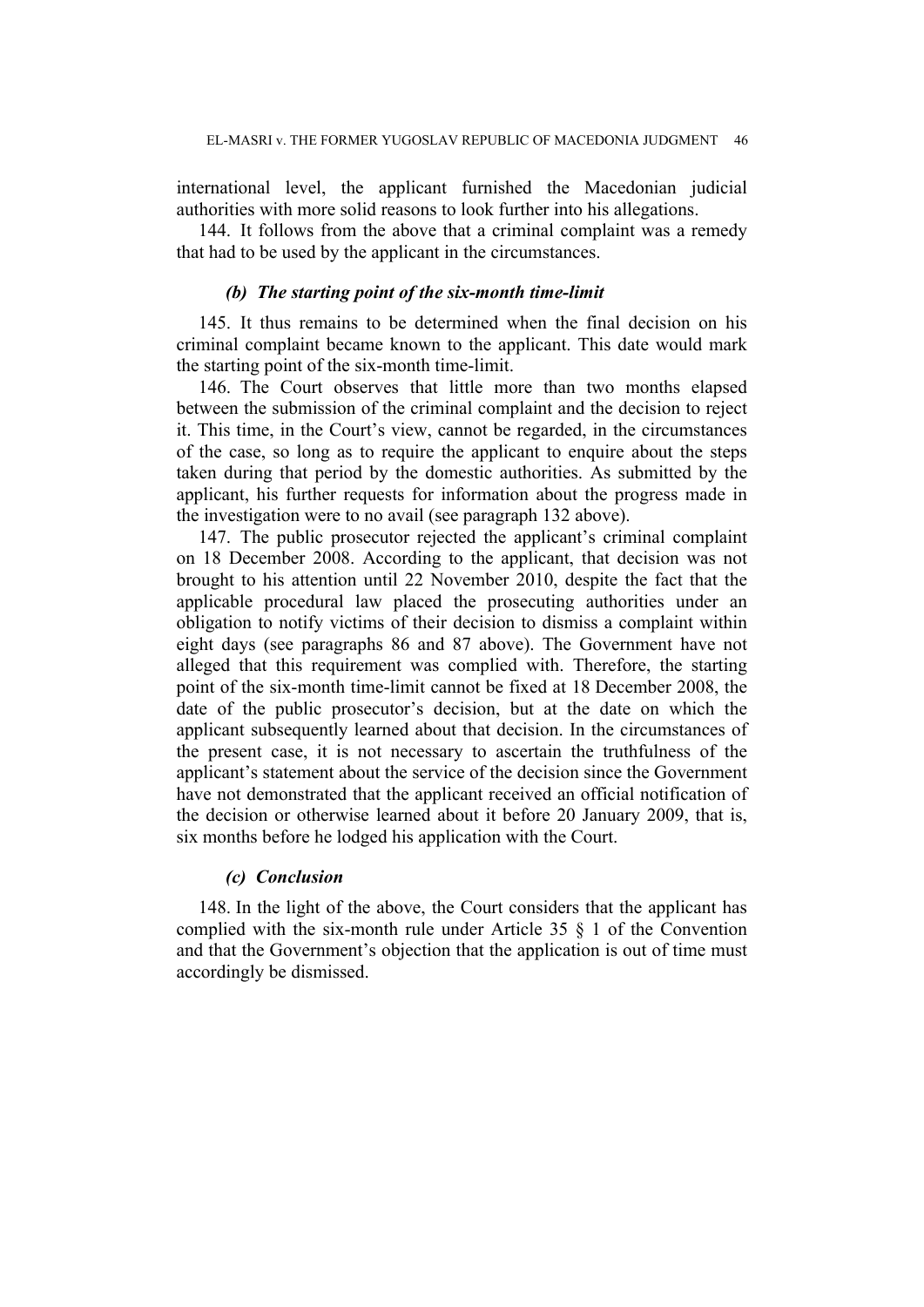# II. THE COURT'S ASSESSMENT OF THE EVIDENCE AND ESTABLISHMENT OF THE FACTS

## **A. The parties' submissions**

149. The applicant maintained that he had been subjected to extraordinary rendition by CIA agents assisted, to a large extent, by agents of the respondent State. The international inquiries, the foreign investigations and the applicant's further efforts to investigate his case provided a wealth of compelling evidence supporting his allegations and rejecting the Government's explanation as utterly untenable. On the other hand, there had been "not a shred of credible evidence to buttress the Government's version of events".

150. The Government denied the applicant's allegations as unsubstantiated, submitting various materials in support of that argument (see paragraphs 41 and 65 above). They further denied the existence of any documentation referred to by Mr H.K. (see paragraph 74 above and paragraph 12 of the statement).

## **B. The Court's evaluation of the facts**

## *1. General principles*

151. In cases in which there are conflicting accounts of events, the Court is inevitably confronted when establishing the facts with the same difficulties as those faced by any first-instance court. It reiterates that, in assessing evidence, it has adopted the standard of proof "beyond reasonable doubt". However, it has never been its purpose to borrow the approach of the national legal systems that use that standard. Its role is not to rule on criminal guilt or civil liability but on Contracting States' responsibility under the Convention. The specificity of its task under Article 19 of the Convention – to ensure the observance by the Contracting States of their engagement to secure the fundamental rights enshrined in the Convention – conditions its approach to the issues of evidence and proof. In the proceedings before the Court, there are no procedural barriers to the admissibility of evidence or pre-determined formulae for its assessment. It adopts the conclusions that are, in its view, supported by the free evaluation of all evidence, including such inferences as may flow from the facts and the parties' submissions. According to its established case-law, proof may follow from the coexistence of sufficiently strong, clear and concordant inferences or of similar unrebutted presumptions of fact. Moreover, the level of persuasion necessary for reaching a particular conclusion and, in this connection, the distribution of the burden of proof, are intrinsically linked to the specificity of the facts, the nature of the allegation made and the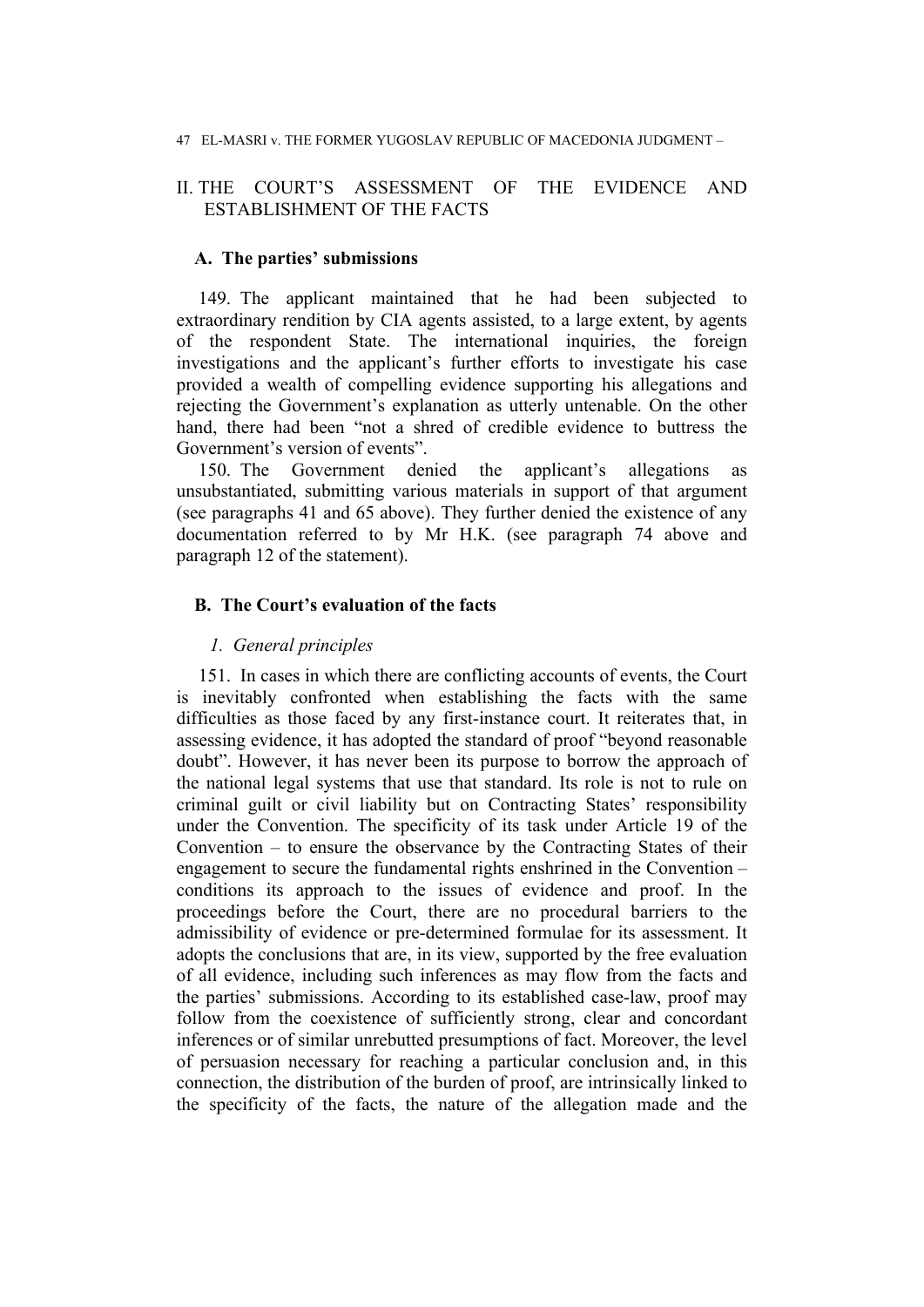Convention right at stake. The Court is also attentive to the seriousness that attaches to a ruling that a Contracting State has violated fundamental rights (see *Creangă v. Romania* [GC], no. 29226/03, § 88, 23 February 2012, and the cases cited therein).

152. Furthermore, it is to be recalled that Convention proceedings do not in all cases lend themselves to a strict application of the principle *affirmanti incumbit probatio*. The Court reiterates its case-law under Articles 2 and 3 of the Convention to the effect that where the events in issue lie within the exclusive knowledge of the authorities, as in the case of persons under their control in custody, strong presumptions of fact will arise in respect of injuries and death occurring during that detention. The burden of proof in such a case may be regarded as resting on the authorities to provide a satisfactory and convincing explanation (see *Çakıcı v. Turkey* [GC], no. 23657/94, § 85, ECHR 1999-IV; *Salman v. Turkey* [GC], no. 21986/93, § 100, ECHR 2000-VII; and *Rupa v. Romania* (no. 1), no. 58478/00, § 97, 16 December 2008). In the absence of such explanation the Court can draw inferences which may be unfavourable for the respondent Government (see *Orhan v. Turkey*, no. 25656/94, § 274, 18 June 2002).

153. The Court has already found that these considerations apply also to disappearances examined under Article 5 of the Convention, where, although it has not been proved that a person has been taken into custody by the authorities, it is possible to establish that he or she was officially summoned by the authorities, entered a place under their control and has not been seen since. In such circumstances, the onus is on the Government to provide a plausible and satisfactory explanation as to what happened on the premises and to show that the person concerned was not detained by the authorities, but left the premises without subsequently being deprived of his or her liberty (see *Tanış and Others v. Turkey*, no. 65899/01, § 160, ECHR 2005–VIII; *Yusupova and Zaurbekov v. Russia*, no. 22057/02, § 52, 9 October 2008, and *Matayeva and Dadayeva v. Russia*, no. 49076/06, § 85, 19 April 2011). Furthermore, the Court reiterates that, again in the context of a complaint under Article 5 § 1 of the Convention, it has required proof in the form of concordant inferences before the burden of proof is shifted to the respondent Government (see *Öcalan v. Turkey* [GC], no. 46221/99, § 90, ECHR 2005-IV, and *Creangă*, cited above, § 89).

# *2. Establishment of the facts in the present case*

154. The Court notes that the applicant's allegations are contested by the Government on all accounts. Having regard to the conflicting evidence submitted by the parties, the firm denial of the respondent Government of any involvement of State' agents in the events complained of and the rejection of the applicant's criminal complaint, the Court considers that an issue arises as to the burden of proof in this case and in particular as to whether it should shift from the applicant onto the respondent Government.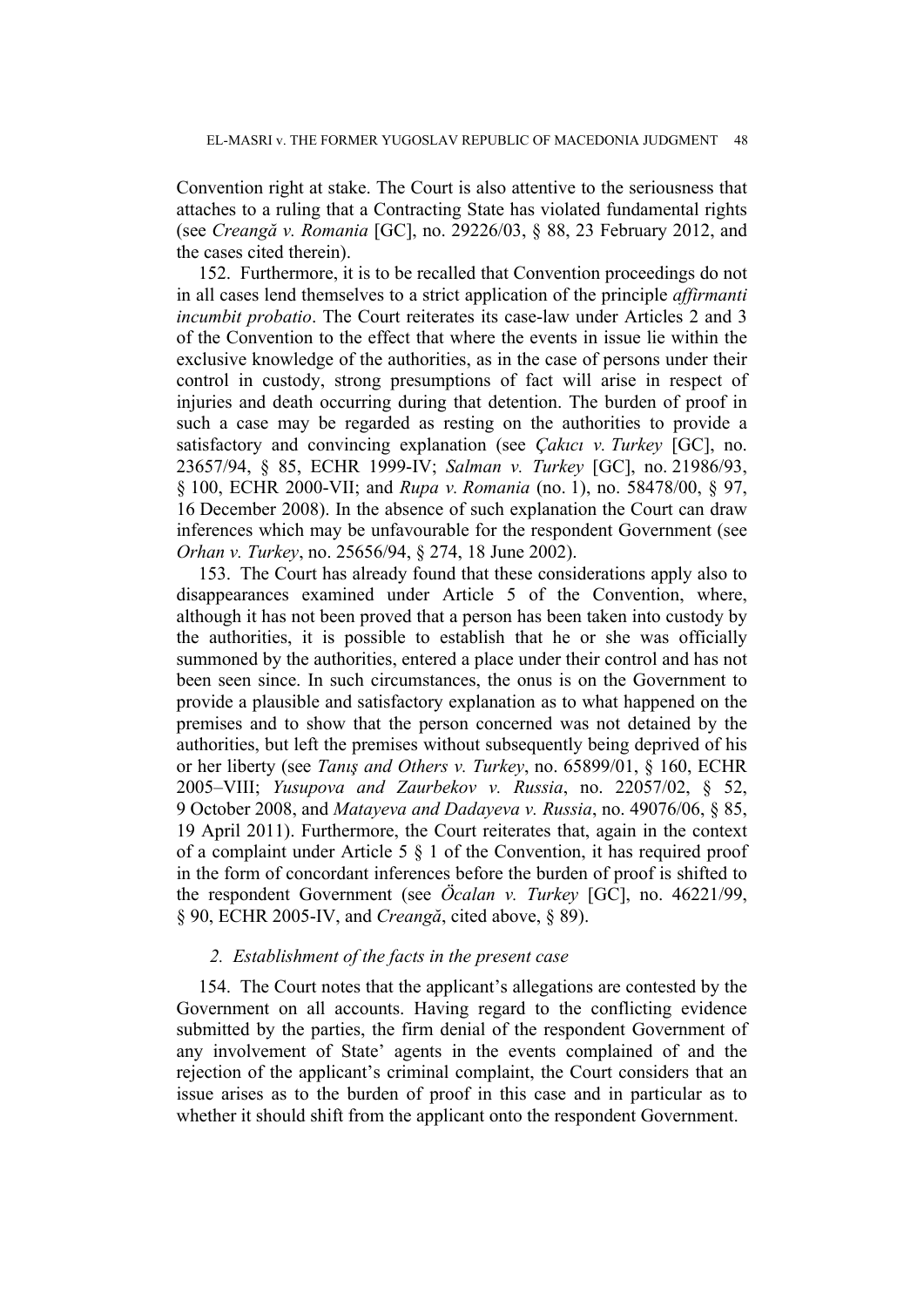155. In this connection it emphasises that it is sensitive to the subsidiary nature of its role and recognises that it must be cautious in taking on the role of a first-instance tribunal of fact, where this is not rendered unavoidable by the circumstances of a particular case (see *McKerr v. the United Kingdom* (dec.), no. 28883/95, 4 April 2000). Nonetheless, where allegations are made under Article 3 of the Convention the Court must apply a "particularly thorough scrutiny" (see, *mutatis mutandis*, *Ribitsch v. Austria*, 4 December 1995, § 32, Series A no. 336, and *Georgiy Bykov v. Russia*, no. 24271/03, § 51, 14 October 2010) even if certain domestic proceedings and investigations have already taken place (see *Cobzaru v. Romania*, no. 48254/99, § 65, 26 July 2007). In other words, in such a context the Court is prepared to be more critical of the conclusions of the domestic courts. In examining them, the Court may take into account the quality of the domestic proceedings and any possible flaws in the decision-making process (see *Denisenko and Bogdanchikov v. Russia*, no. 3811/02, § 83, 12 February 2009).

156. The Court observes first of all that the applicant's description of the circumstances regarding his alleged ordeal was very detailed, specific and consistent throughout the whole period following his return to Germany. His account remained coherent throughout the international and other foreign inquiries and the domestic proceedings and involved consistent information regarding the place, time and duration of his alleged detention in the former Yugoslav Republic of Macedonia and in the CIA-run detention facility, as well as the treatment to which he was allegedly subjected while in the hotel, during his transfer into the custody of CIA agents at Skopje Airport and in the "Salt Pit" in Afghanistan. In addition to this, there are other aspects of the case which enhance the applicant's credibility.

157. In the first place, the Court notes that the applicant's account was supported by a large amount of indirect evidence obtained during the international inquiries and the investigation by the German authorities. In this connection the Court notes the following evidence:

(a) aviation logs confirming that a Boeing business jet (then registered by the US Federal Aviation Administration (FAA)) took off from Palma de Mallorca (Spain) on 23 January 2004, landed at Skopje Airport at 8.51 p.m. that evening and left Skopje more than three hours later, flying to Baghdad and then to Kabul;

(b) flight logs confirming that a CIA-chartered Gulfstream aircraft with the tail number N982RK took off from Kabul on 28 May 2004 and landed at a military airbase in Albania called Bezat-Kuçova Aerodrome;

(c) scientific testing of the applicant's hair follicles, conducted pursuant to a German criminal investigation, confirming that he had spent time in a South Asian country and had been deprived of food for an extended period of time;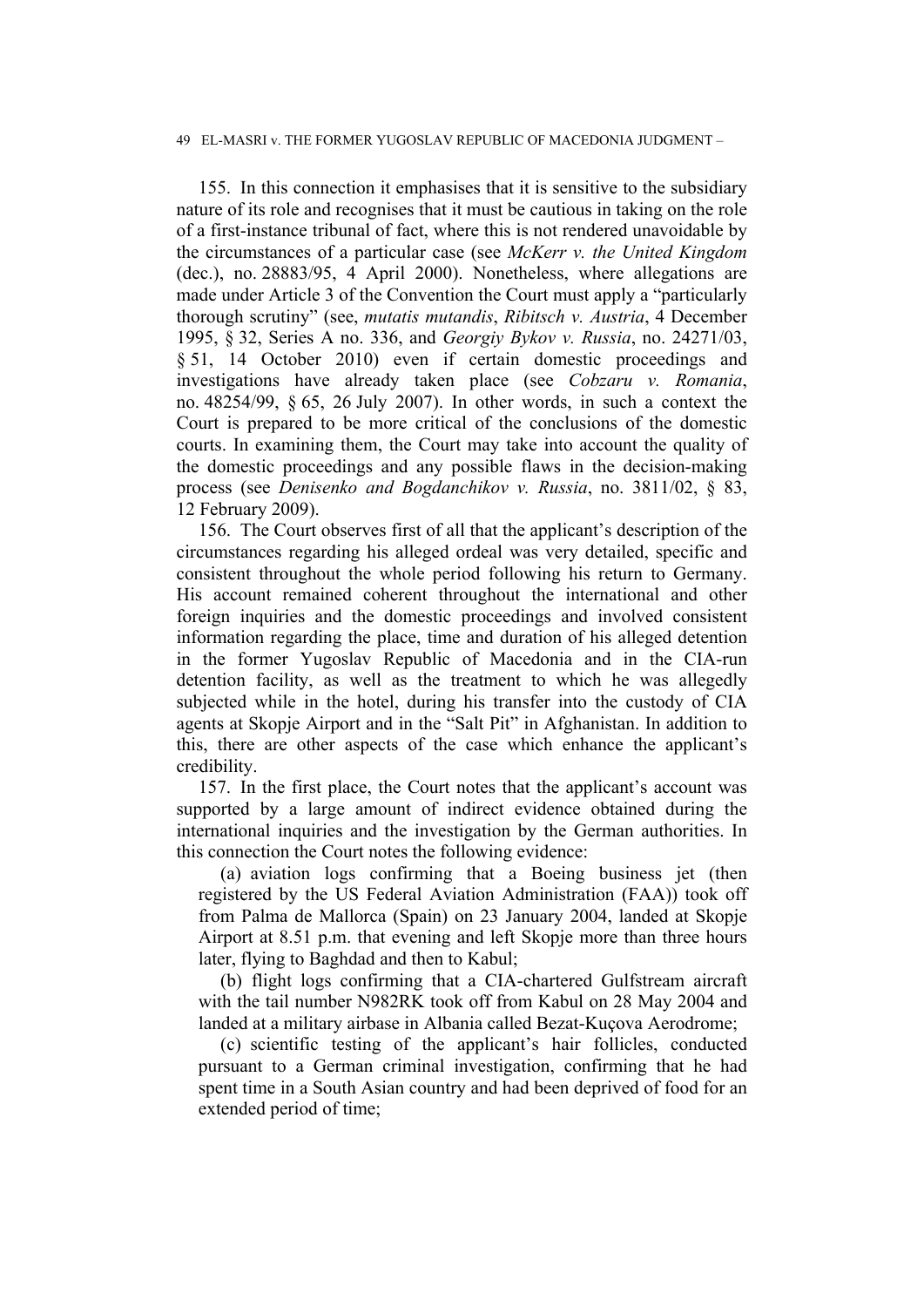(d) geological records that confirm the applicant's recollection of minor earthquakes during his alleged detention in Afghanistan;

(e) sketches that the applicant drew of the layout of the Afghan prison, which were immediately recognisable to another rendition victim who had been detained by US agents in Afghanistan.

158. On the basis of that evidence the Marty inquiry was able to conclude that the applicant's case was "a case of documented rendition" (see paragraph 45 above) and that the Government's version of events was "utterly untenable" (see paragraph 46 above). The final report of the Fava inquiry "condemned the extraordinary rendition of the German citizen Khaled El-Masri" (see paragraph 49 above). Furthermore, the German *Bundestag* noted that the applicant's story was "credible as to the core facts of his detention in Macedonia and his transfer to Afghanistan, as well as his confinement there by United States forces" (see paragraph 60 above).

159. Secondly, the applicant's inquiries in the respondent State revealed other relevant elements corroborating his story. In this context the Court draws particular attention to the letter from the Skopje Airport authorities issued on 18 June 2008 (see paragraph 67 above) confirming the Marty inquiry's findings regarding the route of the Boeing 737 aircraft with the tail number N313P. That document attested, for the first time, that the aircraft had landed at Skopje Airport without any passengers and that it had taken off carrying only one passenger. Other compelling evidence in support of the applicant was the expert report produced by Mr J.G.S., an investigator involved in the Marty and Fava inquiries, in which a detailed factual finding was made regarding events between the applicant's entry into the former Yugoslav Republic of Macedonia and his transfer into the custody of CIA agents.

160. Thirdly, the Court attaches particular importance to the relevant material (see paragraphs 98, 103, 106-127 above), which is already a matter of public record, issued by different fora disclosing relevant information about the "rendition programme" run by the US authorities at the time. Even though this material does not refer to the applicant's case as such, it sheds light on the methods employed in similar "rendition" cases to those described by the applicant.

161. Lastly, the Court refers to the written statement of Mr H.K., who was, at the relevant time, the Minister of the Interior of the respondent State and soon afterwards became Prime Minister. In the statement, which is the only direct evidence about the events complained of before the Court, the witness confirmed that the Macedonian law-enforcement authorities, acting upon a valid international arrest warrant issued by the US authorities, had detained the applicant, kept him incommunicado and under the constant supervision of UBK (State Intelligence Service) agents in a location in Skopje. He had later been handed over to the custody of a CIA "rendition team" at Skopje Airport and had been flown out of the respondent State on a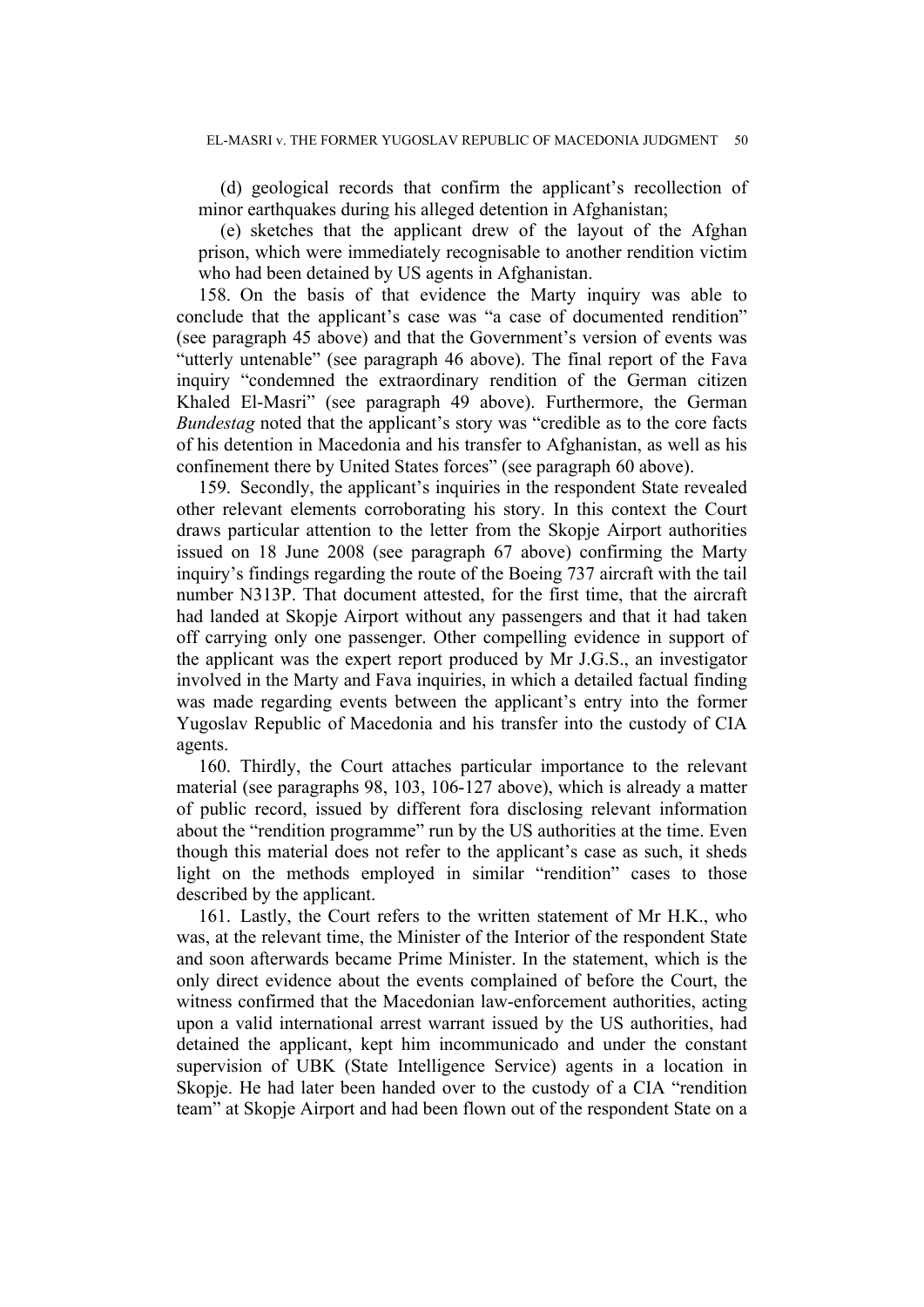CIA-operated aircraft. His statement is a confirmation of the facts established in the course of the other investigations and of the applicant's consistent and coherent description of events.

162. It is true that the domestic authorities were not given the opportunity to test the evidence of Mr H.K. Nor has the Court itself had the opportunity to probe the details of his statement in the course of the proceedings before it. However, this does not necessarily diminish its probative value, nor does the fact that it came to light after the domestic prosecuting authorities had already rejected the applicant's criminal complaint prevent the Court from taking it into consideration (see, *mutatis mutandis*, *Saadi v. Italy* [GC], no. 37201/06, § 133, ECHR 2008).

163. In principle the Court will treat with caution statements given by Government ministers or other high officials, since they would tend to be in favour of the Government that they represent or represented. However, it also considers that statements from high-ranking officials, even former ministers and officials, who have played a central role in the dispute in question, are of particular evidentiary value when they acknowledge facts or conduct that place the authorities in an unfavourable light. They may then be construed as a form of admission (see in this context, *mutatis mutandis*, *Military and Paramilitary Activities in and against Nicaragua (Nicaragua v. United States of America)* Merits, Judgment, *ICJ Reports* 1986, p.14, § 64).

164. The Court therefore considers that the evidence produced by this witness can be taken into account. In this connection it notes that the Government has not presented the Court with any reason to cast doubt on its credibility.

165. In view of the above, the Court is satisfied that there is *prima facie* evidence in favour of the applicant's version of events and that the burden of proof should shift to the respondent Government.

166. However, the Government have failed to demonstrate conclusively why the above evidence cannot serve to corroborate the allegations made by the applicant. They have not provided a satisfactory and convincing explanation of how the events in question occurred. Nor have they provided a plausible explanation as to what happened to the applicant after their authorities had taken control of him at the Tabanovce border crossing on 31 December 2003. No credible and substantiated explanation has been given by the Government to rebut the presumption of responsibility on the part of their authorities to account for the applicant's fate since his apprehension on 31 December 2003. The evidence submitted by the Government (see paragraphs 41 and 65 above) is insufficient in this respect. In this connection it is noteworthy that no explanation was given by the Government as to why it had not been made available earlier (see paragraph 45 above and paragraph 113 of the 2006 Marty report). Furthermore, the Government neither commented on nor submitted any objection to the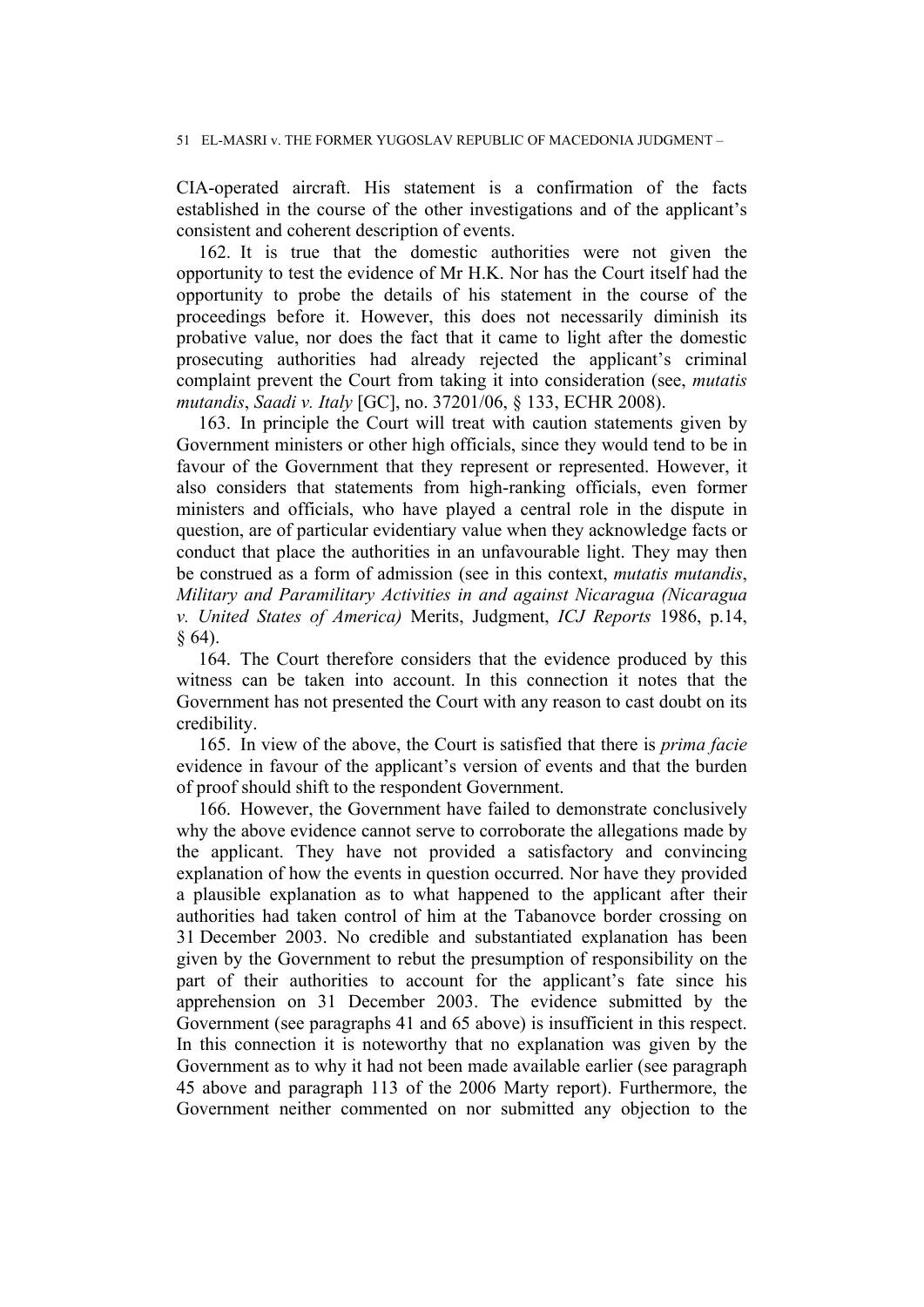expert report submitted by Mr J.G.S. They further failed to produce the documents regarding the applicant's case held by the Ministry of the Interior to which Mr H.K. had referred in his statement (see paragraph 74 above). Neither was any written material in this context submitted to the Court. Lastly, the investigation which ended with the rejection of the applicant's complaint was inconclusive and the Court is unable to draw any benefit from its results.

167. In such circumstances, the Court considers that it can draw inferences from the available material and the authorities' conduct (see *Kadirova and Others v. Russia*, no. 5432/07, §§ 87 and 88, 27 March 2012) and finds the applicant's allegations sufficiently convincing and established beyond reasonable doubt.

# III. ALLEGED VIOLATION OF ARTICLE 3 OF THE CONVENTION

168. The applicant complained that the respondent State had been responsible for the ill-treatment to which he had been subjected while he was detained in the hotel and for the failure to prevent him from being subjected to "capture shock" treatment when transferred to the CIA rendition team at Skopje Airport. He further complained that the respondent State had been responsible for his ill-treatment during his detention in the "Salt Pit" in Afghanistan by having knowingly transferred him into the custody of US agents even though there had been substantial grounds for believing that there was a real risk of such ill-treatment. In this latter context, he complained that the conditions of detention, physical assaults, inadequate food and water, sleep deprivation, forced feeding and lack of any medical assistance during his detention in the "Salt Pit" amounted to treatment contrary to Article 3 of the Convention. Lastly, he complained that the investigation before the Macedonian authorities had not been effective within the meaning of this Article.

Article 3 of the Convention reads as follows:

"No one shall be subjected to torture or to inhuman or degrading treatment or punishment."

## **A. The parties' submissions**

## *1. The applicant*

169. The applicant stated that his unlawful solitary incommunicado detention and interrogation for twenty-three days in the hotel, combined with repeated threats and prolonged uncertainty as to his fate, violated his rights under Article 3 of the Convention. Even without direct physical assaults, the cumulative and acute psychological effects of anguish and stress had been intentionally used for the express purpose of breaking his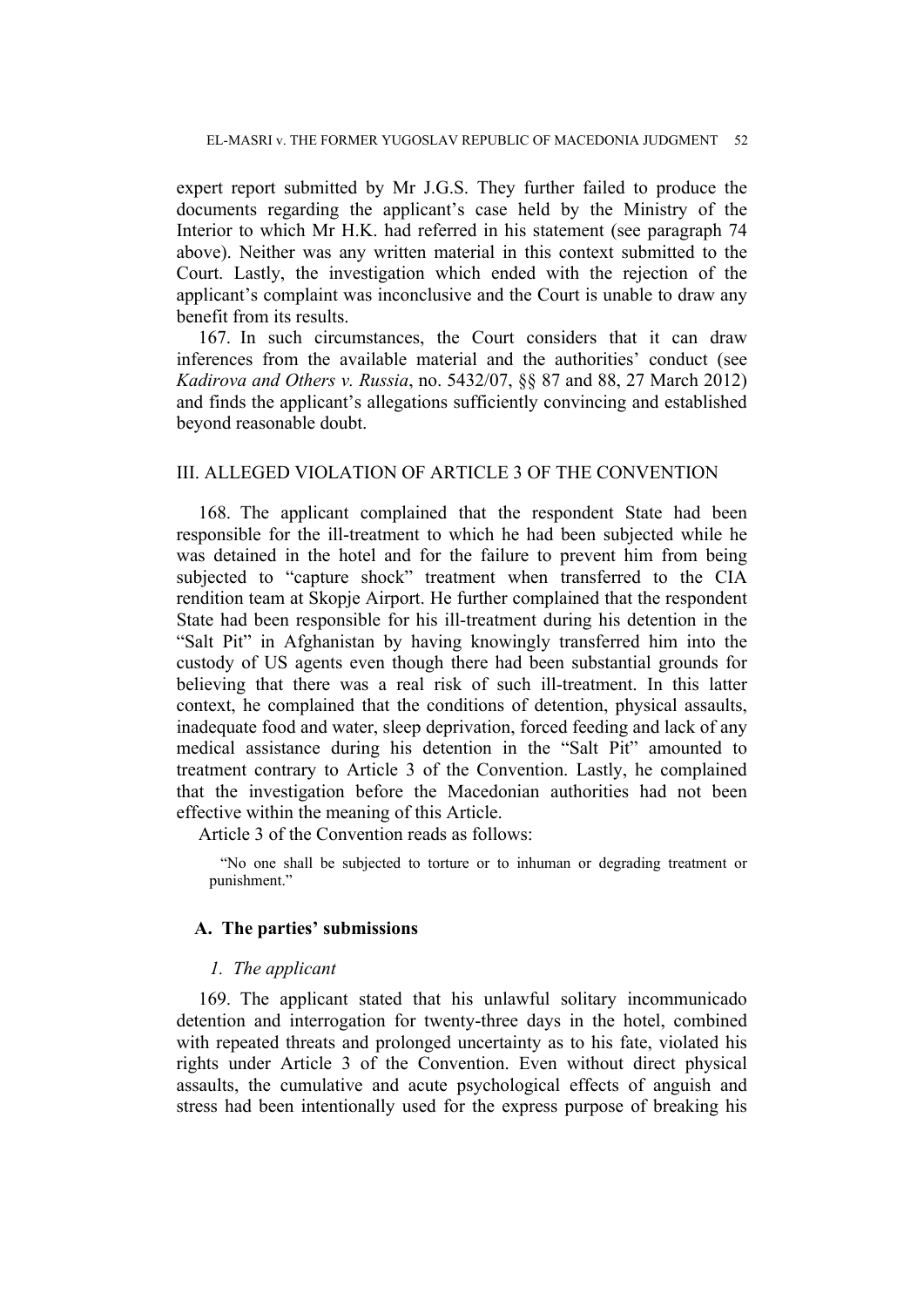psychological integrity for the purpose of interrogation, and had been sufficient to drive him to protest by way of a hunger strike for ten days.

170. He further argued that the respondent State had been responsible for the treatment to which he had been subjected during his transfer into the CIA's custody at Skopje Airport because its agents had actively facilitated and failed to prevent that operation. On that occasion, he had been subjected to brutal and terrifying treatment which had been intentionally designed to induce "capture shock" and break his will for the purpose of subsequent interrogation. The violence used to transfer him to the CIA plane had been out of all proportion to any threat that he had posed, and had been inflicted for the purpose of debasing him or breaking his spirit. His treatment both in the hotel and at Skopje Airport amounted to torture.

171. Furthermore, he submitted that the Macedonian authorities had been under an obligation, when handing him to the CIA, to assess the risk of his ill-treatment in Afghanistan and to obtain appropriate diplomatic assurances. However, they had failed to do so despite the fact that there had been ample publicly available evidence of such ill-treatment. The respondent State had accordingly been responsible under Article 3 of the Convention.

172. Lastly, the applicant submitted that the domestic authorities had conducted a cursory and grossly inadequate investigation into his arguable allegations. Despite calls from a plethora of international bodies and his complaints, the respondent State had failed to conduct a prompt, impartial and effective investigation, as required under this Article.

## *2. The respondent Government*

173. The Government repeated their position of complete denial of the applicant's allegations of being ill-treated. They further challenged the credibility of the expert report of 5 January 2009, which, according to them, had not been conclusive regarding the applicant's state of health (see paragraph 36 above). For these reasons they required that the Court consider it with the "utmost reserve".

174. They further conceded that the investigation carried out by the prosecuting authorities had not been effective, but contended that this was due to the late submission of the applicant's criminal complaint and the fact that it had been filed against an unidentified perpetrator.

## **B. Third-party interveners**

## *1. The UN High Commissioner for Human Rights (UNHCHR)*

175. The UNHCHR submitted that the right to the truth was an autonomous right triggered by gross violations, as in the case of enforced disappearances. This right was also embodied in Article 13 and woven into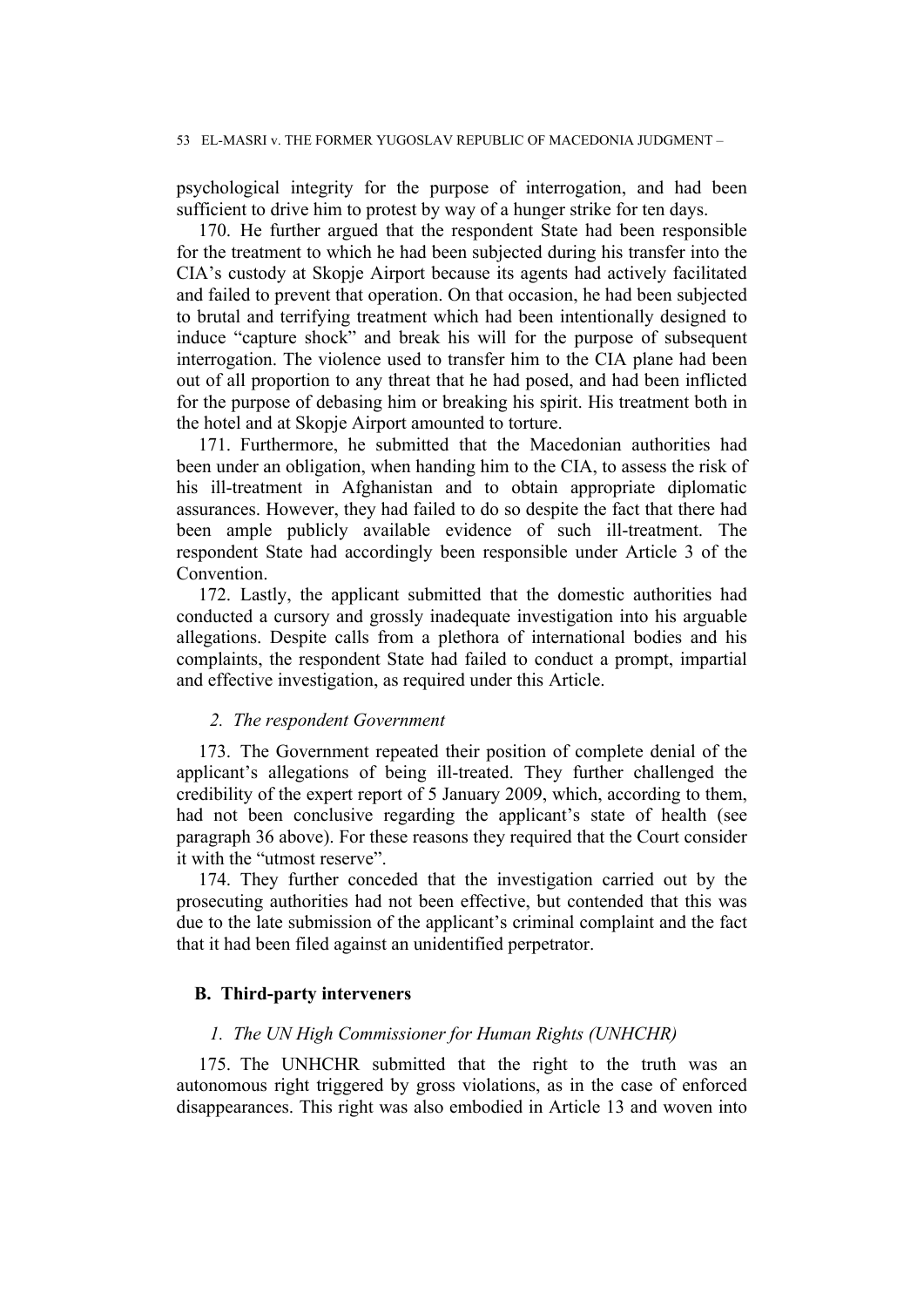Articles 2, 3 and 5 of the Convention. In enforced disappearances cases, the right to the truth was a particularly compelling norm, in view of the mystery surrounding the fate and whereabouts of the victim, irrespective of the eventual reappearance of the victim. Knowing the truth about gross human rights violations and serious violations of humanitarian law afforded victims, their relatives and close friends a measure of satisfaction. The right to the truth inured to the benefit of the direct victims of the violation, as well as to their relatives and to society at large. Rights holders were entitled to seek and obtain information on various issues, namely the identity of the perpetrators, the progress and results of an investigation and the circumstances and reasons for the perpetration of violations. On the other hand, the right to the truth placed comprehensive obligations on the State, including duties (1) to carry out an effective investigation; (2) to give victims and their relatives effective access to the investigative process; (3) to disclose all relevant information to the victims and the general public; and (4) to protect victims and witnesses from reprisals and threats. Lastly, the UNHCHR argued that the right to the truth was recognised in international law (the Convention on the Protection of All Persons from Enforced Disappearance) and the jurisprudence of the Inter-American Court and the African Commission on Human and Peoples' Rights.

## *2. Interights*

176. Interights submitted that the present case presented an opportunity for the Court to recognise as impermissible the system of violations which had become known as "extraordinary rendition" and to determine the State's responsibility under the Convention. The treatment of the rendered persons in preparation for or during the rendition process (including so-called "capture shock" treatment) and the use of coercive interrogation methods might amount to torture and/or ill-treatment. Extraordinary rendition practices inherently involved the removal of a person from one State to another where there was a real risk of torture or inhuman or degrading treatment. Such removal was prohibited by the principle of *nonrefoulement*, which was recognised in the Court's case-law (Interights referred to *Soering v. the United Kingdom*, 7 July 1989, Series A no. 161, and *Saadi v. Italy*, cited above). Under the *non-refoulement* principle, responsibility for complicity, participation or other forms of cooperation in "extraordinary renditions" would arise where the State authorities knew or ought to have known that the violations involved in renditions were being committed. In parallel to the "accomplice liability", under general international law a State could be held responsible where it rendered aid or assistance to another State in the commission of an internationally wrongful act ("accessory responsibility"). The failure to prevent such violations was the most flagrant where the State had given its consent to the acts of foreign agents violating the rights at stake. In addition, acquiescence or connivance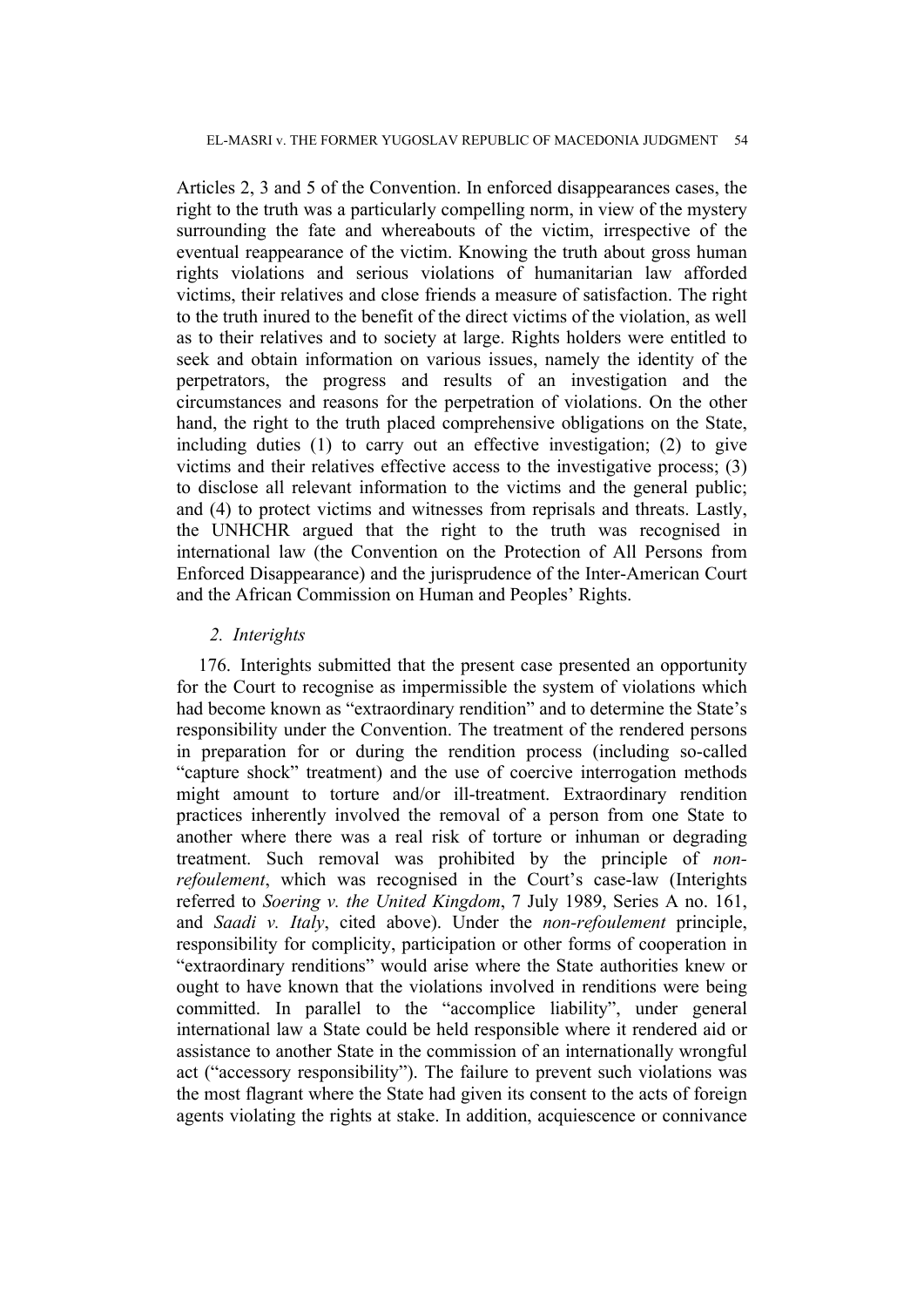in the acts of the foreign agents might engage the State's responsibility. After the rendition had taken place, the State had an obligation to conduct a prompt and effective investigation into allegations of secret detention and transfer, and to provide reparation, including compensation for nonpecuniary damage flowing from the breach.

## *3. Redress*

177. Redress stated that an investigation in the context of allegations of extraordinary rendition must be prompt, independent, thorough and capable of leading to the identification and prosecution of the persons responsible; must provide for public scrutiny and victim participation; and must afford victims access to information in order to satisfy their right to the truth. The obligation to investigate was incorporated in both Articles 3 and 5 of the Convention. National security considerations could not operate so as to bar a victim from access to such information. If national security concerns were allowed to prevail over the victim's right of access to information, the nonderogable and absolute character of Article 3 and the prohibition of unacknowledged detention would be undermined. In this connection it referred to the Council of Europe's Guidelines of 30 March 2011 on eradicating impunity for serious human rights violations (see paragraph 105 above), according to which "impunity for those responsible for acts amounting to serious human rights violations inflicts additional suffering on victims". An adequate remedy and reparation must include recognition of, and respect for, the victims of alleged breaches of Articles 3 and 5 of the Convention, so that they, their families and society, as a whole, could know the truth regarding the violations suffered. Besides compensation, other important components which addressed the long-term restorative aims of reparation must also be provided, including satisfaction (acknowledgment of the breach, an expression of regret or a formal apology), guarantees of non-repetition and rehabilitation. In this latter connection, Redress submitted an expert report of 28 March 2011 in which Dr M. Robertson, a chartered clinical psychologist, explained the psychological benefits for the victim of the public disclosure of the truth. According to her, public recognition of the truth and proper acknowledgment through some form of redress could play an integral role in the survivor's recovery. Conversely, if the truth remained hidden and the perpetrators walked free, that could compound the survivor's sense of helplessness and struggle to create meaning and obtain closure.

# *4. Joint submissions by Amnesty International (AI) and the International Commission of Jurists (ICJ)*

178. AI and the ICJ submitted that the present case concerned a "US-led 'secret detentions and renditions system', a large-scale, organised cross-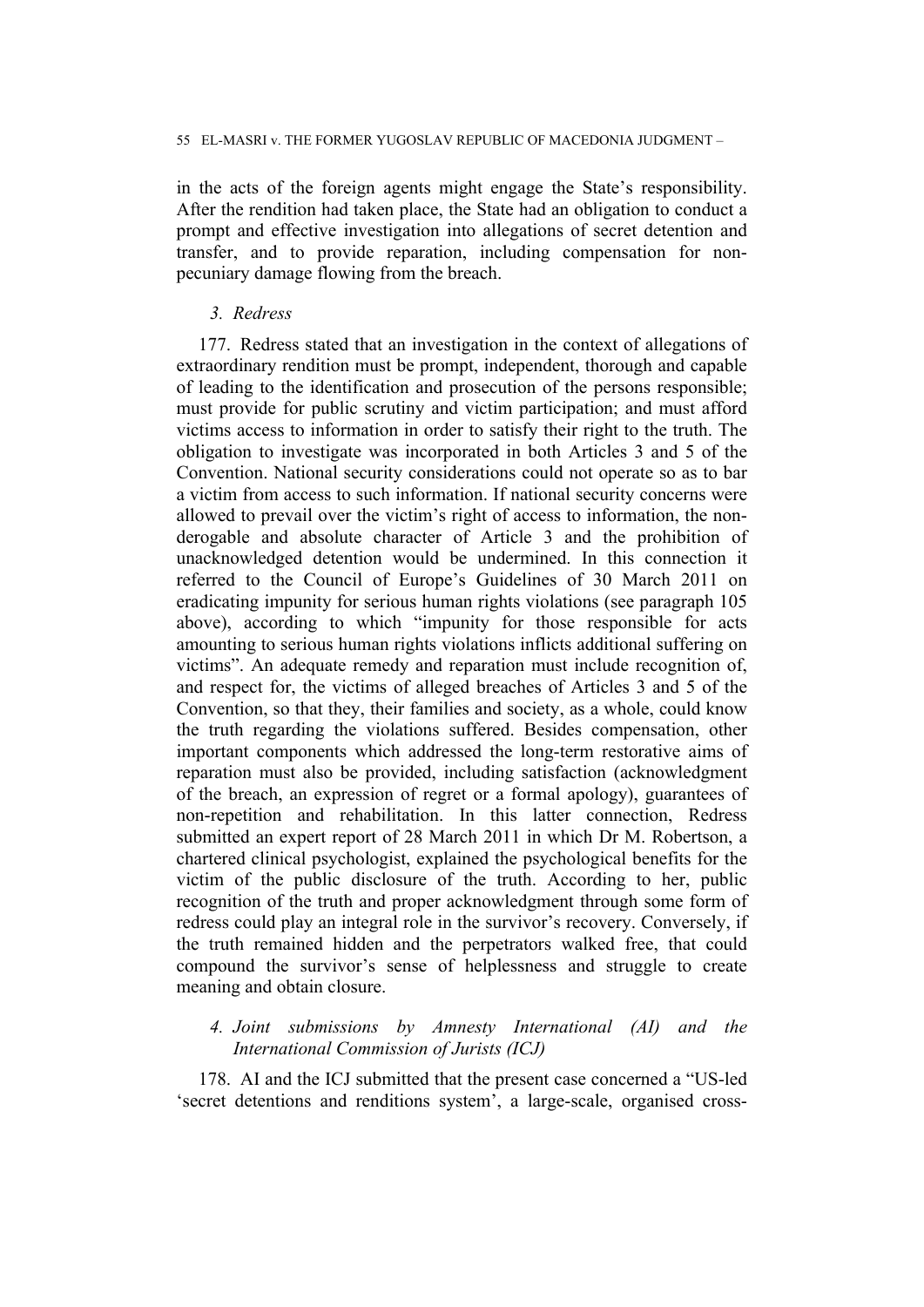border system that operated in disregard of national laws, as well as international legal obligations, without any judicial or administrative process, that depended on the co-operation, both active and passive, of many States". That system was characterised by the enforced disappearance of individuals, which constituted a violation of the right to freedom from torture and inhuman or degrading treatment or punishment. Article 3 of the Convention entailed *non-refoulement* obligations enjoining Contracting Parties from acting – and/or omitting to  $act - in$  ways that would result in the removal of any individuals from their jurisdiction when the Contracting Parties knew or ought to have known that their removal would expose them to a real risk of ill-treatment.

179. Lastly, they maintained that the right to an effective investigation, under, *inter alia*, Articles 3 and 5, read together with Article 13, entailed a right to the truth concerning violations of Convention rights perpetrated in the context of the "'secret detentions and renditions system"'. This was so not only because of the scale and severity of the human rights violations concerned, but also in the light of the widespread impunity in respect of these practices and the suppression of information about them which persisted in multiple national jurisdictions.

## **C. The Court's assessment**

### *1. Admissibility*

180. In view of the available material, the Court considers that the applicant's complaints under this Article raise serious issues of fact and law under the Convention, the determination of which requires an examination of the merits. The Court concludes therefore that these complaints are not manifestly ill-founded within the meaning of Article 35 § 3 (a) of the Convention. No other ground for declaring them inadmissible has been established. They must therefore be declared admissible.

### *2. Merits*

181. The Court will first examine the applicant's complaint that there was no effective investigation into his allegations of ill-treatment.

### *(a) Procedural aspect of Article 3: lack of an effective investigation*

### *(i) General principles*

182. The Court reiterates that where an individual raises an arguable claim that he has suffered treatment infringing Article 3 at the hands of the police or other similar agents of the State, that provision, read in conjunction with the State's general duty under Article 1 of the Convention to "secure to everyone within their jurisdiction the rights and freedoms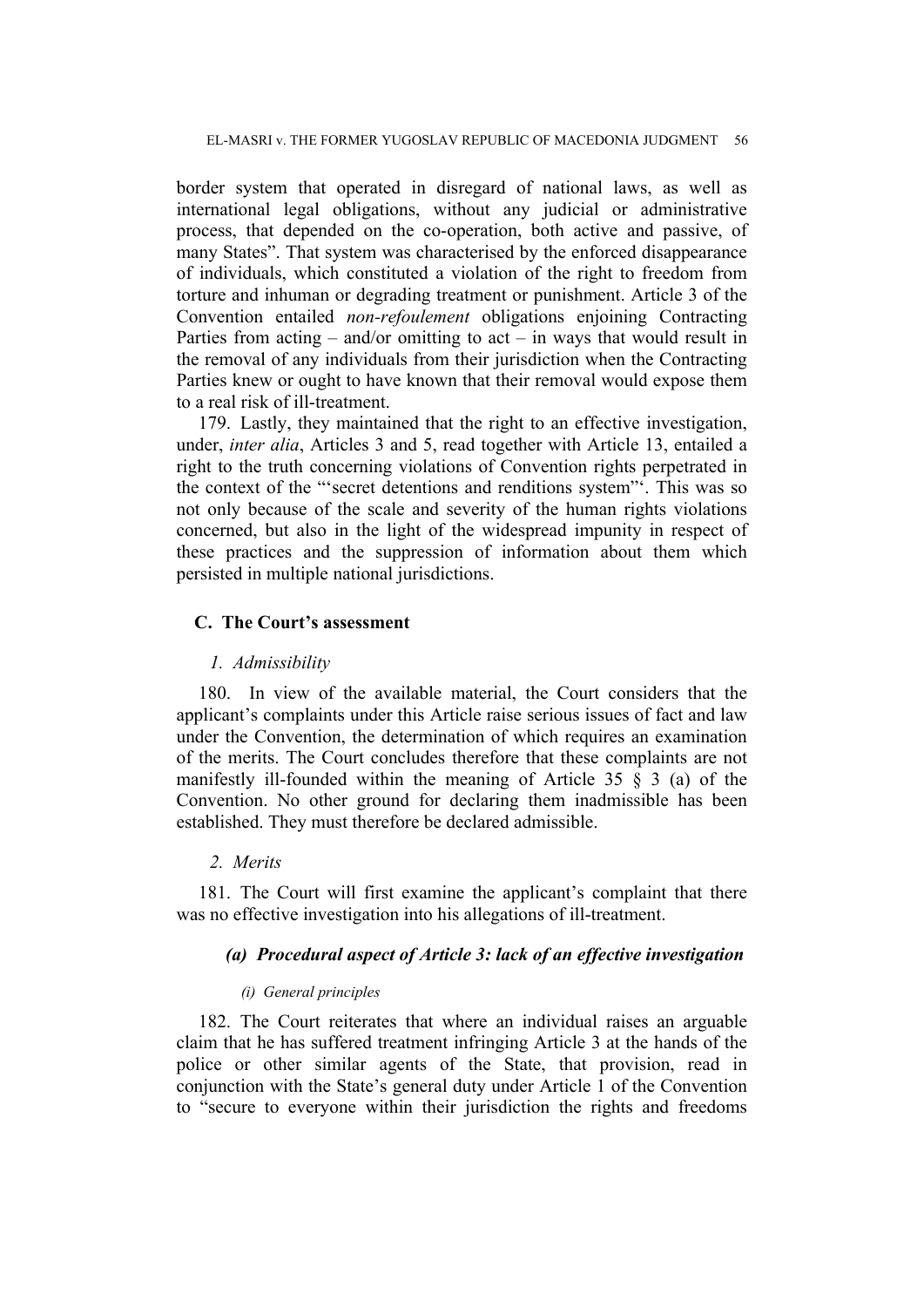defined in ... [the] Convention", requires by implication that there should be an effective official investigation. Such investigation should be capable of leading to the identification and punishment of those responsible. Otherwise, the general legal prohibition of torture and inhuman and degrading treatment and punishment would, despite its fundamental importance, be ineffective in practice and it would be possible in some cases for agents of the State to abuse the rights of those within their control with virtual impunity (see *Assenov and Others v. Bulgaria*, 28 October 1998, § 102, *Reports of Judgments and Decisions* 1998-VIII; *Corsacov v. Moldova*, no. 18944/02, § 68, 4 April 2006; and *Georgiy Bykov,* cited above, § 60).

183. The investigation into serious allegations of ill-treatment must be both prompt and thorough. That means that the authorities must always make a serious attempt to find out what happened and should not rely on hasty or ill-founded conclusions to close their investigation or to use as the basis of their decisions (see *Assenov and Others*, cited above, § 103 and *Batı and Others v. Turkey*, nos. 33097/96 and 57834/00, § 136, ECHR 2004-IV (extracts)). They must take all reasonable steps available to them to secure the evidence concerning the incident, including, *inter alia,* eyewitness testimony and forensic evidence (see *Tanrıkulu v. Turkey* [GC], no. 23763/94, § 104, ECHR 1999-IV, and *Gül v. Turkey*, no. 22676/93, § 89, 14 December 2000). Any deficiency in the investigation which undermines its ability to establish the cause of injuries or the identity of the persons responsible will risk falling foul of this standard (see *Boicenco v. Moldova*, no. 41088/05, § 123, 11 July 2006).

184. Furthermore, the investigation should be independent from the executive (see *Oğur v. Turkey* [GC], no. 21594/93, §§ 91-92, ECHR 1999- III, and *Mehmet Emin Yüksel v. Turkey*, no. 40154/98, § 37, 20 July 2004). Independence of the investigation implies not only the absence of a hierarchical or institutional connection, but also independence in practical terms (see *Ergi v. Turkey*, 28 July 1998, §§ 83-84, *Reports* 1998-IV).

185. Lastly, the victim should be able to participate effectively in the investigation in one form or another (see, *mutatis mutandis*, *Oğur*, cited above, § 92; *Ognyanova and Choban v. Bulgaria*, no. 46317/99, § 107, 23 February 2006; *Khadzhialiyev and Others v. Russia*, no. 3013/04, § 106, 6 November 2008; *Denis Vasilyev v. Russia*, no. 32704/04, § 157, 17 December 2009; and *Dedovskiy and Others v. Russia*, no. 7178/03, § 92, ECHR 2008).

### *(ii) Application of the above principles in the present case*

186. The Court observes that the applicant, by having filed the criminal complaint in October 2008, brought to the attention of the public prosecutor his allegations of ill-treatment by State agents and their active involvement in his subsequent rendition by CIA agents. His complaints were supported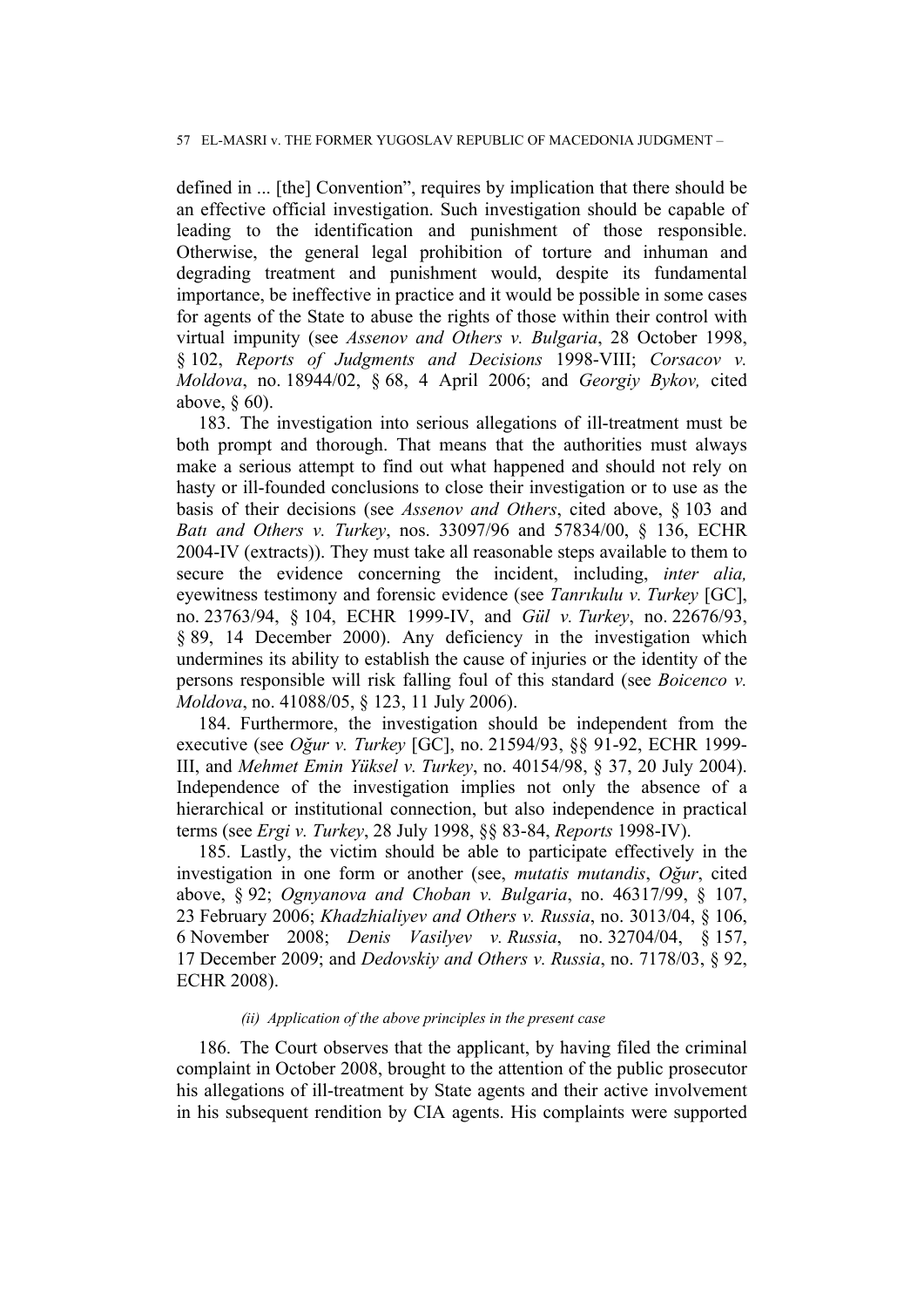by the evidence which had come to light in the course of the international and other foreign investigations. In the Court's opinion, the applicant's description of events and the available material were sufficient to raise at least a reasonable suspicion that the said Convention grievances could have been imputed to the State authorities as indicated by the applicant. He has thus laid the basis of a *prima facie* case of misconduct on the part of the security forces of the respondent State, which warranted an investigation by the authorities in conformity with the requirements of Article 3 of the Convention. In any event, the fact that the applicant lodged a formal criminal complaint was not decisive since the information brought to the knowledge of the authorities about serious violations of Article 3 at the time gave rise *ipso facto* to an obligation under that Article that the State carries out an effective investigation (see, *mutatis mutandis*, *Gorgiev v. the former Yugoslav Republic of Macedonia*, no. 26984/05, § 64, 19 April 2012**).**

187. On the basis of the applicant's complaint, the public prosecutor contacted the Ministry of the Interior with a view to obtaining information regarding the applicant's case. The Ministry submitted in reply a report which summarised the account noted in its earlier reports drawn up in view of the requests for legal assistance by the Munich public prosecutor. In December 2008, almost two and a half months later, the Skopje public prosecutor rejected the complaint for lack of evidence. Apart from seeking information from the Ministry, she did not undertake any other investigative measure to examine the applicant's allegations. The Government confirmed that the public prosecutor had not interviewed the applicant and the personnel working in the hotel at the material time.

188. Lastly, it is not in dispute that no steps were taken to establish the purpose of the landing of the aircraft N313P, which was suspected of having been used to transfer the applicant from the respondent State to Afghanistan. According to the Marty inquiry, that aircraft had been used in the applicant's case and had been on a "rendition circuit" involving other detainees transferred under similar circumstances (see paragraph 45 above). Furthermore, the applicant submitted in support of his allegations an official letter in which the Skopje Airport authorities had attested that the aircraft had landed at Skopje Airport on 23 January 2004 without any passengers and that it had taken off the next morning carrying only one passenger (see paragraph 67 above). The applicant's allegations regarding his transfer to Afghanistan, both in terms of time and manner, were strikingly consistent with the actual course of that aircraft. However, the investigating authorities remained passive and decided not to follow up on that lead. It is surprising that they took no notice of that information and failed to investigate the identity of the passenger who had boarded the aircraft that night. An investigation of the circumstances regarding the aircraft and the passenger would have revealed relevant information capable of rebutting or confirming the well-foundedness of the applicant's account of events.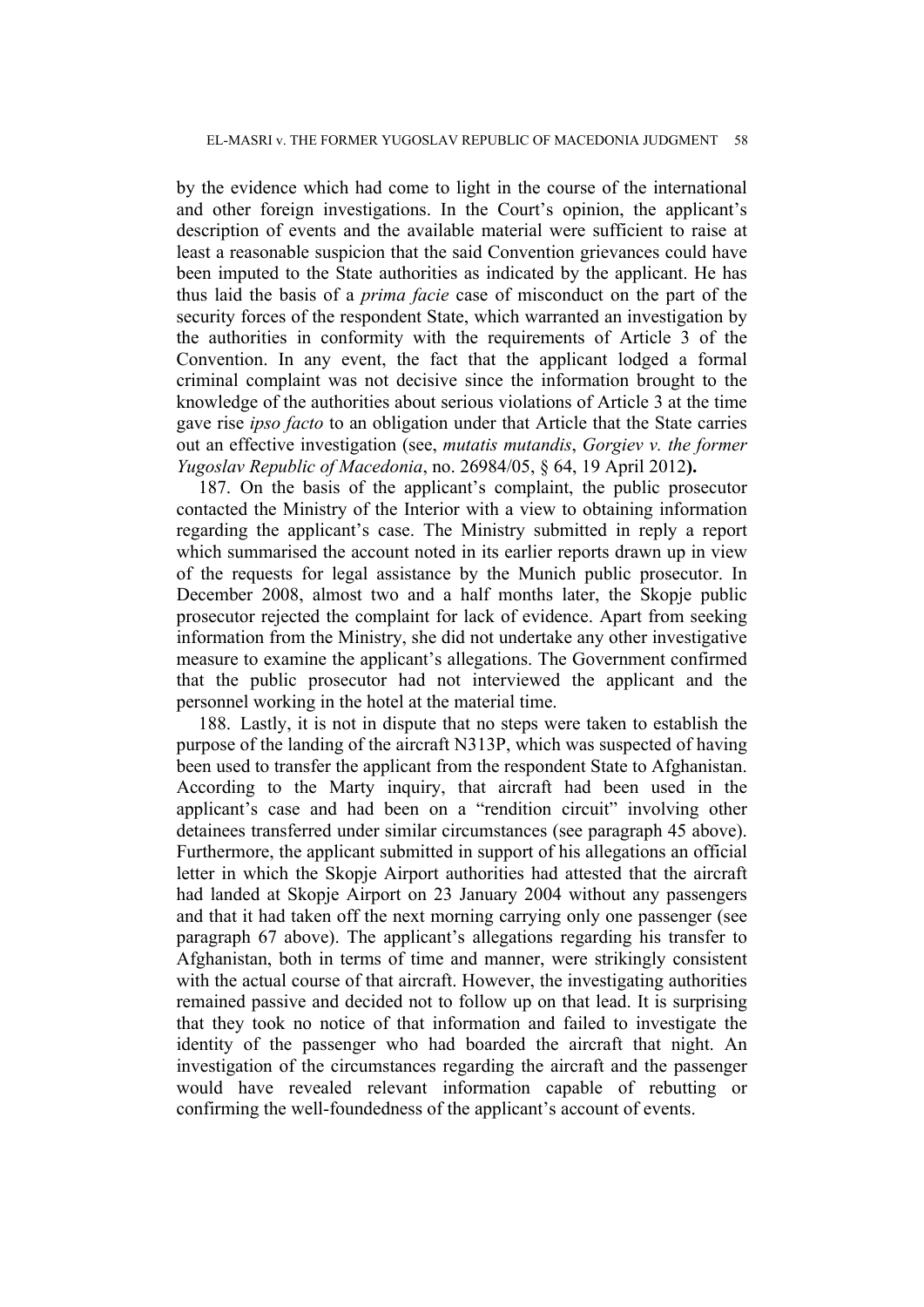189. The public prosecutor ruled on the sole basis of the papers submitted by the Ministry of the Interior. She did not consider it necessary to go beyond the Ministry's assertions. When rejecting the applicant's complaint, she relied exclusively on the information and explanations given by the Ministry, whose agents were, broadly speaking, suspected of having been involved in the applicant's treatment. According to the Government, the public prosecutor considered that, in the absence of any evidence contradicting the Ministry's conclusions, no other investigatory measures were necessary (see paragraph 71 above). Having regard to the considerable, at least circumstantial, evidence available at the time of the submission of the applicant's complaint, such a conclusion falls short of what could be expected from an independent authority. The complexity of the case, the seriousness of the alleged violations and the available material required independent and adequate responses on the part of the prosecuting authorities.

190. The Government also conceded that the investigation undertaken by the prosecuting authorities had not been effective (see paragraph 174 above).

191. Having regard to the parties' observations, and especially the submissions of the third-party interveners, the Court also wishes to address another aspect of the inadequate character of the investigation in the present case, namely its impact on the right to the truth regarding the relevant circumstances of the case. In this connection it underlines the great importance of the present case not only for the applicant and his family, but also for other victims of similar crimes and the general public, who had the right to know what had happened. The issue of "extraordinary rendition" attracted worldwide attention and triggered inquiries by many international and intergovernmental organisations, including the UN human rights bodies, the Council of Europe and the European Parliament. The latter revealed that some of the States concerned were not interested in seeing the truth come out. The concept of"'State secrets" has often been invoked to obstruct the search for the truth (see paragraphs 46 and 103 above). State secret privilege was also asserted by the US government in the applicant's case before the US courts (see paragraph 63 above). The Marty inquiry found, moreover, that "the same approach led the authorities of 'the former Yugoslav Republic of Macedonia' to hide the truth" (see paragraph 46 above).

192. The Court considers that the prosecuting authorities of the respondent State, after having been alerted to the applicant's allegations, should have endeavoured to undertake an adequate investigation in order to prevent any appearance of impunity in respect of certain acts. The Court does not underestimate the undeniable complexity of the circumstances surrounding the present case. However, while there may be obstacles or difficulties which prevent progress in an investigation in a particular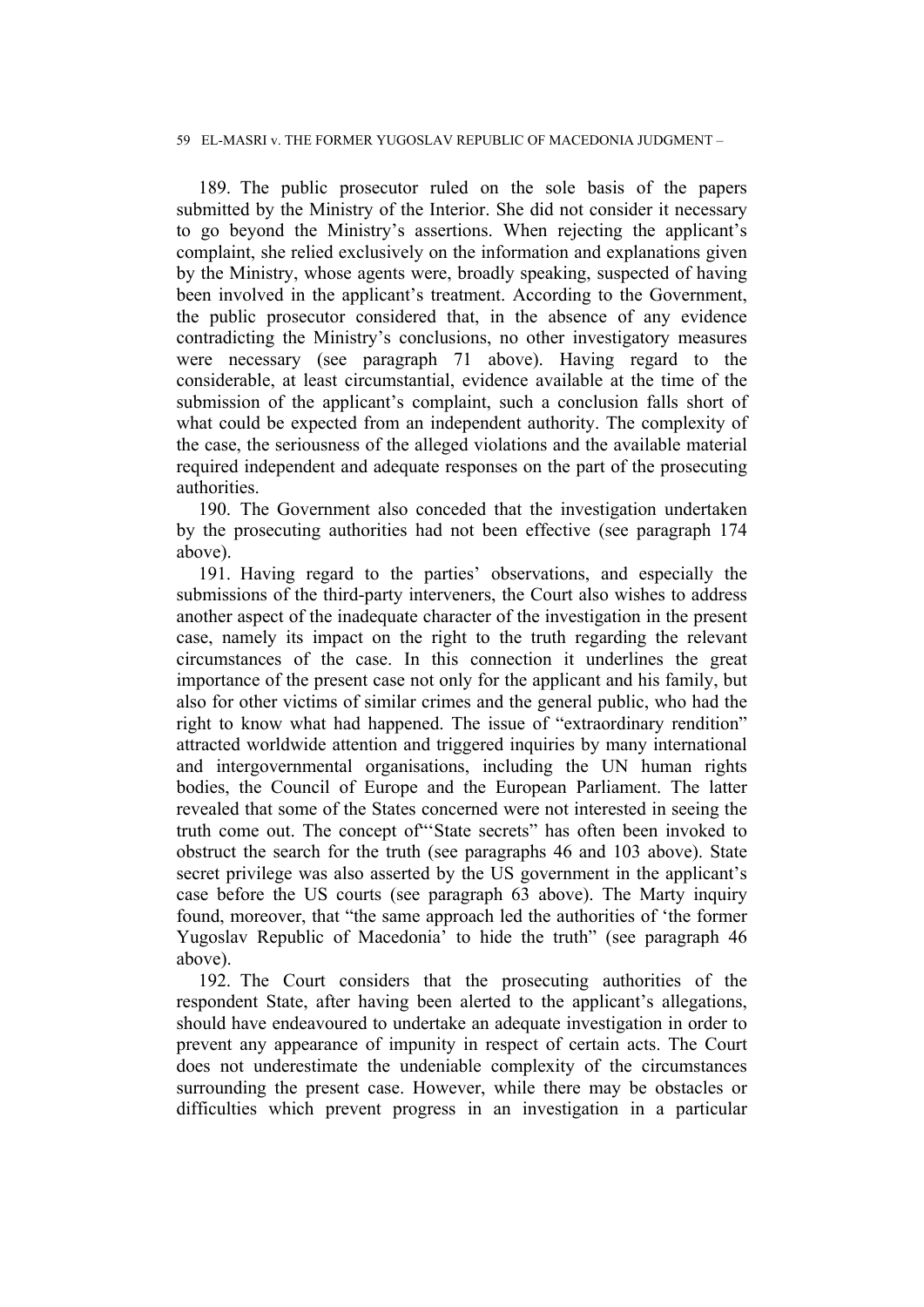situation, an adequate response by the authorities in investigating allegations of serious human rights violations, as in the present case, may generally be regarded as essential in maintaining public confidence in their adherence to the rule of law and in preventing any appearance of collusion in or tolerance of unlawful acts. For the same reasons, there must be a sufficient element of public scrutiny of the investigation or its results to secure accountability in practice as well as in theory (see *Anguelova v. Bulgaria*, no. 38361/97, § 140, ECHR 2002-IV; *Al-Skeini and Others v. the United Kingdom* [GC], no. 55721/07, § 167, ECHR 2011; and *Association 21 December 1989 and Others v. Romania*, nos. 33810/07 and 18817/08, § 135, 24 May 2011). As the Council of Europe stated in its Guidelines of 30 March 2011 on eradicating impunity for serious human rights violations (see paragraph 105 above), "impunity must be fought as a matter of justice for the victims, as a deterrent to prevent new violations and to uphold the rule of law and public trust in the justice system". The inadequate investigation in the present case deprived the applicant of being informed of what had happened, including of getting an accurate account of the suffering he had allegedly endured and the role of those responsible for his alleged ordeal.

193. In view of the above considerations, the Court concludes that the summary investigation that has been carried out in this case cannot be regarded as an effective one capable of leading to the identification and punishment of those responsible for the alleged events and of establishing the truth.

194. Against this background, the Court finds that there has been a violation of Article 3 of the Convention, in its procedural limb.

## *(b) Substantive aspects of Article 3 of the Convention*

### *(i) Ill-treatment in the hotel and at Skopje Airport*

(α) General principles

195. The Court reiterates that Article 3 of the Convention enshrines one of the most fundamental values of democratic societies. Unlike most of the substantive clauses of the Convention, Article 3 makes no provision for exceptions and no derogation from it is permissible under Article 15 § 2 even in the event of a public emergency threatening the life of the nation (see *Selmouni v. France* [GC], no. 25803/94, § 95, ECHR 1999-V, and *Labita v. Italy* [GC], no. 26772/95, § 119, ECHR 2000-IV). The Court has confirmed that even in the most difficult circumstances, such as the fight against terrorism and organised crime, the Convention prohibits in absolute terms torture and inhuman or degrading treatment or punishment, irrespective of the conduct of the person concerned (see *Chahal v. the*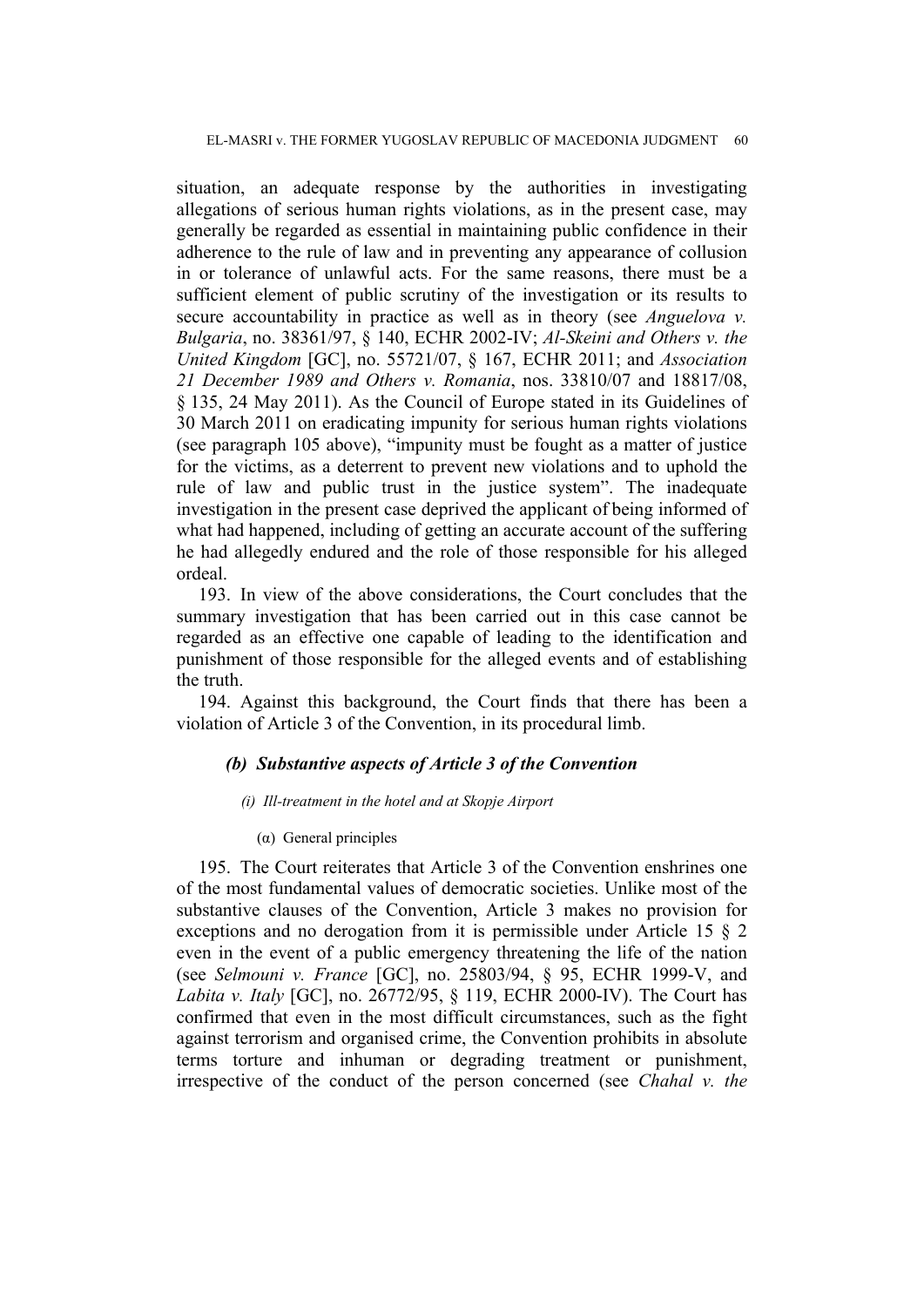*United Kingdom*, 15 November 1996, § 79, *Reports* 1996-V, and *Labita*, cited above, § 119).

196. In order for ill-treatment to fall within the scope of Article 3 it must attain a minimum level of severity. The assessment of this minimum depends on all the circumstances of the case, such as the duration of the treatment, its physical or mental effects and, in some cases, the sex, age and state of health of the victim (see *Ireland v. the United Kingdom*, 18 January 1978, § 162, Series A no. 25, and *Jalloh v. Germany* [GC], no. 54810/00, § 67, ECHR 2006-IX). Further factors include the purpose for which the treatment was inflicted together with the intention or motivation behind it (compare, *inter alia*, *Aksoy v. Turkey*, 18 December 1996, § 64, *Reports* 1996-VI; *Egmez v. Cyprus*, no. 30873/96, § 78, ECHR 2000-XII; and *Krastanov v. Bulgaria*, no. 50222/99, § 53, 30 September 2004).

197. In order to determine whether any particular form of ill-treatment should be classified as torture, the Court must have regard to the distinction drawn in Article 3 between this notion and that of inhuman or degrading treatment. This distinction would appear to have been embodied in the Convention to allow the special stigma of "torture" to attach only to deliberate inhuman treatment causing very serious and cruel suffering (see *Aksoy*, cited above, § 62). In addition to the severity of the treatment, there is a purposive element, as recognised in the United Nations Convention against Torture and Other Cruel, Inhuman or Degrading Treatment or Punishment, which came into force on 26 June 1987, which defines torture in terms of the intentional infliction of severe pain or suffering with the aim, *inter alia*, of obtaining information, inflicting punishment or intimidating (Article 1 of the United Nations Convention) (see *İlhan v. Turkey* [GC], no. 22277/93, § 85, ECHR 2000-VII).

198. The obligation on Contracting Parties under Article 1 of the Convention to secure to everyone within their jurisdiction the rights and freedoms defined in the Convention, taken in conjunction with Article 3, requires States to take measures designed to ensure that individuals within their jurisdiction are not subjected to torture or inhuman or degrading treatment, including such ill-treatment administered by private individuals (see *Z and Others v. the United Kingdom* [GC], no. 29392/95, § 73, ECHR 2001-V). The State's responsibility may therefore be engaged where the authorities fail to take reasonable steps to avoid a risk of ill-treatment about which they knew or ought to have known (see *Mahmut Kaya v. Turkey*, no. 22535/93, § 115, ECHR 2000-III).

## (β) Application of the above principles in the present case

199. In view of its conclusion regarding the shifting of the burden of proof to the Government (see paragraphs 165 and 167 above), the Court has already found that the applicant's account is sufficiently persuasive and that his allegations under this Article are established "beyond reasonable doubt".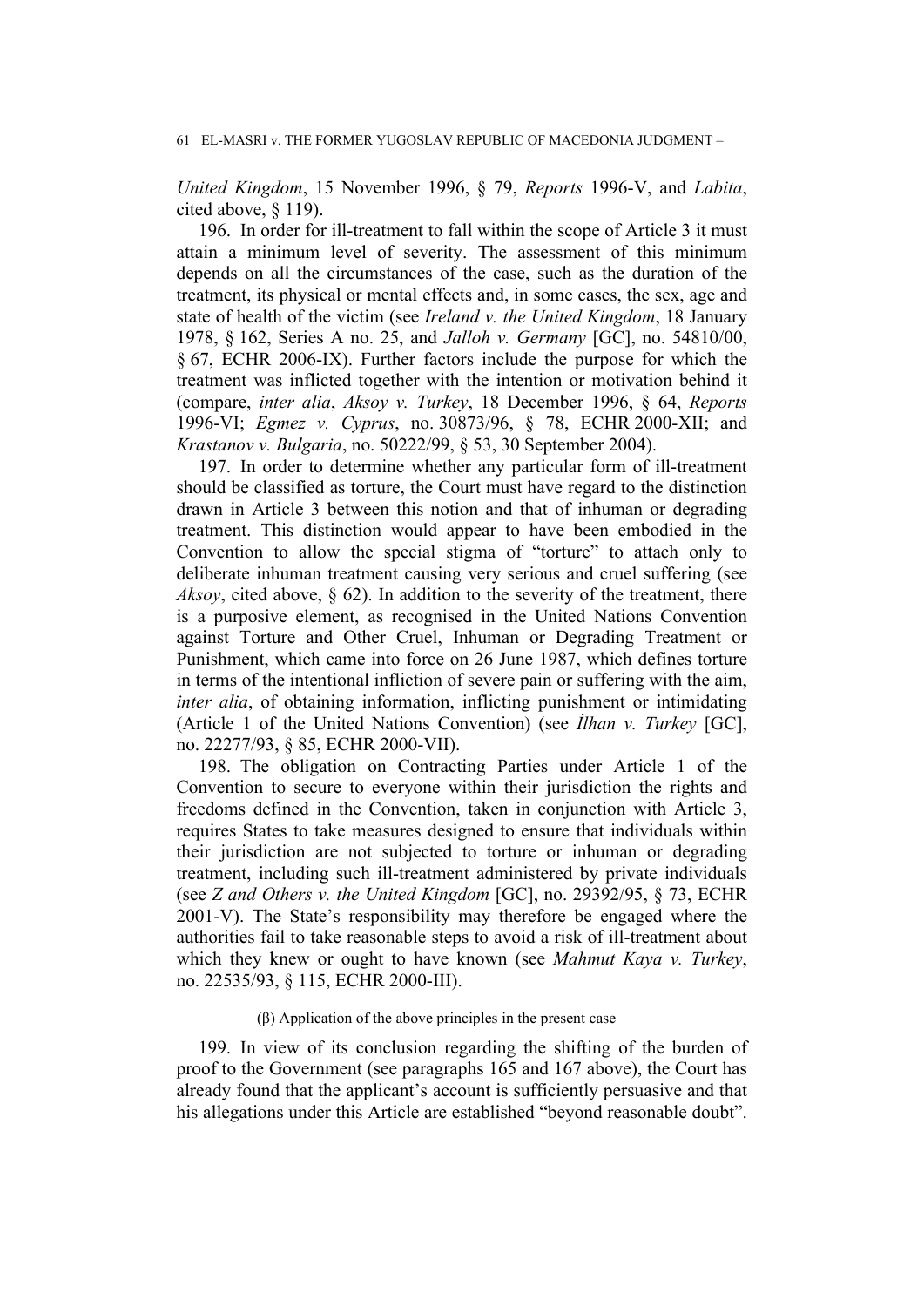It remains to be ascertained whether the treatment to which the applicant was subjected falls within the ambit of this Article and whether it could be imputed to the respondent State.

### *Treatment in the hotel*

200. As to the applicant's treatment in the hotel, the Court observes that he was under constant guard by agents of the Macedonian security forces, interrogated in a foreign language of which he had a limited command, threatened with a gun and consistently refused access to anyone other than his interrogators. Such treatment led the applicant to protest by way of a hunger strike for ten days.

201. The respondent Government did not provide any justification for such treatment.

202. It is true that while he was kept in the hotel, no physical force was used against the applicant. However, the Court reiterates that Article 3 does not refer exclusively to the infliction of physical pain but also of mental suffering, which is caused by creating a state of anguish and stress by means other than bodily assault (see *Iljina and Sarulienė v. Lithuania*, no. 32293/05, § 47, 15 March 2011). There is no doubt that the applicant's solitary incarceration in the hotel intimidated him on account of his apprehension as to what would happen to him next and must have caused him emotional and psychological distress. The applicant's prolonged confinement in the hotel left him entirely vulnerable. He undeniably lived in a permanent state of anxiety owing to his uncertainty about his fate during the interrogation sessions to which he was subjected. The Court notes that such treatment was intentionally meted out to the applicant with the aim of extracting a confession or information about his alleged ties with terrorist organisations (see *Dikme v. Turkey*, no. 20869/92, §§ 82 and 95, ECHR 2000-VIII). Furthermore, the threat that he would be shot if he left the hotel room was sufficiently real and immediate which, in itself, may be in conflict with Article 3 of the Convention (see, *mutatis mutandis*, *Campbell and Cosans v. the United Kingdom*, 25 February 1982, § 26, Series A no. 48, and *Gäfgen v. Germany* [GC], no. 22978/05, § 91, ECHR 2010).

203. Lastly, the applicant's suffering was further increased by the secret nature of the operation and the fact that he was kept incommunicado for twenty-three days in a hotel, an extraordinary place of detention outside any judicial framework (see also paragraph 101 above, and paragraph 236 below).

204. In view of the foregoing, the Court considers that the treatment to which the applicant was subjected while in the hotel amounted on various counts to inhuman and degrading treatment in breach of Article 3 of the **Convention**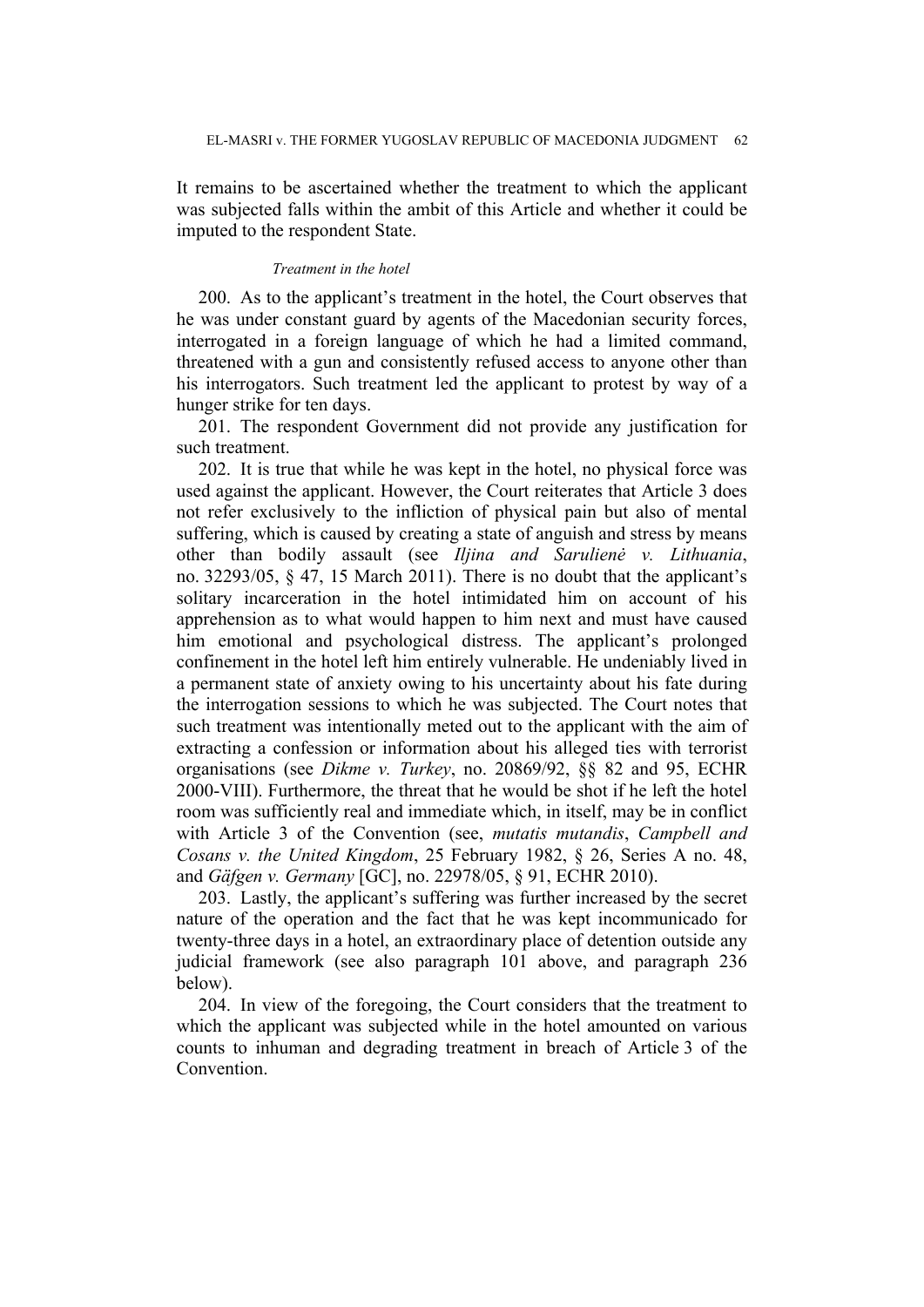#### *Treatment at Skopje Airport*

205. The Court observes that on 23 January 2004 the applicant, handcuffed and blindfolded, was taken from the hotel and driven to Skopje Airport. Placed in a room, he was beaten severely by several disguised men dressed in black. He was stripped and sodomised with an object. He was placed in a nappy and dressed in a dark blue short-sleeved tracksuit. Shackled and hooded, and subjected to total sensory deprivation, the applicant was forcibly marched to a CIA aircraft (a Boeing 737 with the tail number N313P), which was surrounded by Macedonian security agents who formed a cordon around the plane. When on the plane, he was thrown to the floor, chained down and forcibly tranquillised. While in that position, the applicant was flown to Kabul (Afghanistan) via Baghdad. The same pattern of conduct applied in similar circumstances has already been found to be in breach of Article 7 of the ICCPR (see paragraphs 108 and 109 above).

206. The Court must first assess whether the treatment suffered by the applicant at Skopje Airport at the hands of the special CIA rendition team is imputable to the respondent State. In this connection it emphasises that the acts complained of were carried out in the presence of officials of the respondent State and within its jurisdiction. Consequently, the respondent State must be regarded as responsible under the Convention for acts performed by foreign officials on its territory with the acquiescence or connivance of its authorities (see *Ilaşcu and Others v. Moldova and Russia* [GC], no. 48787/99, § 318, ECHR 2004-VII).

207. As to the individual measures taken against the applicant, the Court reiterates that any recourse to physical force which has not been made strictly necessary by the applicant's own conduct diminishes human dignity and is in principle an infringement of the right set forth in Article 3 of the Convention (see *Ribitsch*, cited above, § 38). In the present case, it notes that the whole operation of transferring the applicant into the custody of the CIA was well rehearsed and that the applicant did not pose any threat to his captors, who clearly outnumbered him. The respondent Government failed to submit any arguments providing a basis for an explanation or justification of the degree of force used at Skopje Airport. Accordingly, the physical force used against the applicant at the airport was excessive and unjustified in the circumstances.

208. Furthermore, the Court observes that it has already found that the procedure of forcible undressing by the police may amount to such an invasive and potentially debasing measure that it should not be applied without a compelling reason (see *Wieser v. Austria*, no. 2293/03, § 40, 22 February 2007). No such argument has been adduced to show that the measure applied against the applicant, who was already in a particularly helpless situation, was necessary.

209. Nor was any explanation given to justify the use of physical restraints on the applicant. The same concerns the use of hooding, which has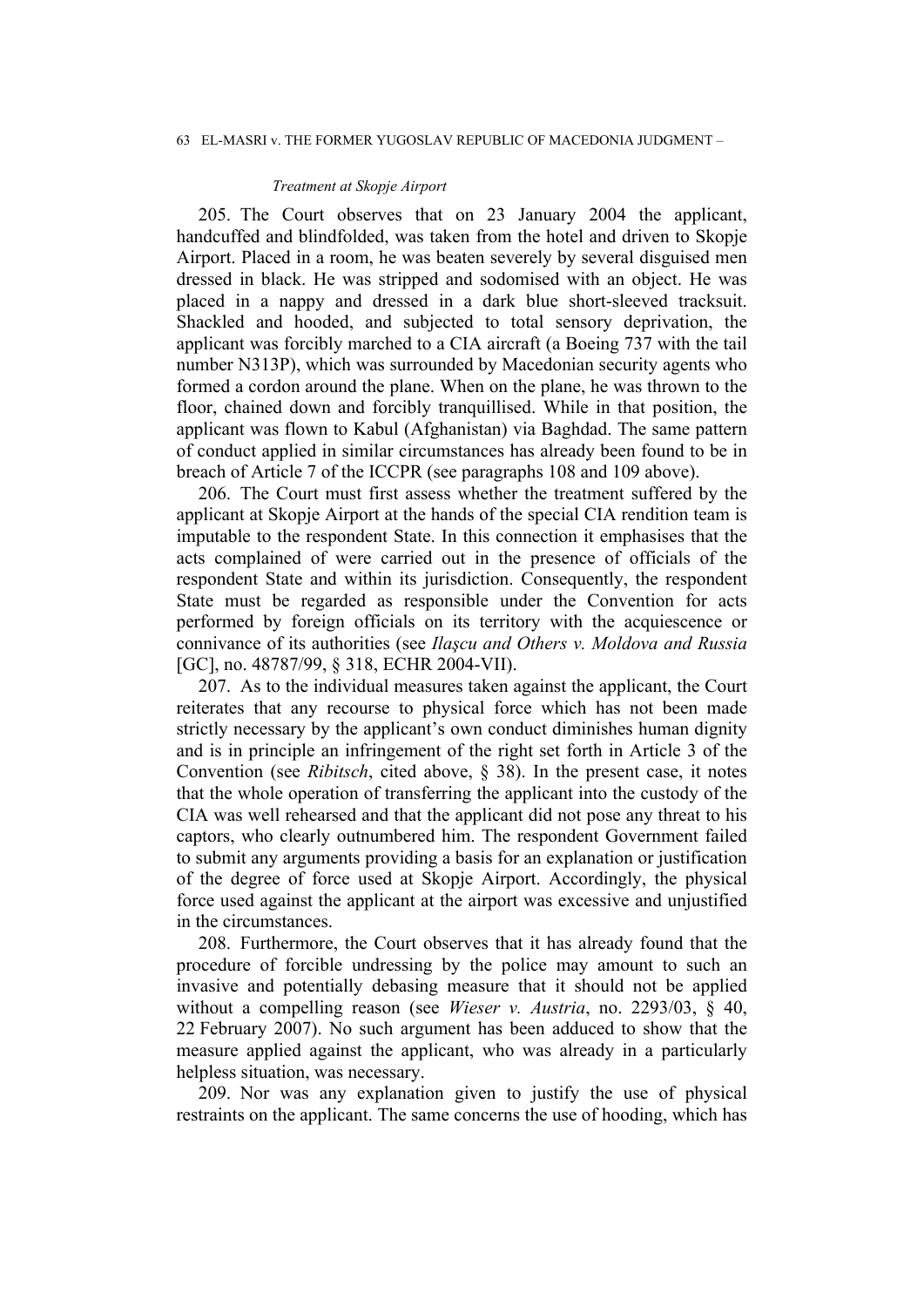already been found to cause, if not actual bodily injury, at least intense physical and mental suffering to the persons subjected to it (see *Ireland v. the United Kingdom*, cited above, §§ 96 and 167).

210. The forcible administration of a suppository while the applicant was held on the ground without any explanation was not based on any medical considerations. Furthermore, the manner in which the applicant was subjected to that procedure caused serious physical pain and suffering (see *Zontul v. Greece*, no. 12294/07, § 89, 17 January 2012, and *Jalloh*, cited above, §§ 69 and 72).

211. The Court notes that the above-mentioned measures were used in combination and with premeditation, the aim being to cause severe pain or suffering in order to obtain information, inflict punishment or intimidate the applicant (see paragraph 124 above). In the Court's view, such treatment amounted to torture in breach of Article 3 of the Convention. The respondent State must be considered directly responsible for the violation of the applicant's rights under this head since its agents actively facilitated the treatment and then failed to take any measures that might have been necessary in the circumstances of the case to prevent it from occurring (see *Z and Others v. the United Kingdom,* cited above; *M.C. v. Bulgaria*, no. 39272/98, § 149, ECHR 2003-XII; and *Members (97) of the Gldani Congregation of Jehovah's Witnesses v. Georgia*, no. 71156/01, §§ 124 and 125, 3 May 2007).

### *(ii) Removal of the applicant*

### (α) General principles

212. It is the settled case-law of the Court that the decision by a Contracting State to remove a fugitive – and, *a fortiori*, the actual removal itself – may give rise to an issue under Article 3, and hence engage the responsibility of that State under the Convention, where substantial grounds have been shown for believing that the person in question would, if extradited, face a real risk of being subjected to treatment contrary to Article 3 in the receiving country. The establishment of such responsibility inevitably involves an assessment of conditions in the requesting country against the standards of Article 3 of the Convention. Nonetheless, there is no question of adjudicating on or establishing the responsibility of the receiving country, whether under general international law, under the Convention or otherwise. In so far as any liability under the Convention is or may be incurred, it is liability incurred by the sending Contracting State by reason of its having taken action which has as a direct consequence the exposure of an individual to proscribed ill-treatment (see *Soering*, cited above, § 91; *Saadi v. Italy*, cited above, §§ 125 and 126; *Cruz Varas and Others v. Sweden*, 20 March 1991, §§ 69-70, Series A no. 201; and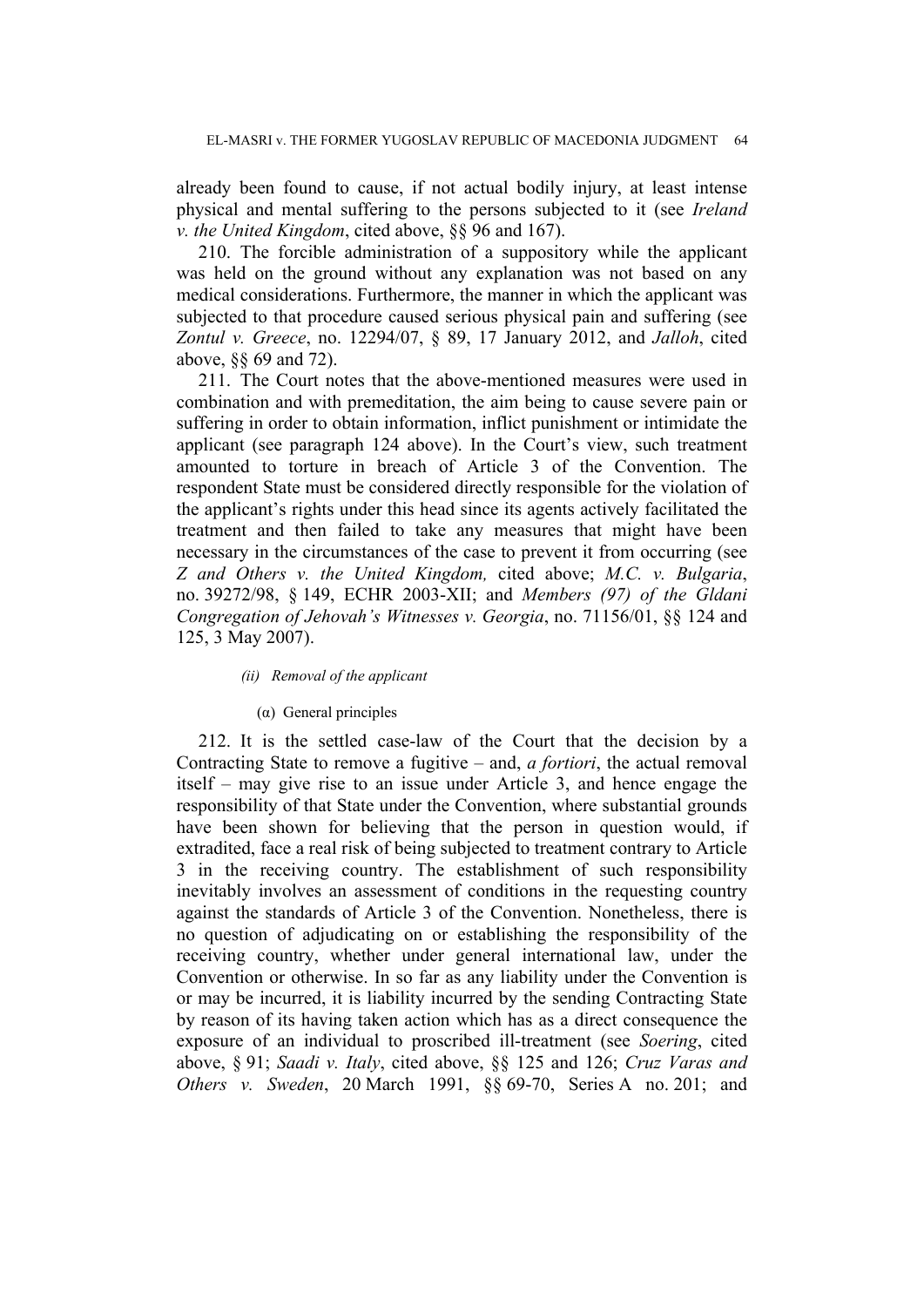*Mamatkulov and Askarov v. Turkey* [GC], nos. 46827/99 and 46951/99, § 67, ECHR 2005-I).

213. In determining whether substantial grounds have been shown for believing that a real risk of treatment contrary to Article 3 exists, the Court will assess the issue in the light of all the material placed before it or, if necessary, material it has obtained *proprio motu* (see *Hilal v. the United Kingdom*, no. 45276/99, § 60, ECHR 2001-II, and *Saadi v. Italy*, cited above, § 128). It must examine the foreseeable consequences of sending the applicant to the receiving country, bearing in mind the general situation there and his personal circumstances (see *Vilvarajah and Others v. the United Kingdom*, 30 October 1991, § 108, Series A no. 215).

214. The existence of the risk must be assessed primarily with reference to those facts which were known or ought to have been known to the Contracting State at the time of the removal; the Court is not precluded, however, from having regard to information which comes to light subsequent to the removal. This may be of value in confirming or refuting the appreciation that has been made by the Contracting Party or the wellfoundedness or otherwise of an applicant's fears (see *Cruz Varas and Others*, cited above, § 76, and *Vilvarajah and Others*, cited above, § 107).

## (β) Application of the above principles in the present case

215. On the basis of the facts already established to the required standard of proof, the Court must examine whether any responsibility may be attributed to the respondent State for having transferred the applicant into the custody of the US authorities.

216. In the first place, the Court notes that there is no evidence that the applicant's transfer into the custody of CIA agents was pursuant to a legitimate request for his extradition or any other legal procedure recognised in international law for the transfer of a prisoner to foreign authorities (see paragraph 102 above). Furthermore, no arrest warrant has been shown to have existed at the time authorising the delivery of the applicant into the hands of US agents (contrast *Öcalan v. Turkey* [GC], no. 46221/99, § 92, ECHR 2005-IV).

217. Secondly, the evidence suggests that the Macedonian authorities had knowledge of the destination to which the applicant would be flown from Skopje Airport. Documents issued by the Civil Aviation Administration (see paragraph 41 above) confirm that the aircraft N313P was allowed to land on 23 January 2004 at Skopje Airport. At 10.30 p.m. on 23 January 2004 permission was given for the aircraft to take off for Kabul. At 2.25 a.m. on 24 January 2004 the authorities authorised its onward route to Baghdad.

218. Thirdly, the Court attaches importance to the reports and relevant international and foreign jurisprudence, and given the specific circumstances of the present case, to media articles, referred to above (see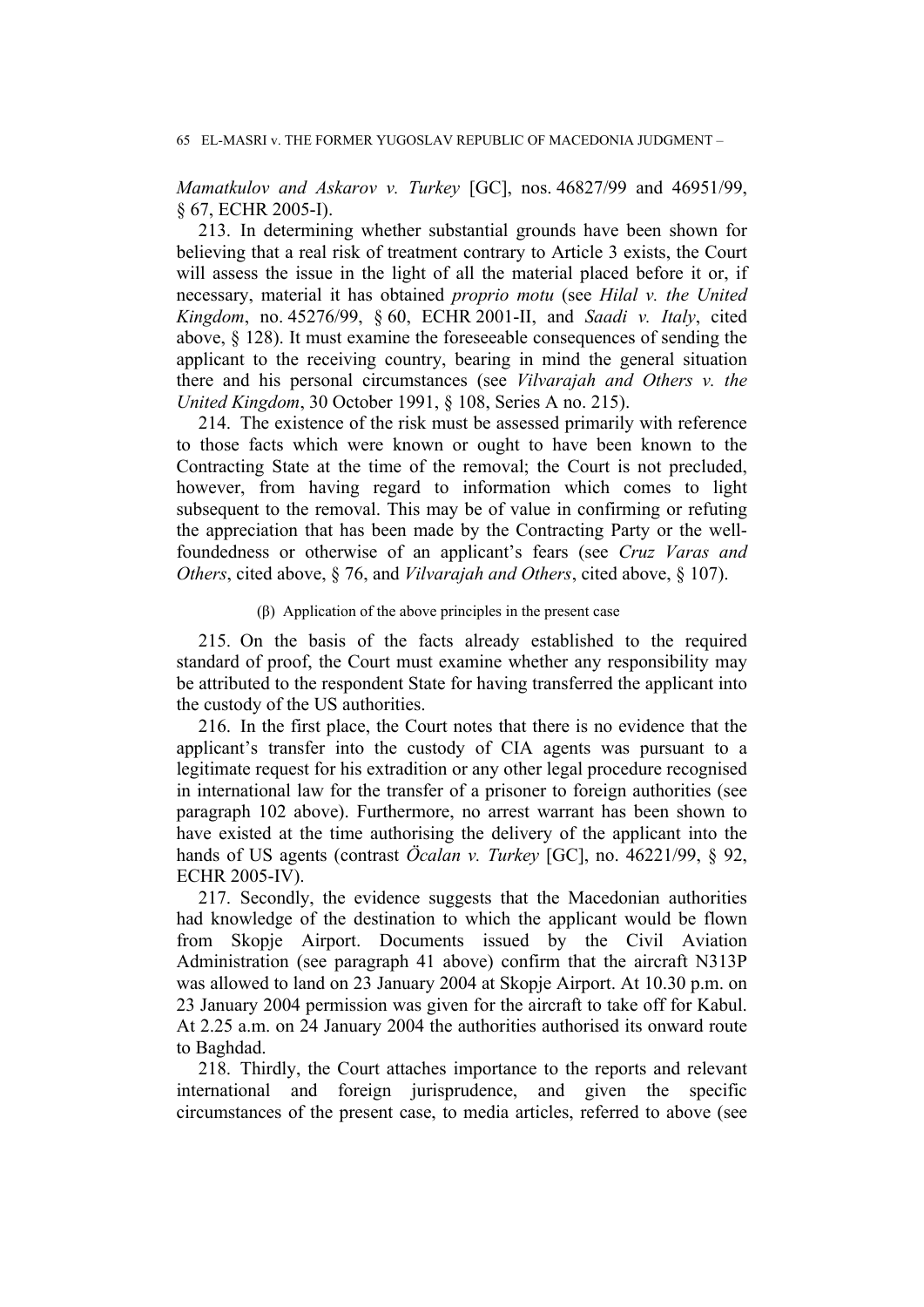paragraphs 99, 106-122, 126 and 127 above), which constitute reliable sources reporting practices that have been resorted to or tolerated by the US authorities and that are manifestly contrary to the principles of the Convention. The Court has already found some of these reports "worrying" and expressed its grave concerns about the interrogation methods used by the US authorities on persons suspected of involvement in international terrorism and detained in the naval base in Guantánamo Bay and in Bagram (Afghanistan) (see *Al-Moayad v. Germany* (dec.), no. 35865/03, § 66, 20 January 2007). This material was in the public domain before the applicant's actual transfer into the custody of the US authorities. It is capable of proving that there were serious reasons to believe that, if the applicant was to be transferred into US custody under the "rendition" programme, he would be exposed to a real risk of being subjected to treatment contrary to Article 3. Consequently, it must be concluded that the Macedonian authorities knew or ought to have known, at the relevant time, that there was a real risk that the applicant would be subjected to treatment contrary to Article 3 of the Convention. The respondent Government failed to dispel any doubts in that regard (see *Saadi v. Italy*, cited above, § 129). Material that came to light subsequent to the applicant's transfer confirms the existence of that risk (see paragraph 103, 108-110, 123, 124, 128 and 129 above).

219. Fourthly, the respondent State did not seek any assurances from the US authorities to avert the risk of the applicant being ill-treated (see, by contrast, *Mamatkulov and Askarov*, cited above, §§ 71-78; *Al-Moayad*, cited above; and *Babar Ahmad and Others v. the United Kingdom* (dec.), nos. 24027/07, 11949/08 and 36742/08, § 113, 6 July 2010).

220. In such circumstances, the Court considers that by transferring the applicant into the custody of the US authorities, the Macedonian authorities knowingly exposed him to a real risk of ill-treatment and to conditions of detention contrary to Article 3 of the Convention.

221. Having regard to the manner in which the applicant was transferred into the custody of the US authorities, the Court considers that he was subjected to "extraordinary rendition", that is, "an extra-judicial transfer of persons from one jurisdiction or State to another, for the purposes of detention and interrogation outside the normal legal system, where there was a real risk of torture or cruel, inhuman or degrading treatment" (see *Babar Ahmad and Others*, cited above, § 113).

222. Accordingly the respondent State has violated Article 3 of the Convention on this account.

#### *iii) Conclusion*

223. In the light of the above, the Court concludes that the respondent State is to be held responsible for the inhuman and degrading treatment to which the applicant was subjected while in the hotel, for his torture at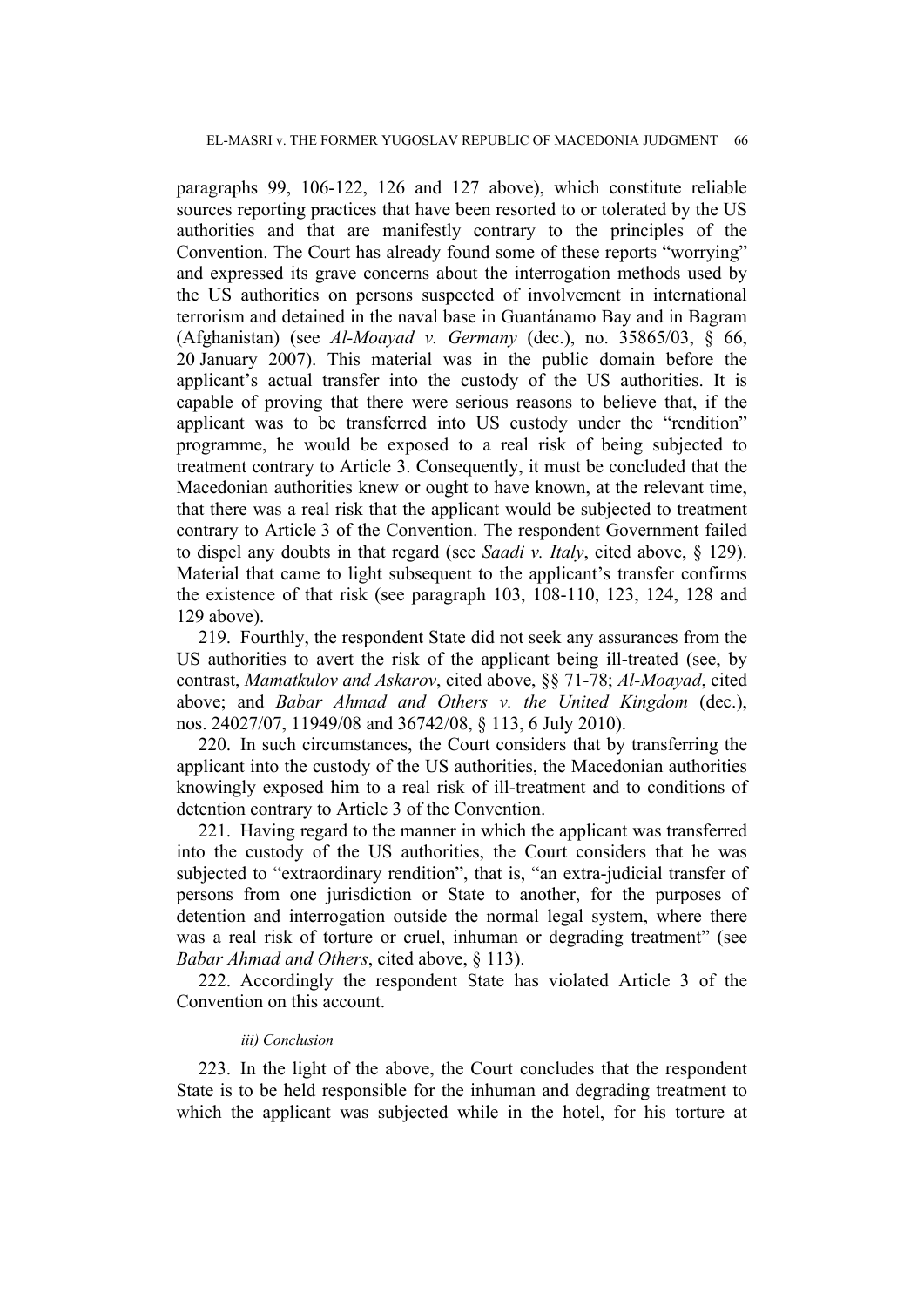Skopje airport and for having transferred the applicant into the custody of the US authorities, thus exposing him to the risk of further treatment contrary to Article 3 of the Convention.

# IV. ALLEGED VIOLATION OF ARTICLE 5 OF THE CONVENTION

224. The applicant complained under Article 5 of the Convention that he had been detained unlawfully and kept incommunicado, without any arrest warrant having been issued, and that he had never been brought before a judge. He claimed that the respondent State bore direct responsibility for his entire period of captivity between 31 December 2003 and his return to Albania on 28 May 2004. Lastly, he complained that the absence of a prompt and effective investigation by the Macedonian authorities into his credible allegations had been in breach of his Article 5 rights. Article 5 of the Convention reads as follows:

"1. Everyone has the right to liberty and security of person. No one shall be deprived of his liberty save in the following cases and in accordance with a procedure prescribed by law:

(a) the lawful detention of a person after conviction by a competent court;

(b) the lawful arrest or detention of a person for non-compliance with the lawful order of a court or in order to secure the fulfilment of any obligation prescribed by law;

(c) the lawful arrest or detention of a person effected for the purpose of bringing him before the competent legal authority on reasonable suspicion of having committed an offence or when it is reasonably considered necessary to prevent his committing an offence or fleeing after having done so;

(d) the detention of a minor by lawful order for the purpose of educational supervision or his lawful detention for the purpose of bringing him before the competent legal authority;

(e) the lawful detention of persons for the prevention of the spreading of infectious diseases, of persons of unsound mind, alcoholics or drug addicts or vagrants;

(f) the lawful arrest or detention of a person to prevent his effecting an unauthorised entry into the country or of a person against whom action is being taken with a view to deportation or extradition.

2. Everyone who is arrested shall be informed promptly, in a language which he understands, of the reasons for his arrest and of any charge against him.

3. Everyone arrested or detained in accordance with the provisions of paragraph 1 (c) of this Article shall be brought promptly before a judge or other officer authorised by law to exercise judicial power and shall be entitled to trial within a reasonable time or to release pending trial. Release may be conditioned by guarantees to appear for trial.

4. Everyone who is deprived of his liberty by arrest or detention shall be entitled to take proceedings by which the lawfulness of his detention shall be decided speedily by a court and his release ordered if the detention is not lawful.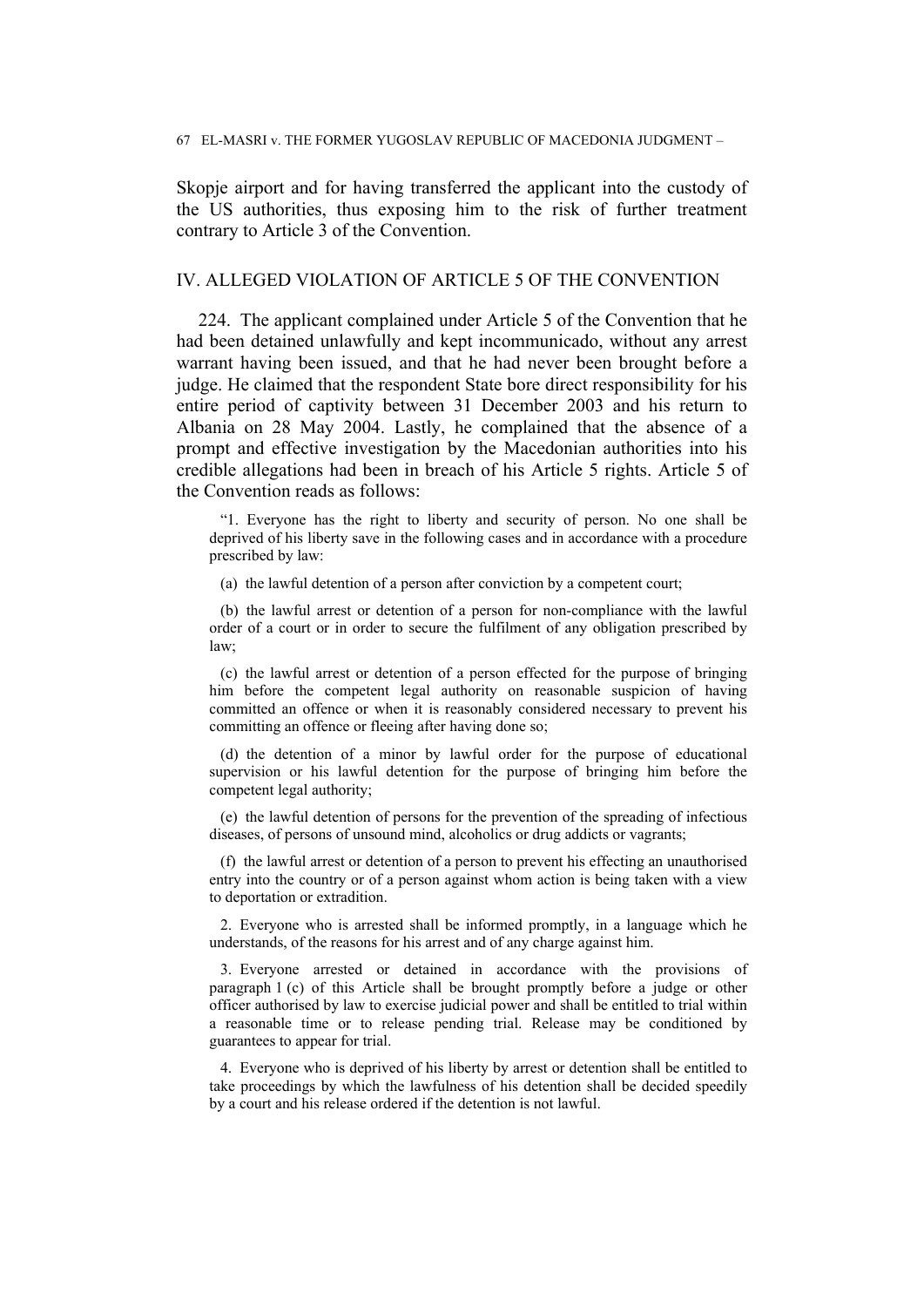5. Everyone who has been the victim of arrest or detention in contravention of the provisions of this Article shall have an enforceable right to compensation."

### **A. The parties' submissions**

225. The applicant argued that the respondent State was responsible for the violation of his rights under this Article, by its own agents and/or foreign agents operating in its territory and under its jurisdiction. His detention in the former Yugoslav Republic of Macedonia without charge or judicial oversight had violated his Article 5 rights. His prolonged disappearance during his subsequent detention in Afghanistan constituted a violation of Article 5, for which the Macedonian Government was responsible. In addition, the respondent Government had violated Article 5 of the Convention by failing to conduct an effective investigation into his credible allegations that he had disappeared for an extended period as a result of a joint operation by Macedonian and US agents.

226. The Government contested the applicant's arguments.

### **B. Third-party interveners**

227. Interights submitted that the abduction, rendition and detention of a person in secret and without notification of the person's family amounted to enforced disappearance. Such acts constituted forms of secret detention, where the person was not permitted any contact with the outside world ("incommunicado detention"), and where the authorities did not disclose the place of detention or information about the fate of the detainee ("unacknowledged detention"). The obligation of *non-refoulement* applied to situations involving a real risk of serious violations of the most fundamental human rights, including arbitrary detention and flagrant denial of a fair trial.

228. AI and the ICJ argued that by their nature and severity, deprivations of liberty carried out in the context of the "secret detentions and renditions system" amounted to flagrant violations of Article 5 of the Convention. In such circumstances, Contracting Parties were required, under the *nonrefoulement* principle also embodied in Article 5 of the Convention, not to remove any individuals from their jurisdiction when the Contracting Parties knew or ought to have known that their removal would expose them to a real risk of flagrant breaches of their right to liberty and security of person. They further stated that by January 2004, there was much credible information in the public domain indicating that the US had been engaging in arbitrary, incommunicado and secret detention, as well as secret detainee transfers, of individuals the authorities suspected of being involved in or having knowledge of international terrorism. Under the *non-refoulement* principle, States were not absolved from responsibility "for all and any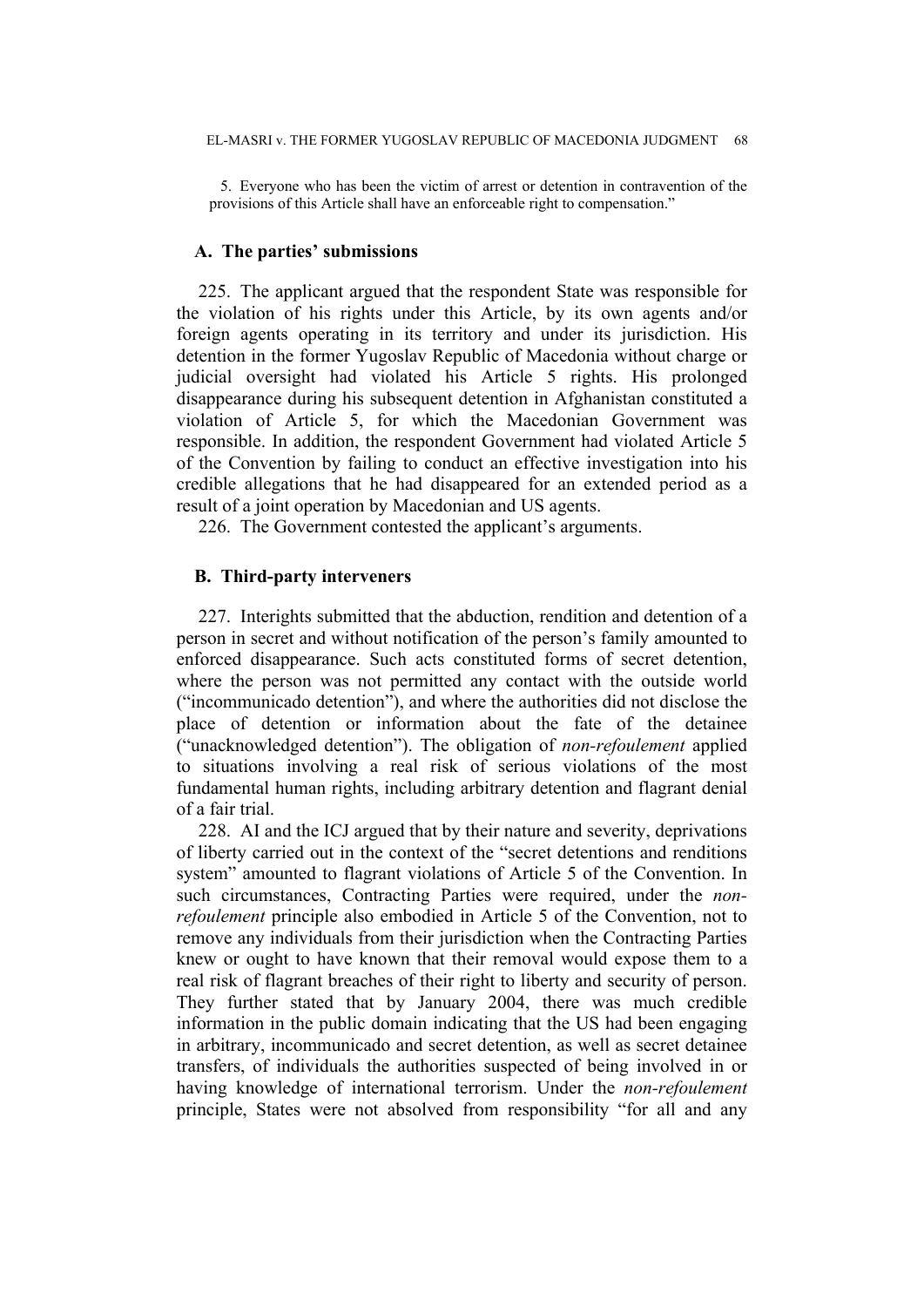foreseeable consequences" suffered by an individual following removal from their jurisdiction. AI and the ICJ submitted that where an act or omission of a Contracting Party, taking place within its jurisdiction, had a direct causal connection with a rendition involving a continuing violation of Convention rights, taking place partly on its territory and partly elsewhere, both the State's negative and positive Convention obligations were engaged. In such cases, the responsibility of the State was to refrain from any act that would facilitate the rendition operation and to take such preventive, investigative and remedial measures as were available to it within the limits of its jurisdiction, to prevent, remedy or investigate the continuing violation of the Convention rights.

# **C. The Court's assessment**

### *1. Admissibility*

229. The Court notes that the complaints under this Article are not manifestly ill-founded within the meaning of Article 35 § 3 of the Convention and that they are not inadmissible on any other grounds. They must therefore be declared admissible.

# *2. Merits*

### *(a) General principles established in the Court's case law*

230. The Court notes at the outset the fundamental importance of the guarantees contained in Article 5 for securing the right of individuals in a democracy to be free from arbitrary detention at the hands of the authorities. It is for that reason that the Court has repeatedly stressed in its case-law that any deprivation of liberty must not only have been effected in conformity with the substantive and procedural rules of national law but must equally be in keeping with the very purpose of Article 5, namely to protect the individual from arbitrariness (see *Chahal*, cited above, § 118). This insistence on the protection of the individual against any abuse of power is illustrated by the fact that Article  $5 \S 1$  circumscribes the circumstances in which individuals may be lawfully deprived of their liberty, it being stressed that these circumstances must be given a narrow interpretation having regard to the fact that they constitute exceptions to a most basic guarantee of individual freedom (see *Quinn v. France*, 22 March 1995, § 42, Series A no. 311).

231. It must also be stressed that the authors of the Convention reinforced the individual's protection against arbitrary deprivation of his or her liberty by guaranteeing a corpus of substantive rights which are intended to minimise the risks of arbitrariness, by allowing the act of deprivation of liberty to be amenable to independent judicial scrutiny and by securing the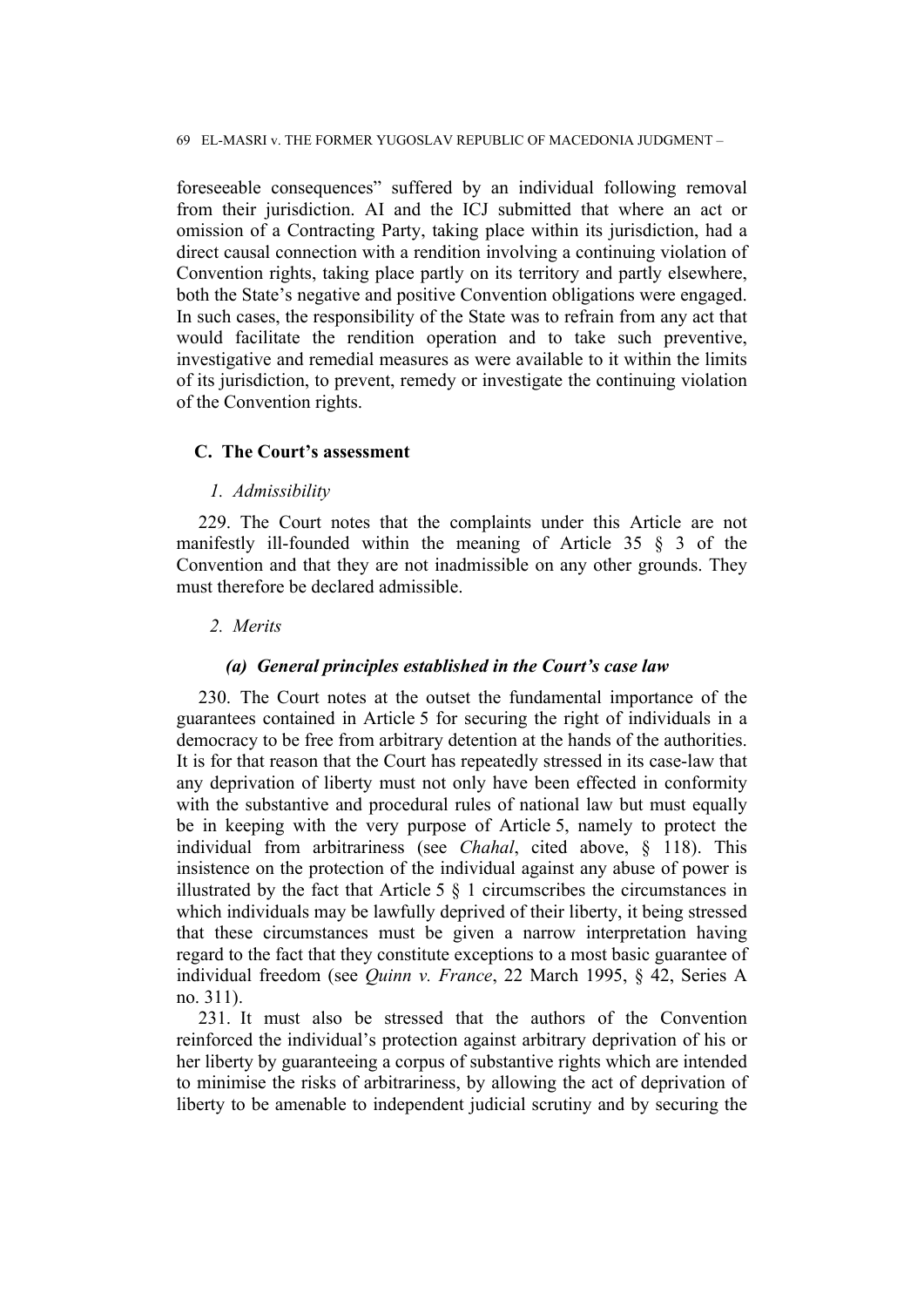accountability of the authorities for that act. The requirements of Article 5 §§ 3 and 4 with their emphasis on promptness and judicial supervision assume particular importance in this context. Prompt judicial intervention may lead to the detection and prevention of life-threatening measures or serious ill-treatment which violate the fundamental guarantees contained in Articles 2 and 3 of the Convention (see *Aksoy*, cited above, § 76). What is at stake is both the protection of the physical liberty of individuals as well as their personal security in a context which, in the absence of safeguards, could result in a subversion of the rule of law and place detainees beyond the reach of the most rudimentary forms of legal protection.

232. Although the investigation of terrorist offences undoubtedly presents the authorities with special problems, that does not mean that the authorities have *carte blanche* under Article 5 to arrest suspects and detain them in police custody, free from effective control by the domestic courts and, in the final instance, by the Convention's supervisory institutions, whenever they consider that there has been a terrorist offence (see *Dikme*, cited above, § 64).

233. The Court emphasises in this connection that the unacknowledged detention of an individual is a complete negation of these guarantees and a most grave violation of Article 5. Having assumed control over an individual, the authorities have a duty to account for his or her whereabouts. For this reason, Article 5 must be seen as requiring the authorities to take effective measures to safeguard against the risk of disappearance and to conduct a prompt effective investigation into an arguable claim that a person has been taken into custody and has not been seen since (see *Kurt*, cited above, §§ 123-124).

## *(b) Application of the above principles in the present case*

234. It is not disputed between the parties that on 31 December 2003 the applicant was taken off the bus on entering the territory of the respondent State and was questioned by Macedonian police officers. He subsequently disappeared and was thereafter not seen until he returned to Germany on 29 May 2004. The Court has already established to the required standard of proof that the applicant was held in the hotel under constant guard by the Macedonian security forces between 31 December 2003 and 23 January 2004, when he was handed over, at Skopje Airport, into the custody of the US authorities. On the latter date he was flown on a CIA-operated flight to Kabul (Afghanistan), where he was detained until his return to Germany.

235. The Court must examine whether the applicant's detention in the former Yugoslav Republic of Macedonia was in conformity with the requirements set out in Article 5 of the Convention and whether the applicant's subsequent detention in Kabul is imputable to the respondent State. It will further examine whether there was an effective investigation into the applicant's allegations of unlawful and arbitrary detention.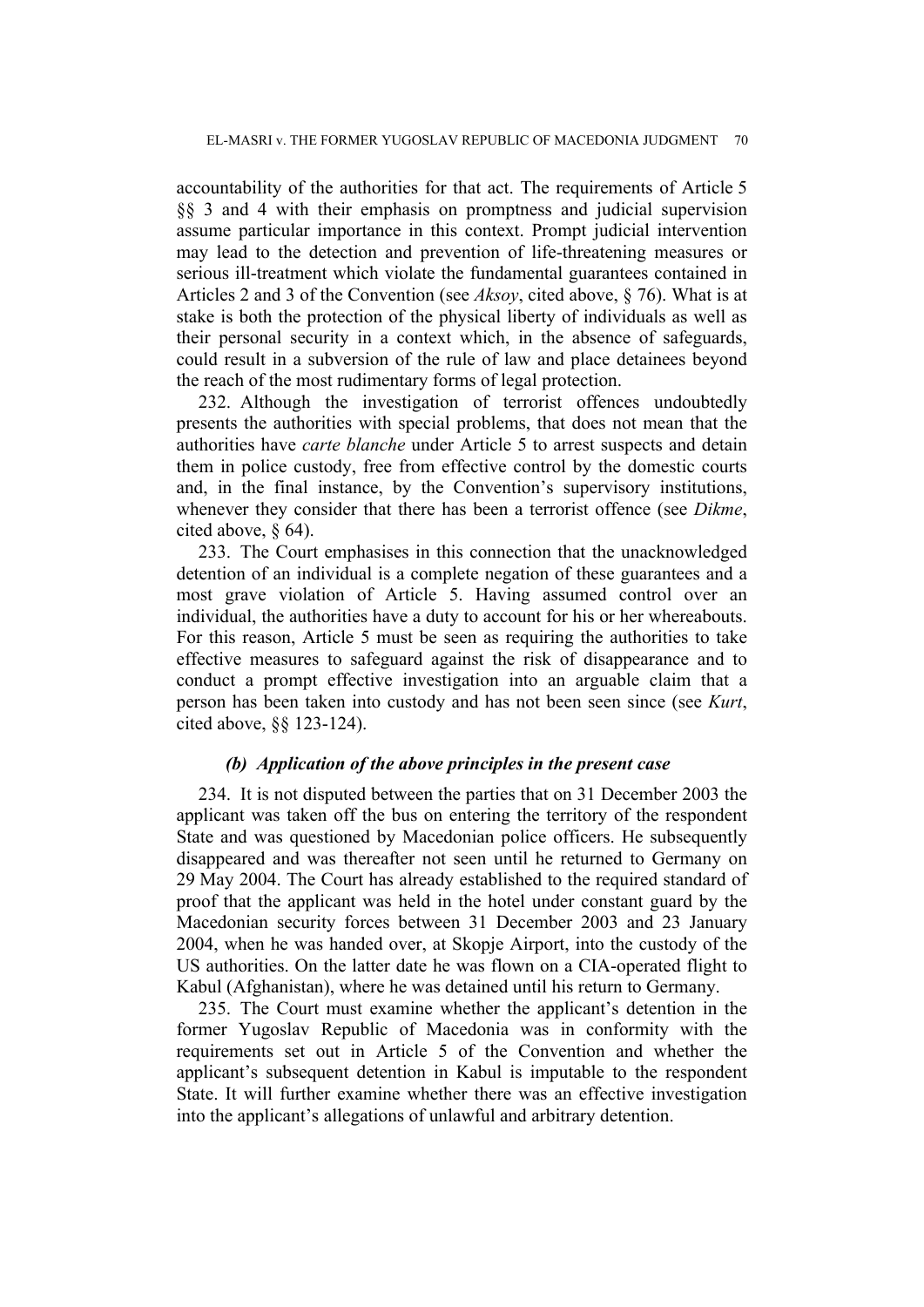#### *(i) The applicant's detention in Skopje*

236. In the first place, the Court notes that there was no court order for the applicant's detention, as required under domestic law (see paragraph 89 above). His confinement in the hotel was not authorised by a court. Furthermore, the applicant's detention in the respondent State has not been substantiated by any custody records, or, at least, no such documents have been submitted to the Court. The Court has already found that the failure to hold data recording such matters as the date, time and location of detention, the name of the detainee as well as the reasons for the detention and the name of the person effecting it must be seen as incompatible with the very purpose of Article 5 of the Convention (see *Kurt*, cited above, § 125). During his detention in the respondent State, the applicant did not have access to a lawyer, nor was he allowed to contact his family or a representative of the German Embassy in the respondent State, as required by Article 36 § 1 (b) of the Vienna Convention on Consular Relations (see paragraph 93 above). Furthermore, he was deprived of any possibility of being brought before a court to test the lawfulness of his detention (see paragraphs 84 and 90 above). His unacknowledged and incommunicado detention means that he was left completely at the mercy of those holding him (see *Aksoy*, cited above, § 83). Lastly, the Court finds it wholly unacceptable that in a State subject to the rule of law a person could be deprived of his or her liberty in an extraordinary place of detention outside any judicial framework, as was the hotel in the present case. It considers that his detention in such a highly unusual location adds to the arbitrariness of the deprivation of liberty (see, *mutatis mutandis*, *Bitiyeva and X v. Russia*, nos. 57953/00 and 37392/03, § 118, 21 June 2007).

237. Having regard to the above finding and the fact that the respondent Government submitted no explanation about the applicant's detention between 31 December 2003 and 23 January 2004, or any documents by way of justification, the Court concludes that during that period the applicant was held in unacknowledged detention in complete disregard of the safeguards enshrined in Article 5, and that this constitutes a particularly grave violation of his right to liberty and security as secured by Article 5 of the Convention (see *Gisayev v. Russia*, no. 14811/04, §§ 152-153, 20 January 2011; *Kadirova and Others v. Russia*, no. 5432/07, §§ 127-130, 27 March 2012; and *Chitayev and Chitayev v. Russia*, no. 59334/00, § 173, 18 January 2007).

### *(ii) The applicant's subsequent detention*

238. In view of its finding regarding the facts established to the required standard of proof (see paragraphs 165 and 167 above), the Court observes that on 23 January 2004 the Macedonian security forces handed over the applicant at Skopje Airport into the custody of CIA agents who transported him to Afghanistan on a special CIA-operated flight, described by the Marty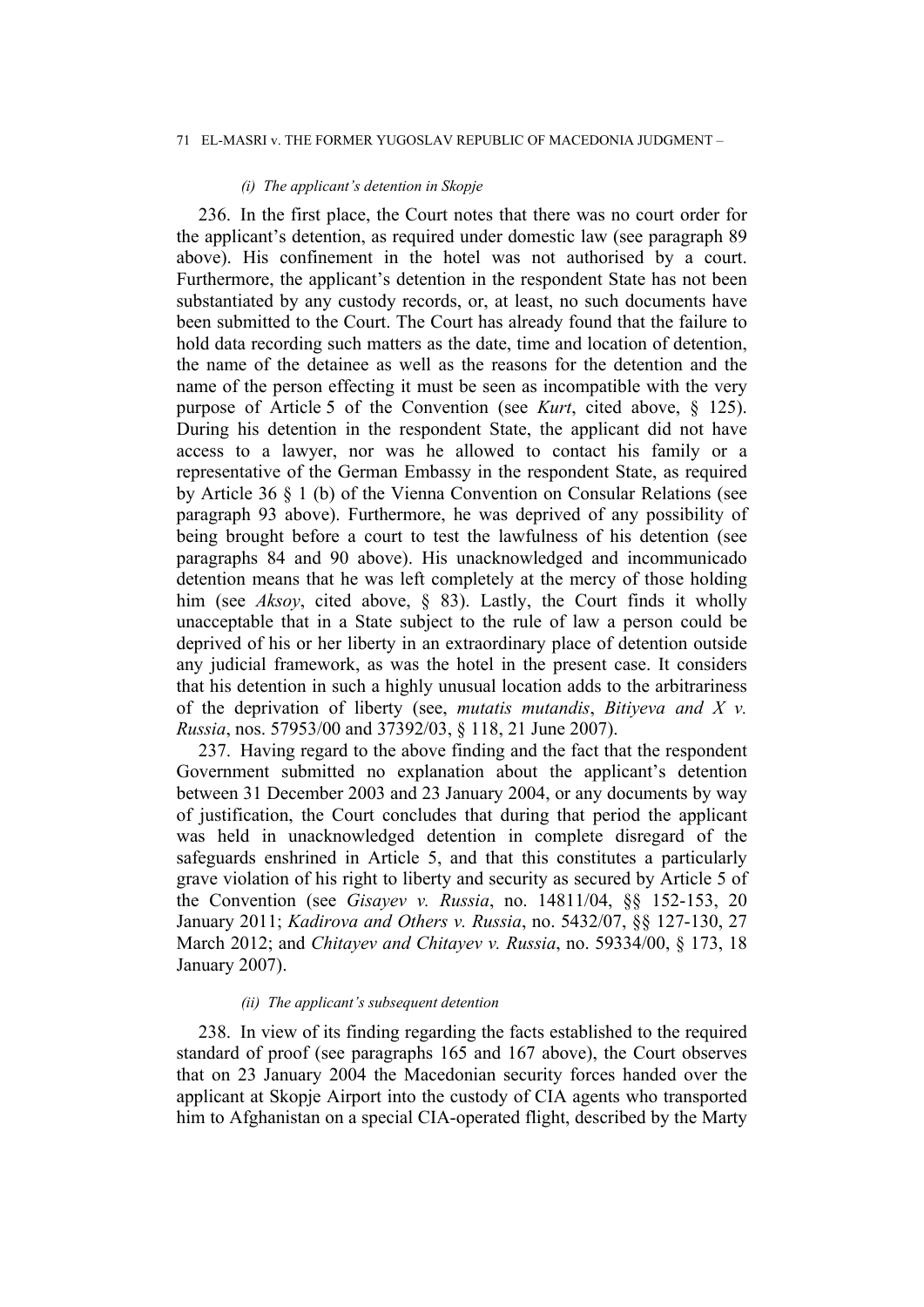inquiry as the "well-known rendition plane N313P" (see paragraph 64 of the 2006 Marty report). He remained there until 28 May 2004, when he was transported back to Germany, via Albania.

239. The Court reiterates that a Contracting State would be in violation of Article 5 of the Convention if it removed an applicant to a State where he or she was at real risk of a flagrant breach of that Article (see *Othman (Abu Qatada) v. the United Kingdom*, no. 8139/09, § 233, 17 January 2012). In the present case, the Court has already established to the required standard of proof that the applicant was subjected to "extraordinary rendition" (see paragraph 221 above), which entails detention ..."outside the normal legal system" and which, "by its deliberate circumvention of due process, is anathema to the rule of law and the values protected by the Convention" (see *Babar Ahmad and Others*, cited above, §§ 113-114). Furthermore, the detention of terrorist suspects within the "rendition" programme run by the US authorities has already been found to have been arbitrary in other similar cases (see paragraphs 103, 106, 113, 119 and 123 above). In such circumstances, the Court considers that it should have been clear to the Macedonian authorities that, having been handed over into the custody of the US authorities, the applicant faced a real risk of a flagrant violation of his rights under Article 5. In this connection the Court reiterates that Article 5 of the Convention lays down an obligation on the State not only to refrain from active infringements of the rights in question, but also to take appropriate steps to provide protection against an unlawful interference with those rights to everyone within its jurisdiction (see *Storck v. Germany*, no. 61603/00, §§ 100-101, ECHR 2005-V, and *Medova v. Russia*, no. 25385/04, § 123, 15 January 2009). The Macedonian authorities not only failed to comply with their positive obligation to protect the applicant from being detained in contravention of Article 5 of the Convention, but they actively facilitated his subsequent detention in Afghanistan by handing him over to the CIA, despite the fact that they were aware or ought to have been aware of the risk of that transfer. The Court considers therefore that the responsibility of the respondent State is also engaged in respect of the applicant's detention between 23 January and 28 May 2004 (see, *mutatis mutandis*, *Rantsev v. Cyprus and Russia*, no. 25965/04, § 207, ECHR 2010).

### *(iii) Conclusion*

240. Having regard to the above, the Court considers that the applicant's abduction and detention amounted to "enforced disappearance" as defined in international law (see paragraphs 95 and 100 above). The applicant's "enforced disappearance", although temporary, was characterised by an ongoing situation of uncertainty and unaccountability, which extended through the entire period of his captivity (see *Varnava and Others*, cited above, § 148). In this connection the Court would point out that in the case of a series of wrongful acts or omissions, the breach extends over the entire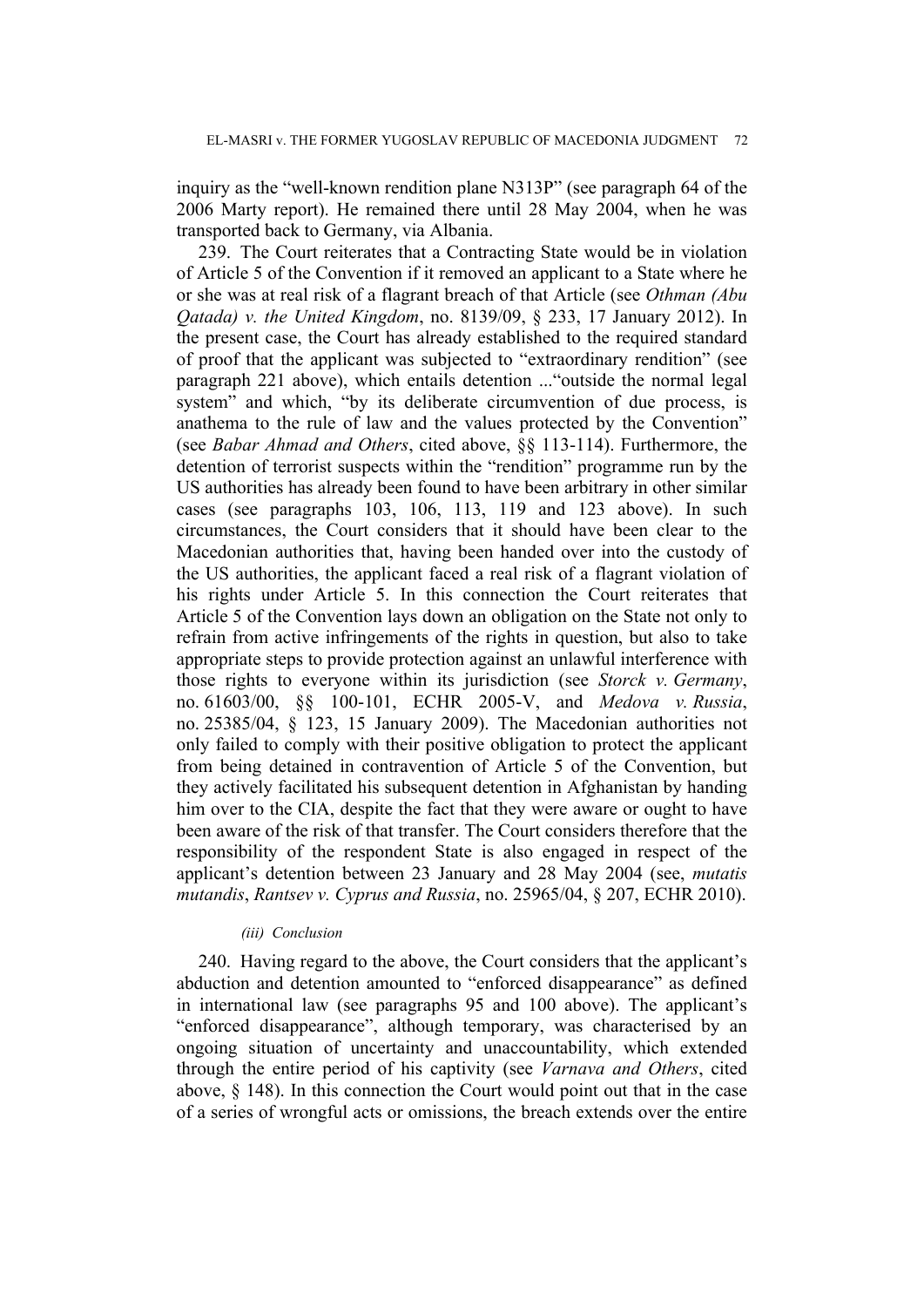period starting with the first of the acts and continuing for as long as the acts or omissions are repeated and remain at variance with the international obligation concerned (see *Ilaşcu and Others*, cited above, § 321, and see also paragraph 97 above).

241. Having regard to these considerations, the Court concludes that the respondent Government is to be held responsible for violating the applicant's rights under Article 5 of the Convention during the entire period of his captivity.

### *(iv) Procedural aspect of Article 5: lack of an effective investigation*

242. The Court has already found that the respondent State did not conduct an effective investigation into the applicant's allegations of illtreatment (see paragraphs 186-194 above). For the same reasons, it finds that no meaningful investigation was conducted into the applicant's credible allegations that he was detained arbitrarily (see *Kurt*, cited above, § 128).

243. It accordingly finds that the respondent State has violated Article 5 of the Convention in its procedural aspect.

### V. ALLEGED VIOLATION OF ARTICLE 8 OF THE CONVENTION

244. The applicant further complained that his secret and extrajudicial abduction and arbitrary detention had violated his rights under Article 8 of the Convention, which reads as follows:

"1. Everyone has the right to respect for his private and family life, his home and his correspondence.

2. There shall be no interference by a public authority with the exercise of this right except such as is in accordance with the law and is necessary in a democratic society in the interests of national security, public safety or the economic well-being of the country, for the prevention of disorder or crime, for the protection of health or morals, or for the protection of the rights and freedoms of others."

### **A. The parties' submissions**

245. The applicant submitted that his ordeal had been entirely arbitrary, constituting a serious violation of his right to respect for his private and family life under this Article. For over four months he had been detained in solitary confinement, seeing only his guards and interrogators and being separated from his family, who had no idea of his whereabouts. This situation had had a severe effect on his physical and psychological integrity.

246. The Government contested that argument.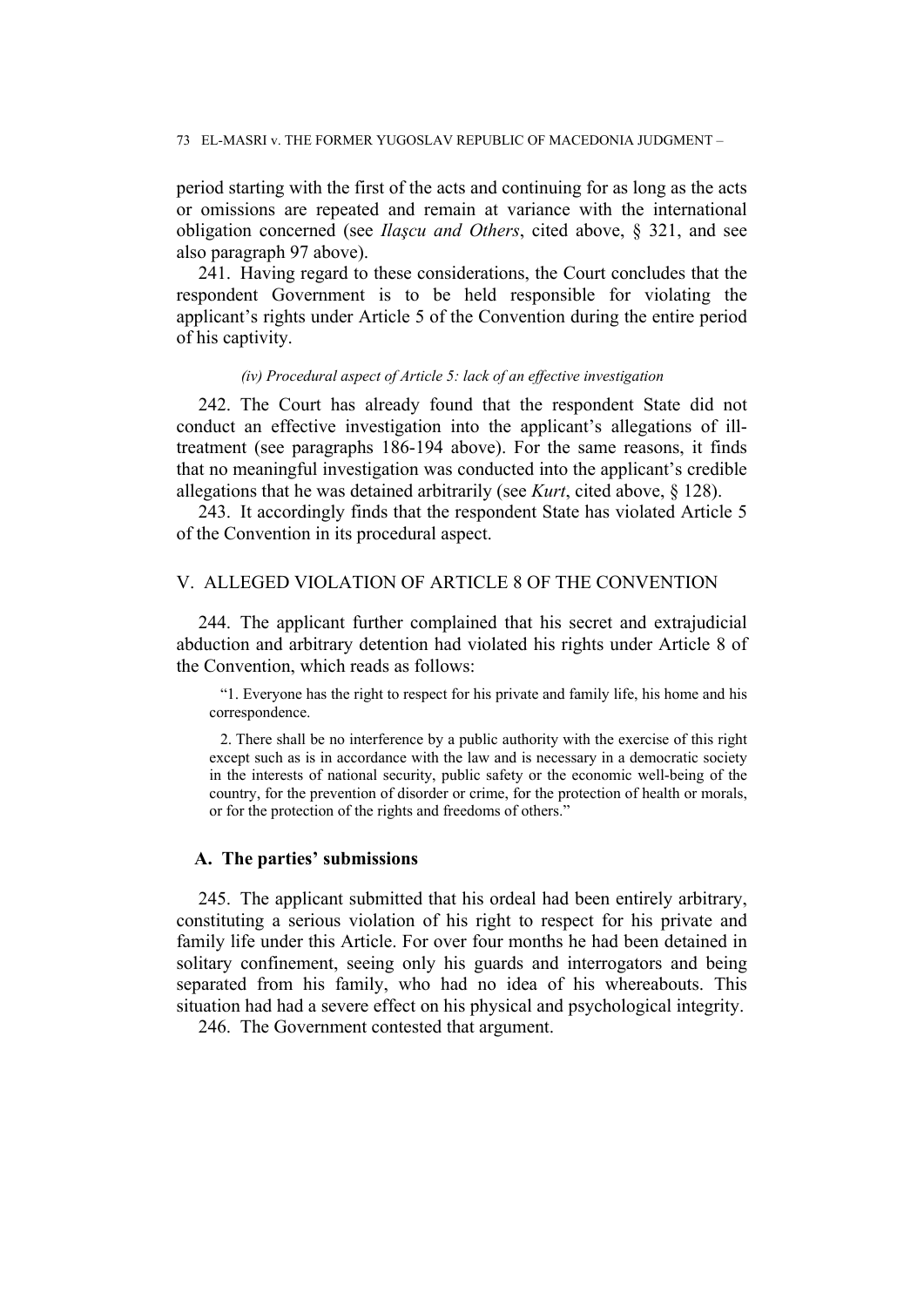### **B. The Court's assessment**

### *1. Admissibility*

247. The Court notes that this complaint is not manifestly ill-founded within the meaning of Article 35  $\S$  3 of the Convention. It further notes that it is not inadmissible on any other grounds. It must therefore be declared admissible.

### *2. Merits*

248. According to the Court's case-law, the notion of "private life" is a broad one and is not susceptible to exhaustive definition; it may, depending on the circumstances, cover the moral and physical integrity of the person. The Court further recognises that these aspects of the concept extend to situations of deprivation of liberty (see *Raninen v. Finland*, 16 December 1997, § 63, *Reports* 1997-VIII). Article 8 also protects a right to personal development, the right to establish and develop relationships with other human beings and the outside world. A person should not be treated in a way that causes a loss of dignity, as "the very essence of the Convention is respect for human dignity and human freedom" (see *Pretty v. the United Kingdom*, no. 2346/02, §§ 61 and 65, ECHR 2002-III). Furthermore, the mutual enjoyment by members of a family of each other's company constitutes a fundamental element of family life (see, *mutatis mutandis*, *Olsson v. Sweden (no. 1)*, 24 March 1988, § 59, Series A no. 130). The Court reiterates that an essential object of Article 8 is to protect the individual against arbitrary interference by the public authorities (see *Kroon and Others v. the Netherlands*, 27 October 1994, § 31, Series A no. 297-C).

249. Having regard to its conclusions concerning the respondent State's responsibility under Articles 3 and 5 of the Convention, the Court considers that the State's actions and omissions likewise engaged its responsibility under Article 8 of the Convention. In view of the established evidence, the Court considers that the interference with the applicant's right to respect for his private and family life was not "in accordance with the law".

250. Accordingly, it finds that in the present case there has been a violation of Article 8 of the Convention.

### VI. ALLEGED VIOLATION OF ARTICLE 13 OF THE CONVENTION

251. The applicant also complained that he had no effective remedy under Article 13 of the Convention in respect of his rights under Articles 3, 5 and 8 of the Convention. He relied on Article 13 of the Convention, which reads as follows: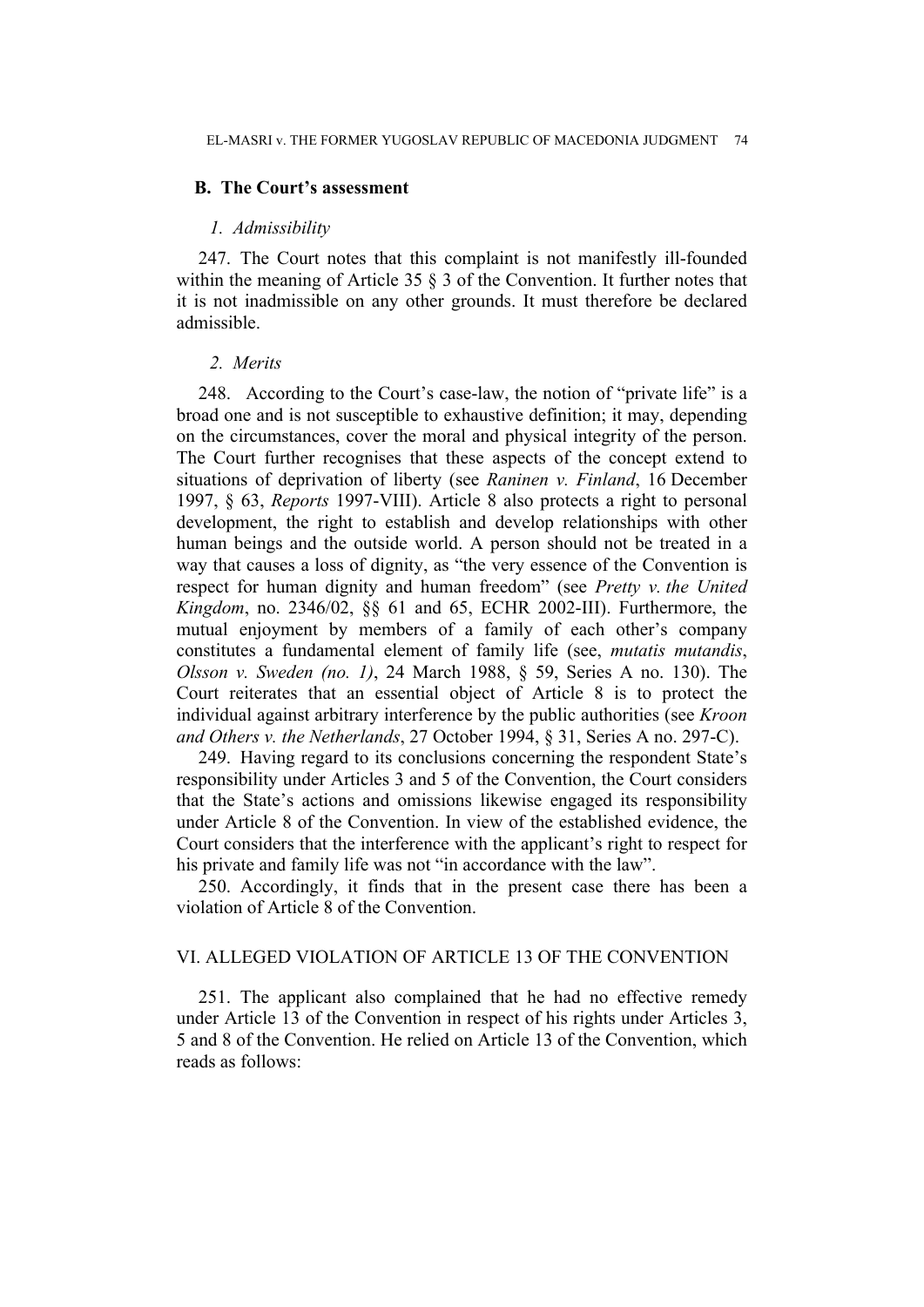"Everyone whose rights and freedoms as set forth in [the] Convention are violated shall have an effective remedy before a national authority notwithstanding that the violation has been committed by persons acting in an official capacity."

### **A. The parties' submissions**

252. The applicant stated that there had been no effective investigation capable of establishing the facts of his detention and treatment, auxiliary to the investigative element of Article 3 of the Convention. Furthermore, there had been no domestic remedy to challenge the lawfulness of his detention in the former Yugoslav Republic of Macedonia and his transfer into CIA custody, auxiliary to his rights under Article 5. The same applied to his rights under Article 8 of the Convention.

253. The Government conceded that prior to Mr H.K.'s statement the applicant had not had an effective domestic remedy as required under Article 13 in respect of his complaints under Articles 3 and 5 of the Convention. They further admitted that in the absence of any conclusions of the criminal investigation, the civil avenue of redress, as such, could not be regarded as effective in relation to the applicant's complaint under Article 8 of the Convention.

### **B. The Court's assessment**

#### *1. Admissibility*

254. The Court notes that this complaint is not manifestly ill-founded within the meaning of Article 35  $\S$  3 of the Convention. It further notes that it is not inadmissible on any other grounds. It must therefore be declared admissible.

### *2. Merits*

### *(a) General principles established in the Court's case-law*

255. The Court observes that Article 13 guarantees the availability at national level of a remedy to enforce the substance of the Convention rights and freedoms in whatever form they might happen to be secured in the domestic legal order. The effect of this Article is thus to require the provision of a domestic remedy allowing the competent national authority both to deal with the substance of the relevant Convention complaint and to grant appropriate relief, although Contracting States are afforded some discretion as to the manner in which they conform to their obligations under this provision. The scope of the obligation under Article 13 varies depending on the nature of the applicant's complaint under the Convention. Nevertheless, the remedy required by Article 13 must be "effective" in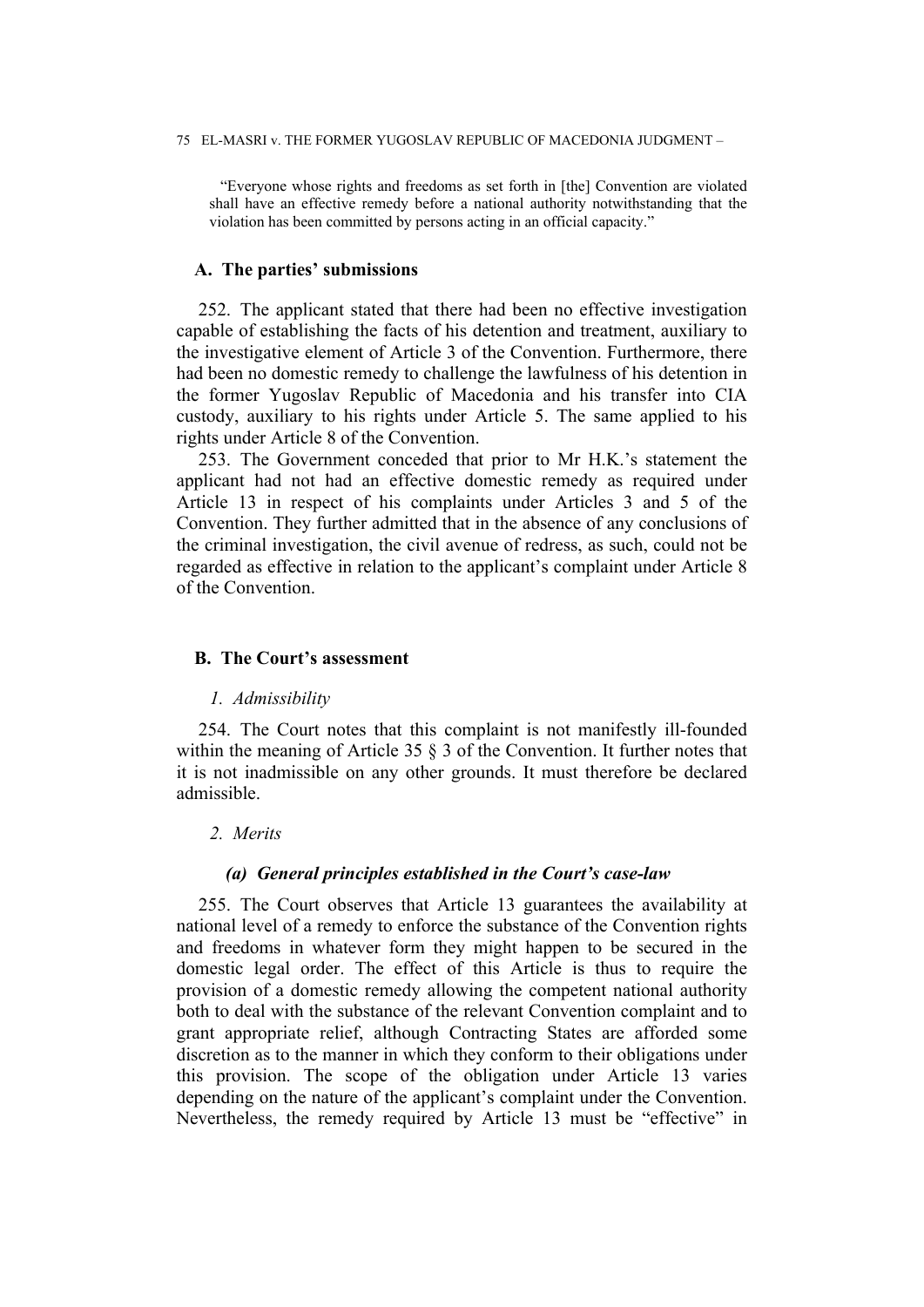practice as well as in law, in particular in the sense that its exercise must not be unjustifiably hindered by the acts or omissions of the authorities of the respondent State. Where an individual has an arguable claim that he has been ill-treated by agents of the State, the notion of an "effective remedy" entails, in addition to the payment of compensation where appropriate, a thorough and effective investigation capable of leading to the identification and punishment of those responsible and including effective access for the complainant to the investigatory procedure (see *Anguelova*, cited above, §§ 161-162; *Assenov and Others*, cited above, §§ 114 et seq.; *Süheyla Aydın v. Turkey*, no. 25660/94, § 208, 24 May 2005; and *Aksoy*, cited above, §§ 95 and 98).

256. The Court further reiterates that the requirements of Article 13 are broader than a Contracting State's obligation under Articles 3 and 5 to conduct an effective investigation into the disappearance of a person who has been shown to be under their control and for whose welfare they are accordingly responsible (see, *mutatis mutandis*, *Orhan*, cited above, § 384; *Khashiyev and Akayeva v. Russia*, nos. 57942/00 and 57945/00, § 183, 24 February 2005; and *Kurt*, cited above, § 140).

257. Given the irreversible nature of the harm that might occur if the risk of ill-treatment materialised and the importance the Court attaches to Article 3, the notion of an effective remedy under Article 13 requires independent and rigorous scrutiny of the claim that there exist substantial grounds for fearing a real risk of treatment contrary to Article 3 (see *Jabari v. Turkey*, no. 40035/98, § 50, ECHR 2000-VIII). This scrutiny must be carried out without regard to what the person may have done to warrant expulsion or to any perceived threat to the national security of the expelling State (see *Chahal*, cited above, § 151).

# *(b) Application of the above principles in the present case*

258. The Court has established that the applicant brought the substance of his grievances under Articles 3, 5 and 8 of the Convention to the attention of the public prosecutor. Those complaints were never the subject of any serious investigation, being discounted in favour of a hastily reached explanation that he had never been subjected to any of the actions complained of. The Court has already found the respondent State responsible for violations of the applicant's rights under Articles 3, 5 and 8 of the Convention. His complaints under these Articles are therefore "arguable" for the purposes of Article 13 (see *Boyle and Rice v. the United Kingdom*, 27 April 1988, § 52, Series A no. 131).

259. The applicant should accordingly have been able to avail himself of effective and practical remedies capable of leading to the identification and punishment of those responsible and to an award of compensation, for the purposes of Article 13. For the reasons set out above (see paragraphs 186- 194 and 242 above), no effective criminal investigation can be considered to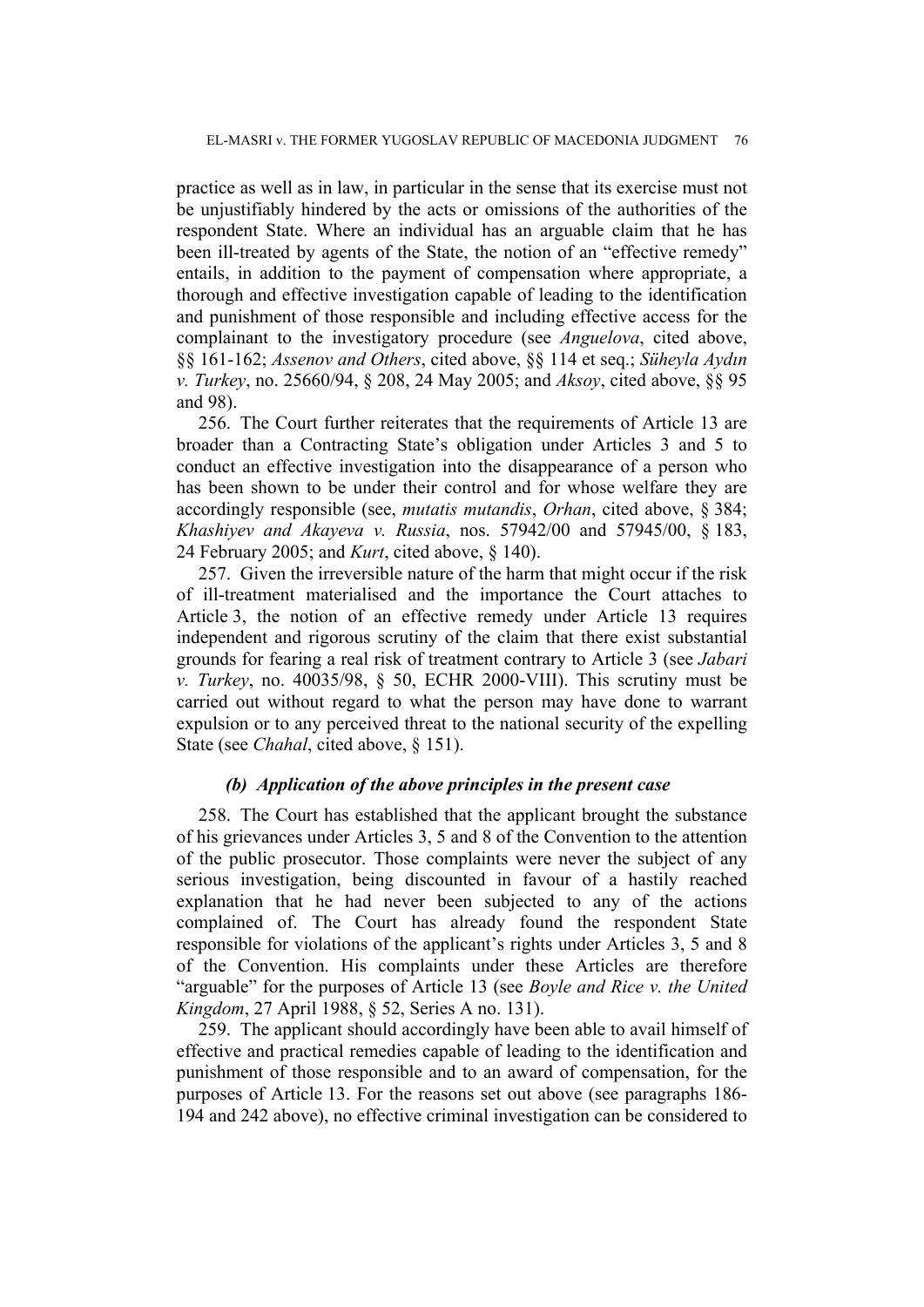have been carried out in accordance with Article 13 with regard to the applicant's complaints under Articles 3 and 5 of the Convention. The superficial approach which the public prosecutor took cannot be said to be compatible with the duty to carry out an investigation into the applicant's allegations of ill-treatment and unlawful deprivation of liberty. The Government have also confirmed the lack of an effective remedy at the relevant time (see paragraph 253 above).

260. Furthermore, no evidence has been submitted to show that the decision to transfer the applicant into the custody of the CIA was reviewed with reference to the question of the risk of ill-treatment or a flagrant breach of his right to liberty and security of person, either by a judicial authority or by any other authority providing sufficient guarantees that the remedy before it would be effective (see *Chahal*, cited above, § 152).

261. As the Government pointed out in their submissions, the ineffectiveness of the criminal investigation undermined the effectiveness of any other remedy, including a civil action for damages. The Court has already found in similar cases that a compensation claim is theoretical and illusory and not capable of affording redress to the applicant (see, *mutatis mutandis*, *Cobzaru*, cited above, § 83; *Estamirov and Others v. Russia*, no. 60272/00, §§ 77 and 120, 12 October 2006; and *Musayev and Others v. Russia*, nos. 57941/00, 58699/00 and 60403/00, § 175, 26 July 2007).

262. Accordingly, the Court finds that the applicant was denied the right to an effective remedy under Article 13, taken in conjunction with Articles 3, 5 and 8 of the Convention.

# VII. OTHER ALLEGED VIOLATIONS OF THE CONVENTION

263. Lastly, the applicant invoked Article 10 of the Convention, arguing that he had a right to be informed of the truth regarding the circumstances that had led to the alleged violations of his Convention rights. Article 10 provides:

"1. Everyone has the right to freedom of expression. This right shall include freedom to hold opinions and to receive and impart information and ideas without interference by public authority and regardless of frontiers. This Article shall not prevent states from requiring the licensing of broadcasting, television or cinema enterprises.

2. The exercise of these freedoms, since it carries with it duties and responsibilities, may be subject to such formalities, conditions, restrictions or penalties as are prescribed by law and are necessary in a democratic society, in the interests of national security, territorial integrity or public safety, for the prevention of disorder or crime, for the protection of health or morals, for the protection of the reputation or rights of others, for preventing the disclosure of information received in confidence, or for maintaining the authority and impartiality of the judiciary."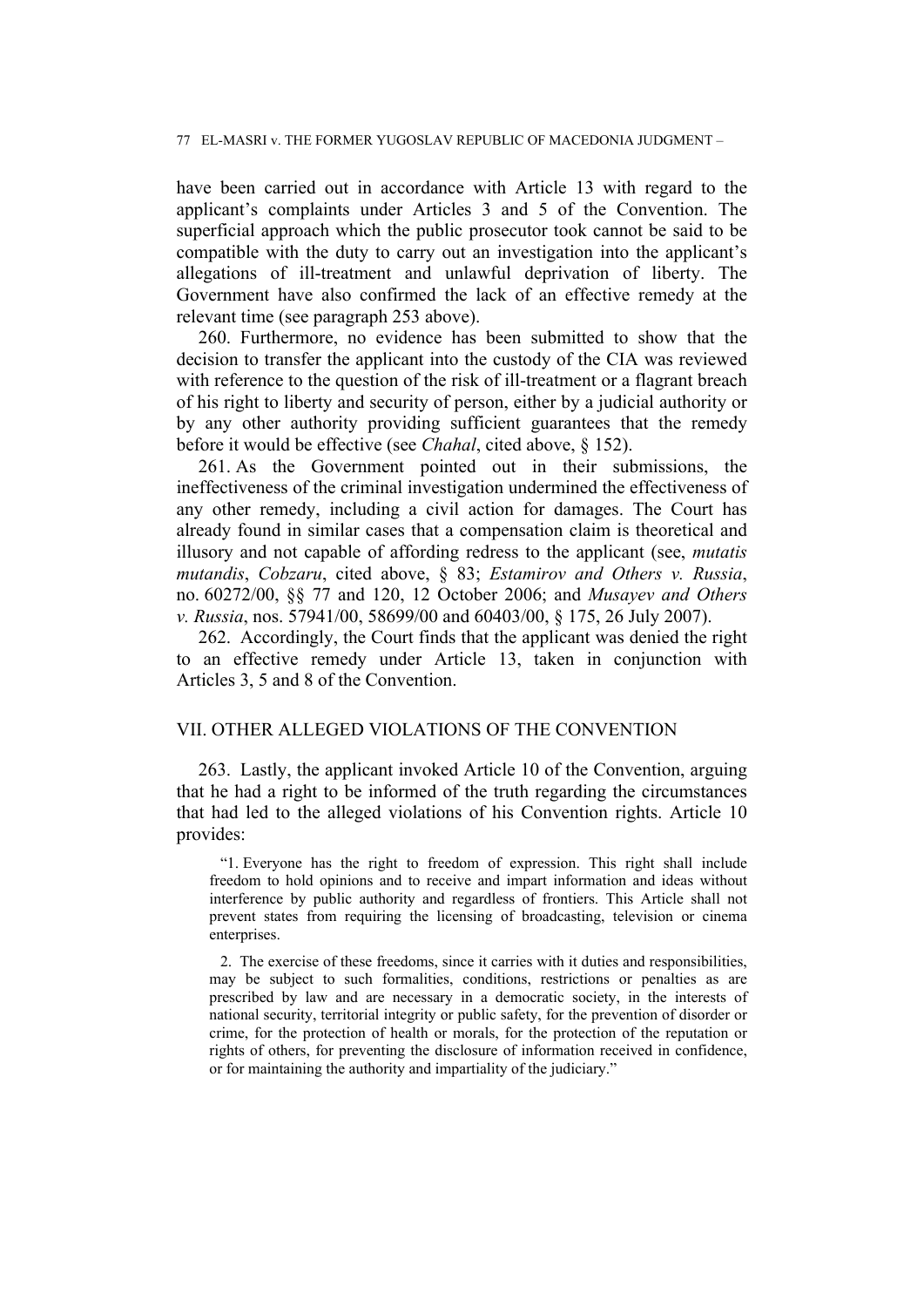264. The Court considers that the issue raised under this Article overlaps with the merits of the applicant's complaints under Article 3 and has already been addressed in relation to those complaints (see paragraph 192 above). The present case does not raise any particular issue that should be analysed under Article 10 alone, which does not apply to the facts complained of. Consequently, there is no appearance of a violation of the applicant's rights and freedoms set out in this Article.

265. It follows that this complaint is manifestly ill-founded and must be rejected in accordance with Article 35 §§ 3 (a) and 4 of the Convention.

# VIII. APPLICATION OF ARTICLE 41 OF THE CONVENTION

266. Article 41 of the Convention provides:

"If the Court finds that there has been a violation of the Convention or the Protocols thereto, and if the internal law of the High Contracting Party concerned allows only partial reparation to be made, the Court shall, if necessary, afford just satisfaction to the injured party."

### **A. Damage**

267. The applicant claimed 300,000 euros (EUR) in respect of nonpecuniary damage for the suffering, anguish and mental breakdown linked to his ill-treatment, unacknowledged detention, uncertainty about his fate, the refusal of the respondent Government to acknowledge the truth and the impossibility of restoring his reputation. In the latter connection, he claimed that he had been subjected to a "defamatory campaign", which had had a negative impact on his employment prospects. In support of his claim, he referred to similar cases in which the Governments of Sweden, Canada and the United Kingdom (see paragraphs 110 and 129 above) had been ordered or had agreed to pay compensation of between USD 450,000 and USD 10,000,000. He further requested that the Court order the respondent State to conduct an effective and thorough investigation into the facts of his case. The applicant did not claim any award in respect of pecuniary damage.

268. The Government contested the applicant's claims under this head. They reaffirmed that he had not been subjected to "extraordinary rendition" and rejected his allegations as unsubstantiated. Lastly, they stated that the assessment of any damage should be individualised and that it should not be calculated by way of comparison with other cases.

269. The Court reiterates that Article 41 empowers it to afford the injured party such satisfaction as appears to it to be appropriate. In this connection it observes that it has found serious violations of several Convention provisions by the respondent State. It has found that the applicant was tortured and ill-treated and that the responsibility of the respondent State was engaged for having transferred him knowingly into the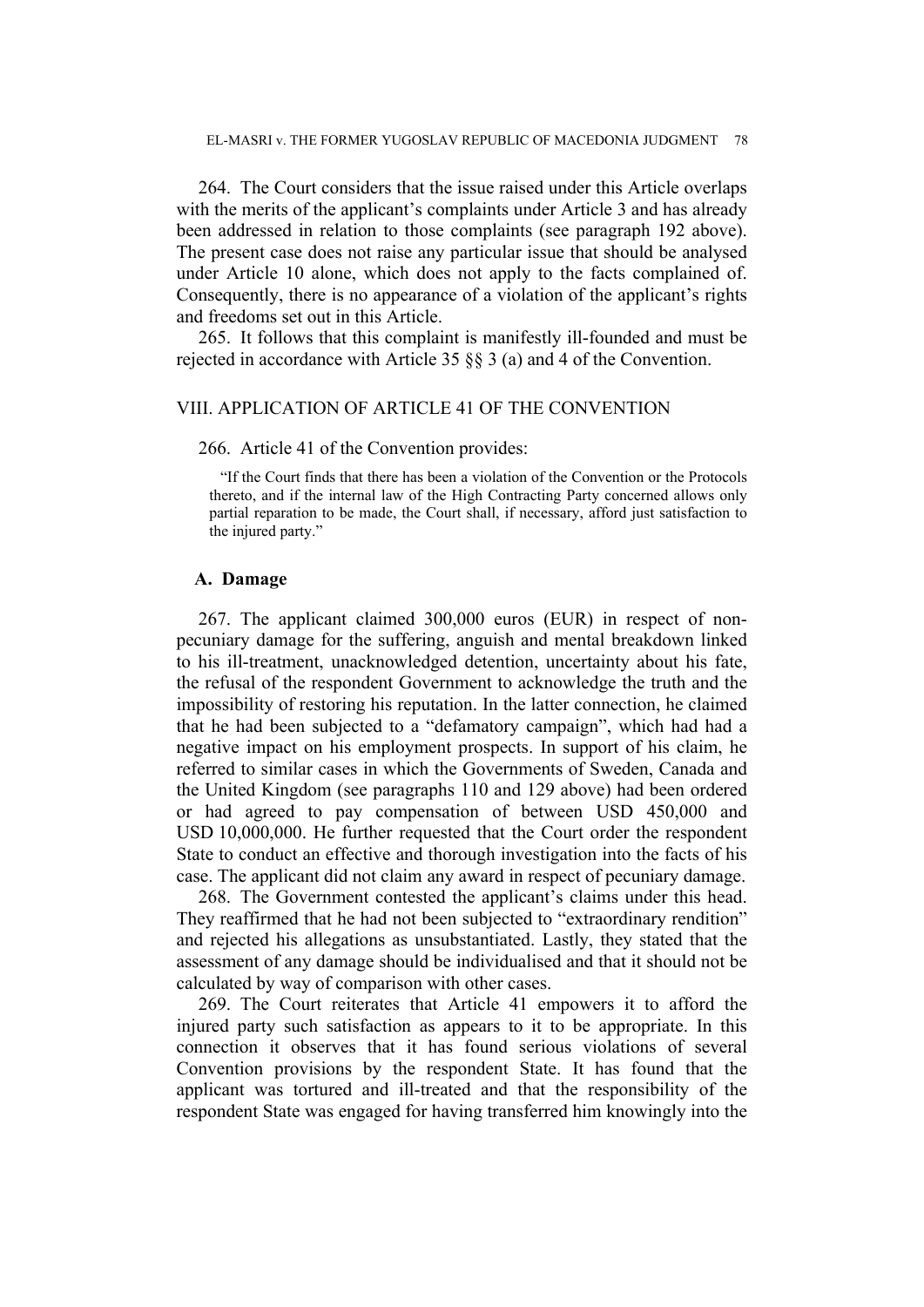custody of the CIA although there had been serious reasons to believe that he might be subjected to treatment contrary to Article 3 of the Convention. It has also found that the applicant was detained arbitrarily, contrary to Article 5. The respondent State also failed to carry out an effective investigation as required under Articles 3 and 5 of the Convention. In addition, the Court has found a violation of the applicant's rights under Article 8. Lastly, it has held the respondent State responsible for having failed to provide an effective remedy within the meaning of Article 13 of the Convention for the applicant's grievances under Articles 3, 5 and 8. The Court considers that in view of the violations found, the applicant undeniably suffered non-pecuniary damage which cannot be made good by the mere finding of a violation.

270. Consequently, regard being had to the extreme seriousness of the violations of the Convention of which the applicant was a victim, and ruling on an equitable basis, as required by Article 41 of the Convention, the Court awards him EUR 60,000, plus any tax that may be chargeable on that amount (see *Ilaşcu and Others*, cited above, § 489).

### **B. Costs and expenses**

271. The applicant did not seek the reimbursement of the costs and expenses incurred before the domestic courts and before the Court.

272. Accordingly, the Court considers that there is no call to award him any sum on that account.

## **C. Default interest**

273. The Court considers it appropriate that the default interest rate should be based on the marginal lending rate of the European Central Bank, to which should be added three percentage points.

# FOR THESE REASONS, THE COURT UNANIMOUSLY

- 1. *Dismisses* the Government's preliminary objection of non-compliance with the six-month rule;
- 2. *Declares* the complaints under Articles 3, 5, 8 and 13 of the Convention admissible and the remainder of the application inadmissible;
- 3. *Holds* that there has been a violation of Article 3 of the Convention in its procedural aspect on account of the failure of the respondent State to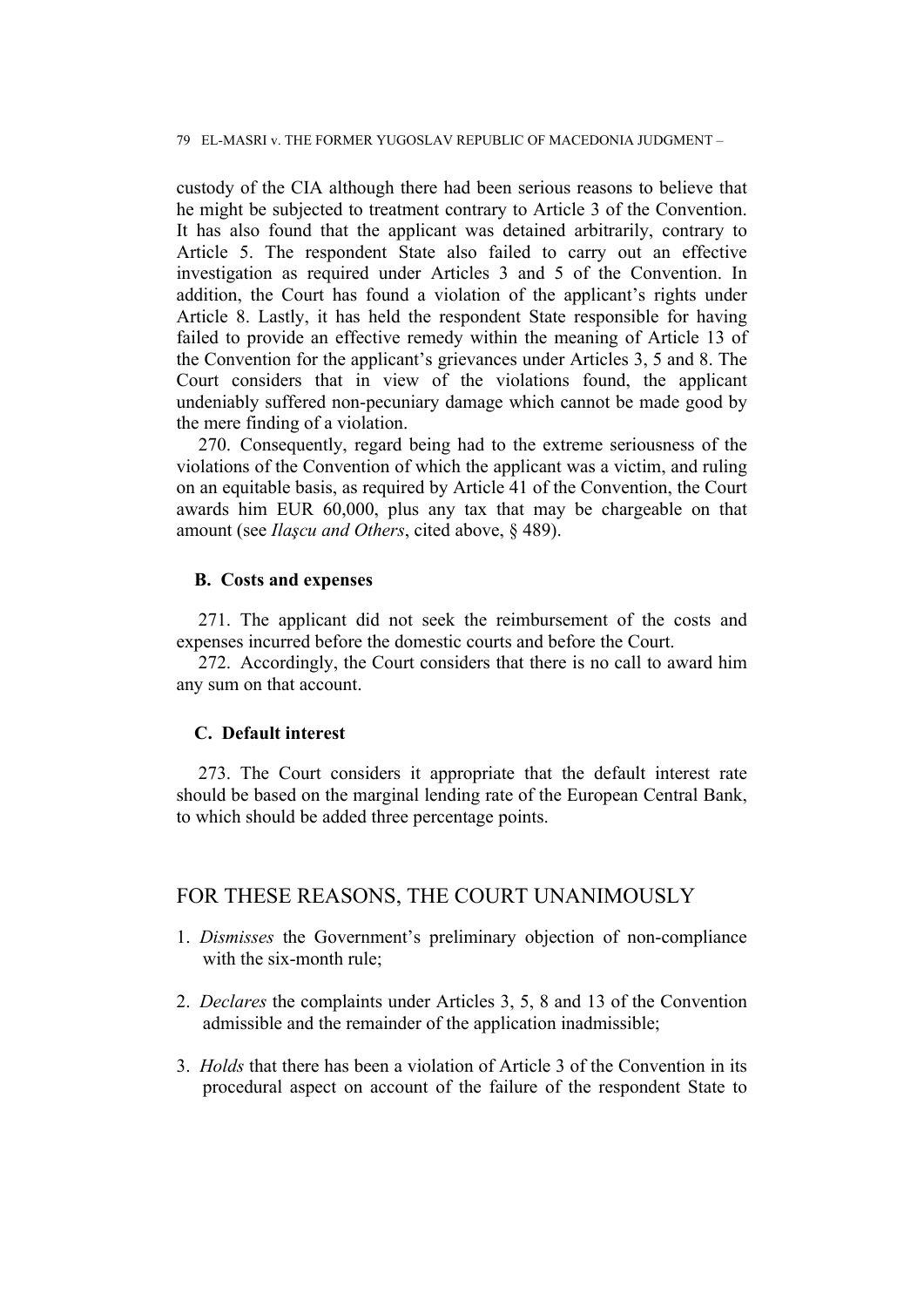carry out an effective investigation into the applicant's allegations of illtreatment;

- 4. *Holds* that there has been a violation of Article 3 of the Convention by the respondent State on account of the inhuman and degrading treatment to which the applicant was subjected while being held in the hotel in Skopje;
- 5. *Holds* that the respondent State is responsible for the ill-treatment to which the applicant was subjected at Skopje Airport and that this treatment must be classified as torture within the meaning of Article 3 of the Convention;
- 6. *Holds* that the responsibility of the respondent State is engaged with regard to the applicant's transfer into the custody of the United States authorities despite the existence of a real risk that he would be subjected to further treatment contrary to Article 3 of the Convention;
- 7. *Holds* that the applicant's detention in the hotel for twenty-three days was arbitrary, in breach of Article 5 of the Convention;
- 8. *Holds* that the respondent State is responsible under Article 5 of the Convention for the applicant's subsequent captivity in Afghanistan;
- 9. *Holds* that the respondent State failed to carry out an effective investigation into the applicant's allegations of arbitrary detention, as required under Article 5 of the Convention;
- 10. *Holds* that there has been a violation of Article 8 of the Convention;
- 11. *Holds* that there has been a violation of Article 13 of the Convention on account of the lack of effective remedies in respect of the applicant's grievances under Articles 3, 5 and 8 of the Convention;
- 12. *Hold*

(a) that the respondent State is to pay the applicant, within three months, EUR 60,000 (sixty thousand euros), plus any tax that may be chargeable, in respect of non-pecuniary damage**;**

(b) that from the expiry of the above-mentioned three months until settlement simple interest shall be payable on the above amount at a rate equal to the marginal lending rate of the European Central Bank during the default period plus three percentage points;

13. *Dismisses* the remainder of the applicant's claim for just satisfaction.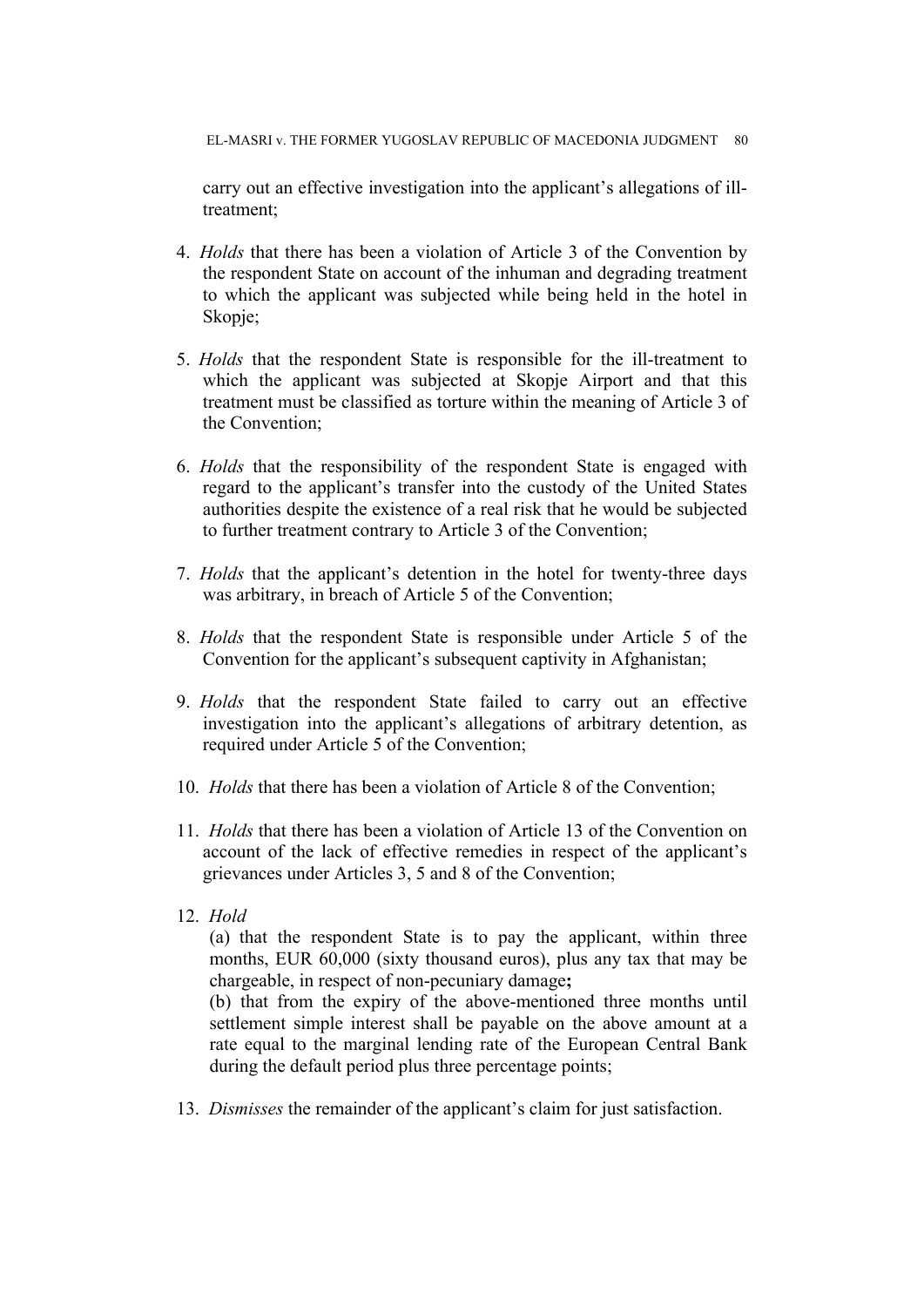Done in English and in French, and delivered at a public hearing in the Human Rights Building, Strasbourg, on 13 December 2012.

Michael O'Boyle Nicolas Bratza Deputy Registrar President

In accordance with Article 45 § 2 of the Convention and Rule 74 § 2 of the Rules of Court, the following separate opinions are annexed to this judgment:

(a) the joint concurring opinion of Judges Tulkens, Spielmann, Sicilianos and Keller;

(b) the joint concurring opinion of Judges Casadevall and López Guerra.

N.B. M.O'B.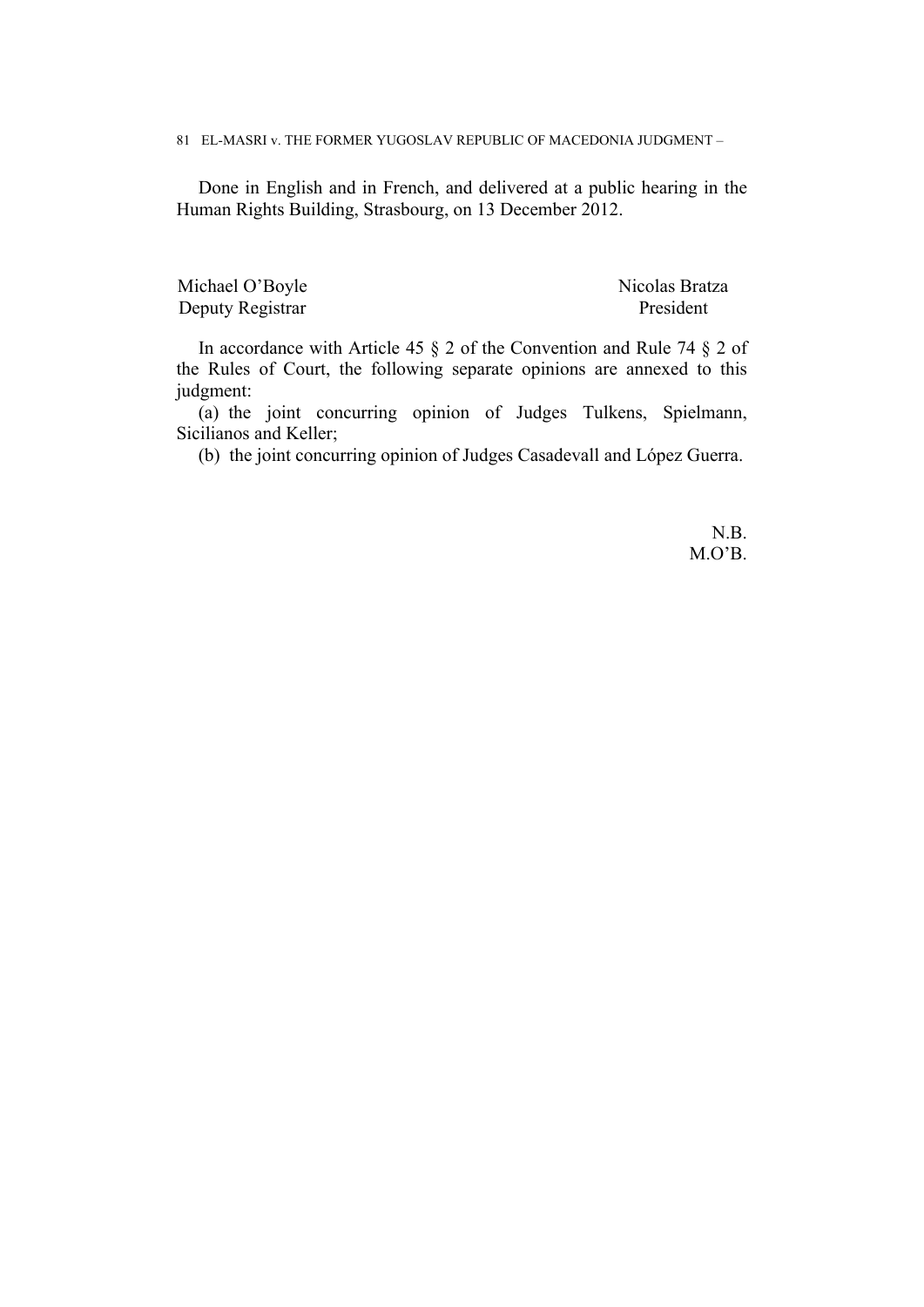# JOINT CONCURRING OPINION OF JUDGES TULKENS, SPIELMANN, SICILIANOS AND KELLER

# *(Translation)*

1. In relation to Article 13 of the Convention, which the Court unanimously found to have been breached in conjunction with Articles 3, 5 and 8, we would have liked the reasoning to extend to an aspect which in our view is fundamental. On account of the seriousness of the violations found, we consider that the Court should have acknowledged that in the absence of any effective remedies – as conceded by the Government – the applicant was denied the "right to the truth", that is, the right to an accurate account of the suffering endured and the role of those responsible for that ordeal (see *Association "21 December 1989" and Others v. Romania*, nos. 33810/07 and 18817/08, § 144, 24 May 2011).

2. Obviously, this does not mean "truth" in the philosophical or metaphysical sense of the term but the right to ascertain and establish the true facts. As was pointed out by the United Nations High Commissioner for Human Rights, and also by Redress, Amnesty International and the International Commission of Jurists,<sup>1</sup> in enforced disappearances cases the right to the truth is a particularly compelling norm in view of the secrecy surrounding the victims' fate.

3. In addressing the applicant's complaint under Article 10 of the Convention that he "had a right to be informed of the truth regarding the circumstances that had led to the alleged violations", the Court considers that the issue raised overlaps with the merits of his Article 3 complaints and has already been dealt with in relation to those complaints (see paragraph 264 of the judgment). It could therefore be argued that the Court is implicitly acknowledging that the right to the truth has a place in the context of Article 3, although it does not really commit itself to such a finding, instead simply noting that there was an inadequate investigation which deprived the applicant of the possibility of being informed (see paragraph 193 of the judgment).

4. We consider, however, that the right to the truth would be more appropriately situated in the context of Article 13 of the Convention, especially where, as in the present case, it is linked to the procedural obligations under Articles 3, 5 and 8. The scale and seriousness of the human rights violations at issue, committed in the context of the secret detentions and renditions system, together with the widespread impunity observed in multiple jurisdictions in respect of such practices, give real substance to the right to an effective remedy enshrined in Article 13, which

<sup>&</sup>lt;sup>1</sup> See the observations of the third-party interveners, paragraphs 175-179 of the judgment.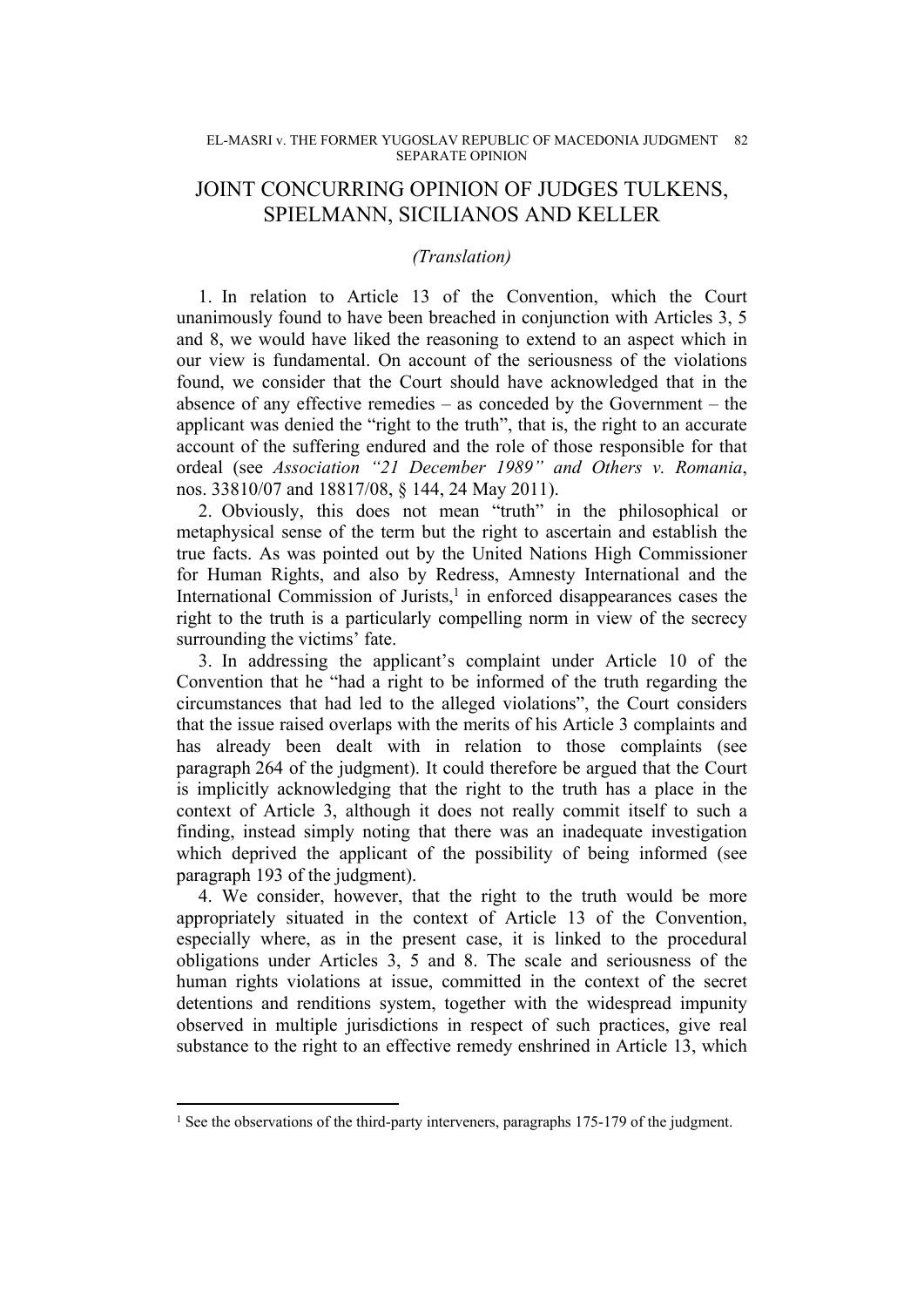#### 83 EL-MASRI v. THE FORMER YUGOSLAV REPUBLIC OF MACEDONIA JUDGMENT – SEPARATE OPINION

includes a right of access to relevant information about alleged violations, both for the persons concerned and for the general public.

5. The right to the truth is not a novel concept in our case-law, and nor is it a new right. Indeed, it is broadly implicit in other provisions of the Convention, in particular the procedural aspect of Articles 2 and 3, which guarantee the right to an investigation involving the applicant and subject to public scrutiny.

6. In practice, the search for the truth is the objective purpose of the obligation to carry out an investigation and the *raison d'être* of the related quality requirements (transparency, diligence, independence, access, disclosure of results and scrutiny). For society in general, the desire to ascertain the truth plays a part in strengthening confidence in public institutions and hence the rule of law. For those concerned – the victims' families and close friends – establishing the true facts and securing an acknowledgment of serious breaches of human rights and humanitarian law constitute forms of redress that are just as important as compensation, and sometimes even more so. Ultimately, the wall of silence and the cloak of secrecy prevent these people from making any sense of what they have experienced and are the greatest obstacles to their recovery.

7. A more explicit acknowledgment of the right to the truth in the context of Article 13 of the Convention, far from being either innovative or superfluous, would in a sense cast renewed light on a well-established reality.

8. Today, the right to the truth is widely recognised by international and European human rights law. At United Nations level, it is set forth in the 2006 International Convention for the Protection of All Persons from Enforced Disappearance (Article 24 § 2) and in the Set of Principles for the Protection and Promotion of Human Rights through Action to Combat Impunity. Resolutions 9/11 and 12/12 on the right to the truth, adopted on 24 September 2008 and 12 October 2009 respectively by the United Nations Human Rights Council, state that: "... the Human Rights Committee and the Working Group on Enforced or Involuntary Disappearances ... have recognized the right of the victims of gross violations of human rights and the right of their relatives to the truth about the events that have taken place, including the identification of the perpetrators of the facts that gave rise to such violations ...".

9. The same is true at regional level. In the context of the American Convention on Human Rights, the right to the truth has been expressly acknowledged in the decisions of the Inter-American Commission on Human Rights in *Velásquez Rodríguez v. Honduras* (29 July 1988) and *Contreras et al. v. El Salvador* (31 August 2011). On the European scene, with reference first of all to the European Union, the Council Framework Decision of 15 March 2001 on the standing of victims in criminal proceedings<sup>2</sup> establishes a link between truth and dignity and states, in its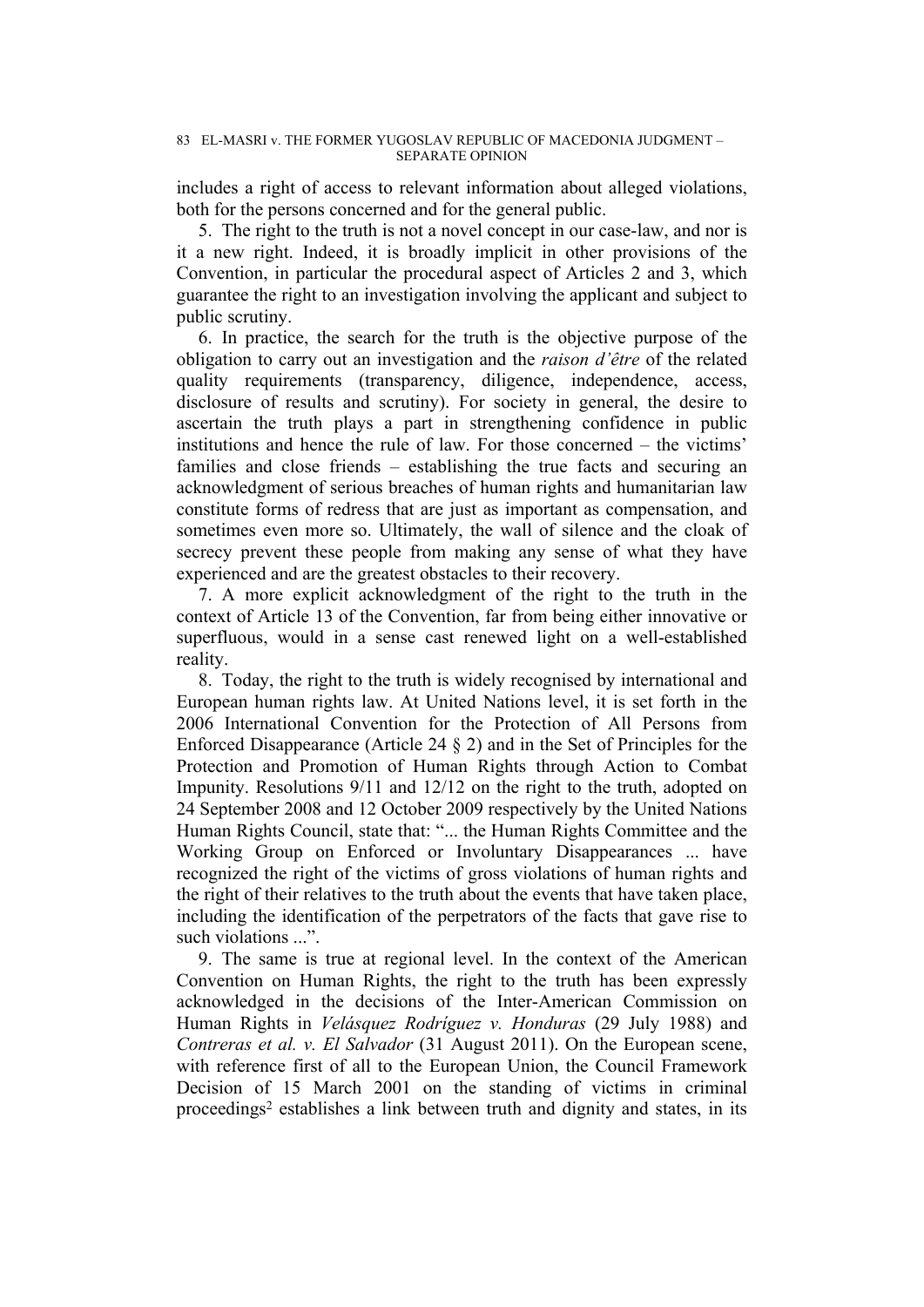#### EL-MASRI v. THE FORMER YUGOSLAV REPUBLIC OF MACEDONIA JUDGMENT 84 SEPARATE OPINION

Preamble, that "[t]he rules and practices as regards the standing and main rights of victims need to be approximated, with particular regard to the right to be treated with respect for their dignity, the right to provide and receive information, the right to understand and be understood ...". Within the Council of Europe, the Guidelines of 30 March 2011 on eradicating impunity for serious human rights violations pursue a similar approach.

10. In these circumstances, we consider that the judgment's somewhat timid allusion to the right to the truth in the context of Article 3 and the lack of an explicit acknowledgment of this right in relation to Article 13 of the Convention give the impression of a certain over-cautiousness.

<sup>2</sup> *Official Journal* L 082, 23 May 2001.